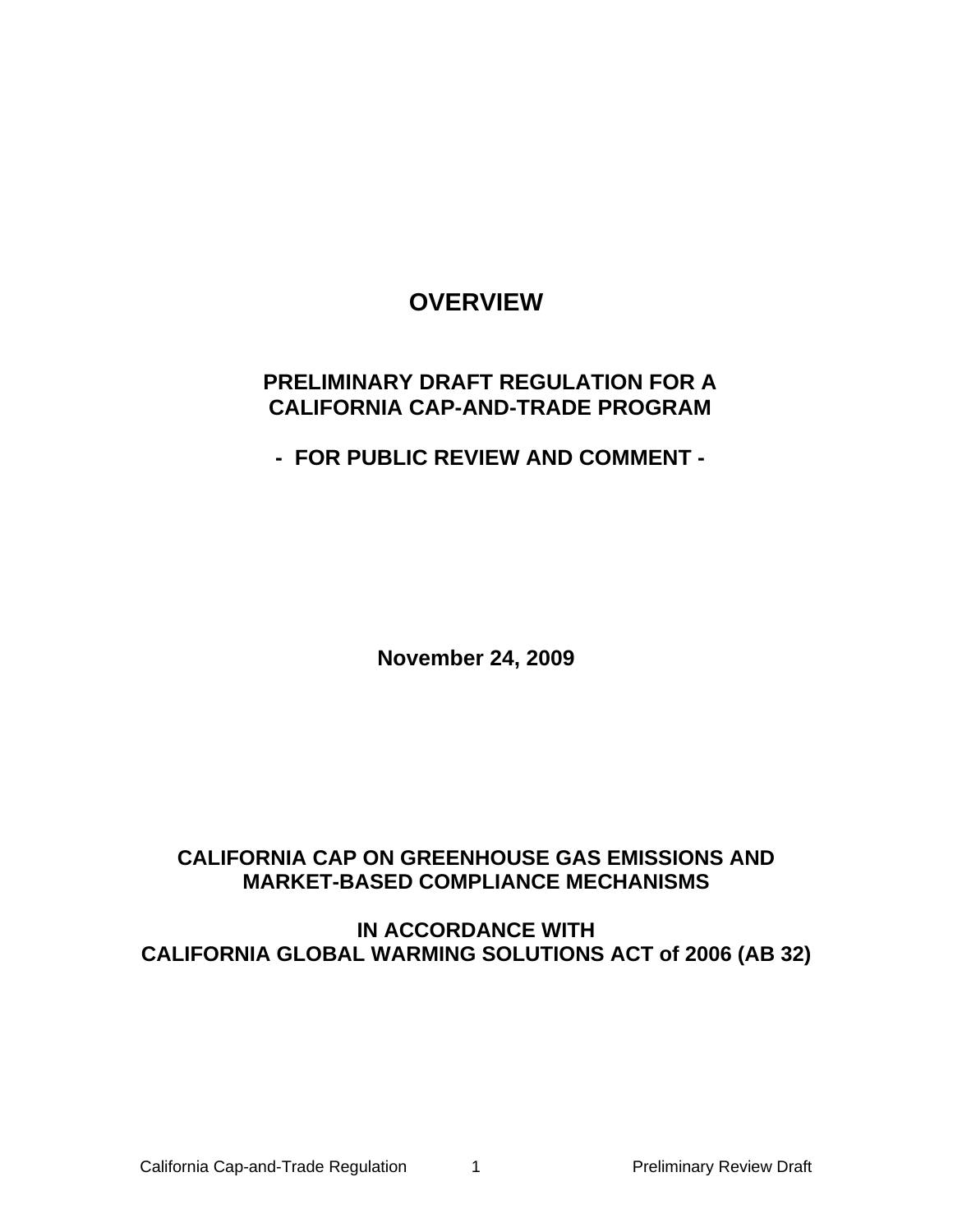# **OVERVIEW**

# **PRELIMINARY DRAFT REGULATION FOR A CALIFORNIA CAP-AND-TRADE PROGRAM**

# **- FOR PUBLIC REVIEW AND COMMENT -**

# **CALIFORNIA CAP ON GREENHOUSE GAS EMISSIONS AND MARKET-BASED COMPLIANCE MECHANISMS**

# **NOTES FOR REVIEWERS:**

- The following proposal for a California cap-and-trade program is a preliminary draft only.
- Some sections of the draft are incomplete. We are continuing work on these sections.
- We appreciate the comments you can provide, which will help us prepare the proposed regulatory language.
- We will discuss the preliminary draft language during a workshop on December 14, 2009. We will post information on the workshop at <http://www.arb.ca.gov/cc/capandtrade/meetings/meetings.htm>.
- The regulatory text is located here: [http://www.arb.ca.gov/cc/capandtrade/meetings/121409/pdr.pdf.](http://www.arb.ca.gov/cc/capandtrade/meetings/121409/pdr.pdf)
- To be most helpful, we would like to receive your comments on this preliminary draft by January 11, 2010 so we can best incorporate your ideas. Please submit your comments here: [http://www.arb.ca.gov/lispub/comm2/bcsubform.php?listname=dec-14-pdr](http://www.arb.ca.gov/lispub/comm2/bcsubform.php?listname=dec-14-pdr-ws&comm_period=1)[ws&comm\\_period=1.](http://www.arb.ca.gov/lispub/comm2/bcsubform.php?listname=dec-14-pdr-ws&comm_period=1)
- We will use the comments received to prepare a proposed regulation and preliminary staff report for public comment in Spring 2010.
- A final proposed draft regulation will be available for public review in Summer 2010.
- The Board is scheduled to consider the final draft at its October 2010 meeting.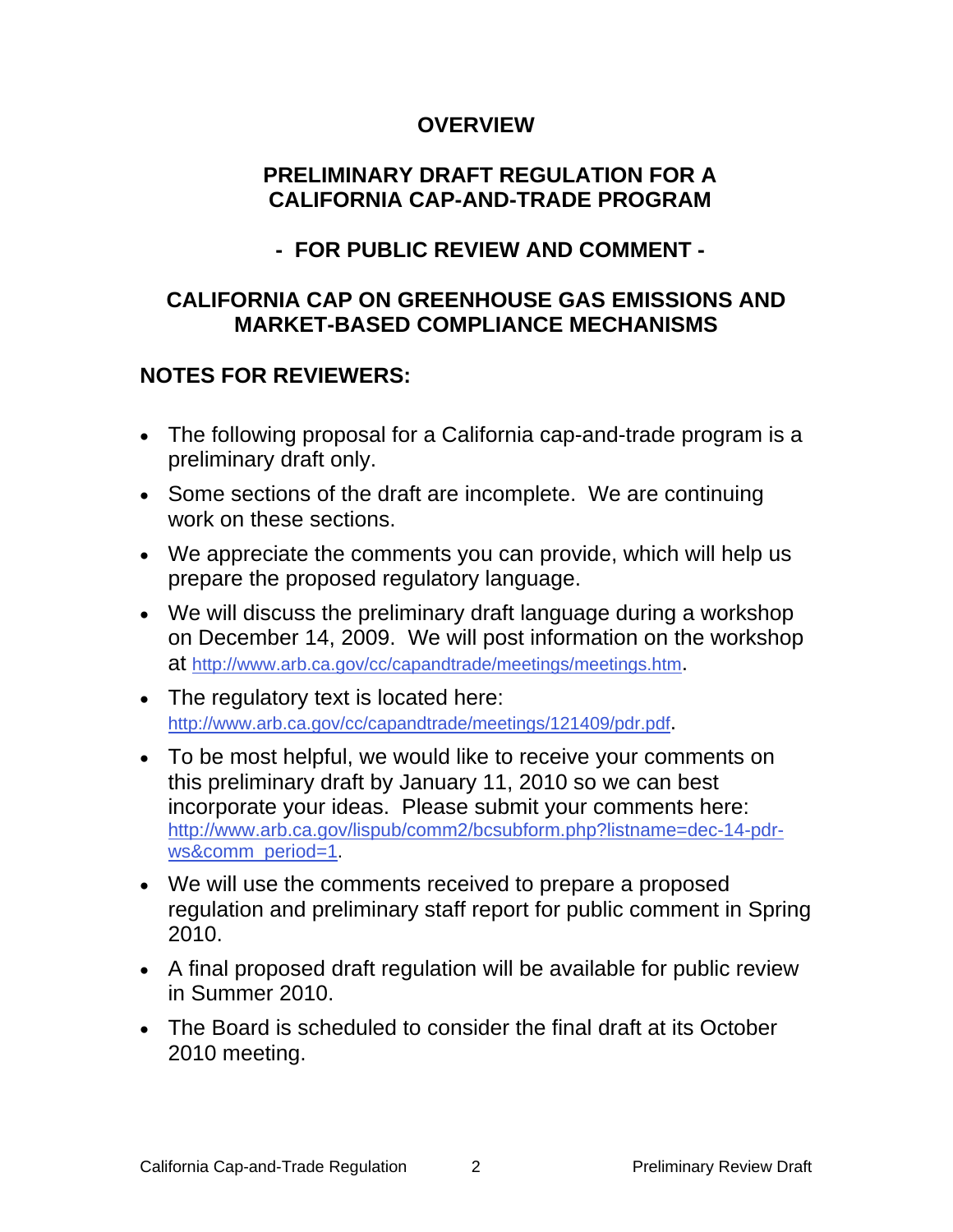# **Overview California Cap-and-Trade Program Preliminary Draft Regulation (PDR)**

## **INTRODUCTION**

Under State law<sup>[1](#page-2-0)</sup>, California must reduce greenhouse gas (GHG) emissions to 1990 levels by [2](#page-2-1)020. The AB 32 Scoping Plan $^2$  calls for a California cap-andtrade program that links with other regional partner jurisdictions in the Western Climate Initiative (WCI) to create a regional market system. As such, cap and trade is one of the key measures that California will employ to reduce the State's impact on climate change. As adopted in the Scoping Plan, the cap-and-trade program would establish a cap covering about 85 percent of the State's GHG emissions and allow trading to ensure cost-effective emissions reductions. The cap-and-trade regulation will set up the framework and requirements for participation in the cap-and-trade program.

The preliminary draft regulation (PDR) reflects the approach to cap-and-trade approved by the Board in the AB 32 Scoping Plan. This approach includes:

- Requiring sources of GHG emissions to manage their emissions under an aggregate declining emissions cap that supports achieving the 2020 emissions target mandated by AB 32.
- Starting the program in 2012 with about 600 of the state's largest GHGemitting stationary sources (primarily industrial sources and electricity generators), along with electricity imports.
- **Including emissions from transportation fuel combustion (e.g., gasoline, diesel,** ethanol), and from fuel combustion at stationary sources that fall below the threshold for direct inclusion in the program (e.g. residential and commercial natural gas combustion) by covering the suppliers of fuel to these sources.
- Requiring a minimum number of allowances to be auctioned at program start.
- Allowing limited use of high quality offsets outside of capped sectors to cover a portion of the overall emissions reductions.
- Establishing clear rules for emissions trading, monitoring, and enforcement.

This document is the preliminary draft regulation (PDR), and conveys, at a conceptual level, ideas on how to design a broad-based multi-sector cap-andtrade program that will work with the complementary measures to reduce emissions to meet the 2020 statewide limit as required under AB 32. A California cap-and-trade program would include a stringent declining emissions cap. Emissions trading and the limited use of offsets would provide flexibility for covered entities to comply.

 $\overline{a}$ 

<span id="page-2-0"></span>[Assembly Bill 32,](http://www.arb.ca.gov/cc/ab32/ab32.htm) the Global Warming Solutions Act, requires California to develop [regulations](http://www.arb.ca.gov/cc/scopingplan/sp_measures_implementation_timeline.pdf) that will reduce greenhouse gas emissions to 1990 levels by 2020.

<span id="page-2-1"></span><http://www.arb.ca.gov/cc/scopingplan/scopingplan.htm>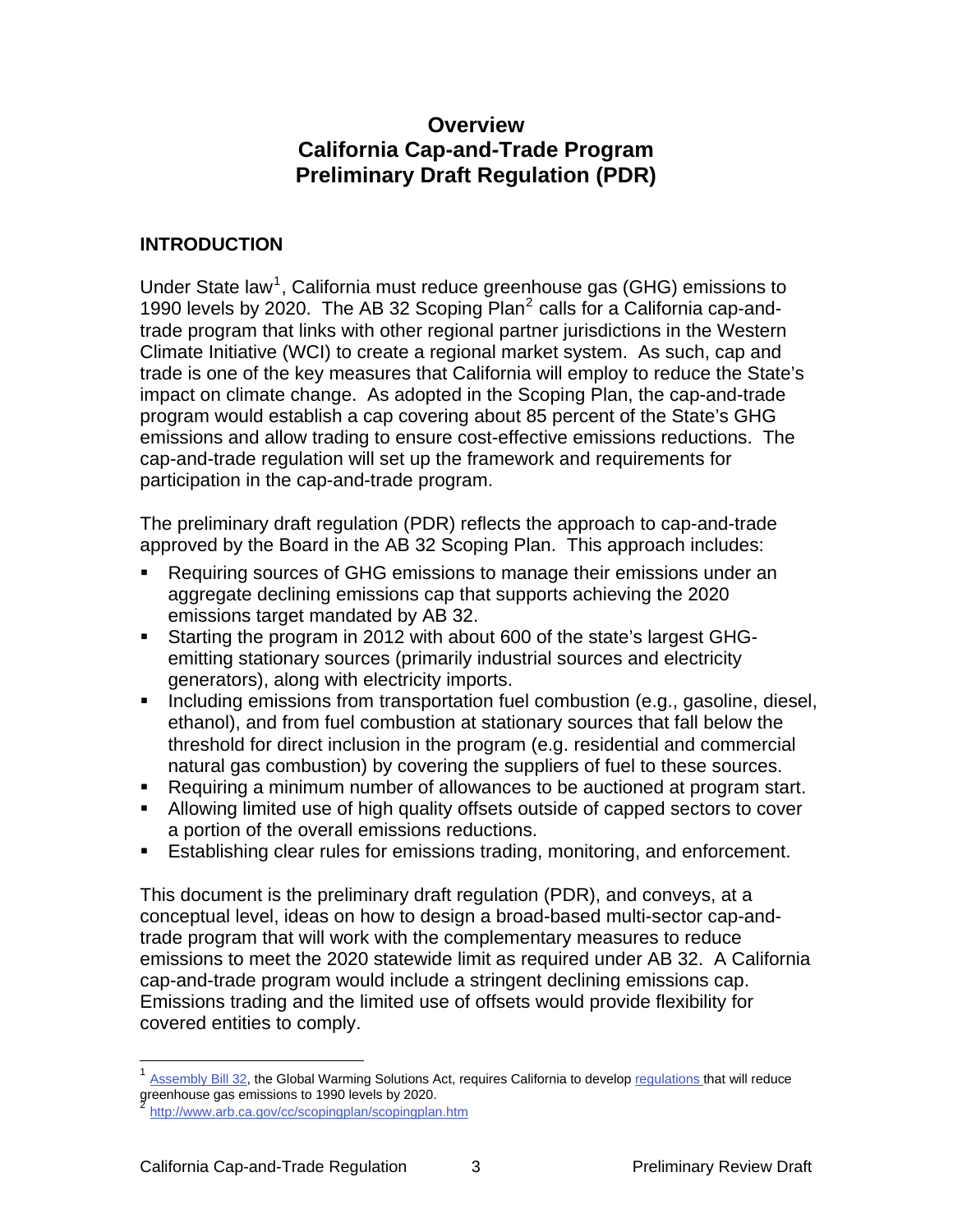The PDR combines preliminary regulatory language on cap-and-trade process and structure, along with narrative text that describes significant issues for which specific regulatory language has not yet been developed. In some cases, placeholders mark areas where language will be developed in the future. ARB is seeking your input on the PDR, including concepts and options that are contained within the body of the document.

Most of 2009 has been spent working through the overall options for program design. The conceptual framework of the PDR is the result of a great deal of public consultation including 21 public meetings to discuss and share ideas on the appropriate structure of the cap-and-trade program. ARB would like to emphasize that release of this document marks the beginning of the next phase of the cap-and-trade rulemaking. Over the next year, we will continue our public outreach effort, culminating in the Board's consideration in 2010 of the first broad-based GHG cap-and-trade program in the nation.

The PDR also includes a preview of upcoming regulatory revisions to ARB's Mandatory Reporting regulations for greenhouse gases (GHG) to accommodate a wider range of facilities and entities than are currently required to report their emissions. More detailed proposed regulatory language on this necessary complement to the cap-and-trade program will be released in the spring of 2010.

## **The Western Climate Initiative**

The Western Climate Initiative<sup>[3](#page-3-0)</sup> (WCI) is a collaboration of seven western states, including California, and four Canadian provinces that have joined together to find mutual ways to reduce greenhouse gases in the region.

The centerpiece of the WCI strategy is a regional cap-and-trade program. The WCI released the design of its program in September 2008. This PDR is consistent with that design. By 2015, a comprehensive program could cover nearly 90 percent of the GHG emissions in WCI states and provinces. ARB believes that a regional cap-and-trade program would help lower the costs of reducing emissions, contributing to a cleaner environment while also driving the kinds of investment and innovation that accelerate growth in the clean technology sector.

# **Cap and Trade**

 $\overline{a}$ 

In its most basic sense, cap and trade is a regulatory approach used to control pollution by setting a firm cap on allowed emissions while employing market mechanisms to achieve emissions reductions while driving costs down.

<span id="page-3-0"></span> $3$  For more information on the WCI, please go to [www.westernclimateinitiative.org/](http://www.westernclimateinitiative.org/)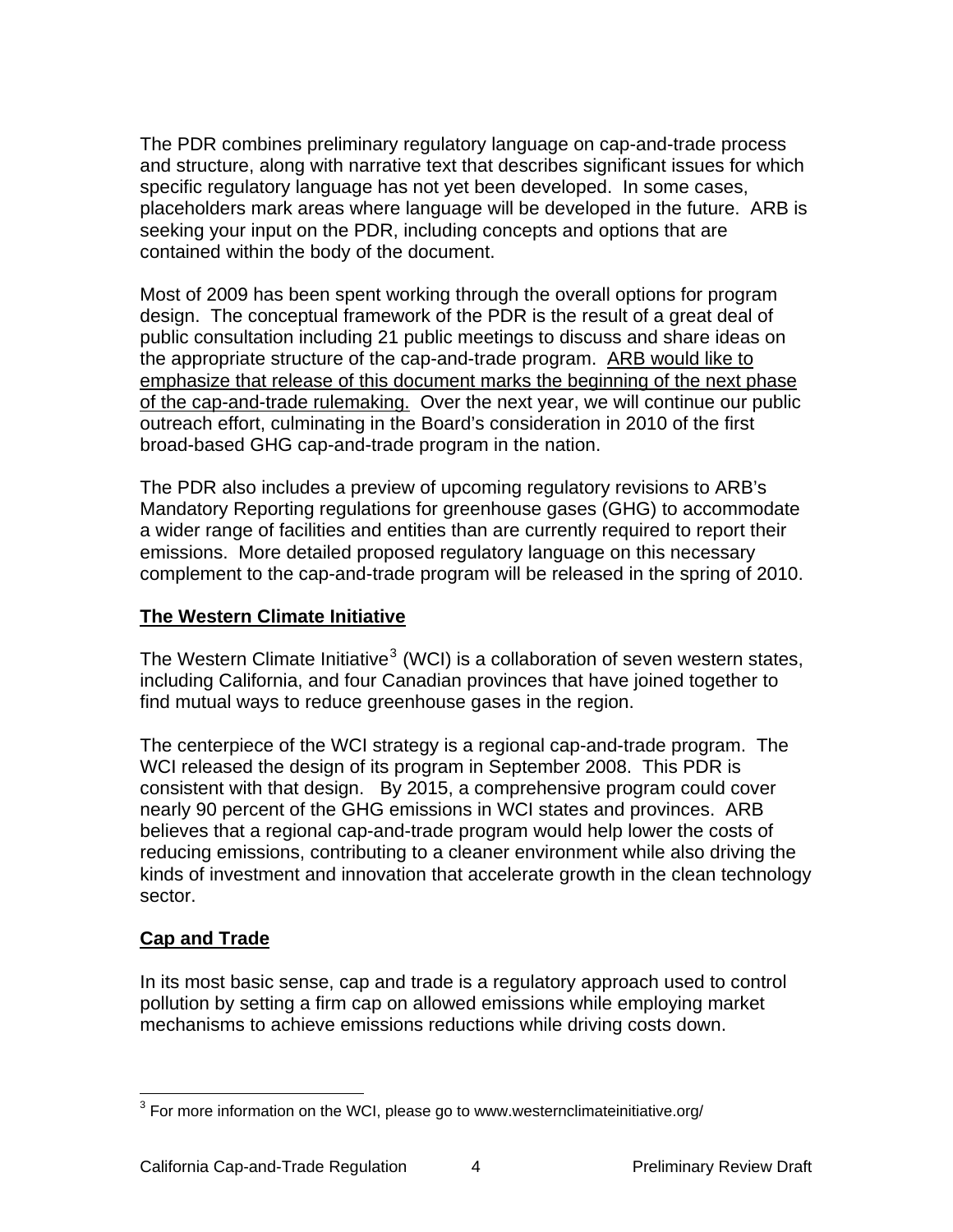In a cap and trade program, a limit, or *cap* is put on the amount of pollutants (GHGs) that can be emitted. Each allowance equals one metric ton of carbon dioxide equivalent<sup>[4](#page-4-0)</sup>. The total number of allowances created is equal to the cap set for cumulative emissions from all the covered sectors. These allowances may be auctioned and/or freely given to companies or other groups. In addition to allowances, a limited amount of emissions reductions from sources that are outside the cap coverage, called *offsets*, could be authorized. This would allow emissions in the capped sectors to slightly exceed the allowances issued. The term *compliance instruments* covers both allowances and offsets. After initial distribution of allowances—or in the use of offsets—compliance instruments may be traded among entities. At the end of each *compliance period*, covered entities are required to turn in, or *surrender*, enough compliance instruments to match their emissions during this time period.

# **Fundamental Design Elements of a Cap-and-Trade Program**

The following elements constitute the basic components of a cap-and-trade program consistent with what is being proposed in the PDR.

# **The Cap**

The cap is set for each compliance period, the first of which will begin on January 1, 2012. Compliance periods could be three years in duration (e.g., 2012 to 2014, 2015 to 2017, and 2018 to 2020). ARB is considering requiring entities to surrender a portion of their reported emissions each year during the three year compliance period. We are also considering shortening the compliance period to one year.

We are considering how to phase in sectors into the program. Under the staggered approach that was outlined in the Scoping Plan, entities in the following sectors would be covered in the program according to the following timelines:

Starting in the first compliance period (2012):

- Electricity generation, including imports
- Large industrial sources and processes at or above 25,000 MTCO<sub>2</sub>e

Starting in the second compliance period (2015):

- Industrial fuel combustion at facilities with emissions below 25,000 MTCO<sub>2</sub>e, and all commercial and residential fuel combustion of natural gas and propane
- Transportation fuels

<span id="page-4-0"></span> $\overline{a}$  $4$  Since the program includes greenhouse gases (e.g. methane) that are more effective at trapping heat than carbon dioxide, all emissions are measured in units relative to the heat trapping potential of carbon dioxide or  $CO<sub>2</sub>e$ , the "e" standing for "equivalent".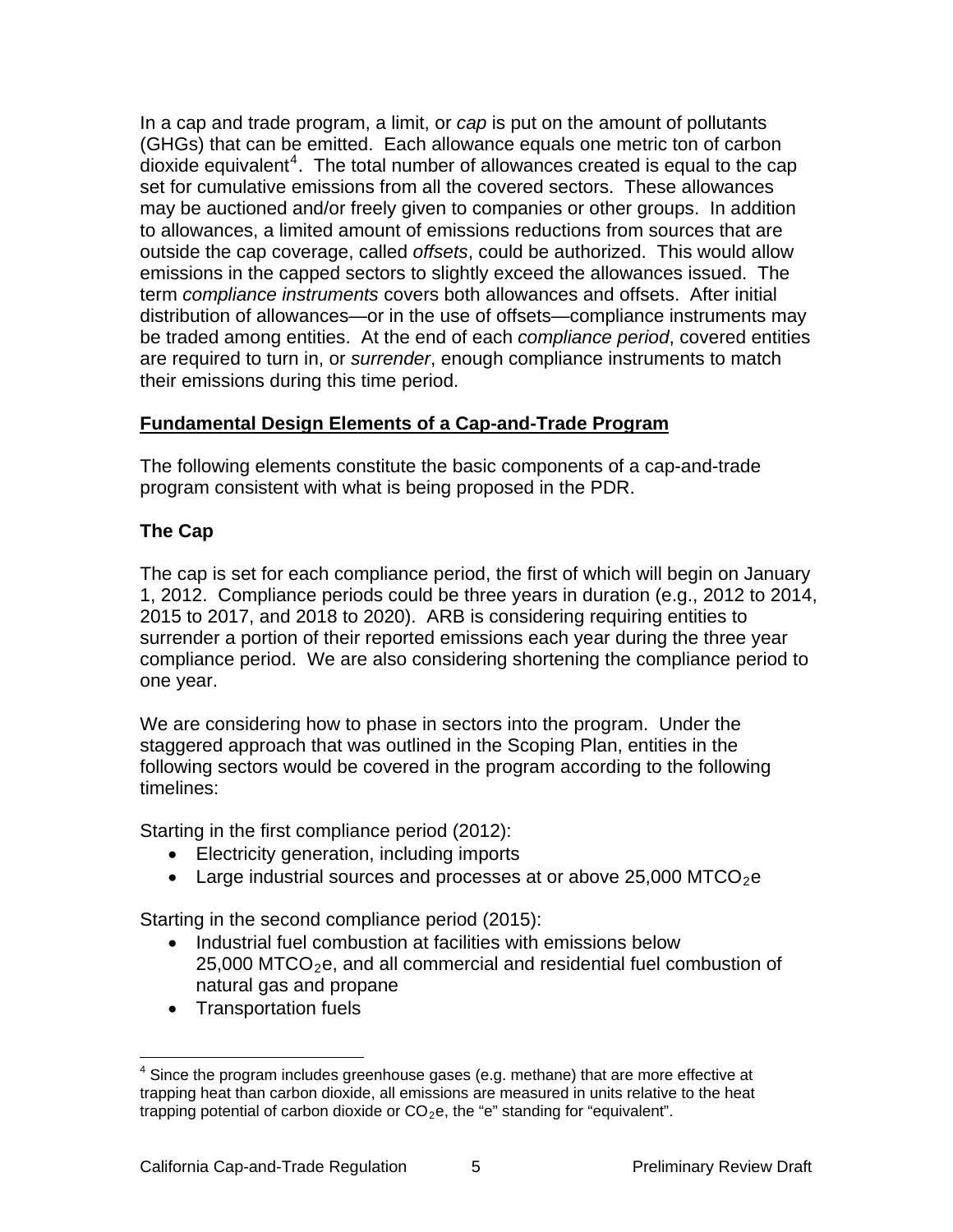Without a staggered approach, all sectors identified above would be subject to the cap-and-trade program on January 1, 2012. We are considering bringing all sectors into the program in 2012 and encourage public comment on this alternative approach.

#### **Allowances**

Covered entities in a cap-and-trade program must account for GHGs they emit. Permits to emit are called allowances and are issued by the state to program participants. Every year, the cap would decline and, as a result, fewer allowances would be issued. Limiting the number of allowances issued in this fashion ensures emissions continue to decline.

At the end of a compliance period, each covered entity would be required to surrender allowances, and some offsets, equal to its total GHG emissions during that compliance period. Once the allowances are surrendered they are permanently retired by ARB. Failure by a covered entity to surrender sufficient allowances to match its emissions would result in significant penalties.

Once an entity holds an allowance, it can: 1) surrender it to comply with its obligation under the regulation: 2) bank it for future use; 3) trade it to another entity; or 4) ask ARB to retire it.<sup>[5](#page-5-0)</sup>

Buying and selling allowances establishes a price for each ton of GHG emissions which in turn reflects the cost for facilities and entities in the program of reducing emissions per ton. The flexibility provided by trading allows for continued growth by individual sources while guaranteeing that there is no increase in total GHG emissions for capped sectors.

Because allowances can be traded—that is, bought and sold— they have a significant economic value whether they are allocated free of charge to a facility or entity, or initially acquired at auction. An entity would buy an allowance if the market value of the allowance is less than the cost of reducing emissions on-site. Alternatively, if an entity believes that selling an allowance is cost-effective, it may sell the allowance to another entity at the current market price. ARB is considering different approaches for allocation and auction design and is receiving input from a panel of economic, financial, and policy experts (see EAAC description below).

# **Banking**

Banking typically refers to the carry-over of unused allowances or offsets from one compliance period to another. The ability to bank allowances provides an

<span id="page-5-0"></span> 5 For example, non-governmental organizations or private individuals may wish to purchase allowances solely for the purpose of retiring them.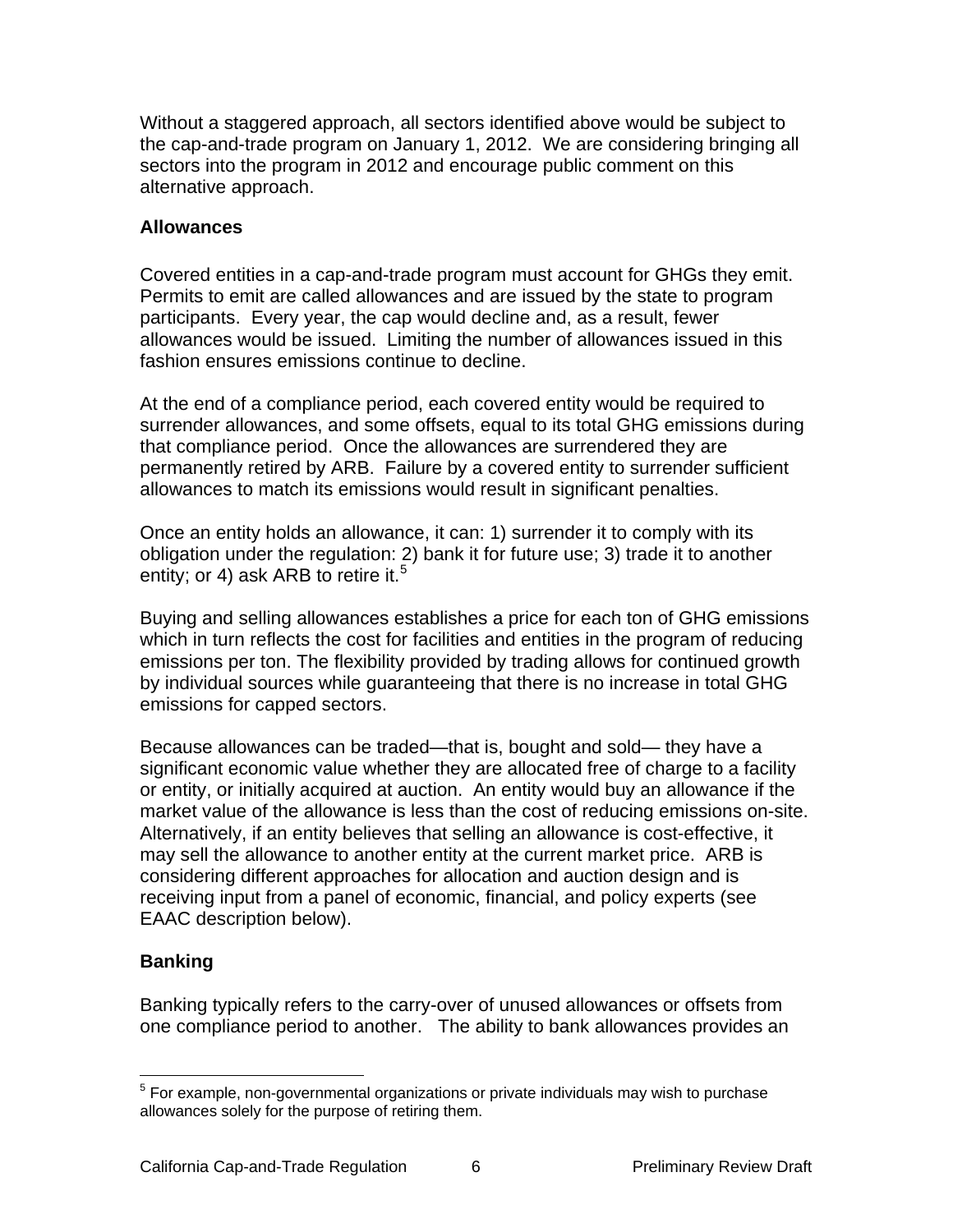incentive for covered entities to make early reductions since the declining cap could push allowance prices higher over time.

# **Offsets**

Under cap-and-trade, covered entities could buy offset credits in lieu of buying allowances or reducing their emissions on-site. Offsets are tradable credits that represent GHG emissions reductions that are made in areas or sectors not covered by the cap-and-trade program. One offset credit would be equal to one metric ton of GHG emissions.

Offsets must meet rigorous criteria that demonstrate that the emissions reductions are real, permanent, verifiable, enforceable, and quantifiable. To be credited as an offset, the action or project must also be additional to what is required by law or regulation or would otherwise have occurred. Under a California cap-and-trade program, ARB could issue or approve an offset credit that could be used by a covered entity instead of turning in an allowance for the equivalent amount of  $CO<sub>2</sub>e$  emitted.

The Scoping Plan called for a limited use of offsets. The PDR includes a proposal that a covered entity be allowed to use offsets for up to 4 percent of what it surrenders at the end of a compliance period.

## **Linkage to Other Greenhouse Gas Emissions Trading and Offset Crediting Systems**

Using the approach under consideration, California could link its cap-and-trade program to other trading systems. Linkage would be implemented through agreements with other systems for all details of cap-and-trade program operations. This would include verification of emissions; certification of offsets based on approved protocols; tracking, registration and reporting systems; and related infrastructure that records and tracks emissions, allowances and offsets, along with verification of compliance in a given compliance period.

# **ADDITIONAL ELEMENTS OF THE PRELIMINARY DRAFT REGULATION**

We have addressed a variety of other issues in a question-and-answer format below:

## **In Addition to Preliminary Draft Regulatory Language, What Is ARB Asking the Public to Consider and Provide Comment On?**

In addition to draft regulatory language, the PDR highlights and seeks comment on key issues and approaches that are still under consideration. We have inserted narrative text within the body of the PDR to explain these. While we have specifically highlighted a number of areas for public input, we encourage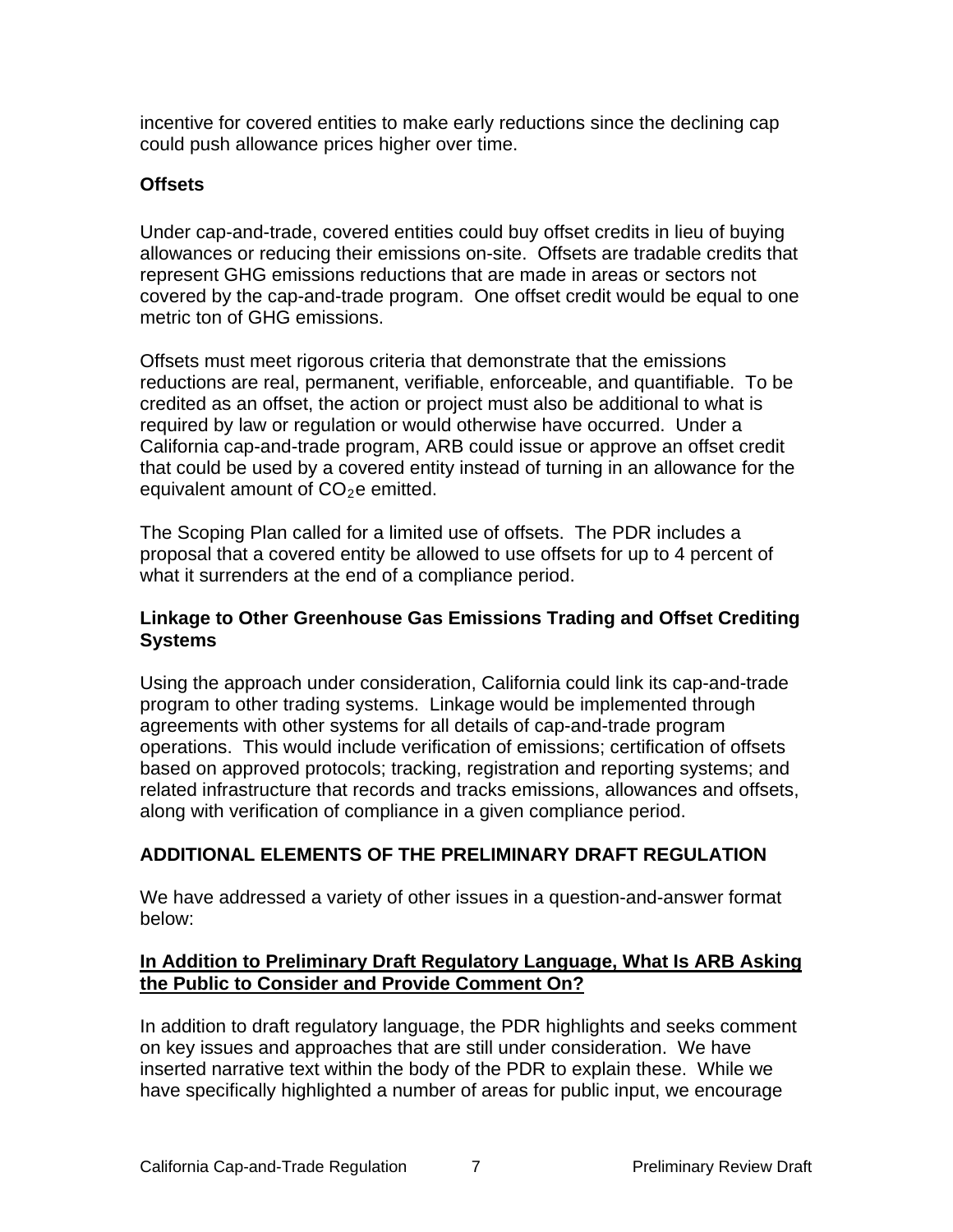comments on all portions of the draft. We will reflect public comment on the PDR, submitted by January 11, 2010, in the Spring 2010 proposed draft regulation.

## **Does the PDR Address the Allocation of Allowances and the Use of Auction Proceeds?**

In 2009, a 17-member Economic and Allocation Advisory Committee (EAAC) was appointed to advise ARB on the implementation of the proposed cap-and-trade program. The EAAC comprises economic, financial, and policy experts with various backgrounds and experiences. It will provide advice on allocation of allowances and use of their value and evaluate the implications of different allowance allocation strategies such as free allocation, auction or a combination of both. The Committee is expected to prepare a report with its findings in January 2010.

The PDR summarizes different allocation options the EAAC is considering. We will address the Committee's recommendations on allocation in the Spring 2010 draft regulation.

# **How Does the PDR Address Reporting Requirements for Covered Sources?**

In 2007, ARB adopted mandatory emission reporting requirements for the largest stationary sources of GHG emissions. The Scoping Plan includes a cap-and-trade program that goes beyond large stationary sources to include transportation fuels and smaller sources of fuel combustion by regulating the providers of these fuels. Therefore, the ARB will revise mandatory reporting regulations to harmonize the rules with applicable cap-and-trade program provisions.

The PDR previews proposed additional types of sources, GHGs, and thresholds that may be included in revisions to mandatory reporting. Staff plans to present to the Board revisions to the mandatory reporting regulation in the same rulemaking package as cap-and-trade for their consideration in October 2010. Work on these revisions is underway and will be available for public review and comment in Spring 2010.

A summary of potential revisions to the California Mandatory Reporting Regulation (MRR) are summarized following the main body of the PDR text.

# **How Does the PDR Address Stationary Combustion of Biomass Fuels?**

Most biomass fuel combustion emissions from stationary sources would not create an obligation to surrender allowances. Therefore, for combustion emissions of stationary sources, only fossil fuel combustion emissions are counted toward the 25,000 metric tons  $CO<sub>2</sub>e/year$  threshold. Biomass  $CO<sub>2</sub>$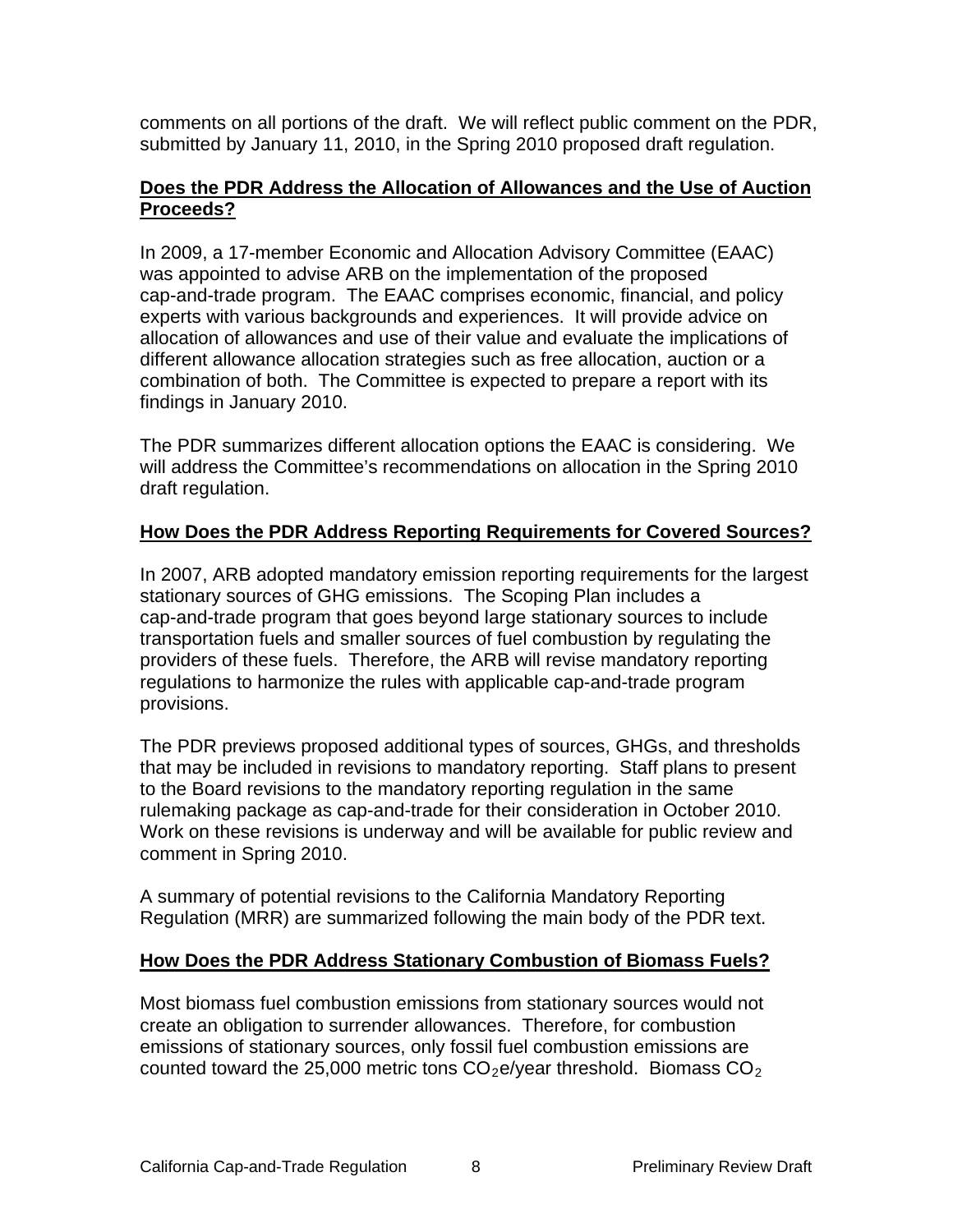emissions from stationary sources would, however, continue to count toward the threshold for mandatory GHG emissions reporting.

## **Does the PDR Propose to Include Cement in the Cap-and-Trade Program?**

The PDR includes cement as a covered entity. Considerations associated with the potential for emissions leakage from this sector are awaiting EAAC recommendations and staff's analysis of the industry's trade exposure. Staff is investigating how best to encourage blending of supplementary cementitious materials and other approaches to reduce emissions associated with in-state cement production. We will provide more detail in the Spring 2010 draft regulation.

# **How Would the Cap-and-Trade Program Address Co-Pollutants?**

We are requesting public comment on whether and how best to incorporate co-pollutant considerations into the cap-and-trade program. Co-pollutants include smog-forming air emissions, such as reactive organic gases and nitrogen oxides, as well as air toxics, such as diesel particulate.

AB 32 contains several provisions for the design of market-based compliance mechanisms such as cap and trade that require ARB to the extent feasible to: design regulations that are equitable, minimize costs, and maximize total benefits to the State; ensure that greenhouse gas reductions measures complement efforts to reduce smog-forming and toxic air emissions; prevent increases in the emissions of smog-forming and toxic air pollutants that result from the cap-andtrade program.

During the past year, the issue of co-pollutant reductions has been discussed in many arenas, including at public meetings of the EAAC as well as ARB public meetings on cap-and-trade design elements, general approaches, and options. Over the course of these meetings, staff received comments about co-pollutant emissions considerations in the design of the program.

Some stakeholders believe that a cap-and-trade program may lead to increases in co-pollutant emissions in selected communities. As part of the economic and environmental assessment of the cap-and-trade regulation, we are assessing the emission reduction opportunities available to sources covered by this regulation. This evaluation will consider the potential for the incentives and flexibility inherent in the cap-and-trade program to result in direct, indirect, and cumulative emission impacts, including localized impacts in communities that are already adversely impacted by air pollution. To the extent that we identify increases in co-pollutant emissions due to the cap-and-trade program, we will also, to the extent feasible, identify the means to prevent these increases.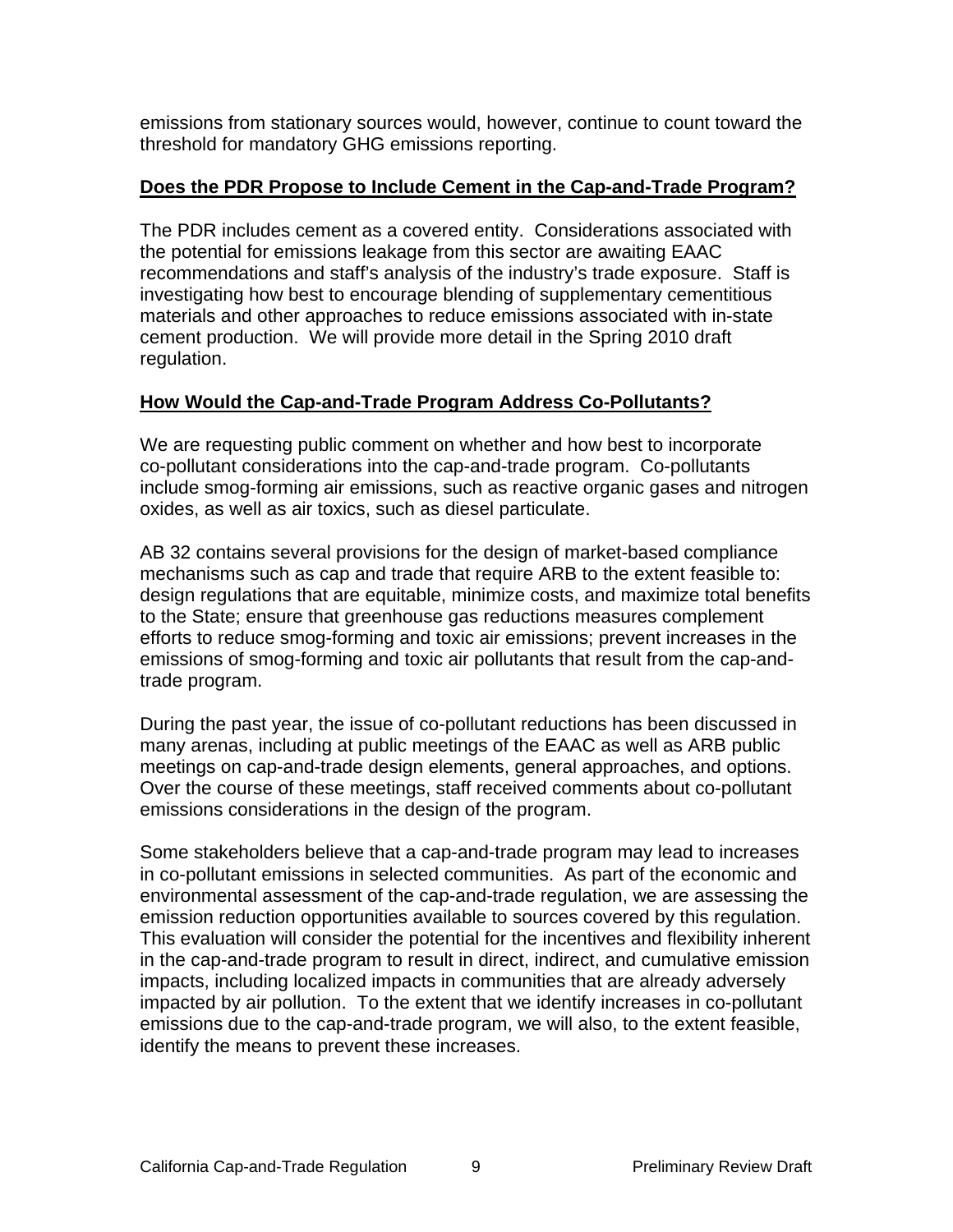Some stakeholders have encouraged staff to use the cap-and-trade program as a mechanism to achieve additional co-pollutant emission reductions, particularly in areas that experience disproportionate air pollution impacts. Potential approaches suggested by some stakeholders for addressing co-pollutant emissions in disproportionately impacted communities include restrictions or surcharges on trading in certain geographic areas, and using potential auction proceeds to fund environmental projects in these communities. Other stakeholders have encouraged ARB to avoid attempting to use the cap-and-trade program itself to address co-pollutant related issues, but rather to use other mechanisms to address these concerns.

Just as ARB is considering how the climate change program should incorporate criteria pollutants and air toxics, we are also evaluating how the State Implementation Plan, the Goods Movement Emission Reduction Plan, and the diesel risk reduction plan can help us meet our climate change goals. The integration of these programs will lead to more efficient and streamlined programs for both regulated industries and state government.

In addition, AB 32 calls upon ARB to direct public and private investment toward the most disadvantaged communities for all AB 32 programs. In response, ARB is developing a white paper to discuss the identification of disadvantaged communities. The identification method will be based on ARB-funded research that combines air pollution data with socio-economic factors. We anticipate releasing the paper before the end of the year.

## **How Will the California Cap-and-Trade Program Work Under a Federal System?**

Federal climate change legislation is still being debated in Congress. In the meantime, ARB is moving forward with the development of a cap-and-trade program. Once a federal program is in place, California along with states and provinces in other regional cap-and-trade programs (e.g. WCI, the Regional Greenhouse Gas Initiative, and the Midwestern Regional Greenhouse Gas Reduction Accord) will work to link and/or transition to the national program.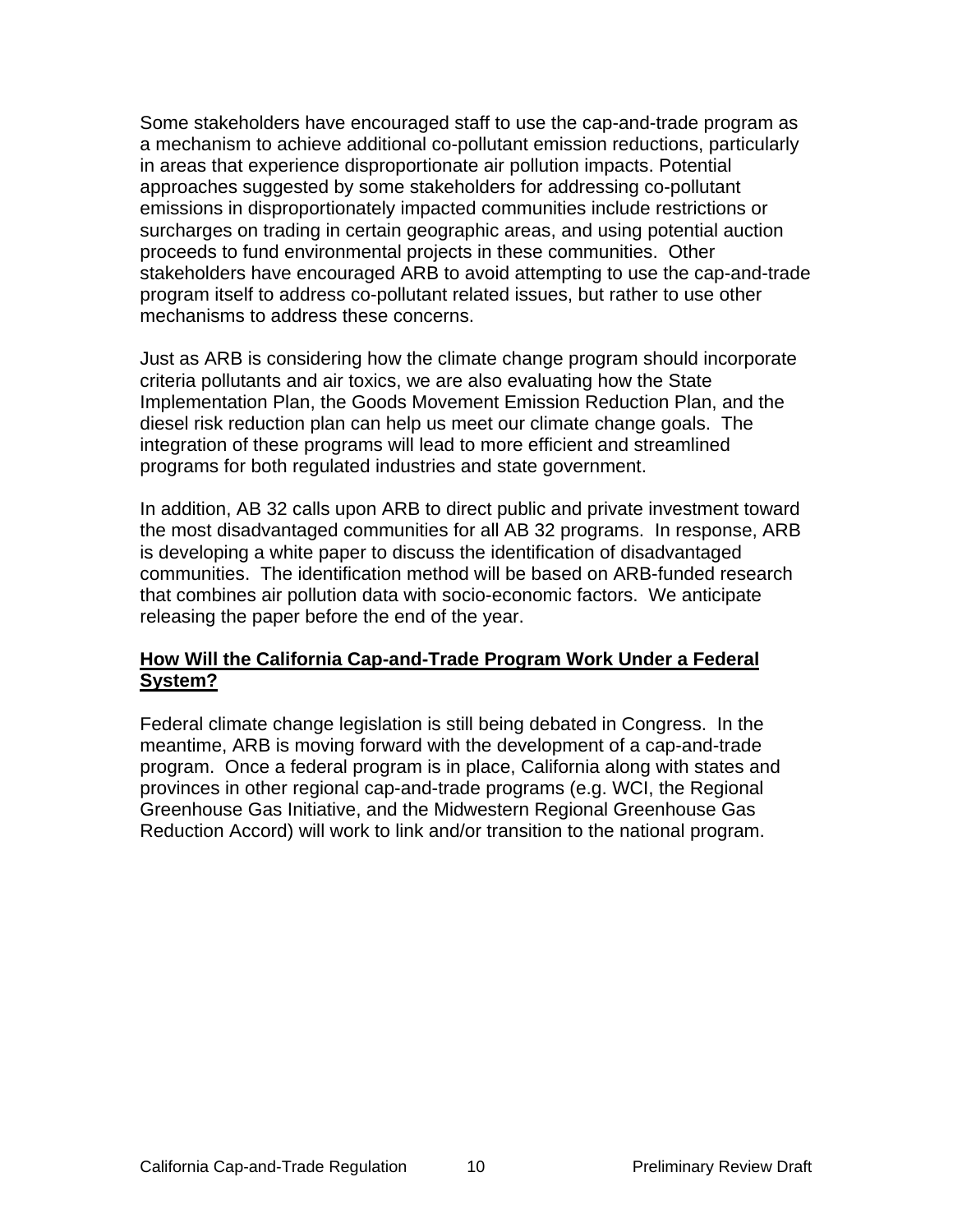# **What is the Timeline for the Cap-and-Trade Program?**

The cap-and-trade rulemaking timeframe with associated amendments to Regulation for the Mandatory Reporting of Greenhouse Gas Emissions is outlined below.

| December<br>2009-January<br>2010 | Public workshop and public comment period on PDR                                                                                                                             |
|----------------------------------|------------------------------------------------------------------------------------------------------------------------------------------------------------------------------|
| January 2010                     | <b>Economic and Allocation Advisory Committee</b><br>allowance allocation recommendations to the Board<br>(presented at February Board Hearing).                             |
| February 2010                    | Public workshop on proposed revisions to Mandatory<br><b>Reporting Regulation</b>                                                                                            |
| Spring 2010                      | Proposed draft cap-and-trade regulation and<br>proposed draft amendments to the Mandatory<br><b>Reporting Regulation (MRR) released</b>                                      |
|                                  | Workshops on the proposed draft cap-and-trade<br>regulations, proposed draft MRR amendments, and<br>draft analyses                                                           |
|                                  | Work begins on development of a compliance<br>instruments tracking system                                                                                                    |
| September<br>2010                | Public release of final draft cap-and-trade regulation<br>and proposed changes to the MRR along with Initial<br>Statement of Reasons; 45 day public comment<br>period begins |
| October 2010                     | Board considers cap-and-trade regulation and MRR<br>changes for adoption                                                                                                     |
| Spring 2011                      | Adopted regulations go to the Office of Administrative<br>Law for review and approval                                                                                        |
| Summer 2011                      | Launch of compliance instruments tracking system                                                                                                                             |
| <b>Fall 2011</b>                 | Hold initial auction of allowances                                                                                                                                           |
| January 1, 2012                  | Cap-and-trade program launch                                                                                                                                                 |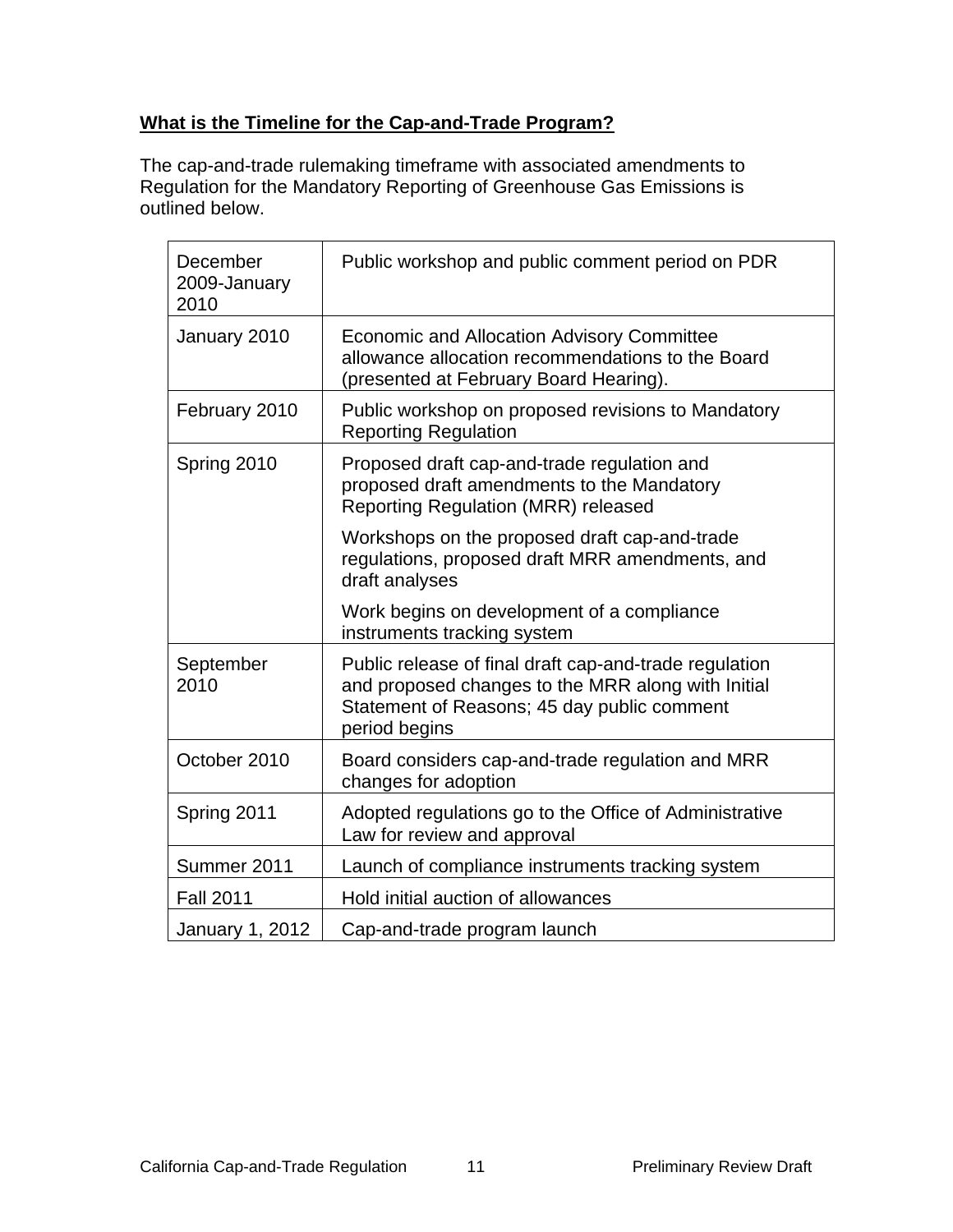# **What Is in the PDR and How Is It Structured?**

The PDR represents an initial draft of what would be Article 5 of the California Code of Regulations under California Cap on Greenhouse Gas Emissions and Market-Based Compliance Mechanisms.

Following this structure for the PDR, the following outline represents the proposed table of contents for the applicable subarticles to the rule:

- Subarticle 1. Table of Contents
- Subarticle 2. Purpose and Definitions
- Subarticle 3. Applicability
- Subarticle 4. Compliance Instruments
- Subarticle 5. Registration and Tracking System
- Subarticle 6. California Greenhouse Gas Allowance Budgets
- Subarticle 7. Surrender Requirements for Covered Entities
- Subarticle 8. Distribution of Allowance Value
- Subarticle 9. Auction Design and Mechanisms for Distributing Auction Proceeds
- Subarticle 10. Free Allowance Mechanisms
- Subarticle 11. Trading and Banking
- Subarticle 12. Linkage to External Trading or Offset Crediting Systems
- Subarticle 13. Offset Credits
- Subarticle 14. Enforcement and Penalties
- Subarticle 15. Other Provisions

# **Synopsis of the PDR**

The remainder of this Overview outlines PDR provisions and briefly explains the concepts contained within the body of the PDR document. The "discussion of concept" sections noted here in indented text refer to text boxes included in the PDR to provide more detailed explanation of the draft regulatory language in a particular section or to explore additional concepts.

# **Subarticle 1 – Table of Contents**

# **Subarticle 2 – Purpose and Definitions**

*Section 95801, Purpose*: The purpose of this regulation is to reduce GHG emissions by applying a declining aggregate cap on emissions. The regulation also creates a flexible compliance system through the use of tradable instruments.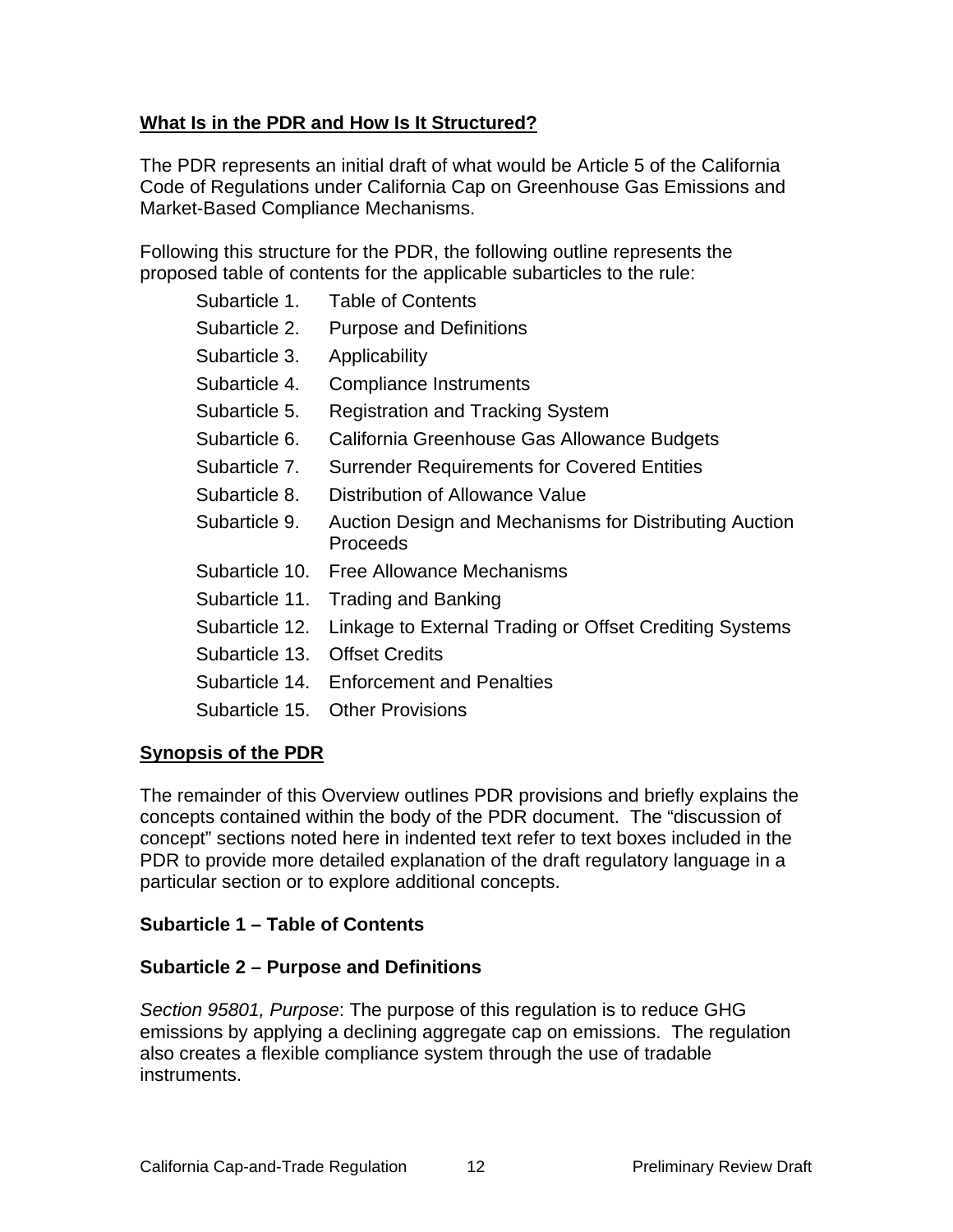*Section 95802, Definitions*: Provides definitions of terms and abbreviations used throughout this regulation. This section is still undergoing review for clarity and for consistency with related definitions in other regulations.

## **Subarticle 3 – Applicability**

*Section 95810, Covered Gases*: Lists the GHGs covered by this regulation.

*Section 95820, Covered Entities*: Identifies entities whose GHG emissions are covered under this regulation. Covered entities include: operators of large point sources of GHG emissions, electricity deliverers, and fuel deliverers. These covered entities are said to have a 'surrender obligation' because they must surrender 'compliance instruments' to match the amount of emissions for which they are responsible under this regulation.

*Discussion of Concept: Explanation of Points of Regulation by Sector* – Provides background on why the proposed covered entities were selected.

*Section 95830, Inclusion Thresholds for Covered Entities*: Identifies GHG emissions thresholds for covered entities. Covered entities are those that emit at or above a 25,000 metric ton  $CO<sub>2</sub>e$  threshold each year.

*Section 95840, Opt-In Participants*: Identifies entities that can opt-in to the cap-and-trade system including traders, brokers, offset providers, verifiers, and those who wish to voluntarily retire compliance instruments.

#### **Subarticle 4 – Compliance Instruments**

*Section 95850, Compliance Instruments Issued by ARB*: Identifies two types of tradable instruments that the ARB may issue—California Greenhouse Gas Emission Allowances and California Offset Credits. These compliance instruments are matched against emissions from covered entities to satisfy a surrender obligation.

*Section 95860, Compliance Instruments Issued by Approved External Greenhouse Gas Emissions Trading Systems*:

*Discussion of Concept: Compliance Instruments Issued by Approved External Program* – Identifies that ARB could approve compliance instruments issued by external programs. Also discusses types of compliance instruments that could be considered by ARB to meet a surrender obligation.

# **Subarticle 5 – Registration and Tracking System**

*Section 95870, Registration and Tracking System*: Identifies and defines registration requirements for covered entities and opt-in participants, and outlines the details of the compliance instrument tracking system.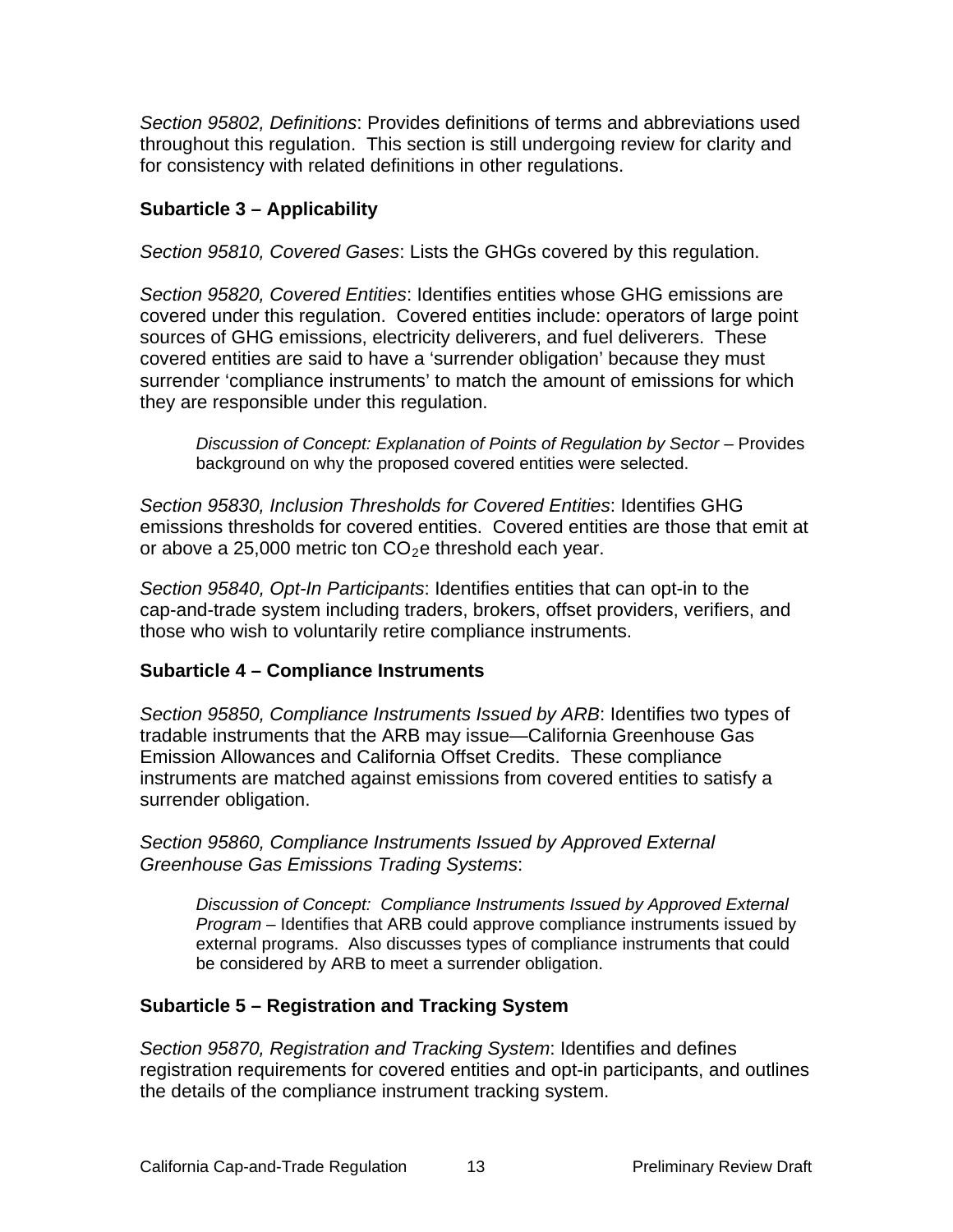#### **Subarticle 6 – California Greenhouse Gas Allowance Budgets**

*Section 95890, Annual Base Allowance Budgets for Calendar Years 2012-2020:*  Identifies how the declining emissions cap will be set for the program. The cap is divided into annual budgets which specify the number of allowances created in each year from 2012 through 2020*.* 

Note: The budget schedule is preliminary and illustrative only. **It will be revised extensively in future draft***s.* 

*Section 95900, Annual Base Allowance Budgets for Calendar Year 2021 and Subsequent Calendar Years:* Provides placeholder language for a methodology to determine a base budget schedule for all post-2020 compliance periods*.*

*Section 95910, Modifications to the Base Budget Schedule:* Provides criteria and administrative procedures for modifying the base budget schedule*.* 

*Discussion of Concept: Administrative Adjustments to the Base Allowance Budgets –* Explores the option of modifications to the base budgets after adoption of the regulation to account for changes in program scope, WCI membership or improved estimates of future expected emission levels from covered entities.

*Discussion of Concept: Budget Adjustment for Voluntary Investment in Renewable Sources of Electricity Generation –* Examines the option of tightening the cap of the program to account for voluntary investment in renewable sources of electricity generation that indirectly reduces the need for emissions from the covered entities*.* 

#### **Subarticle 7 – Surrender Requirements for Covered Entities**

**Discussion of Concept: The Compliance Cycle Describes the expected** interaction between the timing of allowance distribution, emissions reporting and surrender of compliance instruments.

*Section 95920, General Requirements:* Explains that all covered entities subject to this regulation will report to ARB through the mandatory reporting process. Contains provisions detailing record retention requirements.

*Section 95930, Duration of Compliance Periods:* Describes the timing of the three-year compliance periods (2012-2014, 2015-2017, and 2018-2020) for covered entities.

*Section 95940, Phase-in of Surrender Obligation for Covered Entities:* Describes the timing of obligation for covered entities in the program.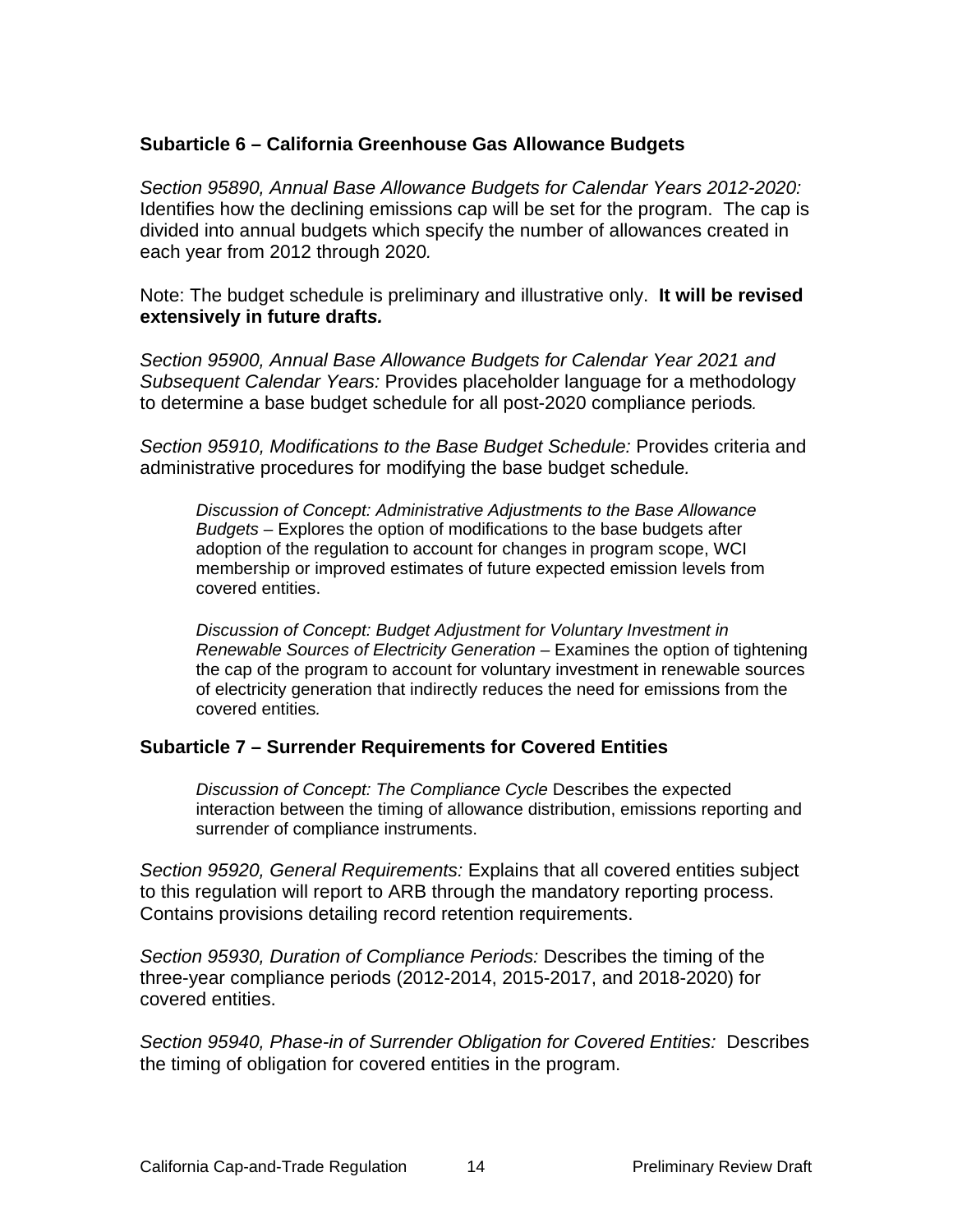*Discussion of Concept: Potential Inclusion of Fuel Deliverers in 2012 – Examines* the option of specifying fuel deliverers as covered entities beginning in 2012 rather than 2015. This option differs from the Scoping Plan recommendations but would take into account the comments of those stakeholders who recommended this approach throughout the public participation process on cap-and-trade program design elements*.* 

*Section 95950, Emission Categories Used to Calculate Surrender Obligation*: Describes how to calculate a covered entity's surrender obligation based on the entity's emissions for a given compliance period. Most fugitive emissions and biomass fuel combustion emissions from stationary sources would not create a surrender obligation.

*Discussion of Concept: Calculating Surrender Obligation for Fuel Deliverers –*  Describes the cap-and-trade program's overall treatment of transportation emissions. Outlines four possible options for how transportation fuel deliverers' surrender obligation is determined: (1) surrender obligation is based on net "carbon content" (combustion emissions for gasoline and diesel, zero for biofuels); (2) surrender obligation for gasoline, diesel, and biofuels is based on direct combustion emissions; (3) surrender obligation is based on net "carbon content" plus some portion of the fuel's lifecycle emissions; and (4) surrender obligation is based on the lifecycle carbon intensity factor (as determined by the Low Carbon Fuel Standard)*.* 

*Section 95960, Timing for Calculation of Covered Entities' Surrender Obligation*: Describes when a covered entity's emissions must be included in the calculation of surrender obligation for a given compliance period. Provides flexibility for a covered entity that is included in the cap-and-trade program for the first time in the third year of a compliance period.

*Discussion of Concept: Addressing Bankruptcy of Covered Entities* – Describes options to deal with default on surrender obligation due to bankruptcy. One option would be to surrender a portion of an entity's compliance obligation each year; another option would be to shorten the compliance period to one year.

*Section 95970, Quantitative Usage Limit on Designated Compliance Instruments*: Sets the quantitative usage limit on offsets at approximately 4 percent of an entity's surrender obligation. Ensures that the majority of emission reductions will result from actions by the covered entities rather than from offset projects.

*Discussion of Concept: Quantitative Usage Limit on Offsets and other Similar Compliance Instruments* - Describes how the quantitative usage limit was set by the Scoping Plan to provide a balance between the cost-containment advantages of offsets and the desire to maintain a strong incentive for emission reductions from covered sources. Provides a link to example calculations showing how the limit could be determined.

*Section 95980, Surrender of Compliance Instruments by a Covered Entity*: Describes the mechanics of how a covered entity fulfills its surrender obligation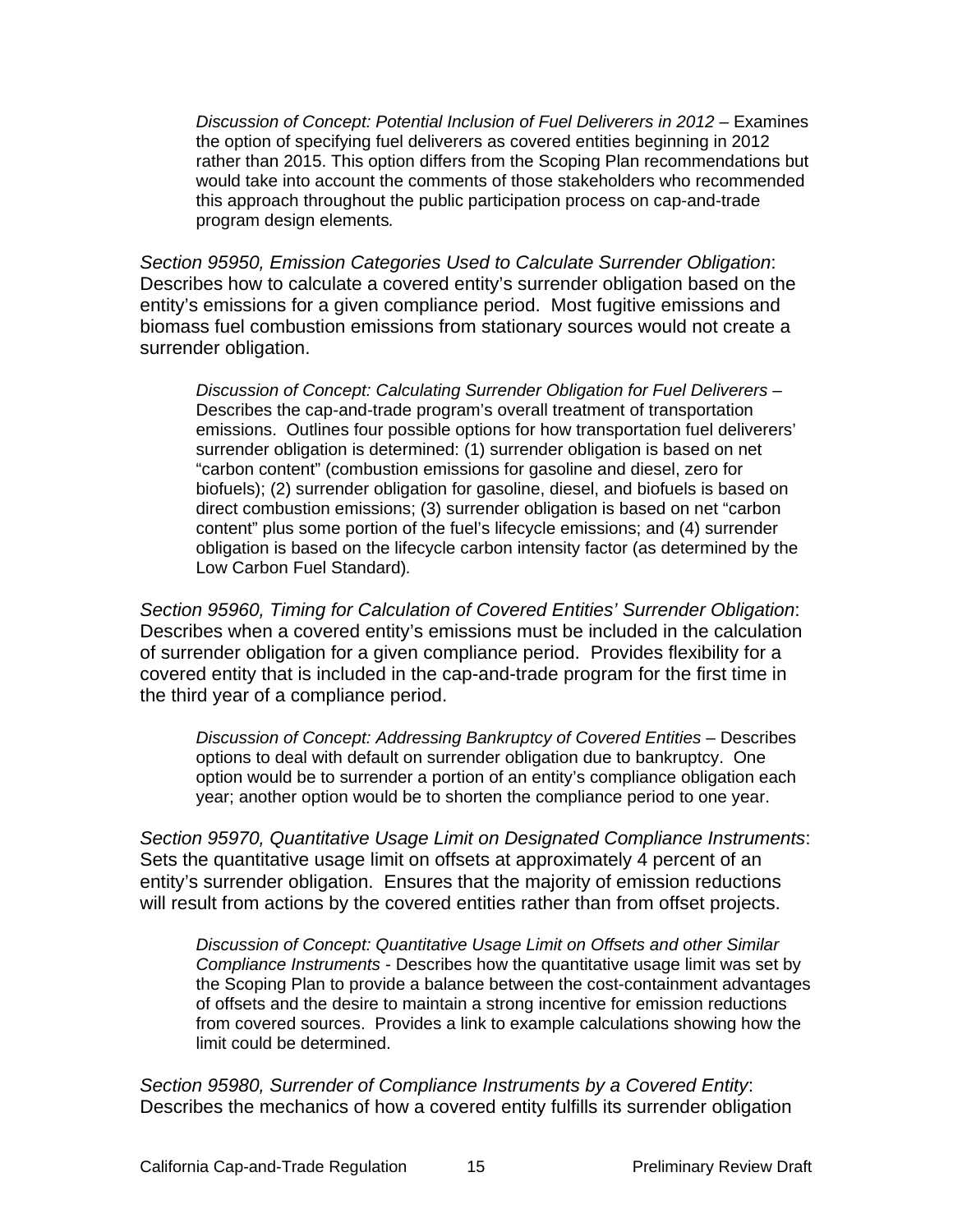by transferring a sufficient amount of compliance instruments from its Holding Account to its Compliance Account. Defines an initial surrender deadline followed by data review, reconciliation and final surrender.

#### **Subarticle 8 – Distribution of Allowance Value**

*Discussion of Concept: Informational Placeholder on Allowance Allocation* – The cap-and-trade program creates valuable allowances. A determination of how to distribute the value associated with the creation of allowances is challenging. This draft summarizes the potential uses of this 'allowance value' and the potential mechanisms to distribute this value as reflected in the Economic and Allocation Advisory Committee's deliberations*.* 

## **Subarticle 9 – Auction Design and Mechanisms for Distributing Auction Proceeds**

*Section 96030, Format for Auction of California GHG Allowances*: This section is a placeholder until ARB staff receives the recommendations of the EAAC on auction design. It contains a link to a presentation on auction design made by staff at a stakeholder meeting on March 23, 2009.

*Section 96040, Auction Operation and Registration*: Describes the general procedures and requirements for an entity to participate in an auction.

*Discussion of Concept: Cost Containment –* Describes options for mitigating high and low prices in the market for compliance instruments including: relaxation of the quantitative limit on offsets; expansion of acceptable types of offset credits; use of allowances from the next compliance period; and use of an allowance reserve.

# **Subarticle 10 – Free Allocation Mechanisms**

*Placeholder:* Provides a placeholder for ways in which allowances might be distributed that do not involve auctioning. This issue will be addressed in the recommendations provided by the EAAC in January, 2010, and staff will incorporate language on this issue in the Spring 2010 draft of the regulation*.* 

# **Subarticle 11 – Trading and Banking**

*Section 96080, Trading*: Explains how staff will approach acquiring sufficient information on transactions involving allowances and offsets to support market monitoring. Staff believes the information available to regulators from exchange trading of secondary and derivative products is likely to be sufficient for monitoring trades on those venues. Staff is concerned about getting similar levels of information on bilateral trades and non-exchange traded derivatives. Staff's objective is to ensure that transactions fall clearly within California or Federal regulation.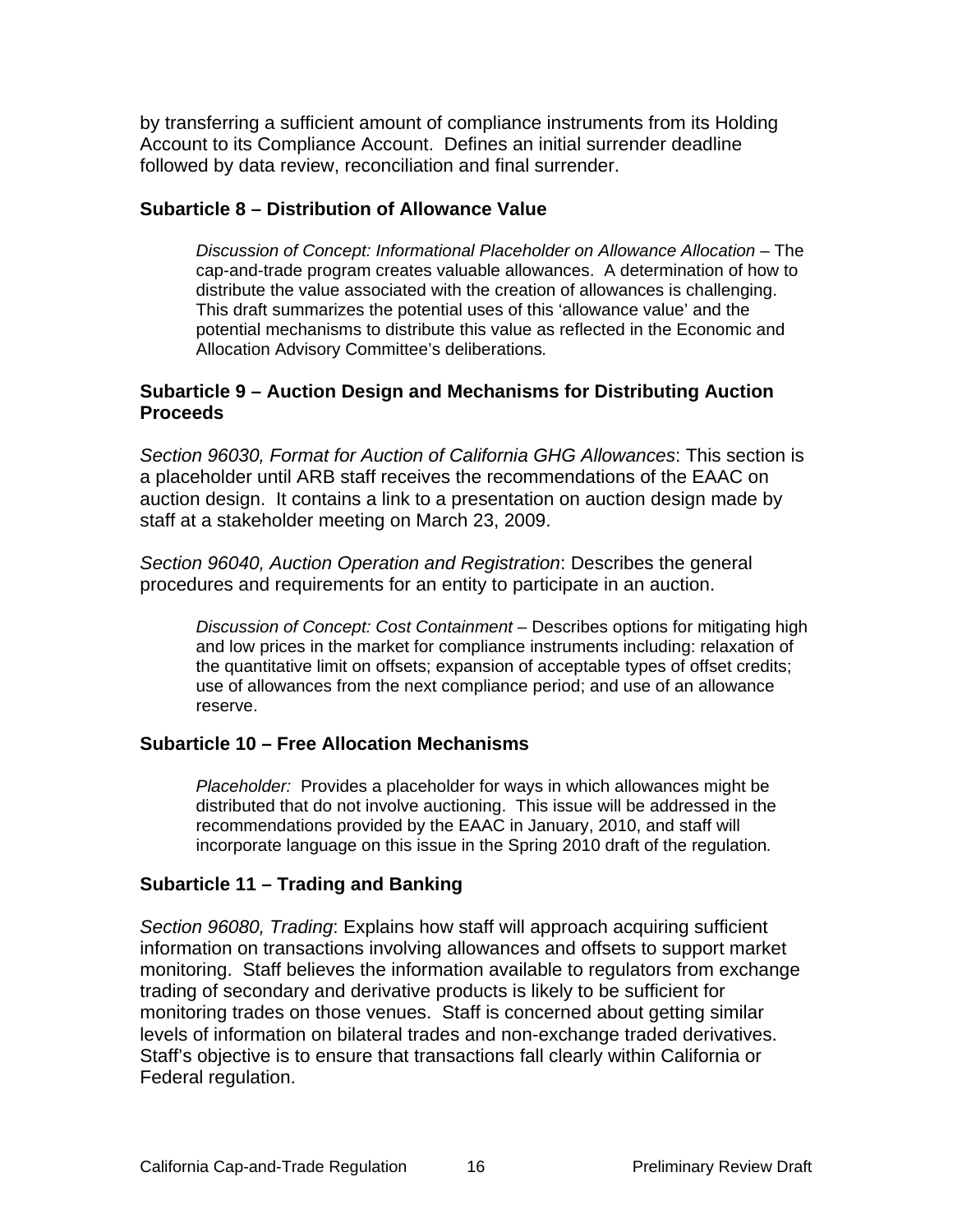*Discussion of Concept: Use of Trading Facilities –* Considers whether ARB should promote trades of allowances through trading facilities selected by Executive Officer*.* 

*Discussion of Concept: Use of Clearing Facilities – Discusses option that trades* of offsets be conducted through clearing facilities to maintain contract documentation and reduce counterparty risk until the issue of credit reversal can be addressed through standardized contracts.

*Section 96090, Banking*: Describes rules and restrictions for banking of compliance instruments in Holding Accounts.

#### **Subarticle 12 – Linkage to External Trading or Offset Crediting Systems**

*Section 96150, General Requirements*: Describes the basic criteria for approving linkage to an external greenhouse gas emissions trading system (GHG ETS) or a GHG offset crediting system.

*Section 96160, Requirements for Approval of External Greenhouse Gas Emissions Trading Systems*: Describes the specific criteria for approving linkage to an external GHG ETS.

*Section 96170, Requirements for Approval of GHG Offset Crediting Systems:* Describes the specific criteria for approving linkage to a GHG offset crediting system.

*Section 96180, Types of Linkage*: Describes how unilateral linkages and bilateral linkages would be established.

*Section 96190, Agreement*: Describes the requirements for a Memorandum of Understanding (MOU) between California and an external GHG ETS or a GHG offset crediting system for establishing linkage.

*Section 96200, Eligible Allowance Vintages*: Describes the process for approving eligible allowance vintages from a linked external GHG ETS.

*Section 96210, Suspension of Linkage*:

*Discussion of Concept: Suspension of Linkage* – Identifies that ARB could suspend a linkage to an approved external program if that program no longer meets the criteria described in this subarticle.

#### **Subarticle 13 – Offset Credits**

*Discussion of Concept: Creation of Offset Credits –* Describes several options for ARB's role in the issuance and acceptance of offset credits. These include: ARB as a credit issuing body; ARB as the body that approves offset credits issued by external programs; and ARB as the body that both approves and issues offset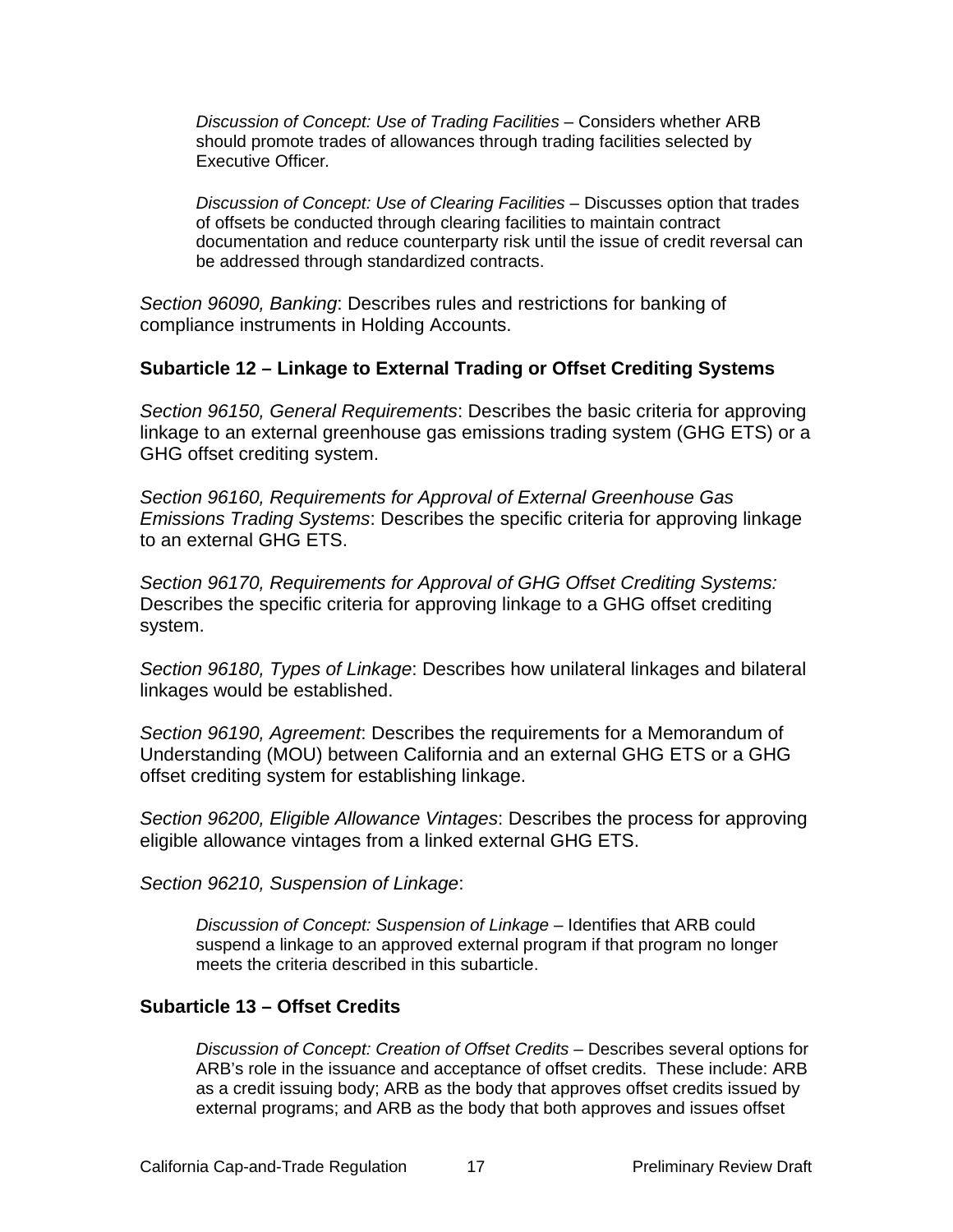credits. The PDR includes draft regulatory language that would allow ARB to become both a credit issuing body and an approving body for offset credits that are issued by external programs*.* 

*Section 96220, General Requirements for Offset Credits*: States that GHG emission reductions or avoidances, or GHG sequestration that result from an offset project must be real, additional, quantifiable, permanent, verifiable, and enforceable.

*Section 96230, Approval of Offset Quantification Methodologies*: Describes how an offset quantification methodology may be approved.

*Discussion of Concept: Requirements and Approval of Offset Quantification Methodologies* – Discusses ARB staff's recommended approach for the adoption of offset quantification methodologies by the Board*.* 

*Section 96240, Requirements for Approval of Offset Quantification Methodologies*: Describes the requirements and criteria that an offset quantification methodology must meet in order to be approved by the Board. These include criteria for quantification, additionality, activity baselines, accounting for activity-shifting and market-shifting leakage and offset uncertainty, permanence, crediting periods, monitoring and reporting and project-type-specific verification requirements.

*Discussion of Concept: Offset Project Types –* Discusses the criteria that will be considered when ARB evaluates which offset project types should result in the adoption of an offset quantification methodolog*y.* 

*Discussion of Concept: Ozone Depleting Substances –* Discusses whether to allow offset project types that reduce GHGs that are not specifically called out in AB 32 such as the destruction of ODS to be allowed to generate offset credits.

*Discussion of Concept: Offset Project Eligibility Date for Additionality* – Discusses the eligibility date for determining the additionality of offset projects for which ARB could issue offset credits.

*Section 96250, Requirements for Offset Project Operators:* Describes requirements for Offset Project Owners.

*Section 96260, Registration of Offset Projects for ARB Issued Offset Credits:*  Describes the requirements that an offset project must meet in order to be registered by ARB. These include the use of an approved offset quantification methodology, additionality and offset project location.

*Discussion of Concept: Current Board Approved Offset Quantification Methodologies –* Discusses the offset quantification methodologies already approved by the Board.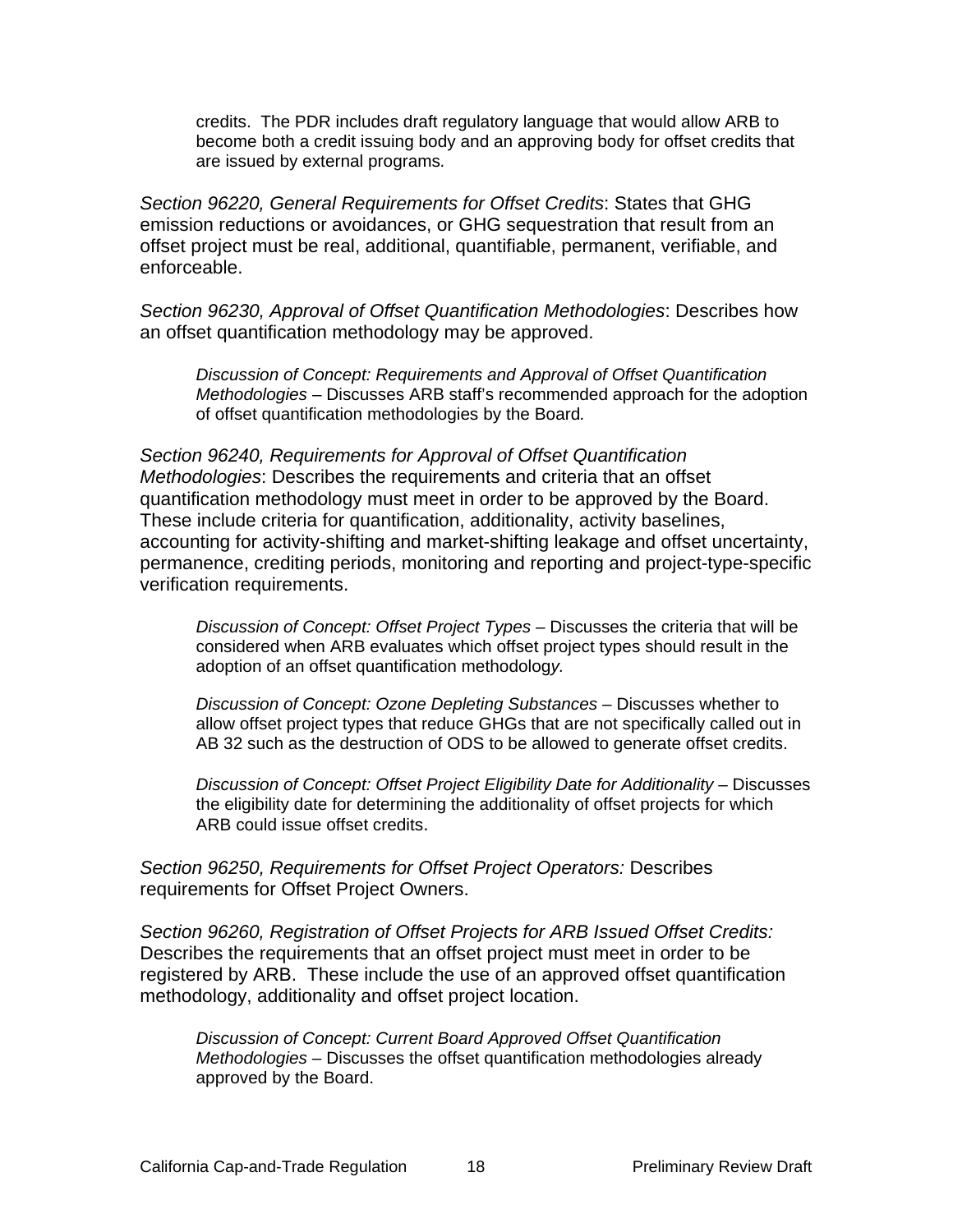*Discussion of Concept: Where Should California Issue Offset Credits?*– Describes several options for where projects may be located for which ARB could issue offset credits, ranging from limiting projects to only those in California to no geographic limits. Possible geographic limits on projects for which ARB could issue credits would not necessarily mean limiting the geographic location of offset credits issued by an external program that ARB would approve under Sections 96180 through 96195.

*Section 96270, Approval of a Renewed Crediting Period:* Describes the requirements and process for determination of whether an offset project may be approved for an additional crediting period.

*Section 96280, Renewal of Registration for Renewed Crediting Period:*  Describes the process for registration of an offset project that has been approved for a renewed crediting period.

*Section 96290, Monitoring, Reporting and Record Retention Requirements for Offset Projects:* Describes both the general and project-type-specific requirements for the monitoring, reporting and record retention associated with offset projects.

*Section 96300, Verification of GHG Reductions, Avoidances or Sequestrations from Offset Projects:* Describes the verification requirements for reductions resulting from offset projects. Also describes the timing for submission of verification statements.

*Discussion of Concept: General Offset Verification Requirements - Identifies that* the process for the verification of GHG reductions from offset projects would be similar to that laid out in the mandatory reporting regulation. The mandatory reporting requirements for verification may need to be amended in order to support the offsets system.

*Section 96310, Verifier and Verification Body Accreditation:* 

*Discussion of Concept: Accreditation of Offset Verifiers –* Discusses accreditation for verification bodies that would verify GHG reductions from offset projects.

*Section 96320, Conflict of Interest for Offset Projects:* 

*Discussion of Concept: Conflict of Interest Requirements for Offset Projects –*  Identifies that the requirements for conflict of interest in regards to offset projects would be similar to those laid out in the mandatory reporting regulation. The mandatory reporting requirements for conflict of interest may need to be amended in order to support the offsets system.

*Section 96330, General Requirements for Issuance of Offset Credits by ARB:*  Describes the general requirements for the issuance of ARB offset credits.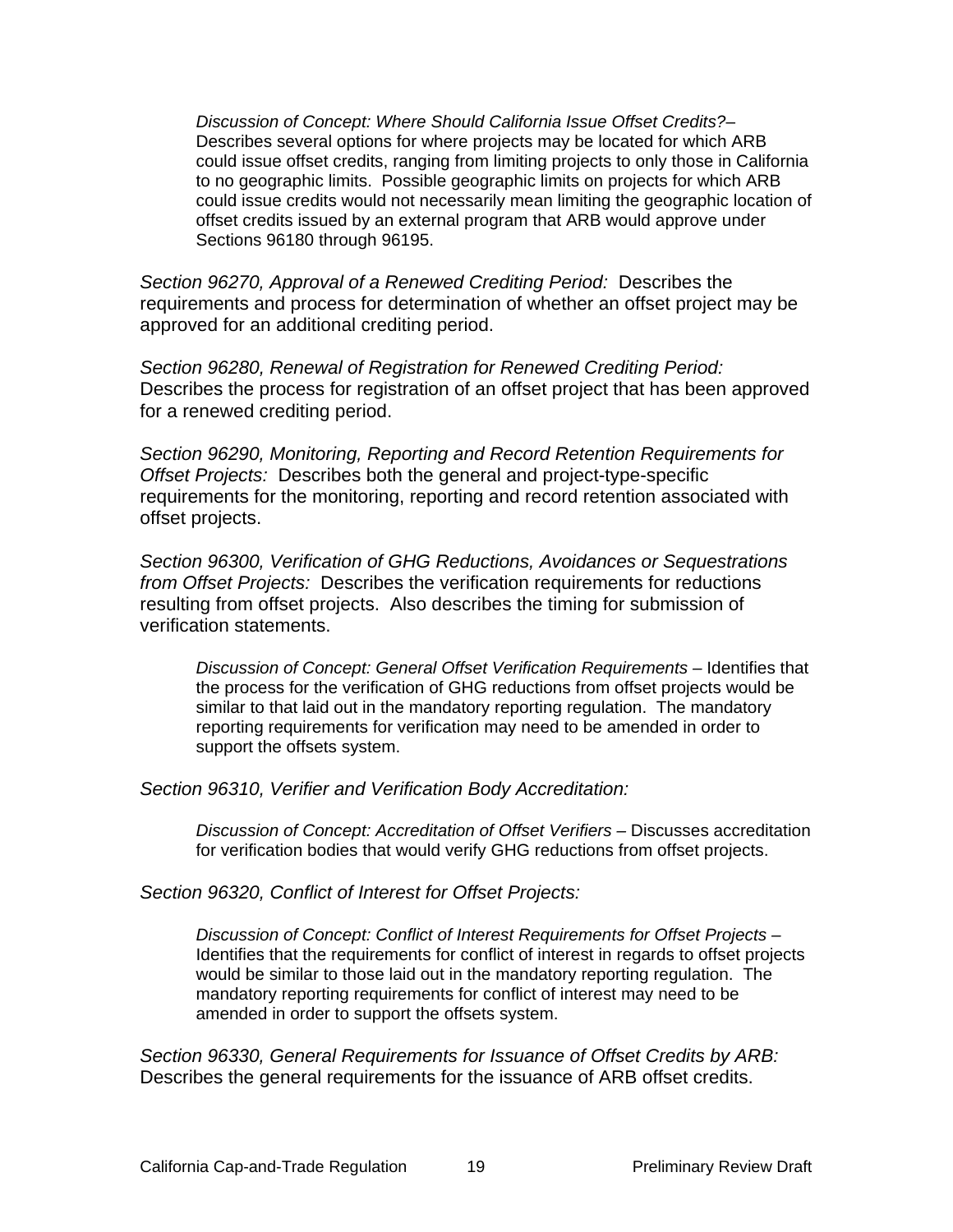*Section 96340, Issuance of Offset Credits in an Initial Crediting Period:*  Describes the rules that apply for the annual issuance of offset credits in an offset project's initial crediting period.

*Section 96350, Issuance of Offset Credits in a Renewed Crediting Period:*  Describes the rules that apply for the annual issuance of offset credits in an offset project's renewed crediting period.

*Section 96360, Issuance of Offset Credits by ARB:* Describes the process for determining how offset credits will be issued for GHG emission reductions, avoidances or sequestration resulting from a registered offset project. Also describes the process for notifying the Offset Project Owner of this determination.

*Section 96370, Registration of Offset Credits Issued by ARB:* Describes how offset credits will be registered and made available to the Offset Project Owner.

*Section 96380, Ownership and Transferability of Offset Credits Issued by ARB:*  Describes rules and limitations for the ownership and transferability of offset credits.

*Section 96390, Cancellation of Offset Credits:* Describes criteria for determining if an offset credit would need to be cancelled. Also describes what happens if an offset credit is determined to be void or invalid after issuance or acceptance of the offset credit by ARB.

*Discussion of Concept: Reversals of Offset Credits –* Discusses the enforcement and assessment of penalties that may be imposed if an offset credit is reversed or found to be invalid after issuance or acceptance by ARB*.* 

*Section 96400, Offset Credits Issued by External Programs*: Describes the general requirements that an offset credit issued by an external program must meet in order to be accepted by ARB.

*Discussion of Concept: International Offset Credits and Sector-Based Crediting –*  Discusses California's desire to work at the international level to reduce GHG emissions and support the adoption of low-carbon technologies and sustainable development in the developing world. Also states California's intent to move beyond international project-based crediting towards the development of international sector-based crediting mechanisms to achieve emissions reductions in the developing world*.* Also discusses California's participation in international forestry efforts to reduce emissions for deforestation.

*Section 96410, Requirements for Offset Credits Issued by an External Program for Projects Located in the United States or Canada*: Describes the requirements and limitations for the approval of offset credits issued by an external program to projects located in either the U.S. or Canada. Also describes requirements for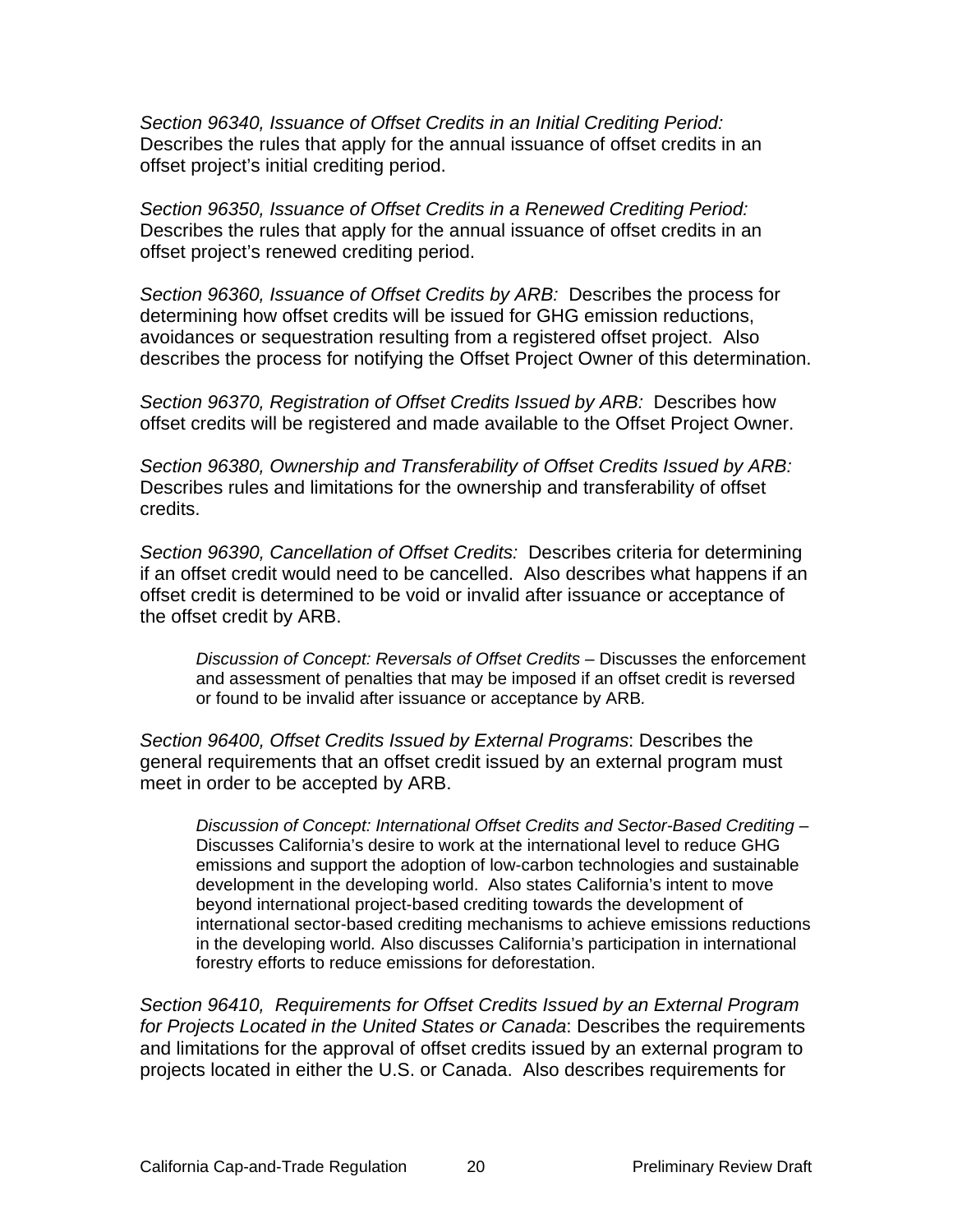MOUs and coordination needed for the retirement of offset credits in external systems.

*Section 96420, Requirements for Offset Credits Issued by an External Program for Projects Located in Developing Countries*: Describes the requirements and limitations for the approval of offset credits issued by an external program to projects located in developing countries. Also describes requirements for MOUs and coordination needed for the retirement of offset credits in external systems.

*Section 96430, Requirements for Sector-Based Crediting*: Describes the requirements for MOUs and the determination for approval of sectors and crediting baselines for credits issued under a sector-based crediting mechanism.

#### **Subarticle 14 – Enforcement and Penalties**

*Discussion of Concept: Enforcement and Penalty Provisions -* ARB expects to add provisions to this subarticle to specify particular enforcement provisions for separate requirements in the regulation. These provisions would include methods for calculating the number of violations and consequences for noncompliance. ARB is trying to find a combination of penalty levels and number of violations that would deter non-compliance by removing any economic benefits of non-compliance.

*Section 96500 Jurisdiction:* Explains what activities will constitute consent on the part of a market participant to be subject to California's jurisdiction.

*Section 96501 Authority to Suspend, Revoke or Modify:* Describes ARB's authority to place restrictions on market participants with an account subject to the cap-and-trade program.

*Section 96502 Injunctions:* Ties violations of this rule to pertinent enforcement provisions in the Health and Safety Code.

*Section 96503 Penalties:* Ties the assessment of penalties under this regulation to pertinent enforcement provisions in the Health and Safety Code.

*Section 96504 Violations:* Describes what constitutes a violation under this article.

#### **Subarticle 15 – Other Provisions**

*Section 96540 Severability, Effect of Judicial Order:* Addresses remedies for legislative or judicial decisions that negate portions of the rule (e.g., federal law that preempts state regulation, changes to state law, or court action).

*Section 96550 Reserved Provisions:* Includes a placeholder.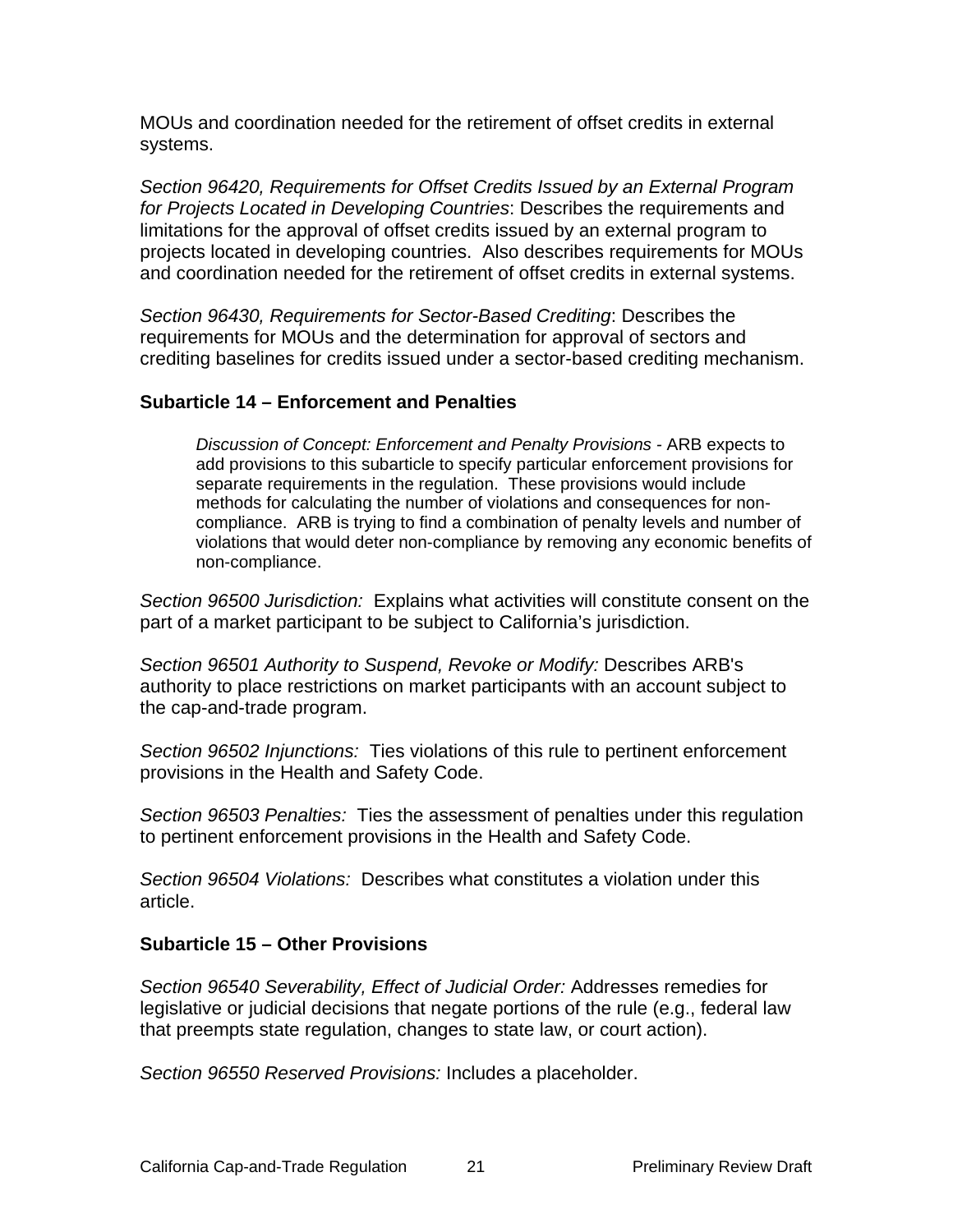#### **Subchapter 10, Article 2, Sections 95100-95199 – Amendments to Regulation for the Mandatory Reporting of Greenhouse Gas Emissions**

The ARB GHG Mandatory Reporting Regulation (MRR) will be updated in conjunction with the cap-and-trade rulemaking. Revisions will focus on specific provisions that are needed for the reporting regulations to support the cap-and-trade program. Work on these revisions is now underway and will be available for public review and comment in Spring 2010. Staff expects to present MRR revisions and the cap-and-trade regulation to the Board in one rulemaking package.

The PDR contains the following information pertinent to the MRR amendments:

- Attachment 1: Anticipated Changes to Reporting: A bulleted list of areas that are expected to change
- Attachment 2: Draft Table of Contents for the Revised Mandatory Reporting Regulation
- Attachment 3: Preliminary Draft Amendments to Section 95107, Enforcement
- Attachment 4: A tentative calendar for the public participation process
- Attachment 5: Evaluation of the Relationships between Emissions Quantification, Scope and Points of Regulation for the AB 32 cap-andtrade program: A description of considerations that will be examined for inclusion of an emissions source within the scope of the cap-and-trade program.
- Attachment 6: Detailed Scope Table: Depicts preliminary staff thinking in tabular format on which emissions generate a surrender obligation and proposed additional types of sources, GHGs, and reporting thresholds.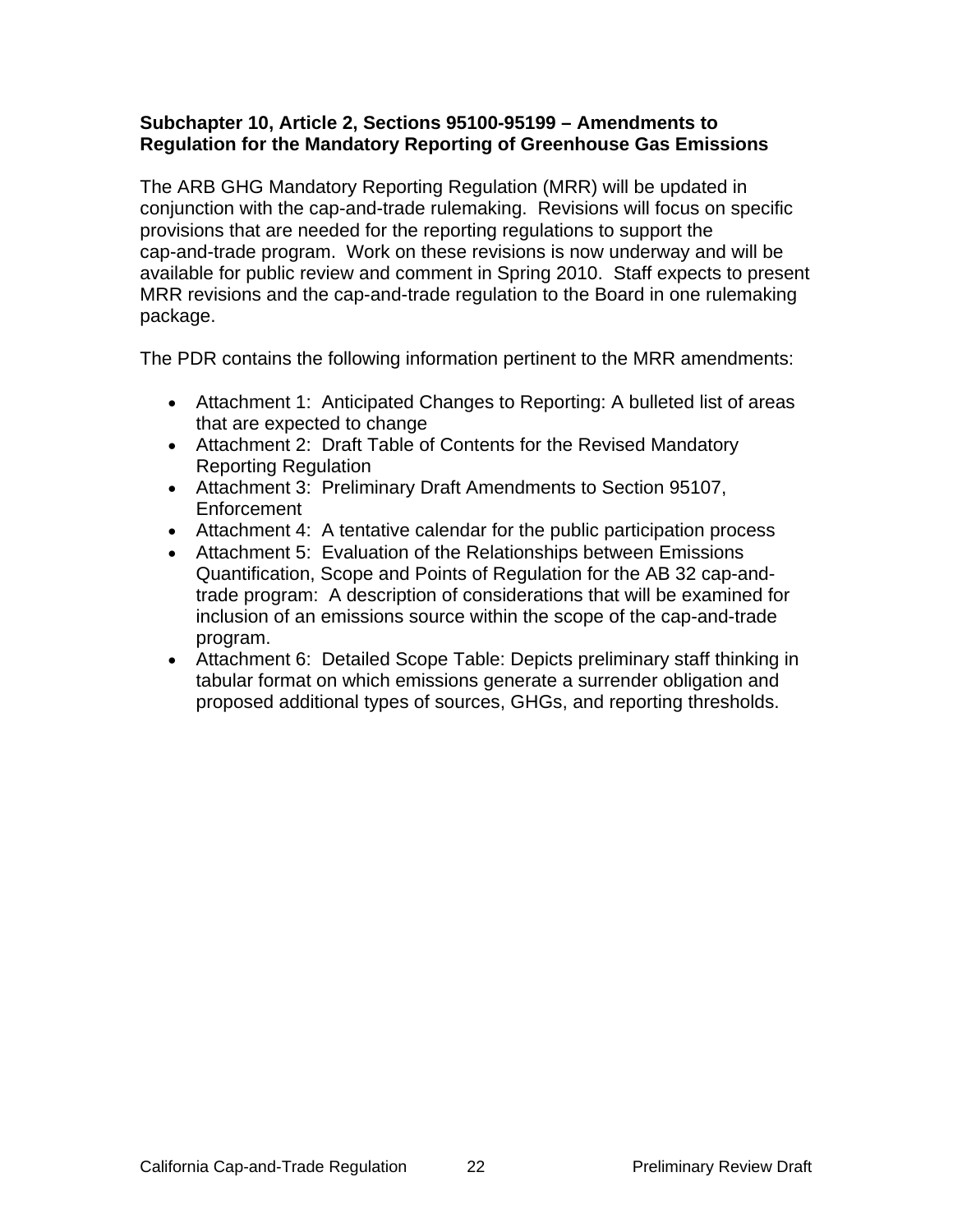*Subchapter 10 Climate Change, Article 5, Sections 95800 to 96550, Title 17, California Code of Regulations, to read as follows*:

# **Article 5: California Cap on Greenhouse Gas Emissions and Market-Based Compliance Mechanisms**

# <span id="page-22-0"></span>**Subarticle 1. Table of Contents**

<span id="page-22-1"></span>

| § 95800. Table of Contents                                                                                                                                                                                                                                              |  |
|-------------------------------------------------------------------------------------------------------------------------------------------------------------------------------------------------------------------------------------------------------------------------|--|
|                                                                                                                                                                                                                                                                         |  |
|                                                                                                                                                                                                                                                                         |  |
|                                                                                                                                                                                                                                                                         |  |
|                                                                                                                                                                                                                                                                         |  |
|                                                                                                                                                                                                                                                                         |  |
|                                                                                                                                                                                                                                                                         |  |
|                                                                                                                                                                                                                                                                         |  |
| § 95850 COMPLIANCE INSTRUMENTS ISSUED BY THE AIR RESOURCES BOARD  28<br>§ 95860 COMPLIANCE INSTRUMENTS ISSUED BY APPROVED EXTERNAL GREENHOUSE GAS EMISSIONS                                                                                                             |  |
| SUBARTICLE 5. REGISTRATION AND TRACKING SYSTEM30                                                                                                                                                                                                                        |  |
|                                                                                                                                                                                                                                                                         |  |
| <b>SUBARTICLE 6. CALIFORNIA GREENHOUSE GAS ALLOWANCE BUDGETS</b>                                                                                                                                                                                                        |  |
| § 95890 ANNUAL BASE ALLOWANCE BUDGETS FOR CALENDAR YEARS 2012-2020 31<br>§ 95900 ANNUAL BASE BUDGETS FOR CALENDAR YEAR 2021 AND SUBSEQUENT CALENDAR YEARS 32<br>Discussion of Concept - Adjustments to the Base Allowance Budgets for Voluntary Investment in Renewable |  |
| <b>SUBARTICLE 7. SURRENDER REQUIREMENTS FOR COVERED ENTITIES</b>                                                                                                                                                                                                        |  |
|                                                                                                                                                                                                                                                                         |  |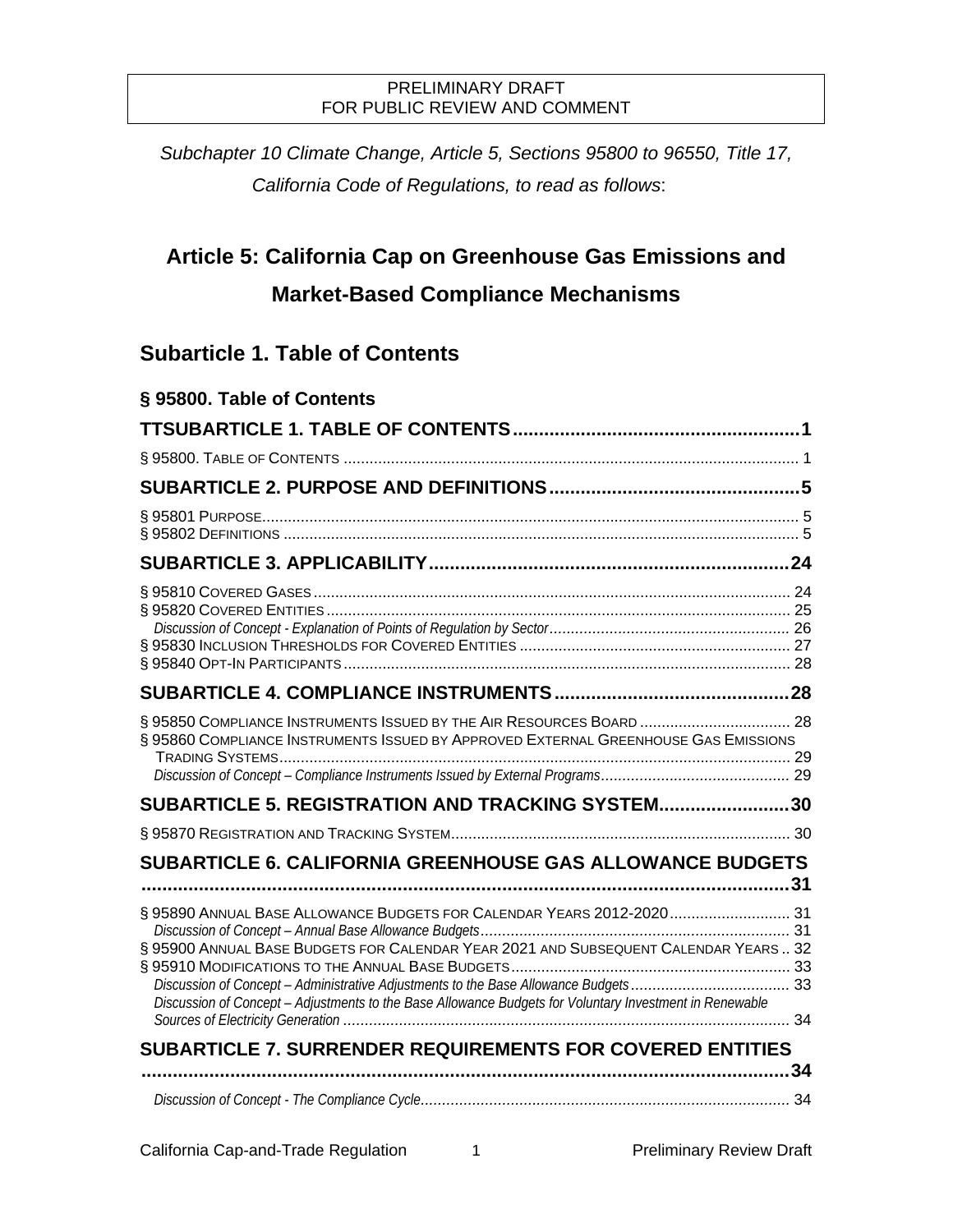| § 95950 EMISSION CATEGORIES USED TO CALCULATE SURRENDER OBLIGATIONS  38<br>§ 95960 TIMING FOR CALCULATION OF COVERED ENTITY'S SURRENDER OBLIGATION 41<br>§ 95970 QUANTITATIVE USAGE LIMIT ON DESIGNATED COMPLIANCE INSTRUMENTS 42<br>Discussion of Concept - Quantitative Usage Limit on Offsets and other Similar Compliance Instruments 42 |  |
|----------------------------------------------------------------------------------------------------------------------------------------------------------------------------------------------------------------------------------------------------------------------------------------------------------------------------------------------|--|
| SUBARTICLE 8. DISTRIBUTION OF ALLOWANCE VALUE  45                                                                                                                                                                                                                                                                                            |  |
|                                                                                                                                                                                                                                                                                                                                              |  |
| SUBARTICLE 9. AUCTION DESIGN AND MECHANISMS FOR DISTRIBUTING                                                                                                                                                                                                                                                                                 |  |
|                                                                                                                                                                                                                                                                                                                                              |  |
|                                                                                                                                                                                                                                                                                                                                              |  |
|                                                                                                                                                                                                                                                                                                                                              |  |
|                                                                                                                                                                                                                                                                                                                                              |  |
| SUBARTICLE 12. LINKAGE TO EXTERNAL TRADING OR OFFSET                                                                                                                                                                                                                                                                                         |  |
| § 96160. REQUIREMENTS FOR APPROVAL OF EXTERNAL GREENHOUSE GAS EMISSIONS TRADING<br>§ 96170. REQUIREMENTS FOR APPROVAL OF GHG OFFSET CREDITING SYSTEMS  57                                                                                                                                                                                    |  |
|                                                                                                                                                                                                                                                                                                                                              |  |
| Discussion of Concept - Requirements and Approval of Offset Quantification Methodologies 62<br>§ 96240. REQUIREMENTS FOR APPROVAL OF OFFSET QUANTIFICATION METHODOLOGIES.  62                                                                                                                                                                |  |
| § 96260. REGISTRATION OF OFFSET PROJECTS FOR ARB ISSUED OFFSET CREDITS 66                                                                                                                                                                                                                                                                    |  |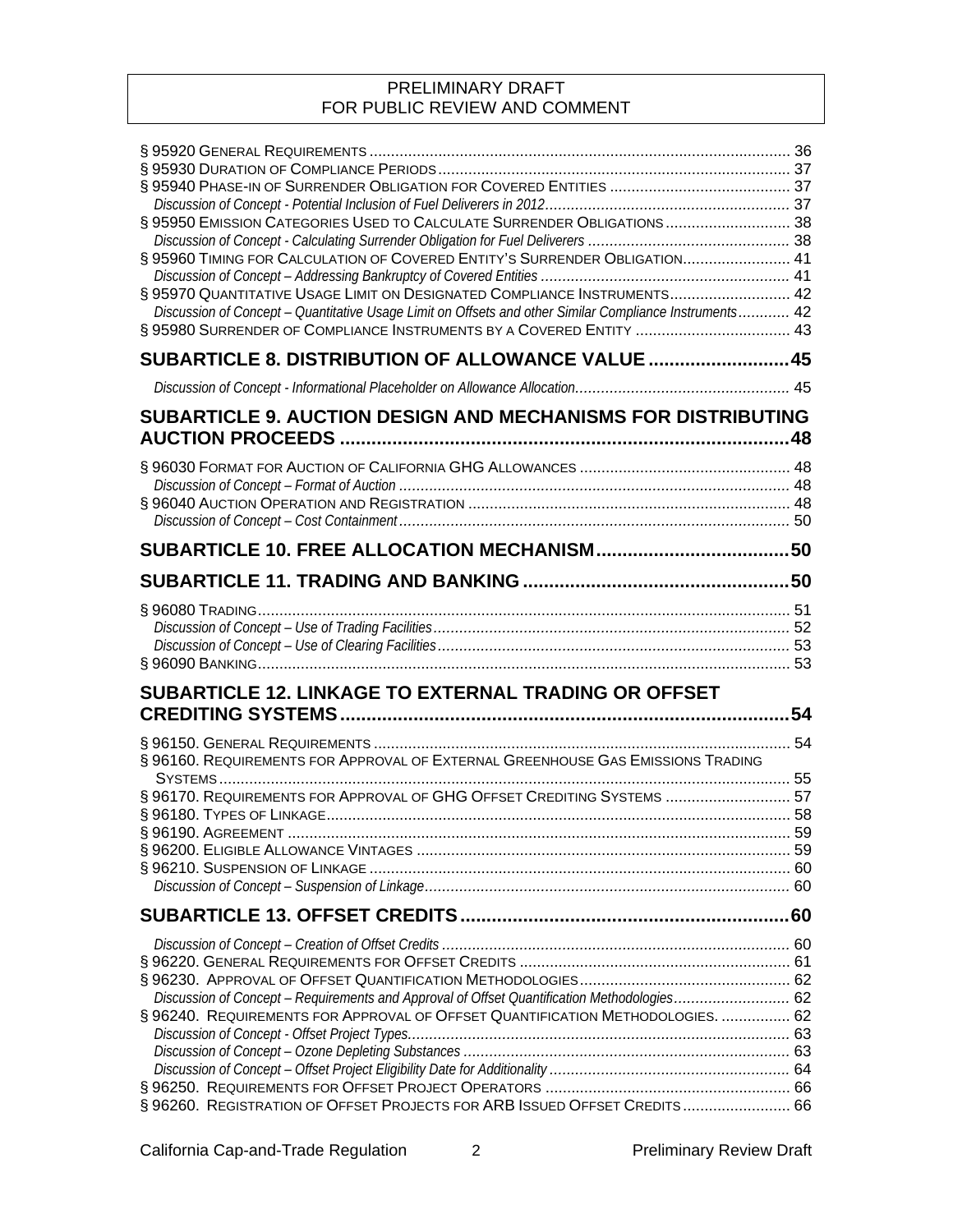| Discussion of Concept - Current Board Approved Offset Quantification Methodologies 67 |    |
|---------------------------------------------------------------------------------------|----|
|                                                                                       |    |
|                                                                                       |    |
|                                                                                       |    |
| § 96290. MONITORING, REPORTING AND RECORD RETENTION REQUIREMENTS FOR OFFSET PROJECTS  |    |
| § 96300. VERIFICATION OF GHG REDUCTIONS, AVOIDANCES OR SEQUESTRATIONS FROM OFFSET     |    |
|                                                                                       |    |
|                                                                                       |    |
|                                                                                       |    |
|                                                                                       |    |
|                                                                                       |    |
|                                                                                       |    |
| § 96330. GENERAL REQUIREMENTS FOR ISSUANCE OF OFFSET CREDITS BY ARB 74                |    |
| § 96350. ISSUANCE OF OFFSET CREDITS IN A RENEWED CREDITING PERIOD  74                 |    |
|                                                                                       |    |
|                                                                                       |    |
| § 96380. OWNERSHIP AND TRANSFERABILITY OF OFFSET CREDITS ISSUED BY ARB  75            |    |
|                                                                                       |    |
|                                                                                       |    |
|                                                                                       |    |
|                                                                                       |    |
| § 96410. REQUIREMENTS FOR OFFSET CREDITS ISSUED BY AN EXTERNAL PROGRAM FOR PROJECTS   |    |
|                                                                                       |    |
| § 96420. REQUIREMENTS FOR OFFSET CREDITS ISSUED BY AN EXTERNAL PROGRAM FOR PROJECTS   |    |
|                                                                                       | 81 |
|                                                                                       |    |
|                                                                                       |    |
|                                                                                       |    |
|                                                                                       |    |
|                                                                                       |    |
|                                                                                       |    |
|                                                                                       |    |
|                                                                                       |    |
|                                                                                       |    |
|                                                                                       |    |
|                                                                                       | 87 |
|                                                                                       |    |
|                                                                                       |    |
| SUBCHAPTER 10, ARTICLE 2, SECTIONS 95100-95199 - AMENDMENTS TO                        |    |
| <b>REGULATION FOR THE MANDATORY REPORTING OF GREENHOUSE GAS</b>                       |    |
|                                                                                       |    |
| AMENDMENT TO THE REGULATION FOR THE MANDATORY REPORTING OF GREENHOUSE GAS EMISSIONS   |    |
|                                                                                       |    |
| ATTACHMENT 1. ANTICIPATED CHANGES TO CALIFORNIA'S REGULATION FOR THE MANDATORY        |    |
| REPORTING OF GREENHOUSE GAS EMISSIONS TO SUPPORT THE PROPOSED CAP-AND-TRADE           |    |
|                                                                                       |    |
| ATTACHMENT 2. DRAFT TABLE OF CONTENTS FOR REVISED MANDATORY REPORTING REGULATION 92   |    |
| ATTACHMENT 3. PRELIMINARY DRAFT AMENDMENTS TO SECTION 95107, ENFORCEMENT 94           |    |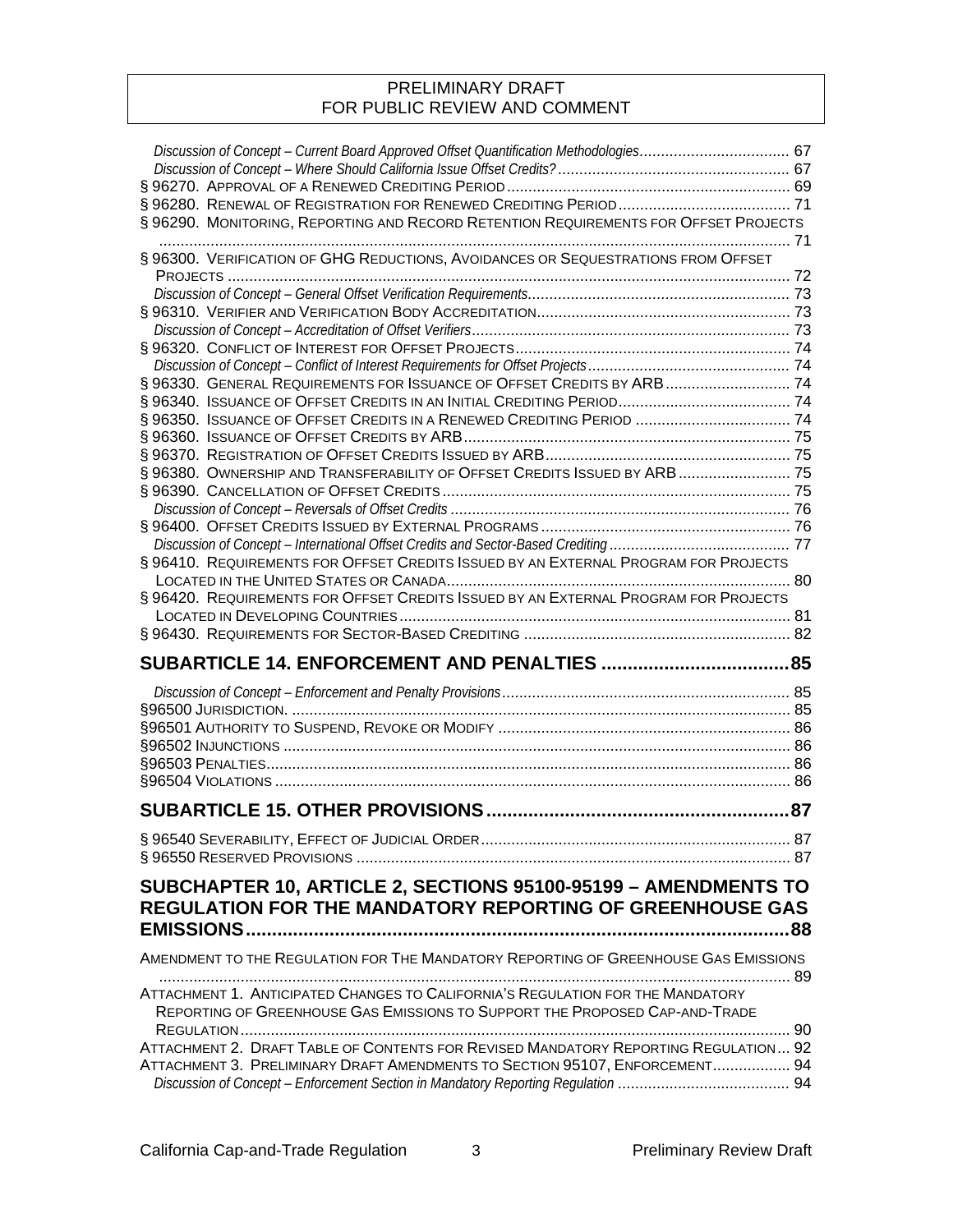| ATTACHMENT 4. TENTATIVE CALENDAR FOR PUBLIC PROCESS: 2010 REVISION OF THE CALIFORNIA  |  |
|---------------------------------------------------------------------------------------|--|
|                                                                                       |  |
| ATTACHMENT 5. EVALUATION OF THE RELATIONSHIPS BETWEEN EMISSIONS QUANTIFICATION, SCOPE |  |
|                                                                                       |  |
|                                                                                       |  |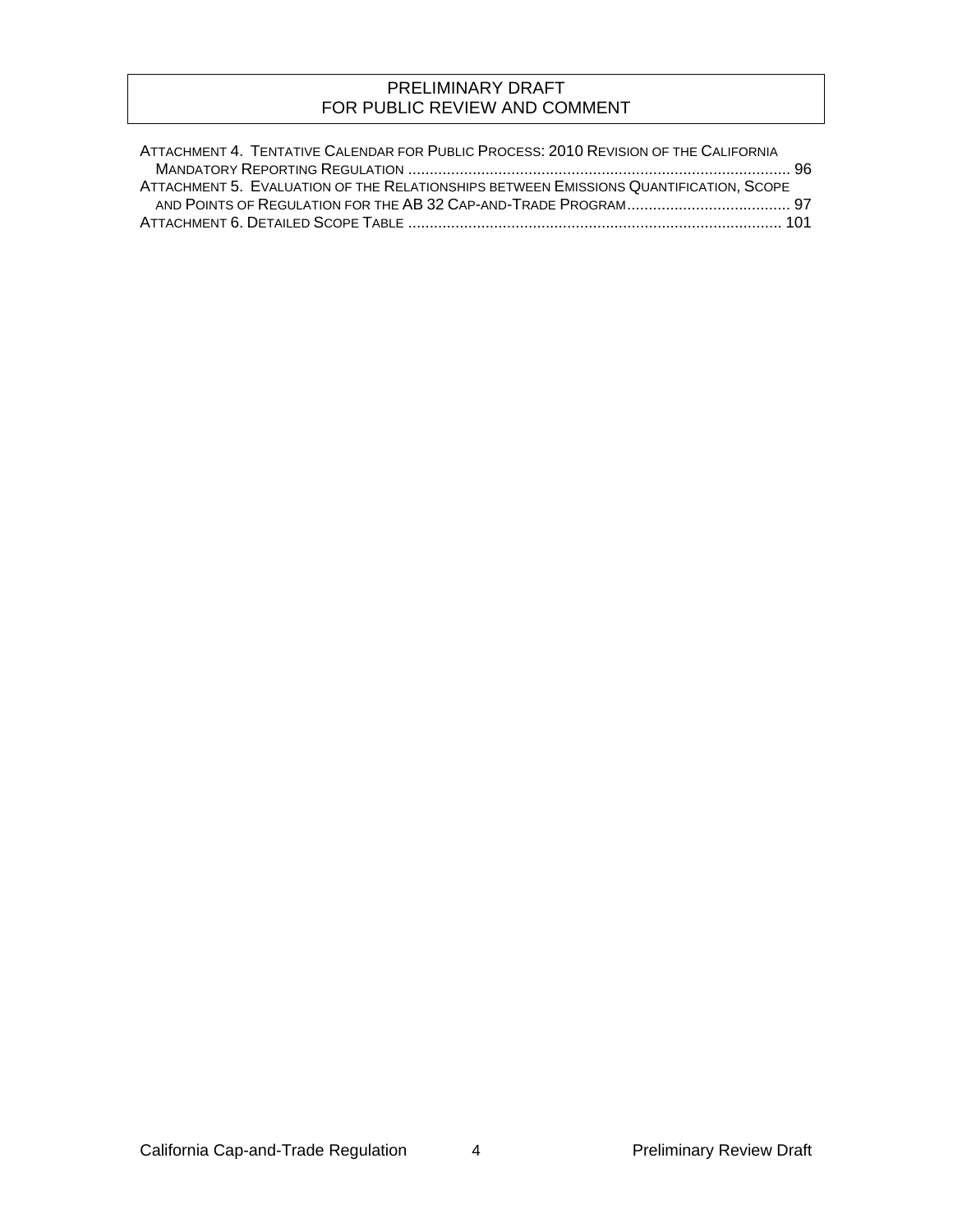# <span id="page-26-0"></span>**Subarticle 2. Purpose and Definitions**

# <span id="page-26-1"></span>**§ 95801 Purpose**

(a) The purpose of this article is to reduce emissions of greenhouse gases from entities identified in this article through the establishment, administration and enforcement of the California Greenhouse Gas Cap-and-Trade Program by applying an aggregate greenhouse gas allowance cap on covered entities and providing a trading mechanism for compliance instruments.

# <span id="page-26-2"></span>**§ 95802 Definitions**

\*UU*Note:* Terms denoted with an asterisk in this section and also contained in the Regulation for the Mandatory Reporting Regulation of Greenhouse G as Emissions (MRR) will be reconciled for consistency in later versions of this preliminary regulation.

- shall apply: (a) *TTDefinitions*. For the purposes of this article, the following definitions
	- (1) "Accuracy" means the closeness of the agreement between the result of the measurement and the true value of the particular quantity (or a reference value determined empirically using internationally accepted and traceable calibration materials and standard methods), taking into account both random and systematic factors\*.
	- (2) "Activity baseline" means, in the context of an offset project or activity, the scenario that reflects a conservative estimate of business-as-usual performance or activities for the relevant type of activity or practice such that the baseline provides an adequate margin of safety to reasonably calculate the amount of GHG reductions in reference to such baseline.
	- (3) "Activity-shifting leakage" means GHG emissions that result from the displacement of activities from inside the offset project's boundary to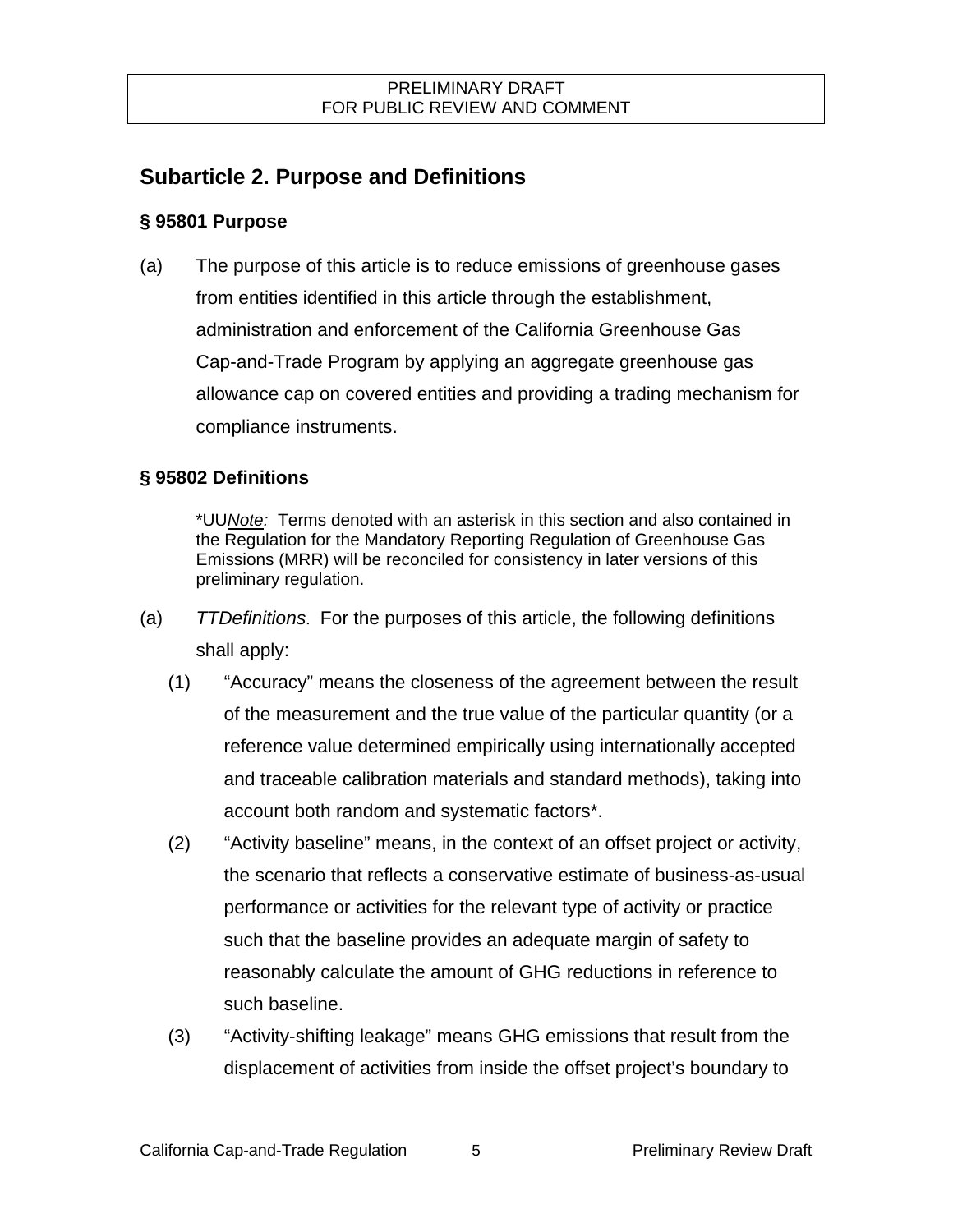locations outside the offset project's boundary as a result of the offset project activity.

- (4) "Additional" means, in the context of offset credits, emission reductions must be in addition to any greenhouse gas reduction, avoidance or sequestration otherwise required by law or regulation, or any greenhouse gas reduction, avoidance or sequestration that would otherwise occur.
- (5) "Allowance" means a limited tradable authorization to emit up to one metric ton of carbon dioxide equivalent.
- (6) "Allowance budget" or "Annual allowance budget" means the number of allowances associated with one year in Subarticle 6.
- (7) "Allowance cap" means the total number of California Greenhouse Gas Allowances that the Executive Officer issues over a given period of time.
- (8) "Approved offset quantification methodology" means an offset quantification methodology approved by the Board.
- (9) "Auction" means the process of selling California GHG allowances by offering them up for bid, taking bids, and then distributing the allowances to winning bidders.
- (10) "Auction reserve price" means a price for allowances below which bids at auction would not be accepted.
- (11) "Banking" means the holding of compliance instruments from one compliance period for the purpose of sale or surrender in a future compliance period.
- (12) "Base allowance budget" means an allowance budget prior to any adjustments.
- (13) "Bilateral linkage" means the approval of compliance instruments from an external greenhouse gas emission trading system or a greenhouse gas offset crediting system to meet surrender obligations under this article, and in some cases the reciprocal approval of compliance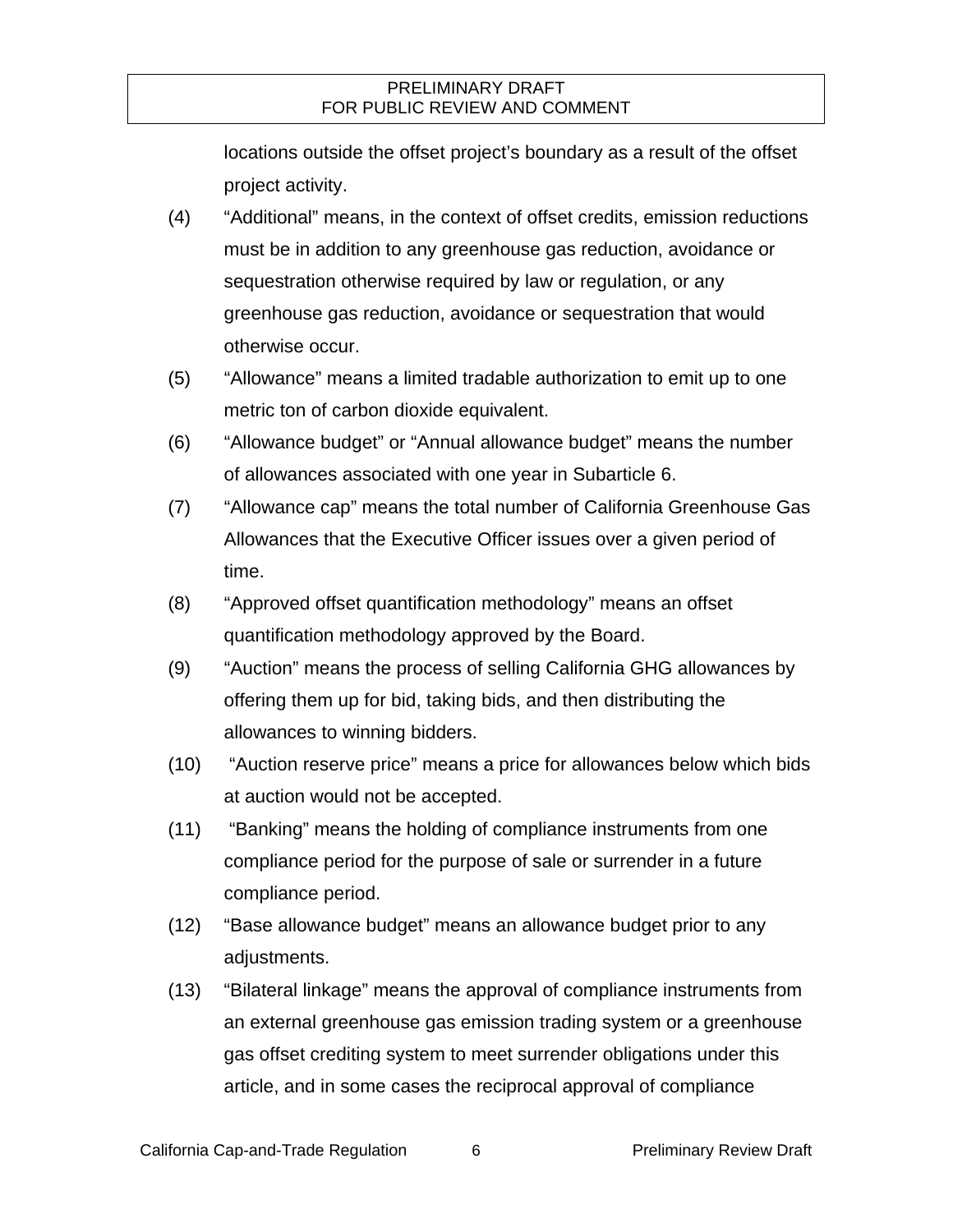instruments issued by California to meet surrender obligations in an external greenhouse gas emissions trading system.

(14) "Biomass" – [Placeholder].

ARB is considering the use of the definition contained in the "Renewable Energy Program: Overall Program Guidebook," 2nd Ed., California Energy Commission, Report No. CEC-300-2007-003-ED2-CMF, January 2008. ARB is also considering biomass to mean non-fossilized and biodegradable organic material originating from plants, animals and micro-organisms, including products, byproducts, residues and waste from agriculture, forestry and related industries as well as the non-fossilized and biodegradable organic fractions of industrial and municipal wastes, including gases and liquids recovered from the decomposition of non-fossilized and biodegradable organic material. In the context of this article it may be necessary to modify this definition.

- (15) "Biomass fuels" or "biomass-derived fuels" means fuels whose entire heat generating capacity is derived entirely from biomass\*.
- (16) "Borrowing" means using allowances from a future compliance period to meet a current surrender obligation.
- (17) "Burden of proof" means demonstration of proof by a preponderance of evidence.
- (18) "Business-as-usual" means the normal course of business or activities for an entity or a project before the imposition of greenhouse gas emission reduction requirements or incentives.
- (19) "Calendar year" means the time period from January 1 through December 31.
- (20) "California Cap-and-Trade Market Tracking System" means an information system to support the California Air Resources Board's implementation of this article, including recording of transactions, allowance and offset credit issuance and retirements, and compliance evaluation.
- ARB and equal to up to one metric ton of  $CORR<sub>2</sub>$  equivalent. (21) "California Greenhouse Gas Emissions Allowance" or "CA GHG Allowance" or "California Allowance" means an allowance issued by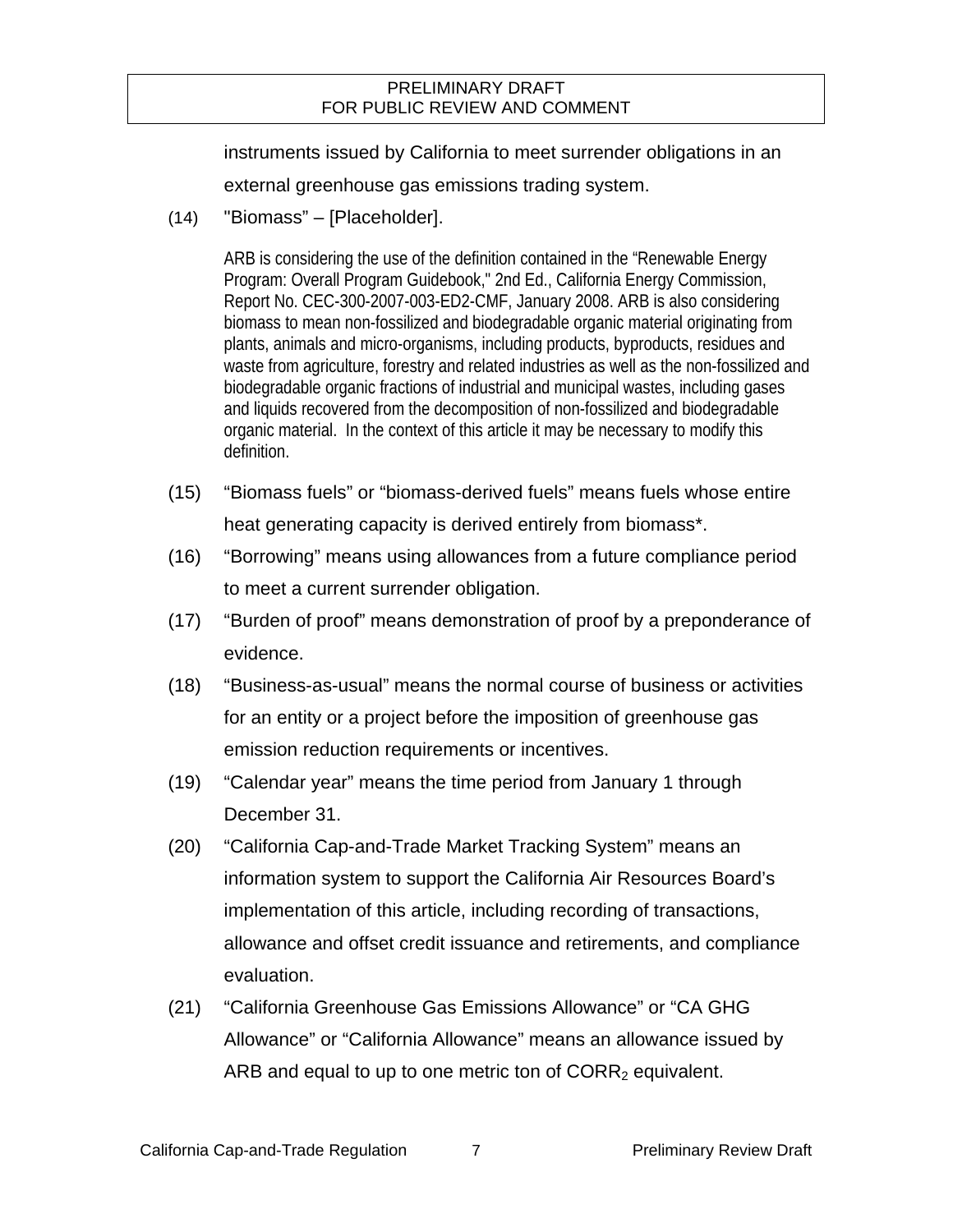- (22) "California reformulated gasoline" or "Gasoline" or "CaRFG" means gasoline sold or intended for sale as a motor vehicle fuel in California that is subject to Title 13, California Code of Regulations, Sections 2250-2273.5.
- (23) "California electricity transmission and distribution system" means the combination of the transmission and distribution systems located within California that allows electric power to move from one point to another over multiple paths and connects electric generating facilities to end users of electricity.
- (24) "Cap" see "Allowance cap".
- (25) "Carbon dioxide" or "CO2" means the most common of the six primary greenhouse gases, consisting on a molecular level of a single carbon atom and two oxygen atoms.
- (26) "Carbon dioxide equivalent" or "CO<sub>2</sub> equivalent" or "CO<sub>2</sub>e" means a measure for comparing carbon dioxide with other GHGs, based on the quantity of those gases multiplied by the appropriate global warming potential (GWP) factor and commonly expressed as metric tons of carbon dioxide equivalents ( $MTCO<sub>2</sub>e$ ).
- (27) "Carbon intensity" means the amount of lifecycle greenhouse gas emissions, per unit of energy of fuel delivered, expressed in grams of carbon dioxide equivalent per megajoule  $(qCO<sub>2</sub>e/MJ)$ .
- (28) "Cement" means a building material that is produced by heating mixtures of limestone and other minerals or additives at high temperatures in a rotary kiln to form clinker, followed by cooling and grinding with blended additives. Finished cement is a powder used with water, sand and gravel to make concrete and mortar.
- (29) "Clearing price" means the price of an allowance determined at an auction.
- (30) "Clearing organization," means an entity through which futures and other derivative transactions are cleared and settled. It is also charged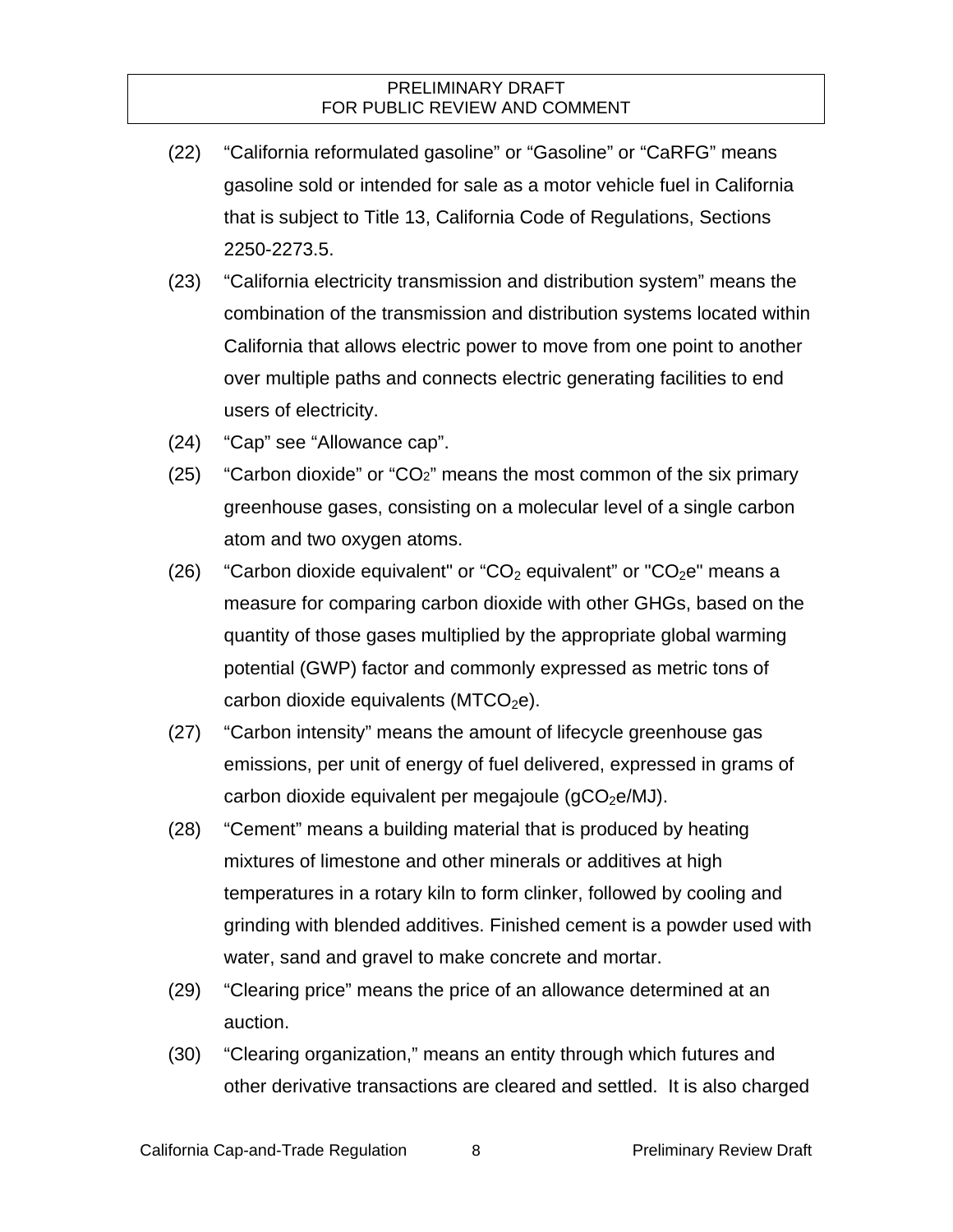with assuring the proper conduct of each contract's delivery procedures and the adequate financing of trading.

- (31) "Coal" means all solid fuels classified as anthracite, bituminous, subbituminous, or lignite by the American Society for Testing and Materials Designation ASTM D388–05 "Standard Classification of Coals by Rank".
- (32) "Common practice" means activities and management practices that are widely used in a region whether or not it is required by law or regulation.
- (33) "Compliance Account" means an account created by ARB for a covered entity with a surrender obligation, or for an entity intending to voluntarily retire a compliance instrument.
- (34) "Compliance instrument" means an allowance or offset credit. Each compliance instrument can be used to fulfill a surrender obligation equivalent to up to one metric ton of  $CO<sub>2</sub>e$ .
- (35) "Compliance period" means the three-year period for which the surrender obligation is calculated for covered entities.
- (36) "Conduct agreement" means an agreement that must be signed by all registrants, agreeing to the disclosure of bidding information and other conduct rules.
- (37) "Conflict of interest" means a situation in which, because of financial or other activities or relationships with other persons or organizations, a person or body is unable or potentially unable to render an impartial verification opinion of a potential client's greenhouse gas emissions, or the person or body's objectivity in performing verification services is or might be otherwise compromised\*.
- (38) "Conservative", in the context of offset credits, means utilizing quantification parameters, assumptions, and measurement techniques that minimize the risk of overstating GHG reductions, avoidances or sequestration credited for a given offset project.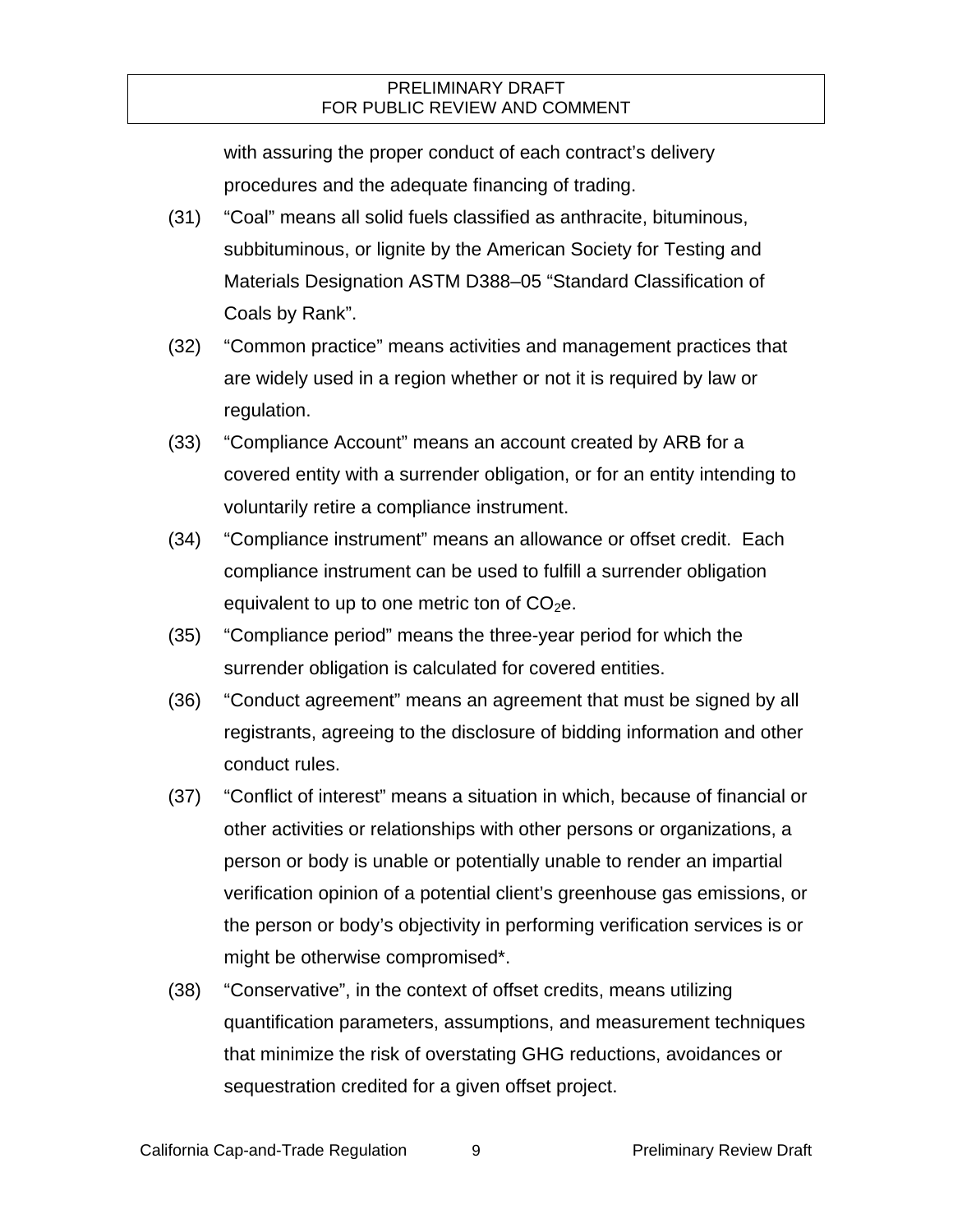- (39) "Counterparty" means the opposite party in a bilateral agreement, contract, or transaction.
- (40) "Covered entity" means an entity that has a surrender obligation.
- (41) "Crediting baseline" means the absolute GHG emissions level, GHG emissions intensity level calculated as GHG emissions per unit of production, or technology standard that must be met for a sector to generate sector-based credits.
- (42) "Crediting period" means the pre-determined period for an offset project or activity for which GHG reductions, avoidances or sequestration from the activity baseline are verified by an accredited verifier or verification body for purposes of the issuance of offset credits.
- (43) "Data year" means the calendar year in which emissions occurred.
- (44) "Developing country" means a country eligible to receive official development assistance according to the income guidelines of the Development Assistance Committee of the Organization for Economic Cooperation and Development.
- (45) "Diesel fuel" means a fuel composed of distillates obtained in petroleum refining operations.
- (46) "Direct emissions" means greenhouse gas emissions from sources that are under the operational control of the operator.
- (47) "Direct emission reduction" means a greenhouse gas emission reduction action made by a greenhouse gas emission source at the source.
- (48) "Electricity deliverer" means either an electricity generating facility or an electricity importer that delivers power to a point on the California electricity transmission and distribution system.
- (49) "Electricity generating facility" means a facility that generates electricity and includes one or more electricity generating units at the same location.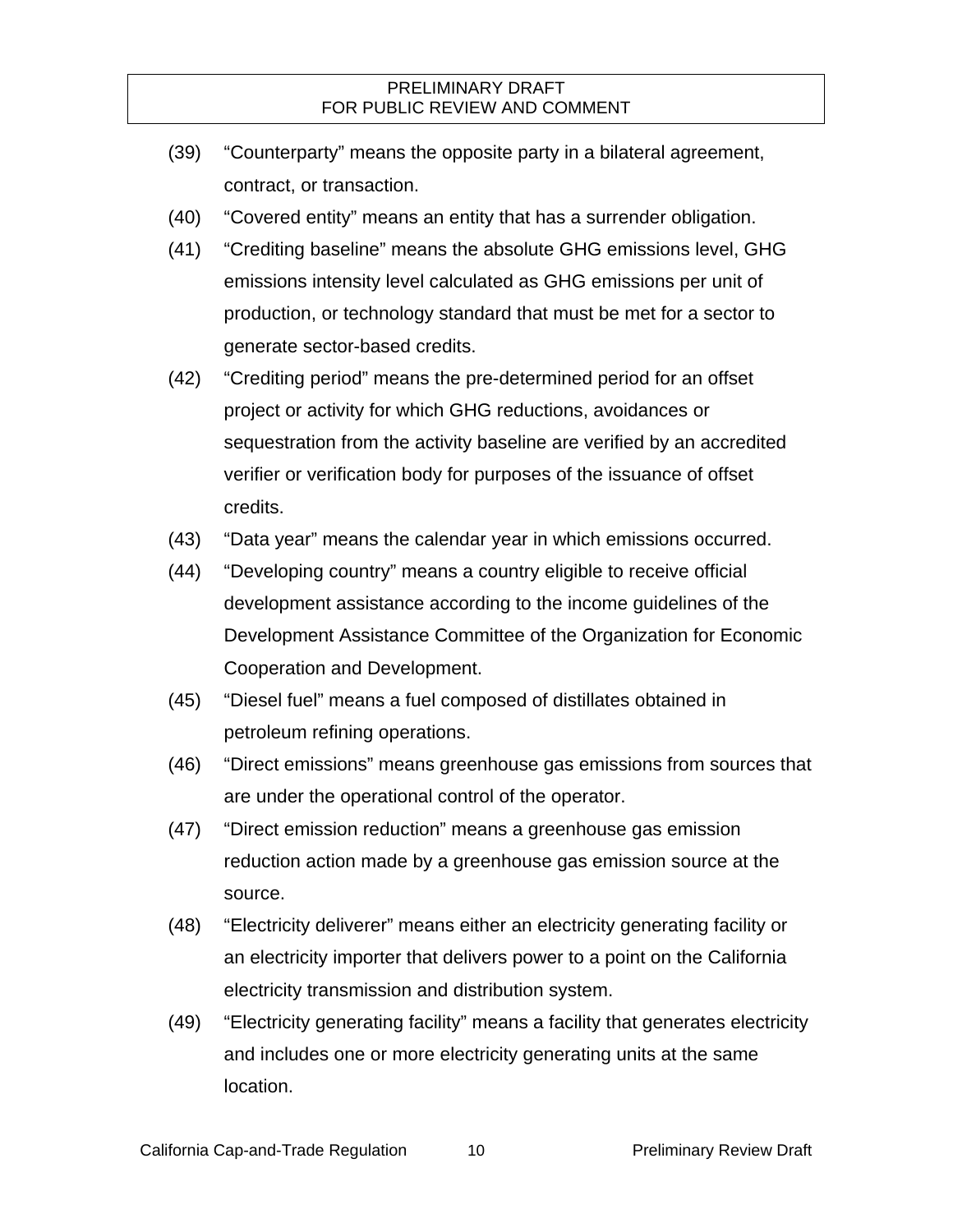- (50) "Electricity importer" means an owner of electricity generated outside of California as it is delivered to the first point in California.
- (51) "Emissions" means greenhouse gases released into the atmosphere from a source\*.
- (52) "Emissions data report" or "greenhouse gas emissions data report" or "report" means the report prepared by a covered entity each year and submitted by electronic means to ARB that provides the information required by the MRR\*.
- (53) "Emissions leakage" means a reduction in emissions of greenhouse gases within the state that is offset by an increase in emissions of greenhouse gases outside the state.
- (54) "Emissions reductions data report" means the report prepared by an Offset Project Operator and submitted to ARB that provides the information that will be required by the MRR.
- (55) "End user" means, in the context of natural gas consumption, either the point to which natural gas is delivered for consumption or a publicly-owned natural gas utility that further distributes natural gas for consumption.
- (56) "Enforceable" means, in the context of offset credits, the ability to hold a particular party liable to ensure that GHG reductions, avoidances or sequestration are real, additional, verifiable, and permanent, and to take appropriate action if any of the criteria in this article are not met.
- (57) "Entity" means a person, firm, association, organization, partnership, business trust, corporation, limited liability company, company, or government agency.
- (58) "Executive Officer" means the Executive Officer of the California Air Resources Board, or his or her delegate.
- (59) "External greenhouse gas emissions trading system" or "External GHG ETS" means a greenhouse gas emissions trading system other than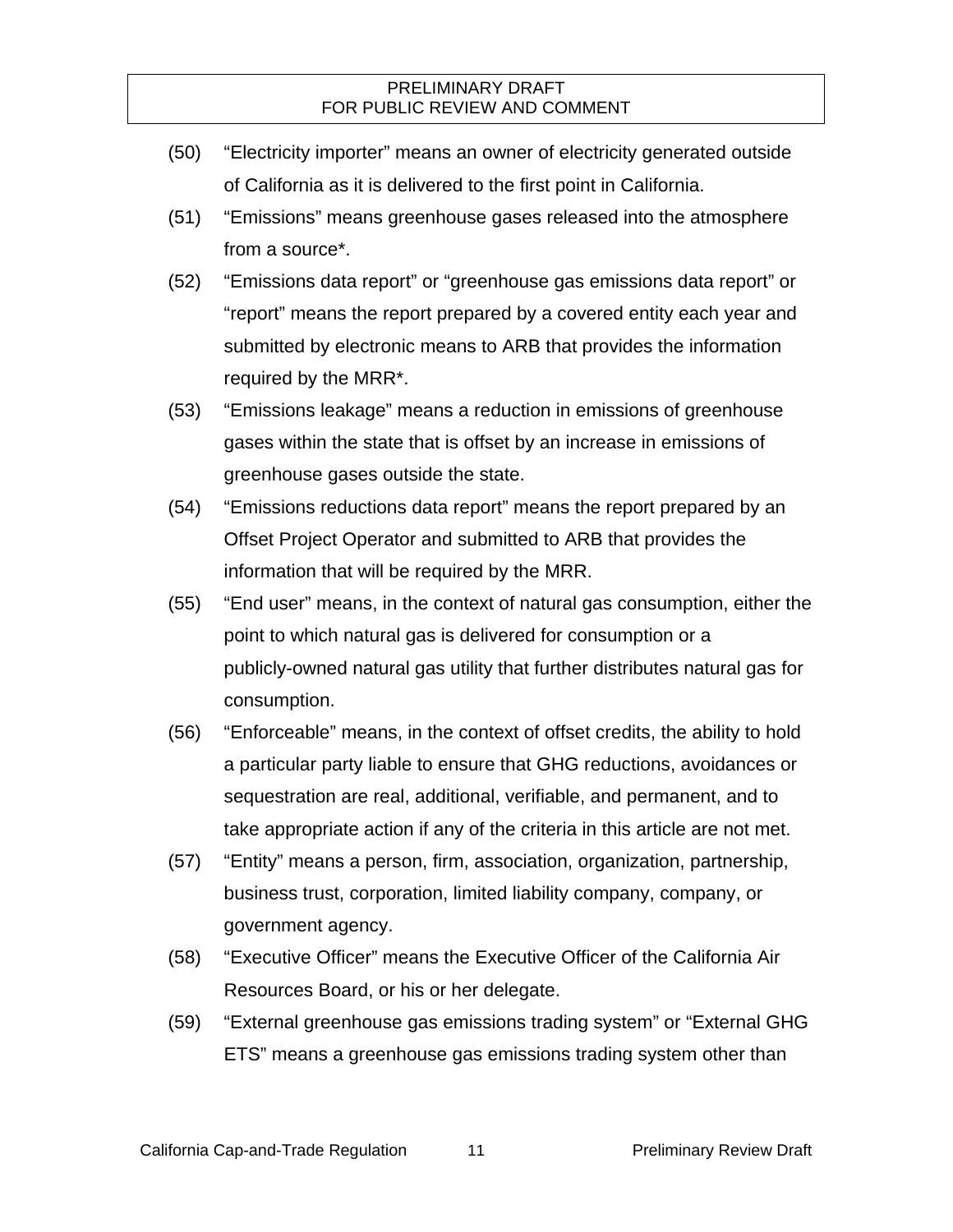the *California Cap on Greenhouse Gas Emissions and Market-Based Compliance Reduction* program.

- (60) "External program" means either an external greenhouse gas emissions trading system or a greenhouse gas offset crediting system.
- (61) "Facility" means a property, building, plant, structure, installation, equipment or grouping of stationary equipment located on one or more contiguous properties, in actual physical contact or separated solely by a public roadway or other public right-of-way, and under common operational control that emits or may emit GHG(s).
- (62) "Fuel" means solid, liquid or gaseous combustible material.
- (63) "Fuel Deliverer" means a transportation fuel deliverer, natural gas deliverer, or deliverer of natural gas liquids as specified in Subarticle 3.
- (64) "Global warming potential" or "GWP factor" means the radiative forcing impact of one mass-based unit of a given greenhouse gas relative to an equivalent unit of carbon dioxide over a given period of time.
- (65) "Greenhouse gas" or "GHG", "greenhouse gases" or "GHGs" includes carbon dioxide (CO<sub>2</sub>), methane (CH<sub>4</sub>), nitrous oxide (N<sub>2</sub>O), sulfur hexafluoride (SF $_6$ ), hydrofluorocarbon (HFC), nitrogen trifluoride (NF<sub>3</sub>) and perfluorocarbon (PFCs).
- (66) "Greenhouse gas avoidance" or "GHG avoidance" means protection of carbon stocks in order to prevent the release of greenhouse gas emissions.
- (67) "Greenhouse gas emissions trading program" or "GHG ETS" means an administrative approach used to control greenhouse gas emissions by providing economic incentives for achieving greenhouse gas emission reductions.
- (68) "Greenhouse gas offset crediting system" or GHG offset crediting system" means an administrative body that issues offset credits corresponding to the volume of verified emission reductions achieved by an offset project.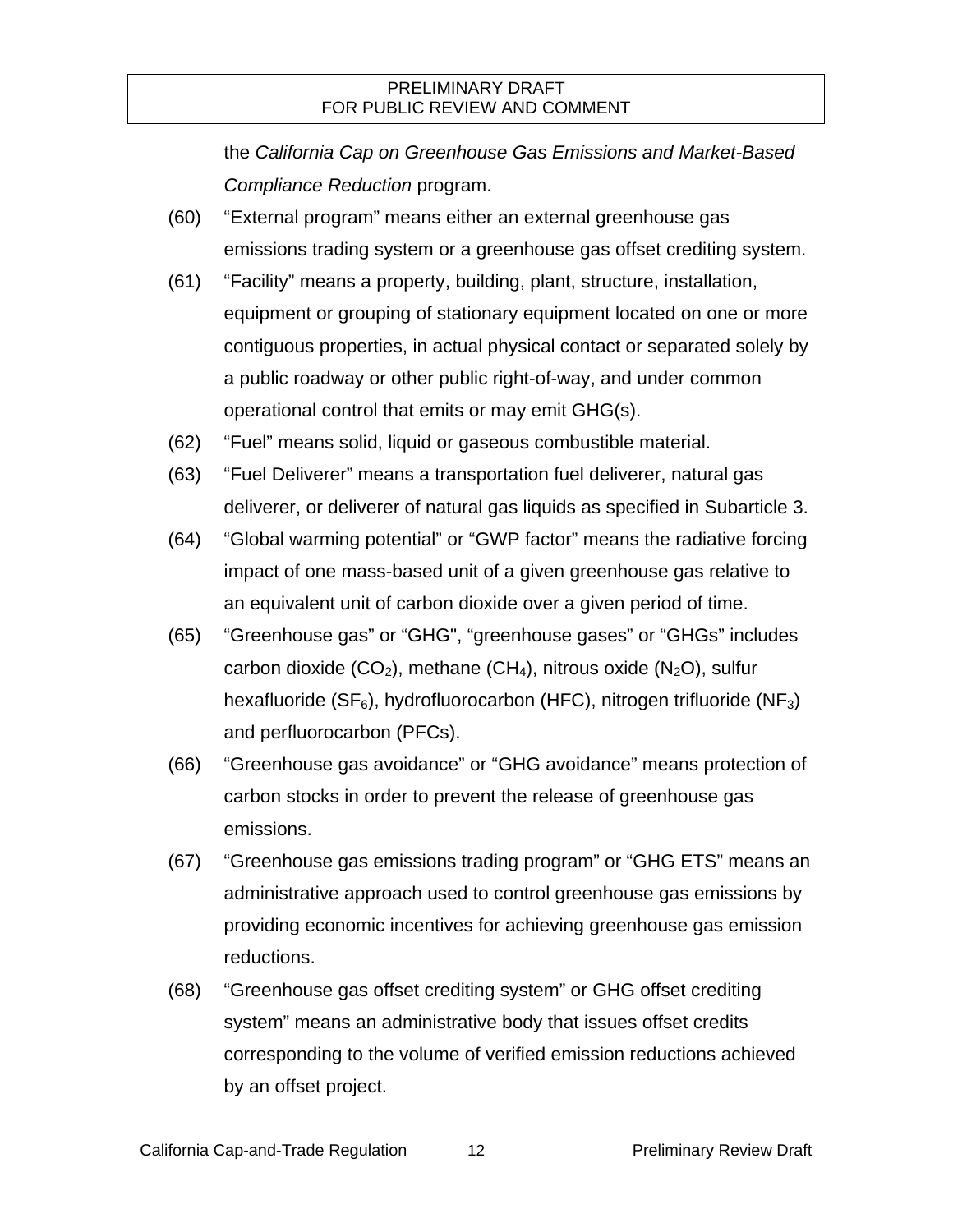- (69) "Greenhouse gas emission reduction" or "GHG emission reduction" or "greenhouse gas reduction" or "GHG reduction" means, in the context of offset credits, the GHG reductions achieved by an offset project and verified by an accredited independent third-party verifier or verification body as meeting standards consistent with those contained in this article.
- (70) "Greenhouse gas sequestration" or "GHG sequestration" means, in the context of offset credits, the process through which agricultural and forestry practices remove carbon dioxide from the atmosphere. In general terms, GHG sequestration also means the fixation of carbon in a carbon sink through biological or physical processes.
- (71) "Holding Account" means an account established within the California Cap-and-Trade Market Tracking System for the purpose of holding compliance instruments.
- (72) "Hydrocarbon" means a chemical compound containing predominantly carbon and hydrogen.
- (73) "Hydrofluorocarbon" or "HFC" means a class of compounds gases consisting of only hydrogen, fluorine, and carbon.
- (74) "Hydrogen" means the lightest of all gases, occurring chiefly in combination with oxygen in water; exists also in acids, bases, alcohols, petroleum, and other hydrocarbons.
- (75) "Hydrogen plant" or "hydrogen production facility" means a facility that produces hydrogen with steam hydrocarbon reforming, partial oxidation of hydrocarbons, or other processes.
- (76) "Import" means to bring a product from outside California into California.
- (77) "Importer" means the majority owner of a product when it first enters California.
- (78) "Indirect emission" means emissions of GHGs arising along the supply or value chain from a source distinct from the facility in question\*.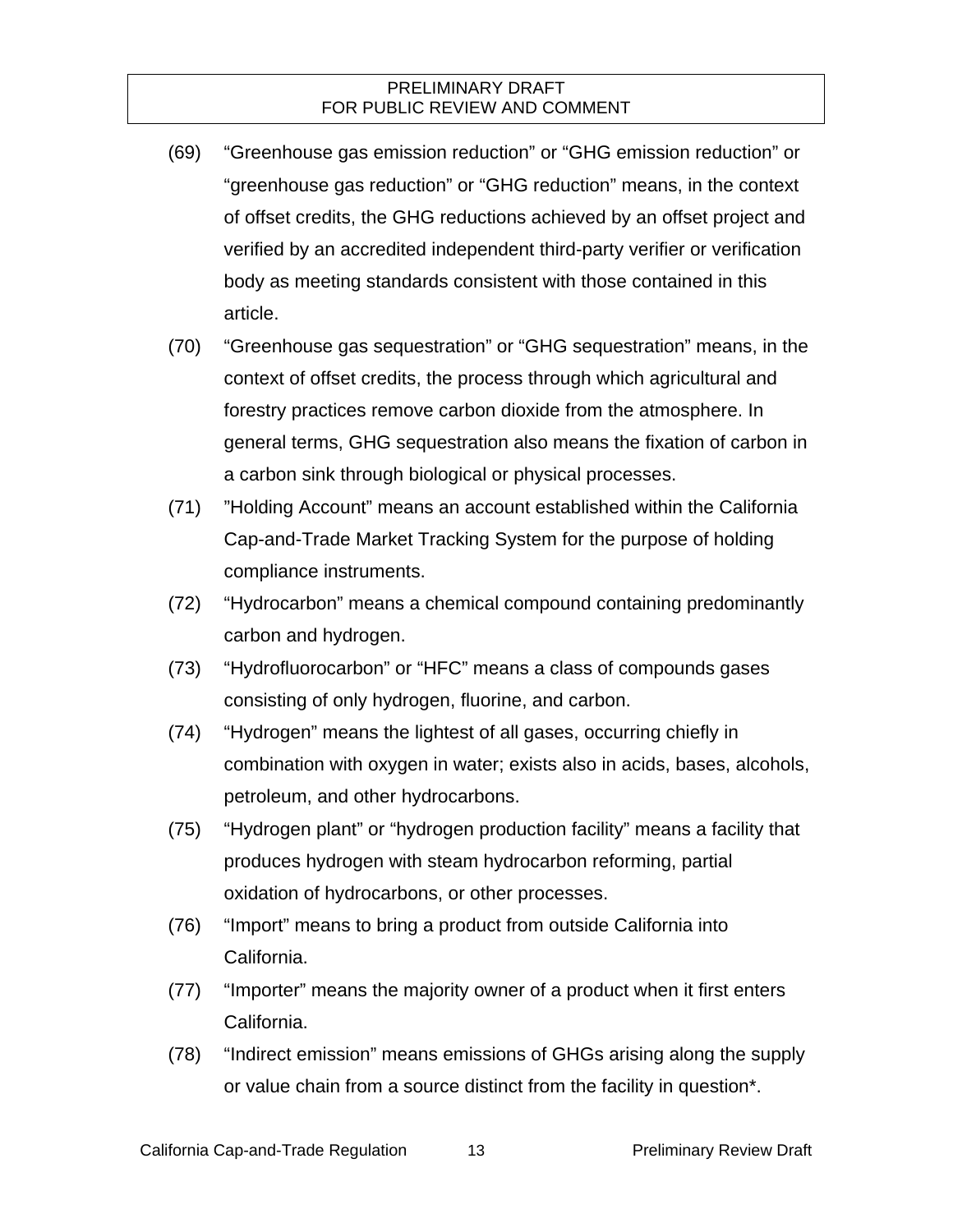- (79) "Initial crediting period" means the crediting period that begins with the date that the first verified emission reductions took place according to the first verification statement that is received by ARB.
- (80) "Issue" or "issuance" means, in the context of offset credits, the creation of offset credits equivalent to the number of GHG reductions, avoidances or sequestration which have been verified for an offset project. In the context of allowances, issue means the placement of an allowance in an entity's holding account.
- (81) "Least Developed Country" means the group of countries defined by the United Nations General Assembly in its resolutions (59/209, 59/210 and 60/33) in 2007.
- (82) "Lifecycle greenhouse gas emissions" or "lifecycle GHG emissions" means the aggregate quantity of GHG emissions (including direct emissions and significant indirect emissions such as significant emissions from land use changes), related to the full product lifecycle, including all stages of fuel and feedstock production and distribution, from feedstock generation or extraction through the distribution and delivery and use of the finished fuel to the ultimate consumer, where the mass values for all greenhouse gases are adjusted to account for their relative global warming potential.
- (83) "Linkage" means the process by which compliance instruments issued by external programs are approved to meet surrender obligations under this article.
- (84) "Margin of safety". To be defined at a later date.
- (85) "Market index" means any published index of quantities or prices based on results of market transactions.
- (86) "Material misstatement" means one or more inaccuracies identified in the course of verification that result in the total reported emissions, or reported purchases, sales, imports or exports of electricity, being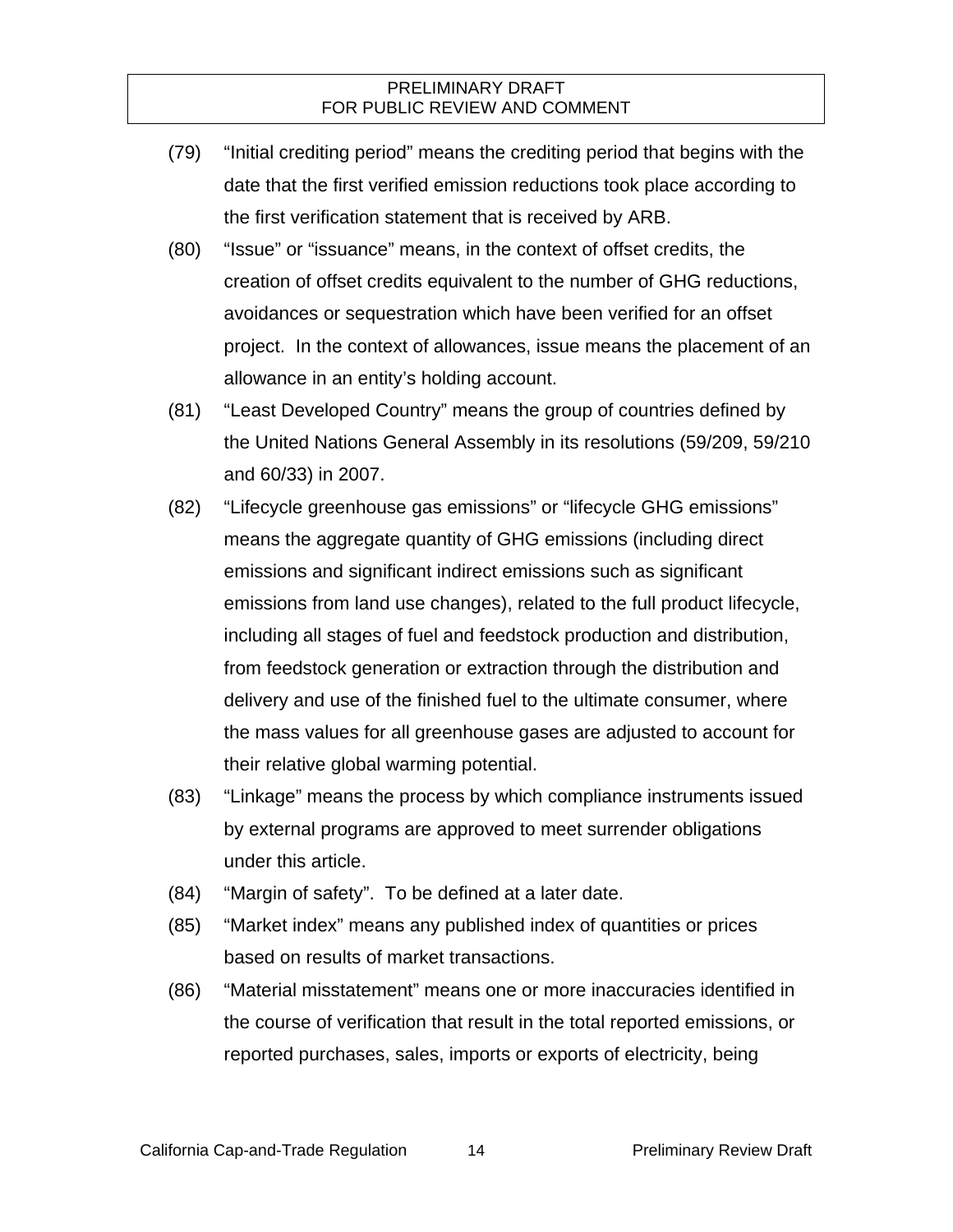outside the 95 percent accuracy required to receive a positive verification opinion\*.

- (87) "Megawatt hour" or "MWh" means the electrical energy unit of measure equal to one million watts of power supplied to, or taken from, an electric circuit steadily for one hour.
- (88) "Memorandum of Understanding" or "MOU" means a signed agreement between ARB and each collaborative partner. An MOU is only intended to provide for cooperation between the parties and does not create any legally binding rights or obligations.
- (89) "Methane" or "CH4" means a GHG consisting on the molecular level of a single carbon atom and four hydrogen atoms.
- (90) "Metric tonne" or "metric ton" or "MT" or "tonne" means a common international measurement for the quantity of GHG emissions, equivalent to about 2204.6 pounds or 1.1 short tons.
- (91) "Monitoring" means, in the context of offset projects, the collection and archiving of all relevant data necessary for determining the baseline and the volume of GHG reductions, avoidances or sequestration that are attributable to the offset project after accounting for offset uncertainty and activity-shifting and market-shifting leakage.
- (92) "Natural gas" means a naturally occurring mixture of gaseous hydrocarbons (e.g., methane, ethane, or propane) produced in geological formations beneath the earth's surface that maintains a gaseous state at standard atmospheric temperature and pressure under ordinary conditions.
- (93) "Natural gas liquid" means ethane, butane, isobutane, natural gasoline, and propane which is ready for commercial sale or use.
- (94) "Nitrogen trifluoride" or "NF<sub>3</sub>" means a GHG consisting at the molecular level of one nitrogen and three fluorine atoms; a corrosive gas.
- (95) "Nitrous oxide" or "N<sub>2</sub>O" means a GHG consisting at the molecular level of two nitrogen atoms and a single oxygen atom.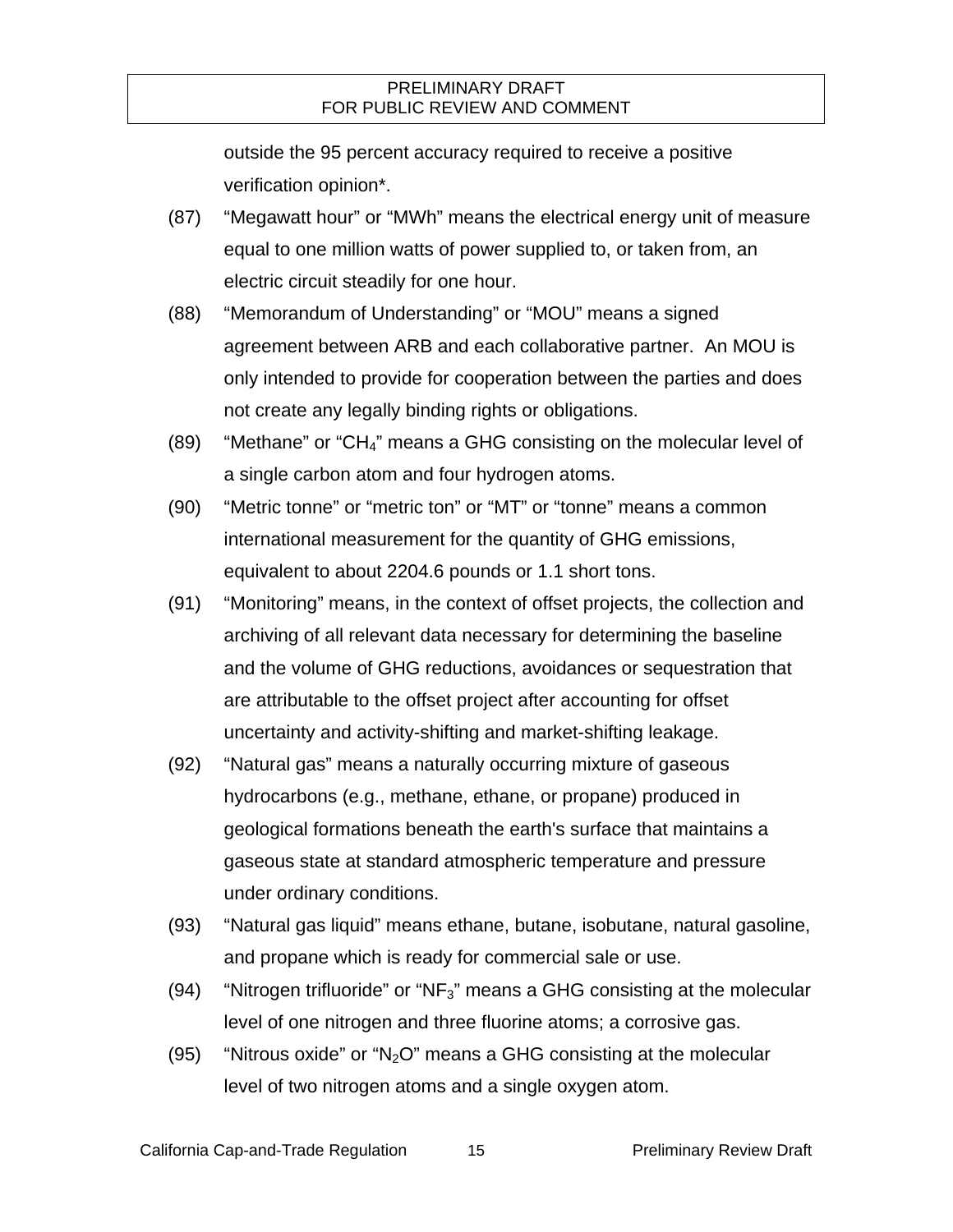- (96) "Offset accuracy" means that quantification methodologies and measurement techniques are set at standards for acceptable statistical precision and based on the best available science.
- (97) "Offset credit" means a tradable compliance instrument issued or approved by ARB and represents a reduction, avoidance or sequestration of one metric ton of  $CO<sub>2</sub>e$ . The GHG reduction, avoidance or sequestration must be real, additional, quantifiable permanent, verifiable and enforceable.
- (98) "Offset project" means all equipment, materials, items, or actions directly related to the reduction, avoidance or sequestration of greenhouse gases. Equipment, materials, items, or actions unrelated to an offset project reduction, avoidance or sequestration of greenhouse gases, but occurring at a location where an offset project occurs, are not considered part of an offset project.
- (99) "Offset project commencement" means, for an offset project involving physical construction, other work at an offset project site, or installation of equipment or materials, the date of the beginning of such activity. For an offset project that involves the implementation of a management activity, "offset project commencement" means the date on which such activity is first implemented or the applicable offset quantification methodology is first utilized.
- (100) "Offset Project Operator" means the person(s) or entity(s) with operational control of the offset project.
- (101) "Offset project registration" means the process for formal acceptance by ARB of an offset project that may be issued offset credits under this article.
- (102) "Offset uncertainty" means a factor associated with the result of measurement or quantification of GHG reductions, avoidances or sequestration that characterizes the dispersion of the values that could be reasonably attributed to the measured quantity.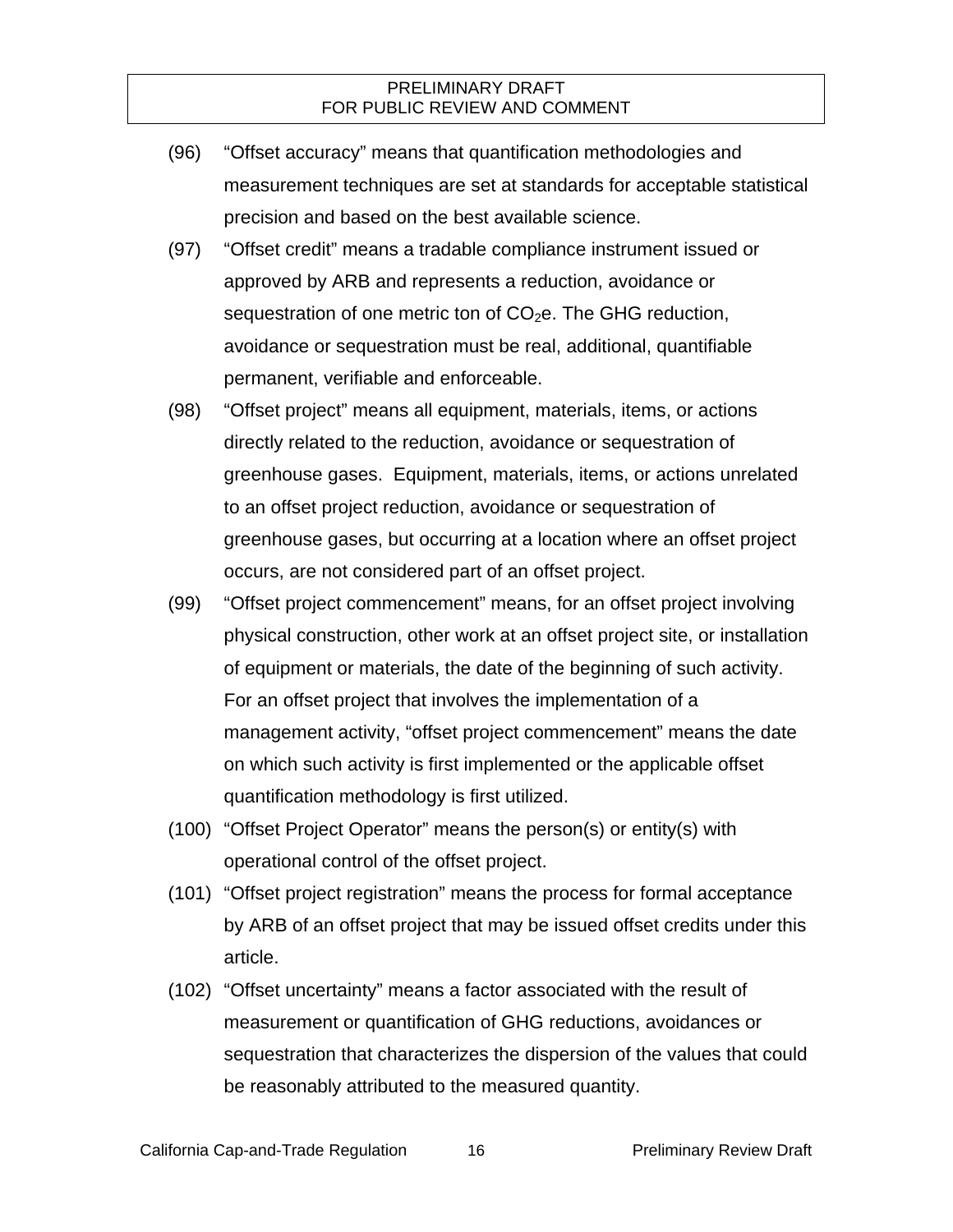- (103) "Operational control" for a facility subject to this article means the authority to introduce and implement operating, environmental, health and safety policies. In any circumstance where this authority is shared among multiple entities, the entity holding the permit to operate from the local air pollution control district or air quality management district is considered to have operational control for purposes of this article\*.
- (104) "Operator" means the entity having operational control of a facility\*.
- (105) "Opt-in participant" means an entity that does not have a surrender obligation under this article but wishes to participate in the market and be willing to be subject to the requirements set forth in this article.
- (106) "Perfluorocarbons" or "PFCs" means a class of greenhouse gases consisting on the molecular level of hydrogen and fluorine.
- (107) "Permanent" means, in the context of offset credits, for nonsequestration projects GHG reductions that are not reversible. For GHG sequestration projects where GHG avoidances or sequestration may be reversible, permanent means the atmospheric effect of their estimated reductions must endure for a period that is comparable to the atmosphere effect achieved by non-sequestration projects. The duration for this period is to be based upon current scientific findings that are widely accepted and followed. The current international standard of 100 years has been established by the United Nations Framework Convention on Climate Change.
- (108) "Petroleum" means crude oil removed from the earth and the oil derived from tar sands, shale or coal.
- (109) "Petroleum refining facility" or "refinery" means any facility engaged in producing gasoline, aromatics, kerosene, distillate fuel oils, residual fuel oils, lubricants, asphalt, or other products through distillation of petroleum or through re-distillation, cracking, rearrangement or reforming of unfinished petroleum derivatives.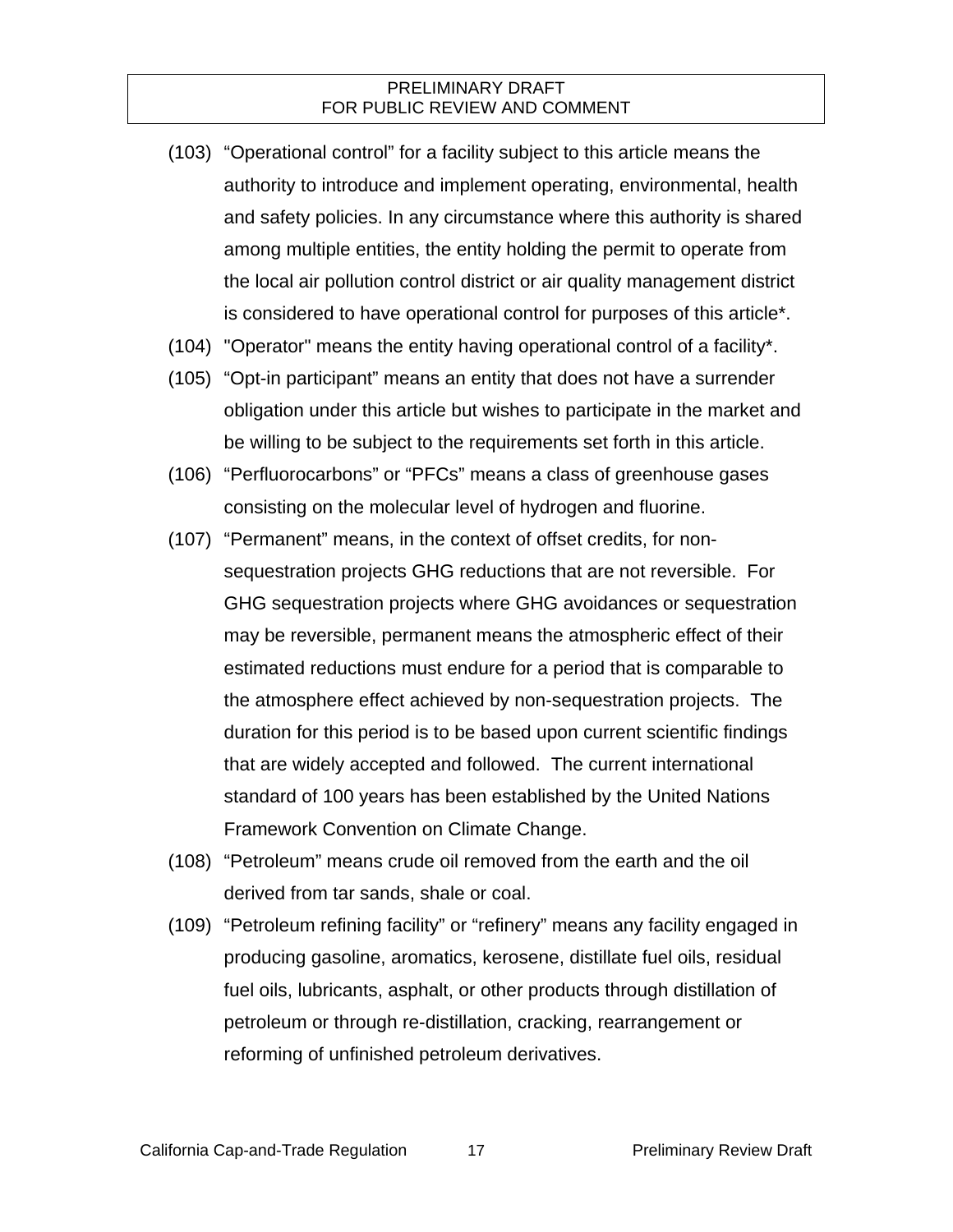- (110) "Point of delivery" means a point on an electric system where a power supplier delivers electricity to the receiver of that electricity. This point can be an interconnection with another system or a substation where the transmission provider's transmission and distribution systems are connected to another system.
- (111) "Positive verification opinion" means a verification opinion rendered by a verification body stating that the verification body can say with reasonable assurance that the submitted emissions data report is free of material misstatement and includes a qualifying statement that the emissions data report conforms to the requirements of this article\*.
- (112) "Power" means electricity, except where the context makes clear that another meaning is intended.
- (113) "Proceeds" means monies generated as a result of an auction.
- (114) "Process" means the intentional or unintentional reactions between substances or their transformation, including, but not limited to, the chemical or electrolytic reduction of metal ores, the thermal decomposition of substances, and the formation of substances for use as product or feedstock.
- (115) "Process emissions" means a greenhouse emission occurring due to a chemical process other than combustion.
- (116) "Producer" means any person who owns, leases, operates, controls or supervises a California production facility.
- (117) "Project boundary" means, in the context of offset credits, all GHG emissions by sources of greenhouse gases under the control of the Offset Project Operator that are significant and reasonably attributable to the offset project. The boundary is limited to the physical project activity and not external sources of GHG reductions, avoidances or sequestration.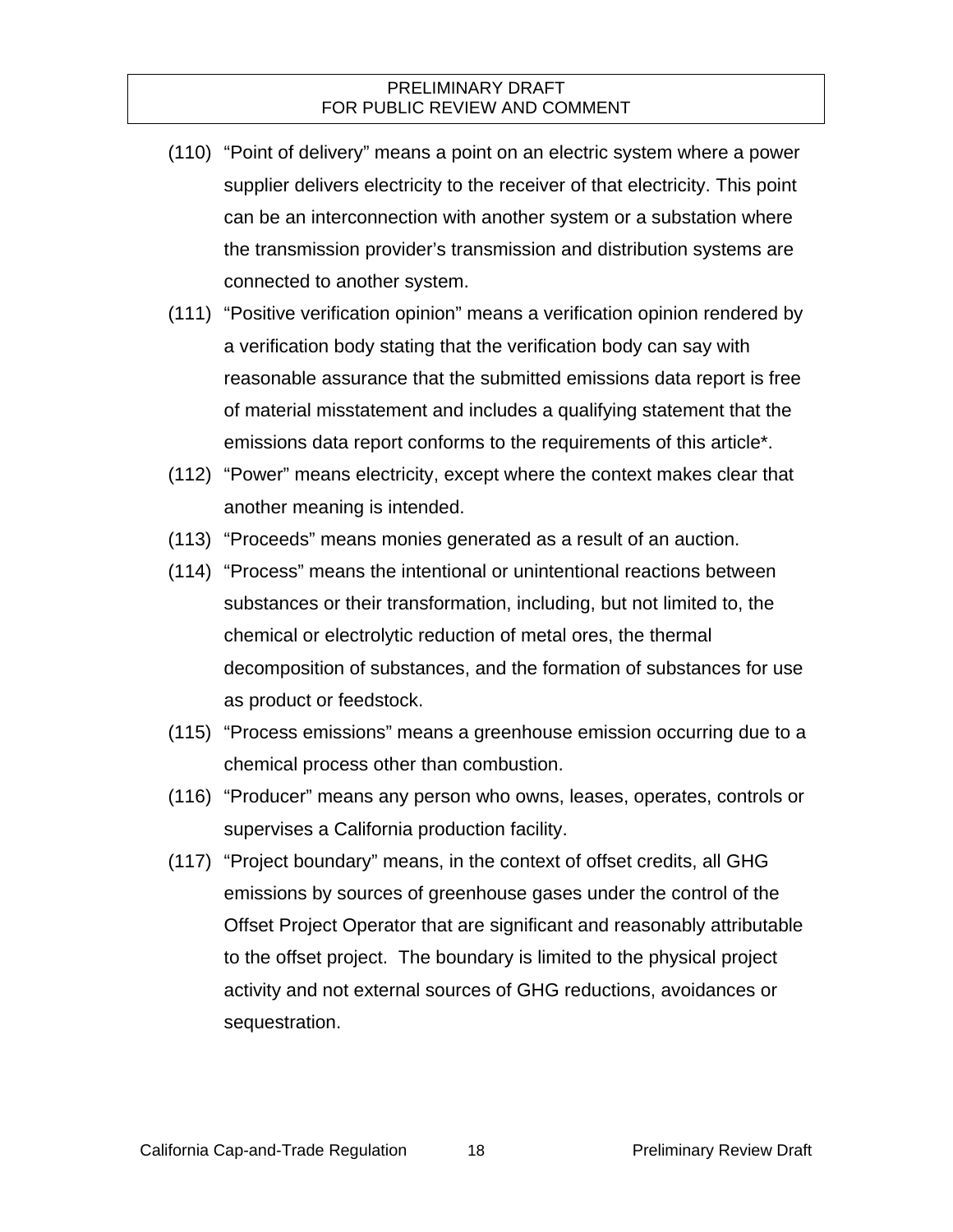- (118) "Propane" means a normally straight chain hydrocarbon that boils at - 43.67 degrees Fahrenheit and is represented by the chemical formula  $C_3H_8$ .
- (119) "Property right" means any type of right to specific property whether it is personal or real property, tangible or intangible.
- (120) "Purchase limit" means the maximum percentage of allowances that may be purchased by affiliated registrants at an allowance auction.
- (121) "Regulation for the Mandatory Reporting of Greenhouse Gas Emissions" or "MRR" means the California Air Resources Board's regulation requiring the reporting of and verification of greenhouse gas emissions from specified greenhouse gas emissions sources. (Subchapter 10, Article 2, Sections 95100 to 95133, Title 17, California Code of Regulations)
- (122) "Quantifiable" means, in the context of offset credits, the ability to accurately calculate GHG reductions or avoidances, or sequestration from a set activity baseline while accounting for offset uncertainty and activity-shifting and market-shifting leakage risks.
- (123) "Quantification methodology" means the procedure and/or document used to conduct the assessment of GHG reductions, avoidances, or sequestration achieved by an offset project against a credible activity baseline. Quantification methodologies must include any relevant data collection and monitoring procedures and must adjust for offset uncertainty and activity-shifting and market-shifting leakage risks associated with an offset project.
- (124) "Quantitative usage limit" means a limit on the percentage of an entity's surrender obligation that may be met by surrendering offsets or other compliance instruments designated to be subject to the limit under this article.
- (125) "Real" means, in the context of offset credits, that GHG reductions or avoidances, or GHG sequestration represents one metric ton  $CO<sub>2</sub>e$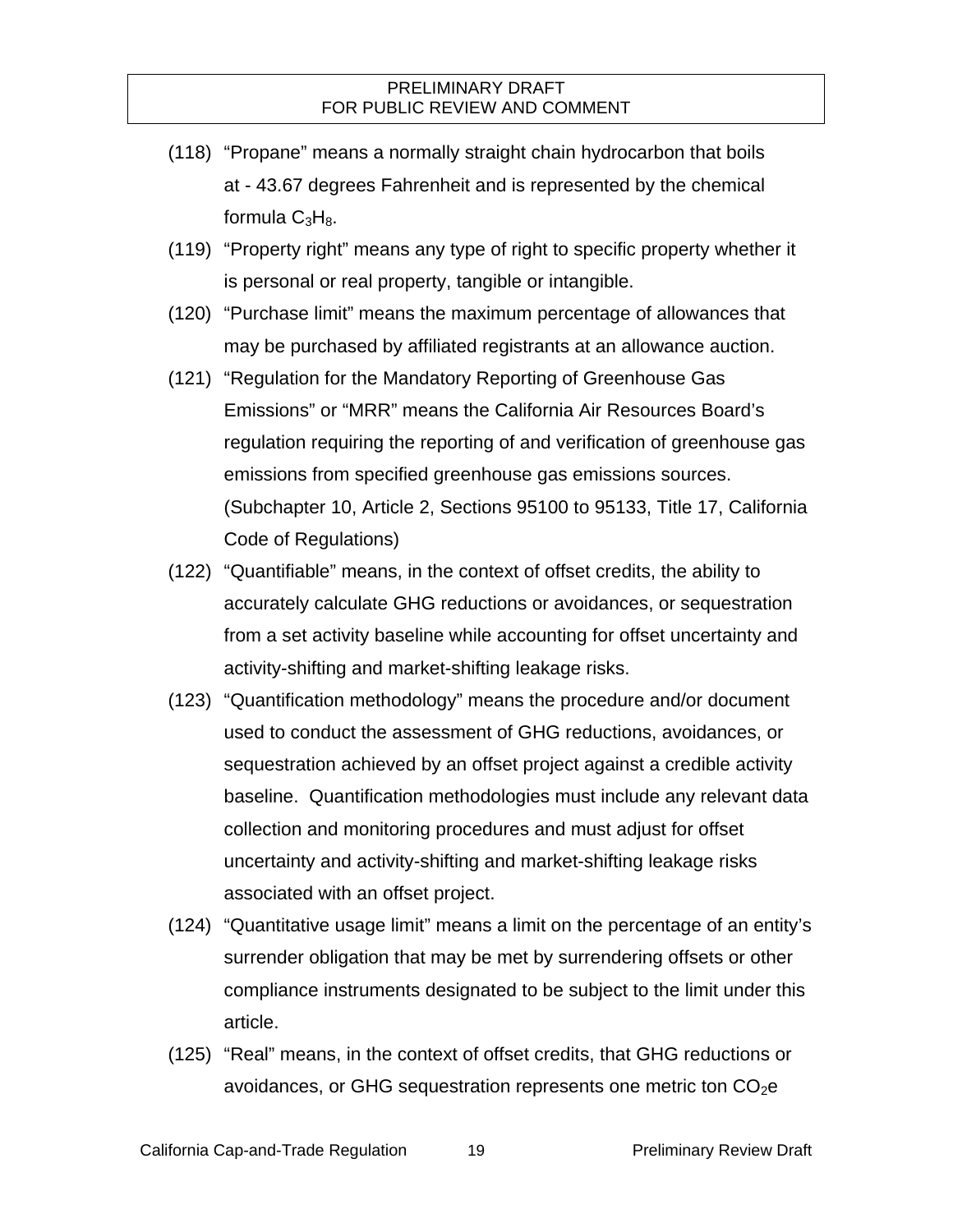that results from an offset project. The offset credit must be quantified using accurate and conservative quantification methodologies that account for all relevant greenhouse gas sources and sinks and activityshifting and market-shifting leakage risks. Offset projects must result in direct emissions reductions or removals that take place at sources controlled by the Offset Project Operator.

- (126) "Reasonable assurance" means a high degree of confidence that submitted data and statements are valid\*.
- (127) "Renewable energy" means energy from sources that constantly renew themselves or that are regarded as practically inexhaustible. Renewable energy includes, but is not limited to, energy derived from solar, wind, geothermal, hydroelectric, wood, biomass, tidal power, sea currents, and ocean thermal gradients.
- (128) "Renewable Energy Credit" or "Renewable Energy Certificate" means a certificate of proof, issued through the accounting system established by the Energy Commission, that one MWh of electricity was generated and delivered by a renewable energy source.
- (129) "Renewed crediting period" means, for an offset project that has been renewed, the crediting period that begins at the conclusion of the initial crediting period.
- (130) "Reserve price" see "Auction reserve price".
- (131) "Retire" or "retired" or "retirement" means the action taken by the Executive Officer to invalidate a compliance instrument such that the allowance or offset credit may never be sold or otherwise used again.
- (132) "Sector-based credit" means a credit issued under a sector-based crediting system once the crediting baseline for a sector has been reached.
- (133) "Sector-based crediting system" means an emission reduction crediting mechanism based on a target established for a particular sector in a specified region. The crediting baseline is set at the sector level below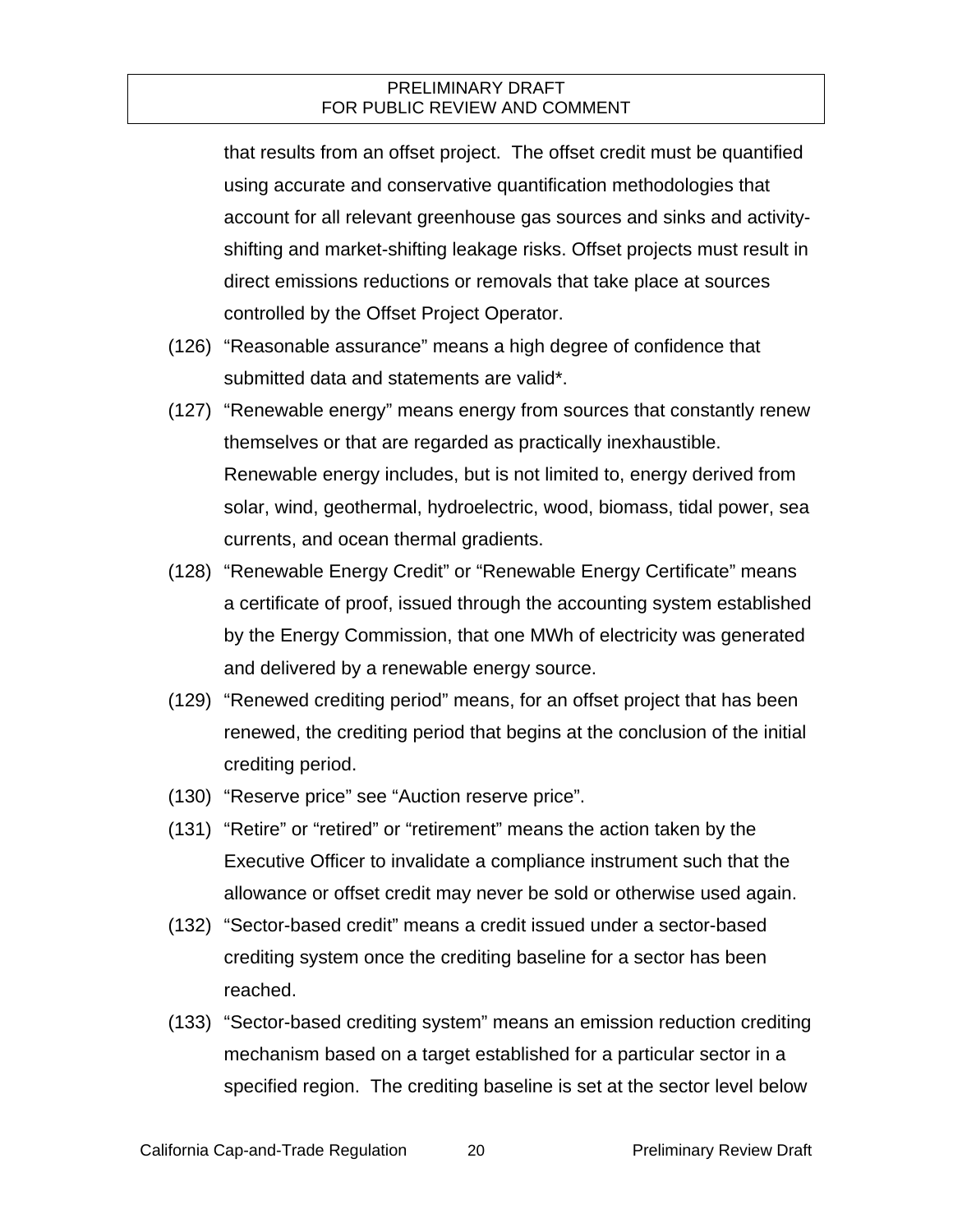the business-as-usual level. Sector-based credits are issued based on the overall performance of the whole sector. No credits are issued until the crediting baseline is reached.

- (134) "Serial number" means a unique number assigned to each compliance instrument for identification within the California Cap-and-Trade Market Tracking System.
- (135) "Source" means greenhouse gas source as defined in this section.
- (136) "Standardized method" means that general criteria and emission factors are used to determine activity baselines, GHG reductions, avoidances or sequestration, monitoring and verification procedures, offset uncertainty and activity-shifting and market-shifting leakage associated with offset projects.
- (137) "Standardized methodology" means an offset quantification methodology that consists of standardized methods.
- (138) "Stationary" means neither portable nor self propelled, and operated at a single facility.
- (139) "Sulfur hexafluoride" or " $SF<sub>6</sub>$ " means a GHG consisting on the molecular level of a single sulfur atom and six fluorine atoms.
- (140) "Supplemental project specific" means attributes and processes that are relevant for a certain type of project or activity.
- (141) "Surrender obligation" means the quantity of verified reported emissions for which a covered entity must submit compliance instruments to ARB.
- (142) "Sustainable development value" means a focus on the importance of activities that can achieve economic and social development in ways that do not exhaust a country's natural resources and meets the needs of the present without compromising the ability of future generations to meet their own needs.
- (143) "Uncertainty" means the degree to which data or a data system is deemed to be indefinite or unreliable\*.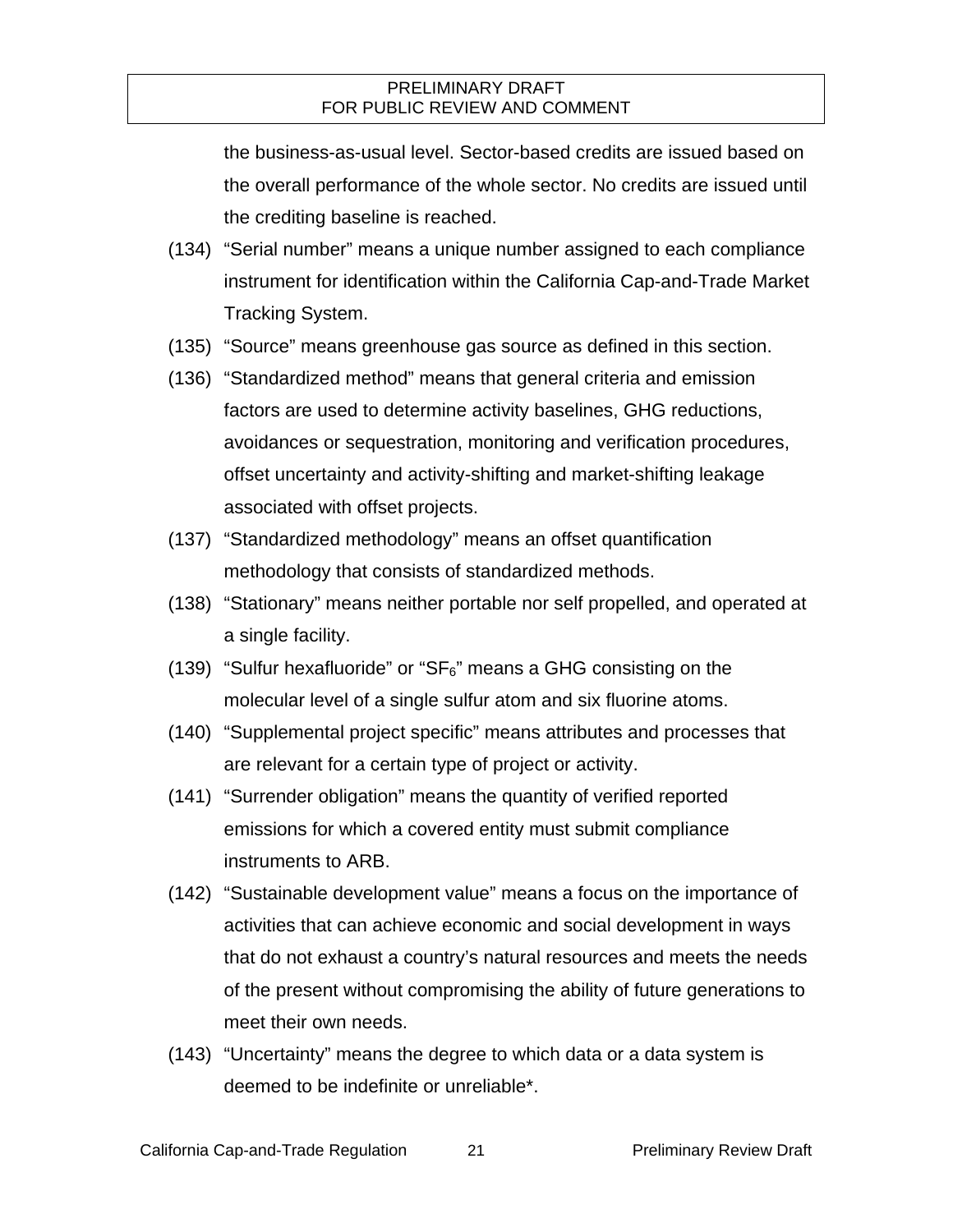- (144) "Unilateral linkage" means the approval of compliance instruments from an external GHG emissions trading system or a GHG offset crediting system to meet surrender obligations under this article.
- (145) "Verifiable" means, in the context of an offset credit, that a GHG reduction, avoidance or sequestration, or assertion thereof, is well documented and transparent such that it lends itself to an objective review by an accredited verification body.
- (146) "Verification" means the process used to ensure that an operator's emissions data report or emission reductions data report is free of material misstatement and complies with ARB's procedures and methods for calculating and reporting GHG emissions\*.
- (147) "Verification body" means a firm or Air Quality Management District/Air Pollution Control District, accredited by ARB that is able to render a verification opinion and provide verification services for covered entities subject to this article\*.
- (148) "Verification opinion" means the final opinion rendered by a verification body attesting whether a covered entity's emissions data report is free of material misstatement and a qualifying statement whether the emissions data report conforms to the requirements of the MRR\*.
- (149) "Verification services" means services provided during verification, including but not limited to reviewing an operator's emissions data report, verifying its accuracy according to the standards specified in this article (MRR), assessing the operator's compliance with this article (MRR), and submitting a verification opinion to ARB\*.
- (150) "Verification statement". To be defined at a later date. This term would replace the definition for "verification opinion" in the MRR to support offsets.
- (151) "Verifier" means an individual accredited by ARB to carry out verification services\*.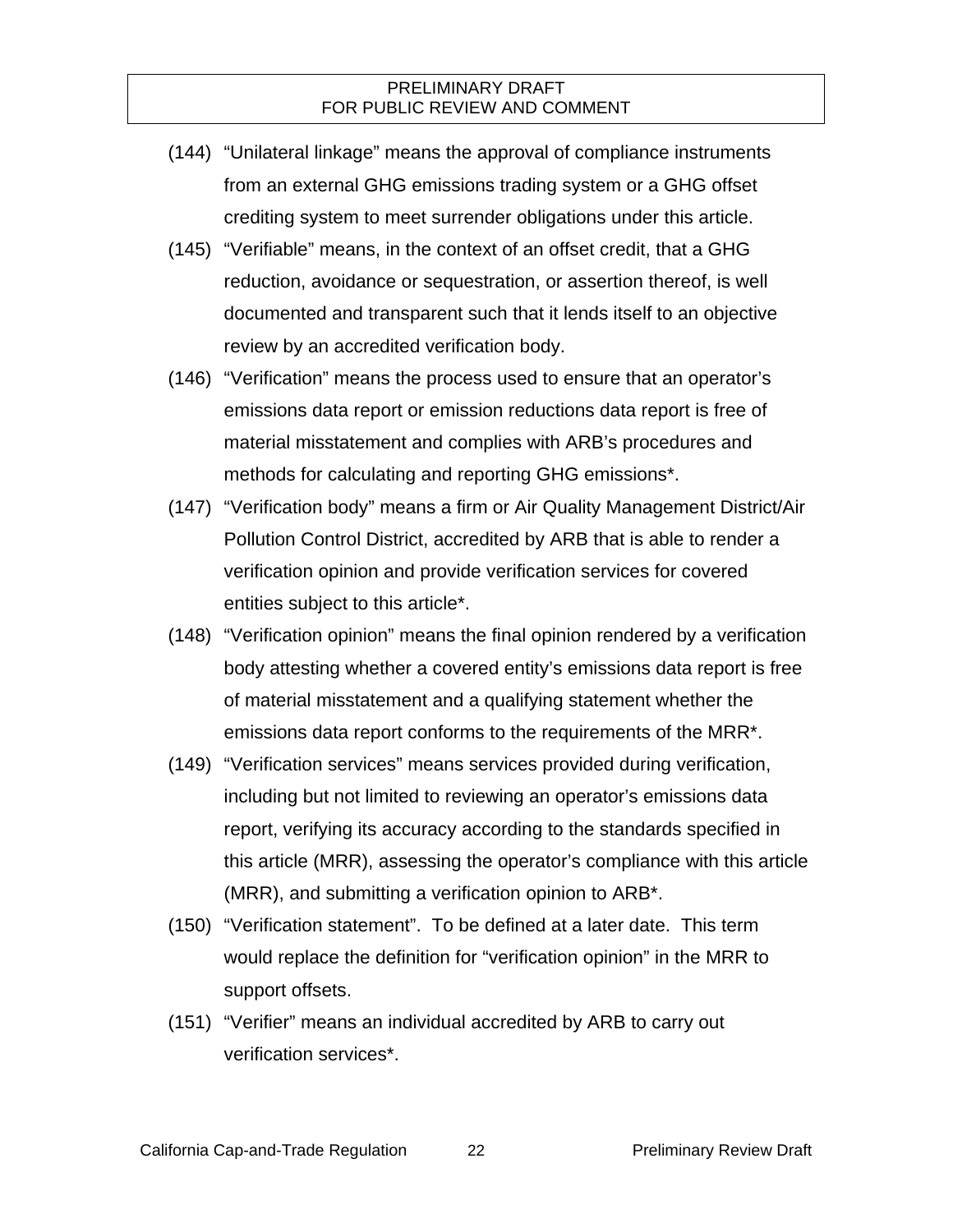- (152) "Western Climate Initiative" or "WCI" means a collaborative effort of the U.S. states and Canadian provinces that comprise the WCI Region to reduce greenhouse gas emissions in their respective jurisdictions.
- (153) "WCI Partner" or "WCI Partner jurisdiction" means any of the U.S. states and Canadian provinces whose governors and premiers have signed on to the Western Regional Climate Action Initiative Agreement and any successor agreements; as of publication of this Article, the WCI Partners included the Canadian provinces of British Columbia, Manitoba, Ontario, and Quebec, and the U.S. states of Arizona, California, Montana, New Mexico, Oregon, Utah and Washington.
- (154) "Wholesaler" means, in the context of Natural Gas Liquids, any entity that purchases quantities of natural gas liquids for resale or distribution.
- (155) "WREGIS" means Western Renewable Energy Generation Information System.
- (b) For the purposes of Sections 95801 through 96550, the following acronyms apply:
	- (1) "ARB" means the California Air Resources Board.
	- (2) "CAR" means Climate Action Reserve.
	- (3) "CEC" means California Energy Commission.
	- (4) "CFR" means code of federal regulations.
	- $(5)$  "CH<sub>4</sub>" means methane.
	- (6) "CI" means carbon intensity.
	- $(7)$  "CO<sub>2</sub>" means carbon dioxide.
	- $(8)$  "CO<sub>2</sub>e" means carbon dioxide equivalent.
	- (9) "GHG" means greenhouse gas.
	- (10) "GWP" means global warming potential.
	- (11) "HFC" means hydrofluorocarbon.
	- (12) "IPCC" means Intergovernmental Panel on Climate Change.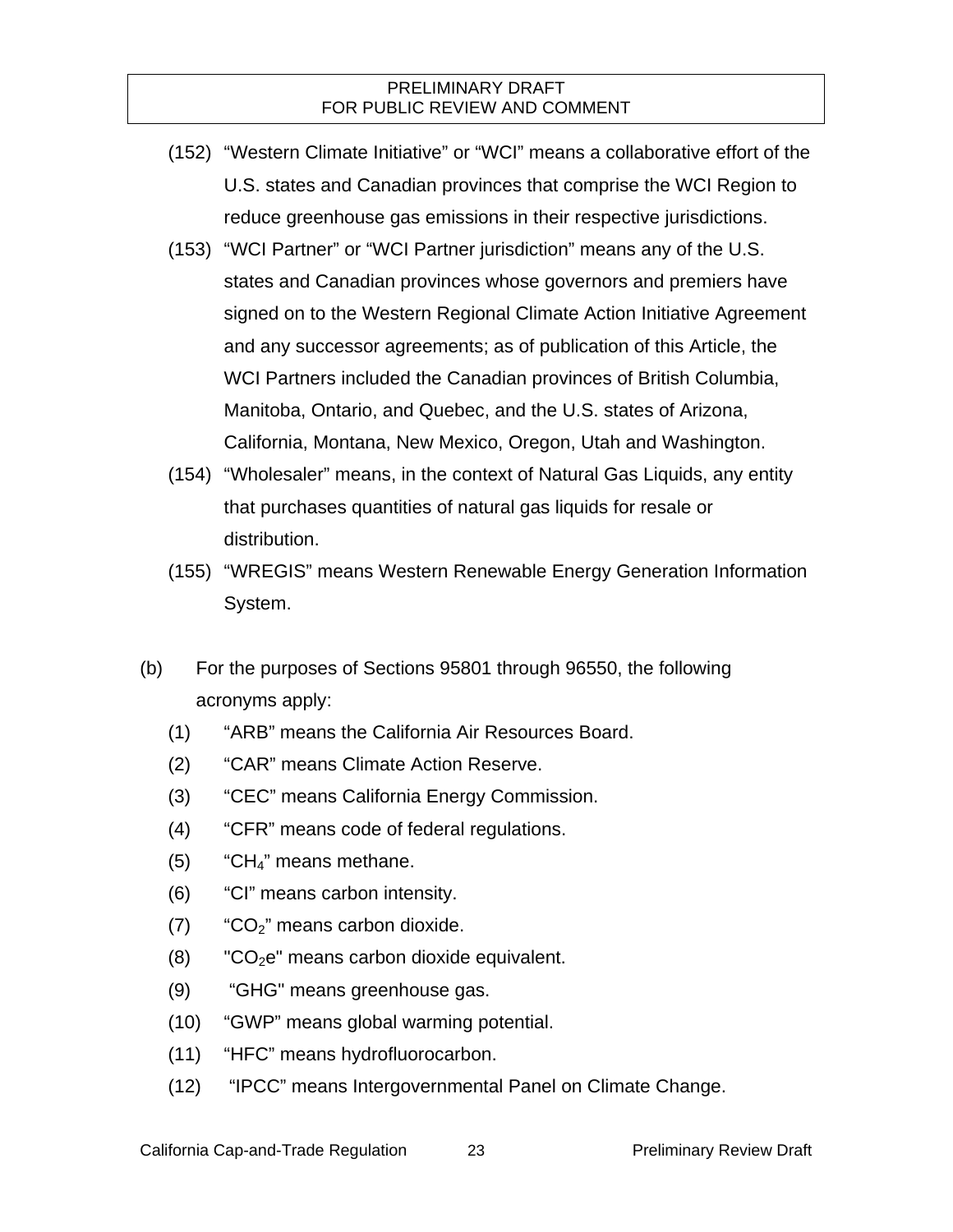- (13) "ISO" means the International Organization for Standardization.
- (14) "kW" means kilowatts.
- (15) "kWh" means kilowatt hours.
- (16) "LCFS" means Low Carbon Fuel Standard.
- (17) "LPG" means liquefied petroleum gas.
- (18) "MRR" means the Air Resources Board's Regulation for the Mandatory Reporting of Greenhouse Gas Emissions.
- (19) "MT" means metric tons.
- (20) "MSW" means municipal solid waste.
- (21) "MW" means megawatts.
- (22) "MWh" means megawatt hours.
- $(23)$  "N<sub>2</sub>O" means "nitrous oxide".
- (24) "PUC" or "CPUC"means California Public Utilities Commission.
- (25) "PFC" means perfluorocarbon.
- (26) "SAR" means the Intergovernmental Panel on Climate Change's Second Assessment Report.
- (27) "SCF" means standard cubic foot.
- $(28)$  "SF $<sub>6</sub>$ " means sulfur hexafluoride.</sub>
- (29) "WREGIS" means Western Renewable Energy Generation Information System.
- (30) "WCI" means Western Climate Initiative.

## **Subarticle 3. Applicability**

#### **§ 95810 Covered Gases**

(a) This article applies to the following greenhouse gases:  $CO_2$ ,  $N_2O$ ,  $CH_4$ ,  $SF<sub>6</sub>$ , HFCs, PFCs and NF<sub>3</sub>.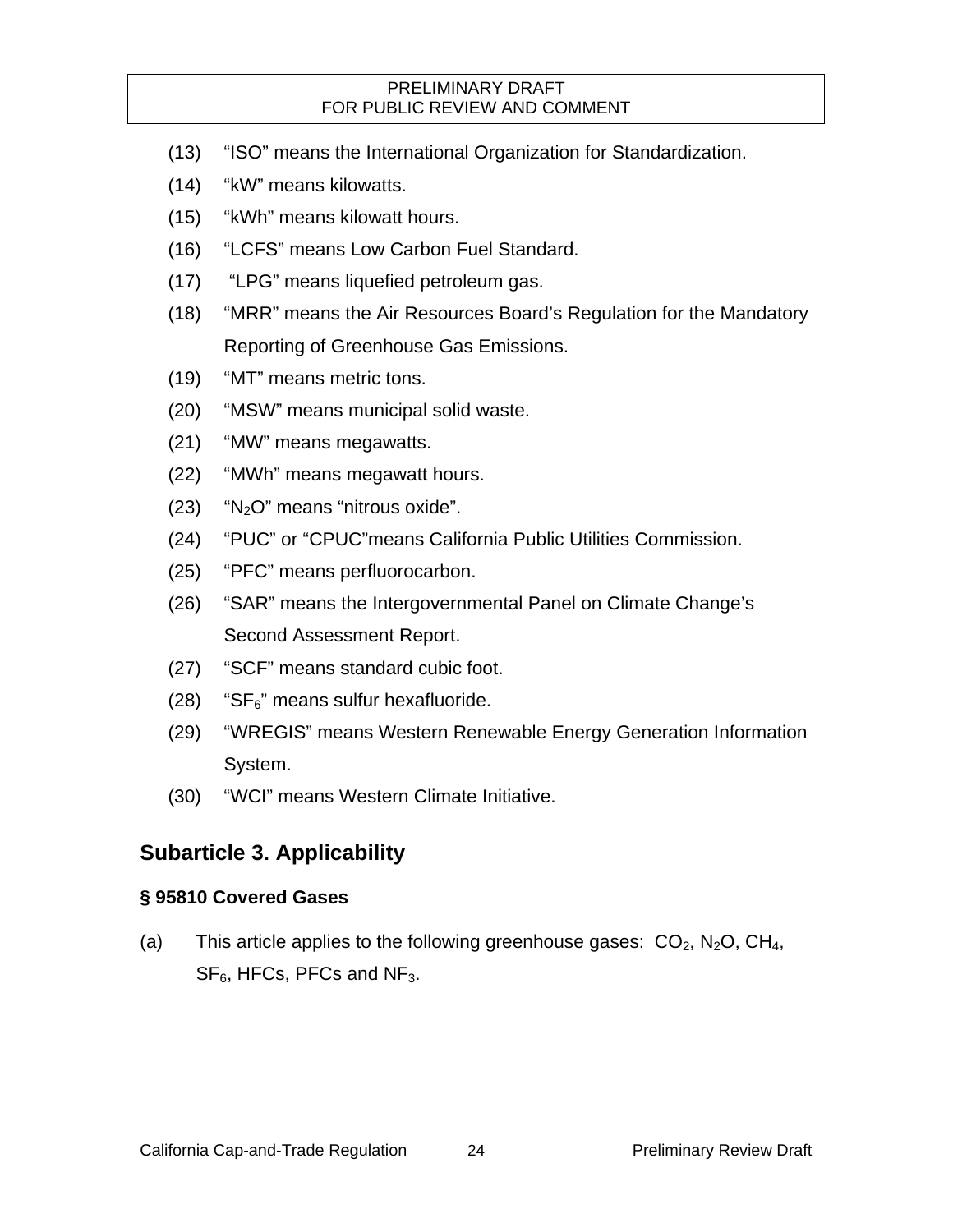## **§ 95820 Covered Entities**

This article applies to all of the entities identified below in (a) through (e).

- (a) An entity within California that has one or more of the following processes or operations has a surrender obligation as specified in Subarticle 7 of this article:
	- (1) Stationary combustion;
	- (2) Cement manufacturing;
	- (3) Cogeneration;
	- (4) Petroleum refining;
	- (5) Hydrogen production;
	- (6) Aluminum production;
	- (7) Facility operators calcining carbonates;
	- $(8)$  CO<sub>2</sub> supplier or transfer recipient;
	- (9) Electricity generation;
	- (10) Glass production;
	- (11) Iron and steel production;
	- (12) Lime production;
	- (13) Natural gas transmission and distribution;
	- (14) Nitric acid production;
	- (15) Oil extraction field operation;
	- (16) Gas extraction field operation;
	- (17) Production of industrial gases;
	- (18) Pulp and paper production; and
	- (19) Soda ash production.
- (b) *Electricity Deliverers*. A first deliverer of electricity delivered to the California Electricity Transmission and Distribution System.
- (c) *Transportation Fuel Deliverers*. A producer or importer of one or more of the following transportation fuels:
	- (1) California reformulated gasoline;
	- (2) Diesel fuel; and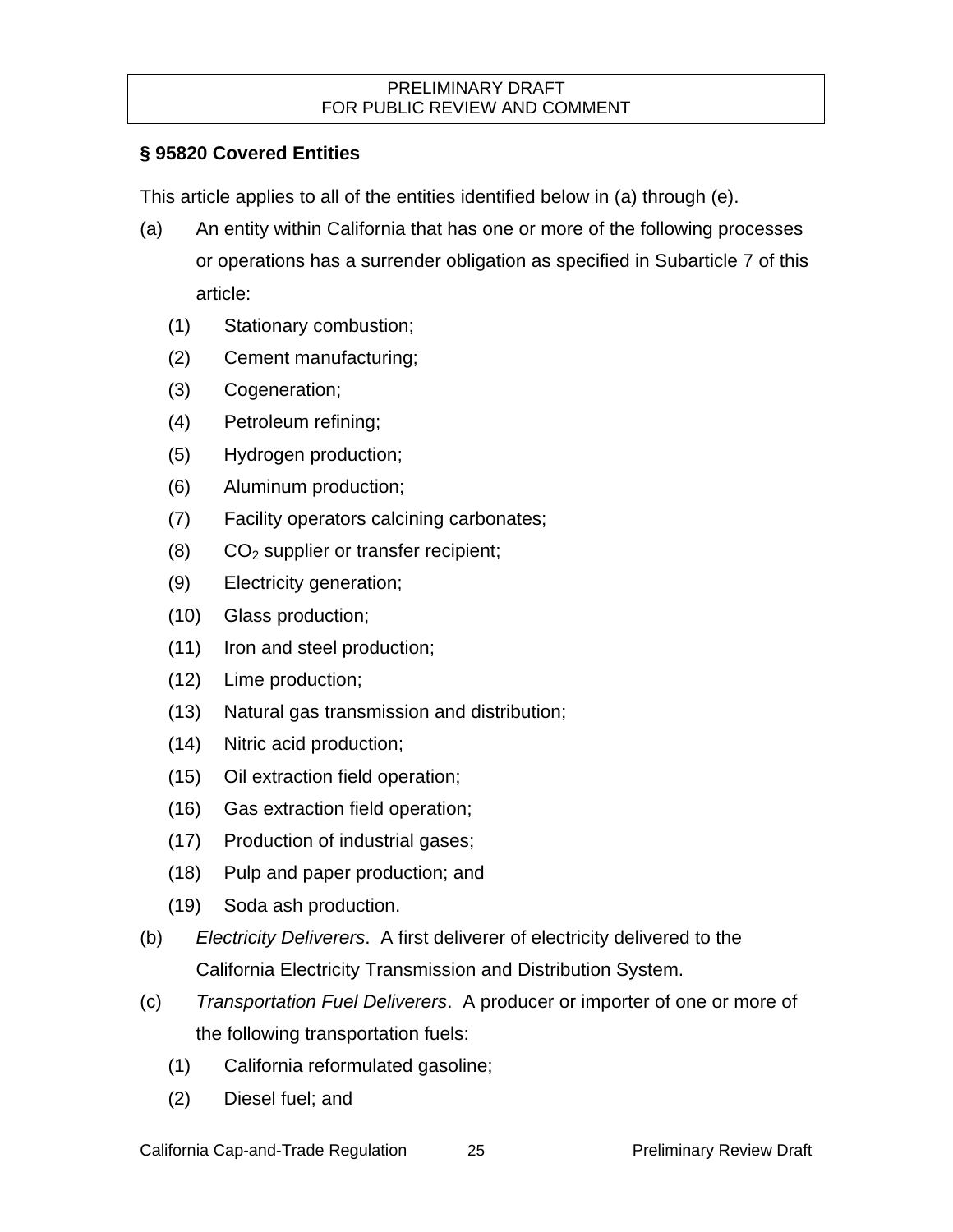- (3) Biomass fuels.
- (4) [Placeholder] for other fuels.
- (d) *Natural Gas Deliverers.* An entity that distributes or uses natural gas in California as described below:
	- (1) A public utility gas corporation operating in California; or
	- (2) An end user in California that receives natural gas directly from an interstate or intrastate pipeline not included in Section 95820 (d)(1); or
	- (3) An importer of compressed natural gas or liquefied natural gas that is not delivered to a public utility gas corporation.
- (e) *Deliverers of Natural Gas Liquids.* A wholesaler of natural gas liquids operating in California.
- (f) [Placeholder] for additional entities.

#### *Discussion of Concept - Explanation of Points of Regulation by Sector*

**Facilities:** For large stationary sources of greenhouse gas emissions (those that meet or exceed the 25,000 metric tons  $CO<sub>2</sub>e/year$  threshold) the covered entity will be the facility operator. Staff believes these operators are the entities most likely to have the authority to plan and implement greenhouse gas reduction projects at these large stationary sources. This pointof-regulation approach is identical to that taken in ARB's current mandatory reporting requirements.

**Electricity Delivers:** A covered entity will be responsible for the emissions associated with delivering power to the California electric grid (when those associated emissions that meet or exceed 25,000 metric tons  $CO<sub>2</sub>e/year$ ). As required by AB 32, emissions associated with both imported power and power generated in state will be covered.

In the case of generators of electricity within California, the covered entity will be the facility operator. This approach is analogous to the point-of-regulation described above for other large stationary sources of GHG emissions within California. For emissions associated with imported electricity, the covered entity will be the first entity to place power onto the California grid.

This hybrid point-of-regulation approach is referred to as the 'first deliverer' or 'first jurisdictional deliverer' concept and is very similar to that taken in ARB's current mandatory reporting requirements.

**Fuel Deliverers:** The emissions associated with fuel combustion that are not captured in the above categories will be treated by applying a point-of-regulation 'upstream' of where the combustion occurs. Due to the fact that ARB's current mandatory reporting requirements do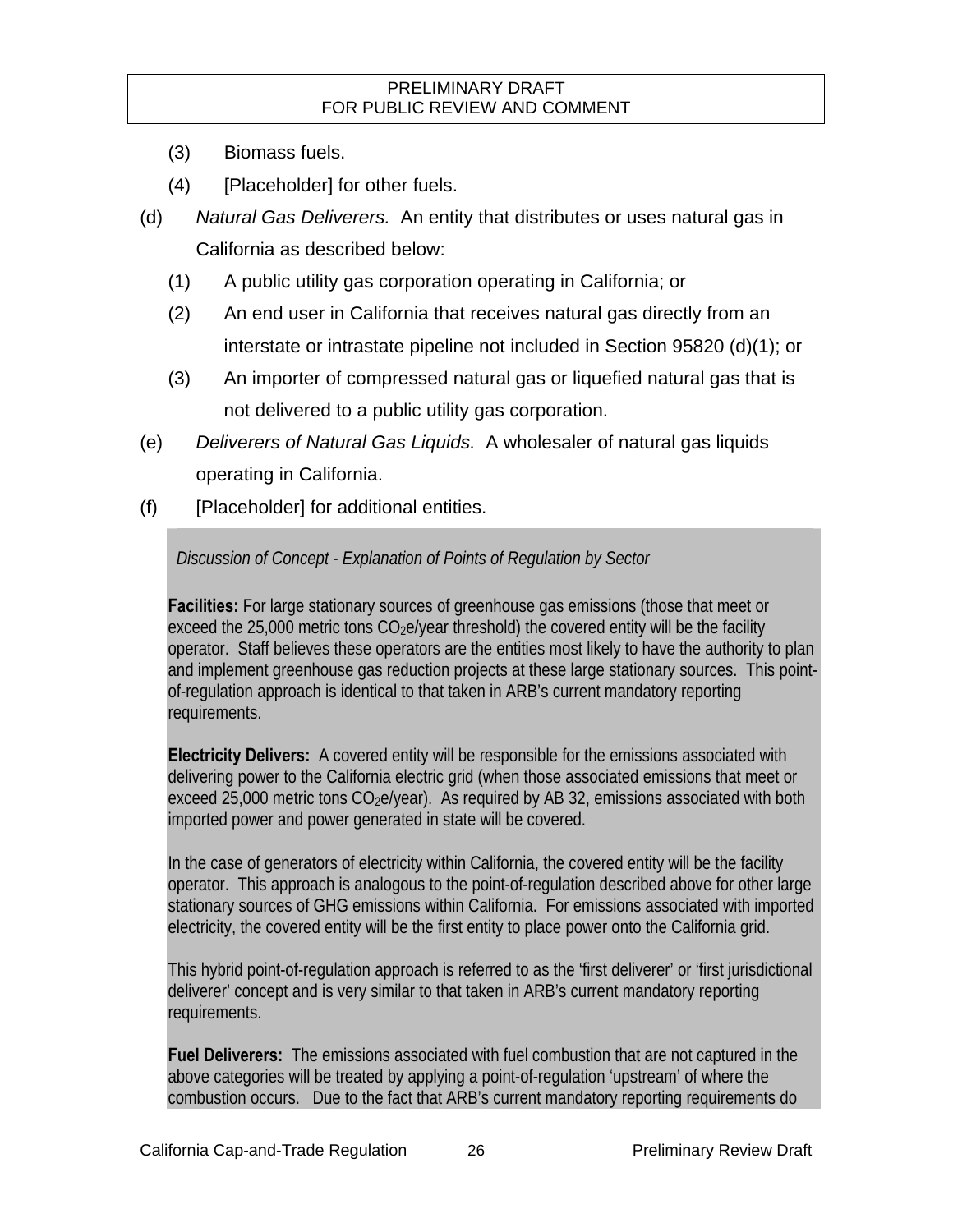not include these emissions, the appropriate point-of-regulation for these emissions has received significant attention in the cap-and-trade stakeholder process to date (most explicitly in a meeting held on June 23, 2009). Based on feedback from stakeholders, staff is contemplating that the appropriate covered entities for these emissions should be as follows:

- o California Reformulated Gasoline Refiners (producers) and importers of refined products
- o California Diesel Fuel Refiners (producers) and importers of refined products
- o Liquid Biofuels Producers and importers
- o Natural Gas Local distribution companies (LDC), end users when receiving gas by means other than an LDC, and importers of compressed or liquefied natural gas
- o Natural Gas Liquids (e.g. Propane) Wholesalers

### **§ 95830 Inclusion Thresholds for Covered Entities**

- (a) The inclusion threshold for each covered entity is based on the subset of emissions that generate a surrender obligation for that entity. If an entity's annual reported emissions from the categories specified in Section 95950 equal or exceed the thresholds identified below, that entity is classified as a covered entity in the data year for which the threshold is reached and for all future years until the requirements of Section 95830(b) are met.
	- (1) *Operators of Facilities*. The threshold for an operator of a facility is  $25,000$  metric tons  $CO<sub>2</sub>e$  for the 2008 data year and every data year thereafter.
	- (2) *Electricity Deliverers*. The threshold for an electricity deliverer is  $25,000$  metric tons  $CO<sub>2</sub>e$  for the 2008 data year and every data year thereafter.
	- (3) *Fuel Deliverers.* The threshold for a fuel deliverer is 25,000 metric tons  $CO<sub>2</sub>e$  for the 2011 data year and every data year thereafter.
- (b) *Effect of Reduced Emissions on an Entity's Surrender Obligation.* A covered entity has a surrender obligation until such time that its annual reported emissions from the categories specified in Section 95950 fall below the 25,000 metric tons  $CO<sub>2</sub>e$  threshold for six consecutive data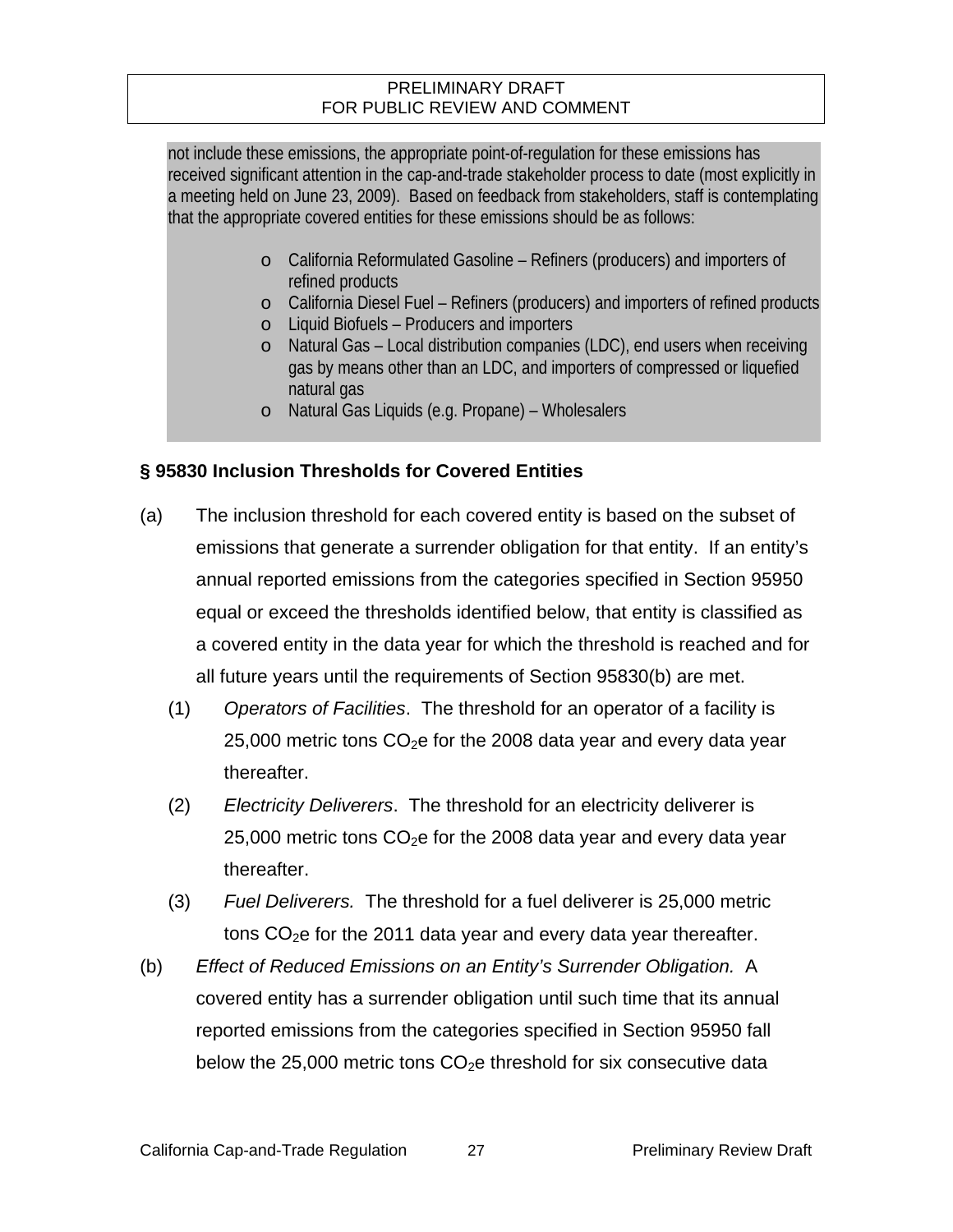years. Such an entity has a surrender obligation when its annual emissions again exceed the threshold in a future data year.

## **§ 95840 Opt-In Participants**

- (a) This article applies to the following opt-in participants that hold compliance instruments:
	- (1) an entity, which is not a covered entity, that voluntarily retires a compliance instrument;
	- (2) an entity, which is not a covered entity, that holds, purchases, or sells a compliance instrument;
	- (3) an entity operating an offset project that is registered with ARB pursuant to Subarticle 13; and
	- (4) members of a trading exchange selected by the Executive Officer to conduct trading of California allowances.
- (b) The following opt-in participants cannot hold compliance instruments:
	- (1) an entity verifying greenhouse gas emissions of a covered entity;
	- (2) an entity verifying greenhouse gas reductions, avoidances, or sequestration from an offset project; and
	- (3) an entity approved by the Executive Officer to operate an over-the-counter clearinghouse for the trading of offsets, or a trading facility on which all secondary and derivative trades of registered compliance instruments must be transacted.

## **Subarticle 4. Compliance Instruments**

## **§ 95850 Compliance Instruments Issued by the Air Resources Board**

- (a) *California Greenhouse Gas Emissions Allowances*
	- (1) The Executive Officer will create California GHG Allowances pursuant to the schedule set forth in Subarticle 6.
	- (2) A California GHG Allowance is issued by the Executive Officer, who assigns a unique serial number to the allowance that indicates the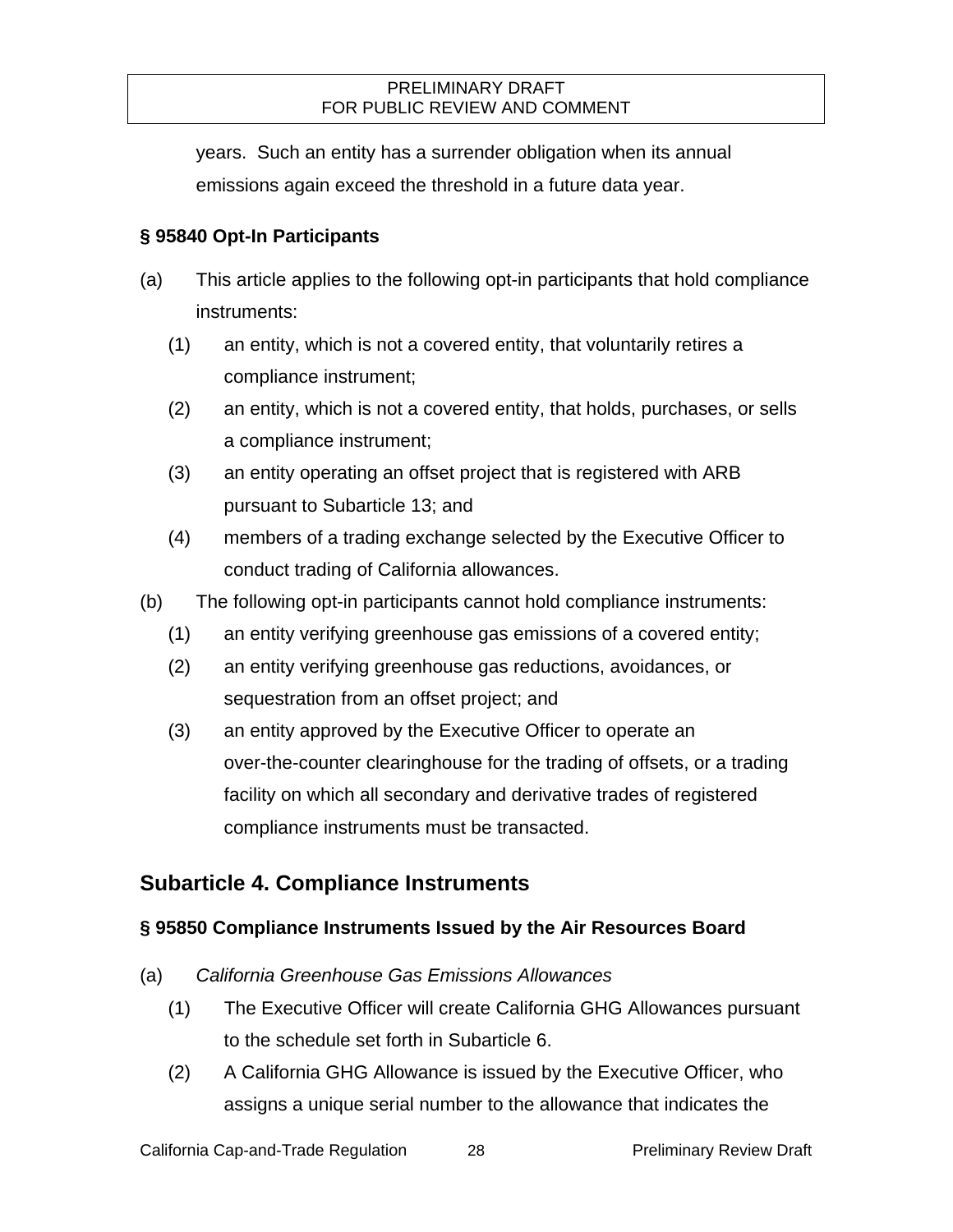annual allowance budget from which the allowance originates and places this instrument into a Holding Account.

- (b) *Offset Credits Issued by ARB*
	- (1) The Executive Officer will issue offset credits pursuant to Subarticle 13.
	- (2) Surrender of offset credits shall be subject to the quantitative usage limit set forth in Section 95970.
- (c) Each compliance instrument issued by the Executive Officer represents a limited authorization to emit up to one metric ton of  $CO<sub>2</sub>e$  of any greenhouse gas specified in Section 95810, subject to all applicable limitations specified in this article. No provision of this article may be construed to limit the authority of the Executive Officer to terminate or limit such authorization to emit. A compliance instrument issued by the Executive Officer does not constitute any form of property or confer any property rights.

## **§ 95860 Compliance Instruments Issued by Approved External Greenhouse Gas Emissions Trading Systems**

## *Discussion of Concept – Compliance Instruments Issued by External Programs*

This article may determine that compliance instruments issued by an external greenhouse gas emissions trading system (external GHG ETS) or GHG offset crediting system should be allowed to meet a surrender obligation in California's cap-and-trade program. The criteria that an external program would have to meet to be approved are defined in Subarticle 12. In future drafts instruments that may be approved at the outset of the program will be listed in this section along with any explicit limits or other relevant details associated with these instruments.

Examples of instruments that are not issued by ARB but may be approved to meet a surrender obligation according to criteria established in Subarticle 12 include:

- Allowances issued by other WCI Partner Jurisdictions;
- Offset credits issued by other WCI Partner Jurisdictions;
- Certified Emission Reductions issued under the United Nations' Clean Development Mechanism; and
- Climate Reserve tons issued by the Climate Action Reserve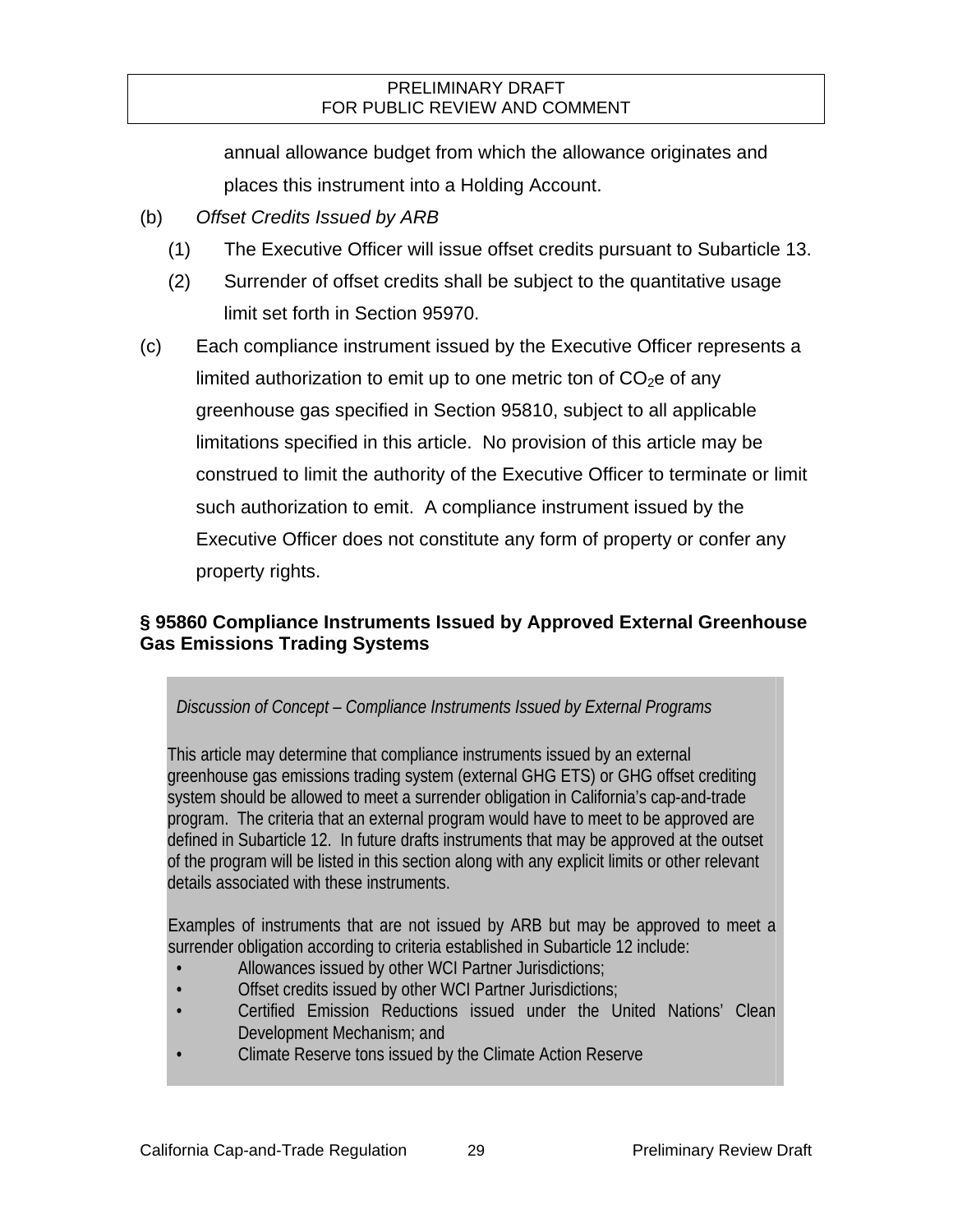# **Subarticle 5. Registration and Tracking System**

## **§ 95870 Registration and Tracking System**

- (a) *Requirements for Registration* 
	- (1) The registrant must designate an authorized account representative.
	- (2) The registrant must identify their relevant activities specified in Subarticle 3 which cause the registrant to be subject to this article.
	- (3) The registrant must disclose the following affiliations with other registrants:
		- (A) all affiliated entities also registering; and
		- (B) the identities of all entities holding compliance instruments for the benefit of the registrant.
	- (4) [Placeholder]: Provisions to be developed.
- (b) *Registration Dates*
	- (1) A registrant that is a covered entity as of January 1, 2012 must register by March 31, 2012.
	- (2) A registrant that becomes a covered entity after January 1, 2012 must register within 90 days of notification that it is a covered entity.
	- (3) An opt-in participant registering subject to Section 95840 may register at any time after January 1, 2012.
- (c) *Approval of Registration* 
	- (1) An entity cannot hold a California compliance instrument until the Executive Officer has approved the entity's registration and created a holding account for the entity.
	- (2) An entity must maintain a current and valid registration in order to continue to hold California compliance instruments.
- (d) *Creation of Holding and Compliance Accounts*
	- (1) When the Executive Officer approves registration for an entity qualifying as an opt-in participant under Section 95840(a), the operator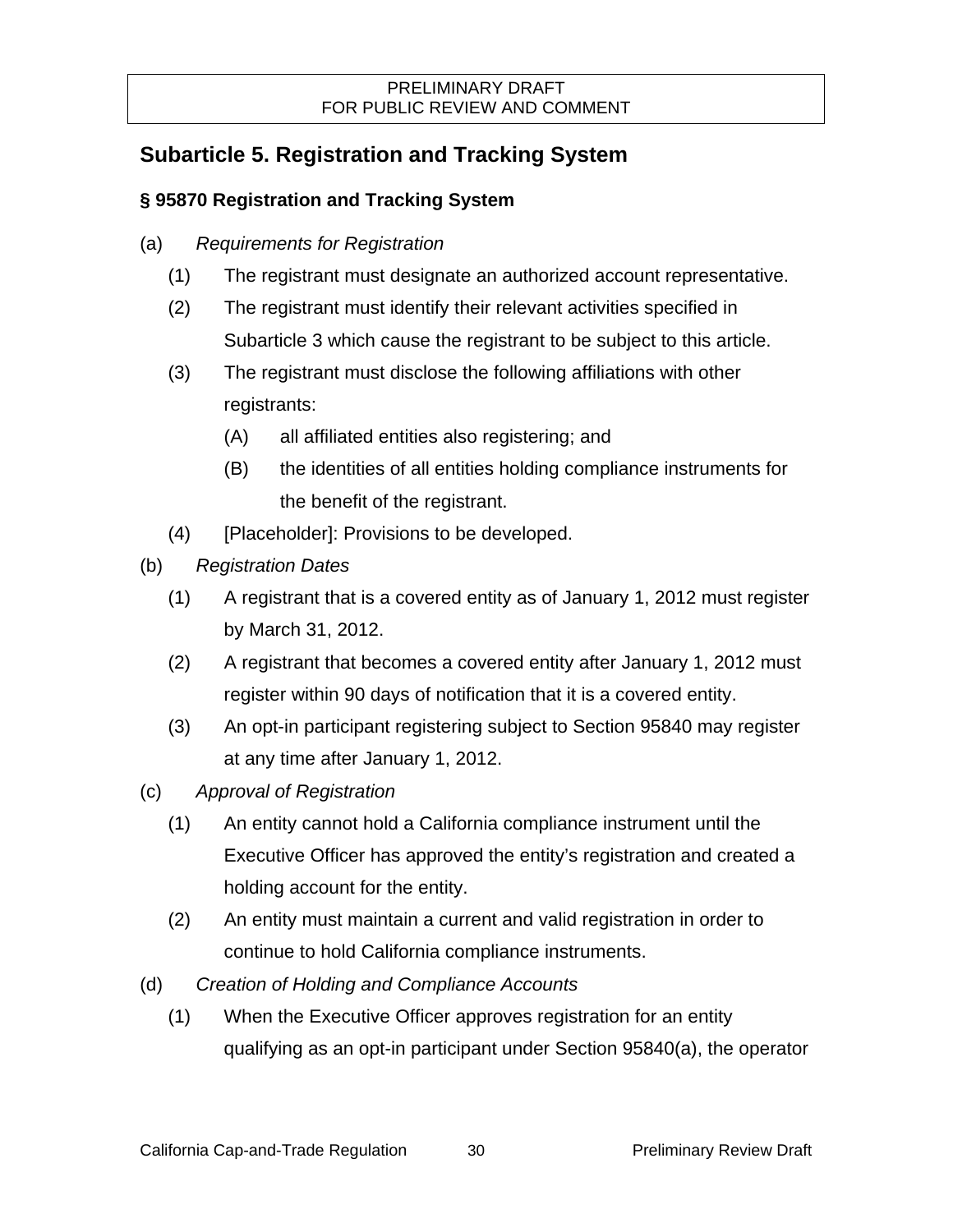of the California Cap-and-Trade Market Tracking System will create a Holding Account for the registered entity.

- (2) When the Executive Officer approves registration for a covered entity or an entity qualifying as an opt-in participant under Section 95840(a)(1), the operator of the California Cap-and-Trade Market Tracking System will create a Compliance Account for the registered entity.
- (e) *Suspension, Revocation, or Restriction of Holding Accounts* 
	- (1) The Executive Officer may revoke, suspend, or restrict the Holding Account of an opt-in participant for violations of this article.
	- (2) The Executive Officer may place restrictions on the Holding Account of a covered entity for violations of this article.
- (f) *Accounts Under the Control of the Executive Officer* The operator of the California Cap-and-Trade Market Tracking System will create and maintain the following accounts under the control of the Executive Officer:
	- (1) A Holding Account containing the serial numbers of compliance instruments to be distributed by the Executive Officer; and
	- (2) A Compliance Account to which compliance instruments will be transferred to be retired by the Executive Officer.

# **Subarticle 6. California Greenhouse Gas Allowance Budgets**

## **§ 95890 Annual Base Allowance Budgets for Calendar Years 2012-2020**

## *Discussion of Concept – Annual Base Allowance Budgets*

This subarticle identifies how the 'cap', or schedule of annual allowance budgets, will be set. The example base budget numbers are presented here purely for illustrative purposes and will be revised as part of the continued stakeholder participation process on cap setting. These example numbers assume California has not yet linked with its WCI Partners. A spreadsheet describing how these numbers were derived is available at http://www.arb.ca.gov/cc/capandtrade/meetings/121409/capcalc.xls

This subarticle also creates a placeholder for a description of how the cap would be set in the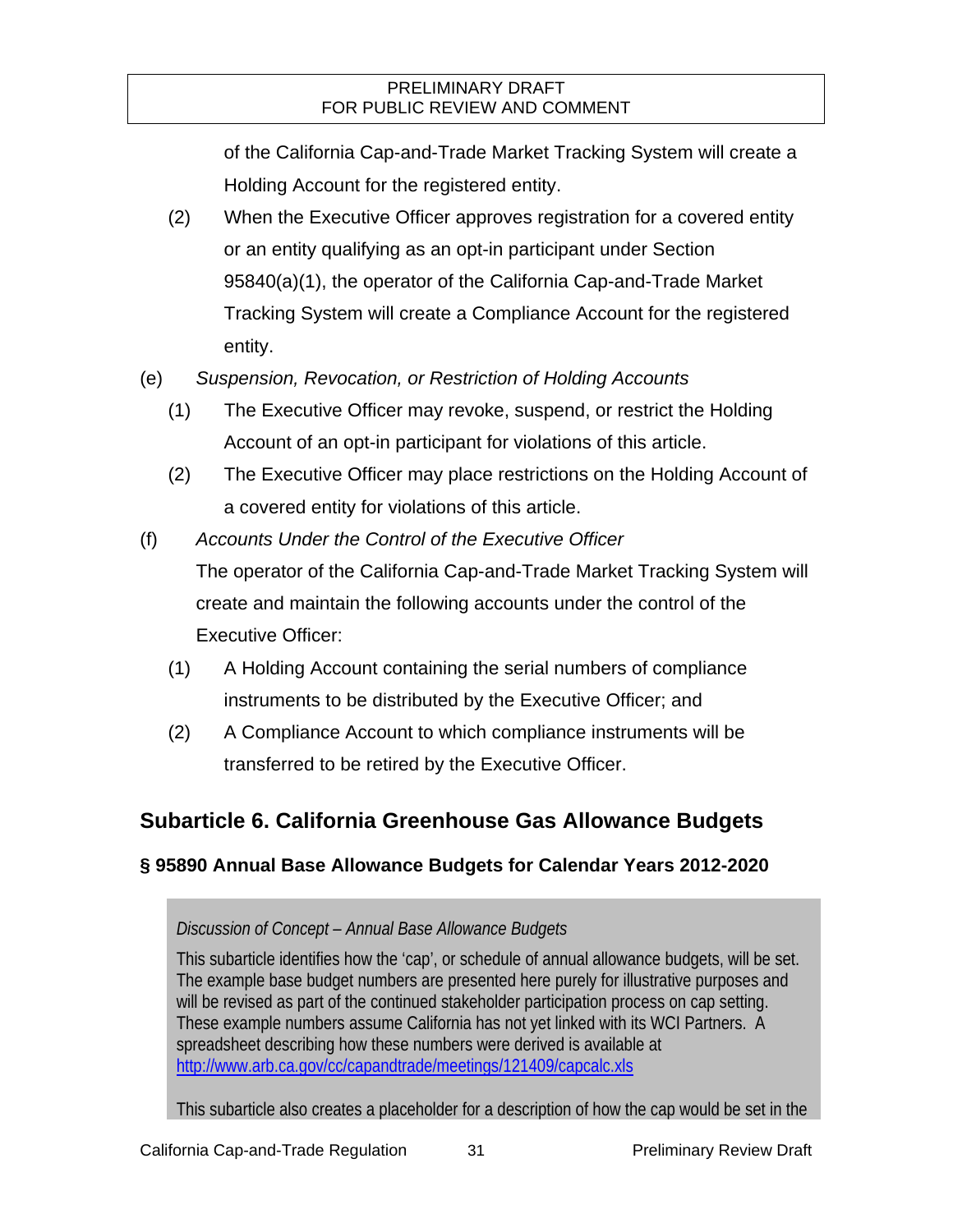post-2020 timeframe.

In future drafts this subarticle could contain an adjustment to the base budget numbers to account for greenhouse gas emissions displaced by voluntary renewable electricity investments. A concept box describing this option is included below for stakeholder discussion on this topic.

(a) The base budgets of California GHG Allowances are set as described in Table 1. The Executive Officer may issue allowances from any base budget at any time by assigning them a unique serial number and placing them into an entity's Holding Account.

| <b>Time Period</b>            |      | <b>Annual Base Budget</b>       |
|-------------------------------|------|---------------------------------|
|                               |      | (Millions of CA GHG Allowances) |
| 1PP <sup>st</sup> Compliance  | 2012 | 197.230                         |
| Period                        | 2013 | 193.379                         |
|                               | 2014 | 189.527                         |
| 2 <sup>nd</sup><br>Compliance | 2015 | 421.025                         |
| Period                        | 2016 | 409.820                         |
|                               | 2017 | 398.615                         |
| 3 <sup>rd</sup><br>Compliance | 2018 | 387.410                         |
| Period                        | 2019 | 376.205                         |
|                               | 2020 | 365.000                         |

## **Table 1. CA GHG Allowances Base Budget**

**Cap numbers in this table are preliminary and for illustrative purposes only** 

(b) The Executive Officer may modify this schedule based on the criteria set forth in Section 95910.

### **§ 95900 Annual Base Budgets for Calendar Year 2021 and Subsequent Calendar Years**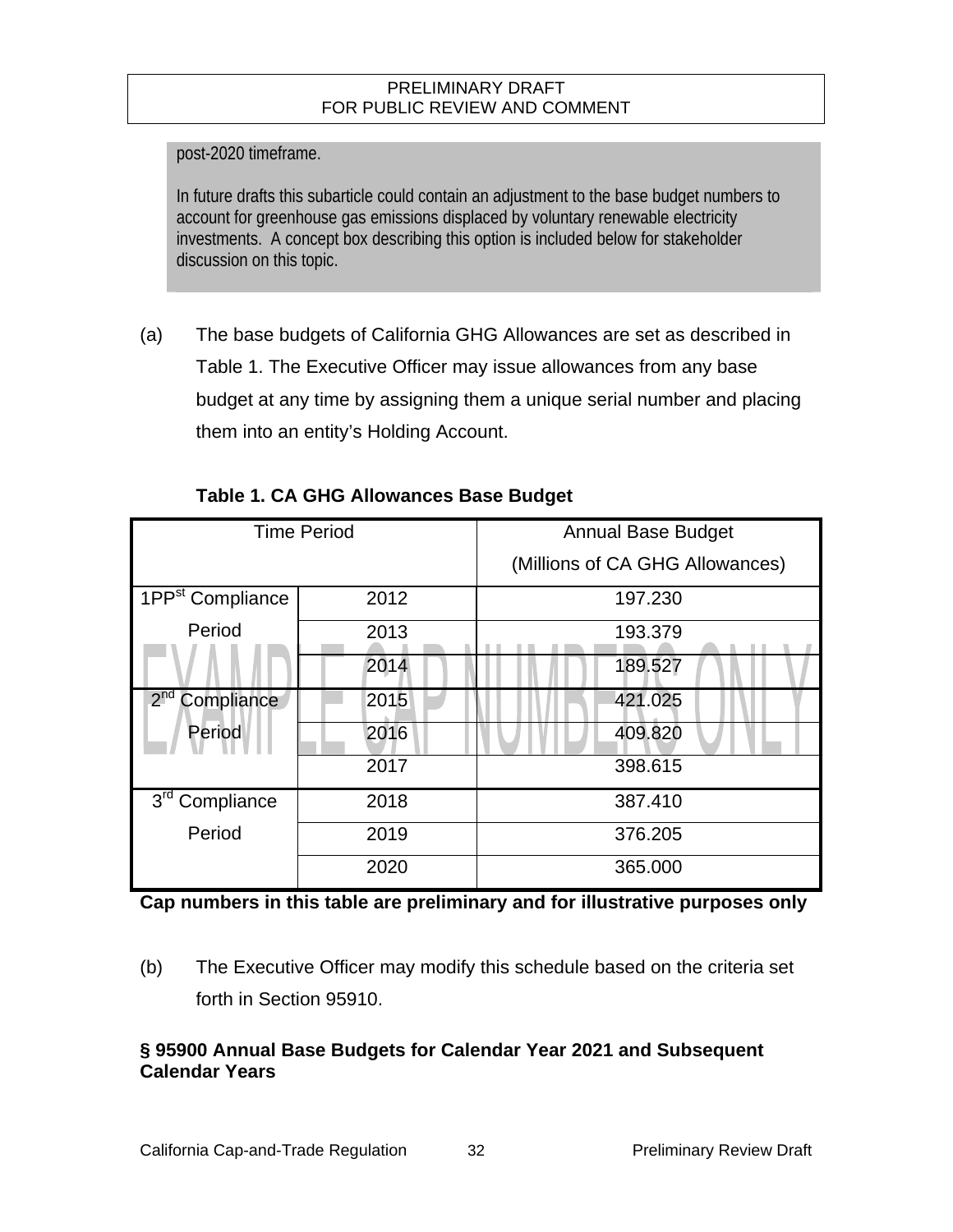(a) [Placeholder]: Provisions to be developed.

## **§ 95910 Modifications to the Annual Base Budgets**

## (a) *Administrative Adjustments*

*Discussion of Concept – Administrative Adjustments to the Base Allowance Budgets* 

The stringency of the cap trajectory, composed of the annual allowance budgets, is one of the strongest drivers of the economic impacts and environmental effectiveness of the cap-and-trade system.

Staff has considered the option of creating an adjustment mechanism to prevent any severe under- or over-allocation of allowances. Any correction could be done through either an administrative adjustment to the base budgets based on criteria such as those described below or through some other mechanism (see related Discussion of Concept – Cost Containment in Section 96040).

Mechanisms for administrative adjustments to the base allowance budgets would need to be based on a set of focused criteria that could be written into this regulation. To stimulate discussion staff identifies the following reasons why administrative adjustments might be warranted:

- **●** If a revised estimate of expected emission levels conducted by ARB after the adoption of this regulation demonstrates that emissions from covered entities are expected to be significantly different than the base budgets for the initial years of coverage (197,230,261 metric tons of  $CO<sub>2</sub>e$  for narrow scope sources in 2012 using the example numbers);
- **●** If a change in scope or thresholds for covered entities is expected pursuant to Subarticle 3 or Subarticle 7; and
- **●** If addition or suspension of a linkage pursuant to Subarticle 12 impacts the scope of the program.

If any mechanism for administrative modifications to base budgets were incorporated into the program design, a stakeholder process could be conceived to release revised annual budgets for public comment.

# (b) *Adjustments to the Base Budgets to Account for Voluntary Investment in Renewable Sources of Electricity Generation*.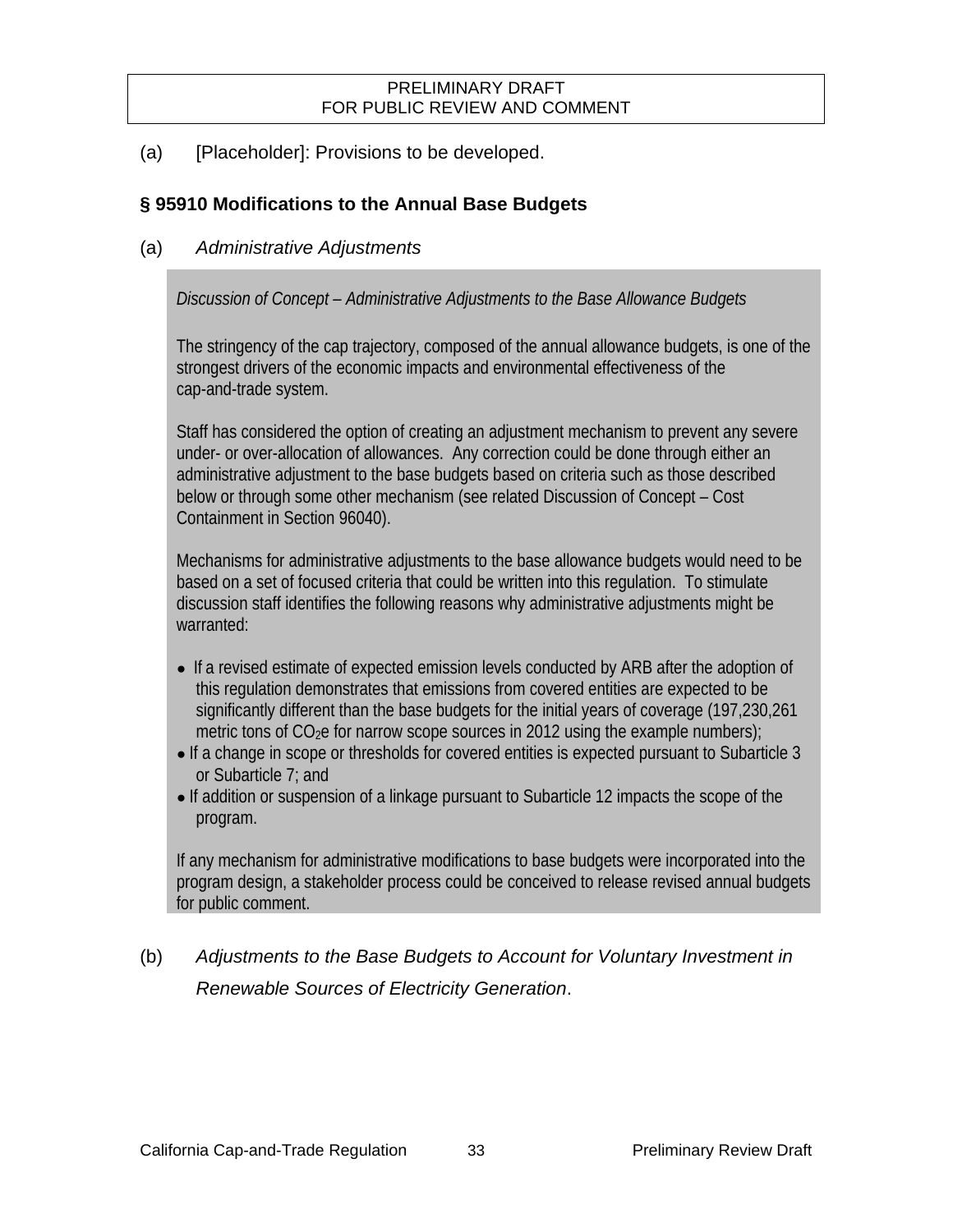*Discussion of Concept – Adjustments to the Base Allowance Budgets for Voluntary Investment in Renewable Sources of Electricity Generation* 

For each compliance period, an estimate of voluntary renewable electricity purchases could be determined and the base allowance budgets adjusted according to the following steps:

- **● Ex-ante Estimate of Budget Adjustment Needed:** For each compliance period, an estimate of voluntary renewable energy expected to be generated in California could be determined by ARB using National Renewable Energy Lab (NREL) data. To do this, ARB could calculate a commensurate amount of allowances representing reduced emissions due to this expected level of operation of voluntary renewable energy projects. This amount of allowances could then be withheld from the base budget (earmarked and held in ARB's Holding Account).
- **● Submission of Claims**: During the compliance period any party could be allowed to submit a claim of investment in voluntary renewable electricity including an estimate of megawatt hours produced for a given compliance period. This information could be verified by ARB using the Western Region Electricity Generation System (WREGIS) and tracking of California generated Renewable Energy Credits (RECs). ARB could determine a methodology for calculating the amount of emissions displaced by the claimed megawatt hours of voluntary renewable electricity.
- **● Ex-Post True-up of Budget Adjustments:** At the end of a compliance period ARB could retire (from the earmarked allowances in its Holding Account) an amount equivalent to the displaced emissions from the claimed amount of renewable electricity generation. In no event could the size of this adjustment exceed a pre-determined percent of the total allowances from the compliance period in question. Any earmarked allowances that resulted from the overestimation of expected reductions vs. claimed reductions could be released in the subsequent compliance period.

## **Subarticle 7. Surrender Requirements for Covered Entities**

#### *Discussion of Concept - The Compliance Cycle*

A diagram depicting the compliance cycle is presented below. This figure shows the intended interaction between timing of market operations such as issuance of allowances, reporting, verification and surrender of compliance instruments.

Issuance of Allowances: Allowances will be either auctioned or freely allocated. The compliance cycle could include quarterly auctions as well as one free allocation date in Quarter 2 of each year.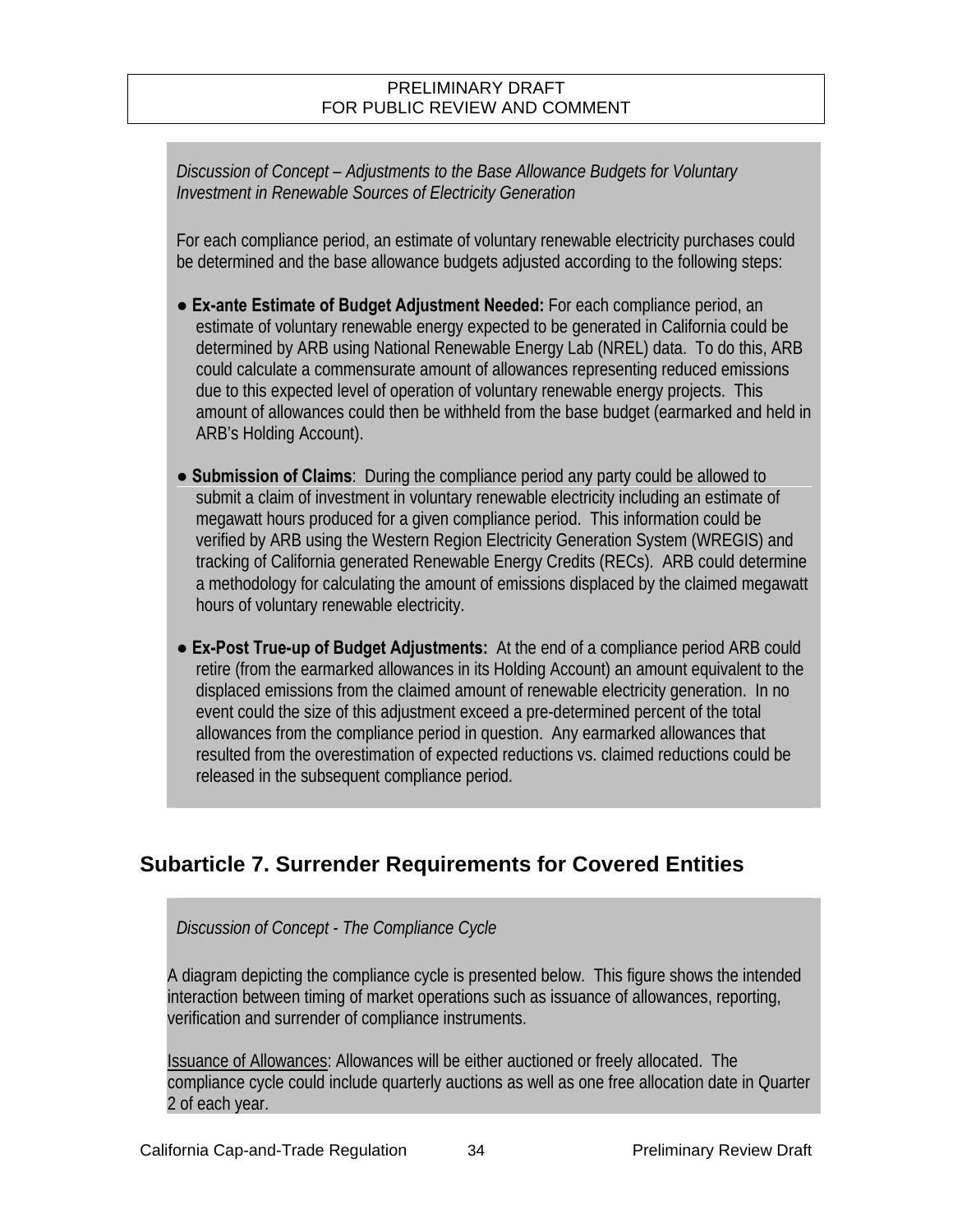Reporting: All covered entities in the cap-and-trade system will report to ARB through the mandatory reporting process. The timing reflected here assumes revisions to the current schedule for mandatory reporting of greenhouse gases.

Verification: The program requires all annual emissions reports be verified by an independent accredited verifier. A verifier will check for inconsistencies in monitoring with the approved plan and any misstatement (omissions, misrepresentations and errors) in the emissions report. The verifier will produce an annual verification statement which must then be sent to ARB in Quarter 2 of each year. The proposed timing assumes revisions to the current verification schedule in the mandatory reporting requirements.

Surrender: Surrender of compliance instruments occurs in two steps. The first step (initial surrender) takes place in Quarter 4 of the third year of a compliance period. A true-up process (final surrender) occurs in Quarter 3 of the year following each compliance period. After final surrender covered entities will need to have submitted compliance instruments to match their verified emissions from all three years of the compliance period. Although not depicted in this diagram, ARB is considering requiring covered entities to cover a percentage of their reported emissions at specified intervals during the compliance period. This option is discussed further in the Discussion of Concept – Addressing Bankruptcy of Covered Entities box, found in Section 95960.

We seek feedback from stakeholders on the interactions between the timing of these compliance steps.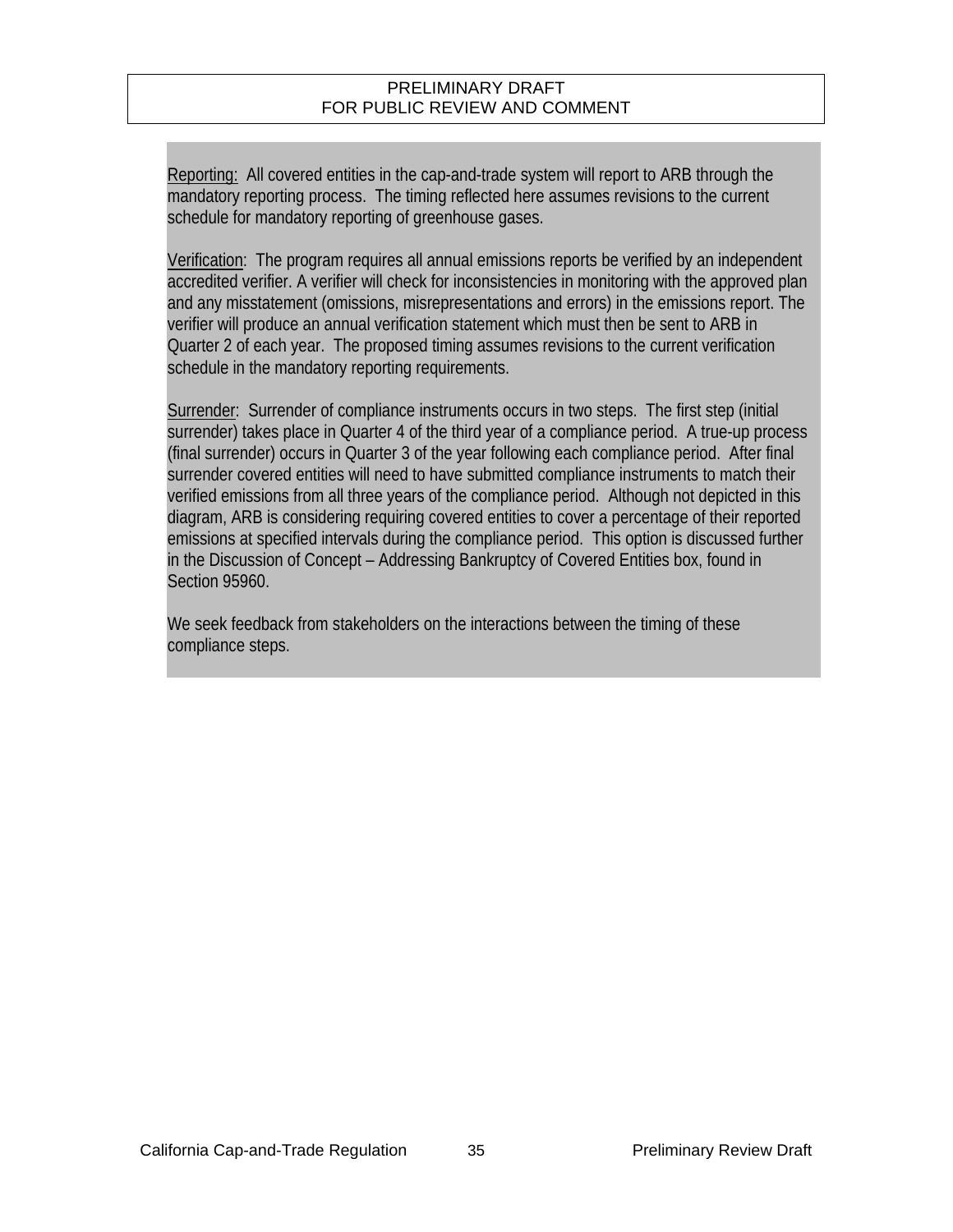

## **§ 95920 General Requirements**

(a) *Reporting Requirements*.

Each covered entity identified in Section 95820 is subject to ARB's Regulation for the Mandatory Reporting of Greenhouse Gas Emissions.

- (b) *Record Retention Requirements* Each covered entity must retain all of the following records for at least 10 years and must provide such records within 15 calendar days of receiving a written request from the Executive Officer:
	- (1) copies of all data and reports submitted to the Executive Officer under this article; and
	- (2) records used to calculate a surrender obligation.
- (c) Records must be retained at the covered entity's designated place of business within California.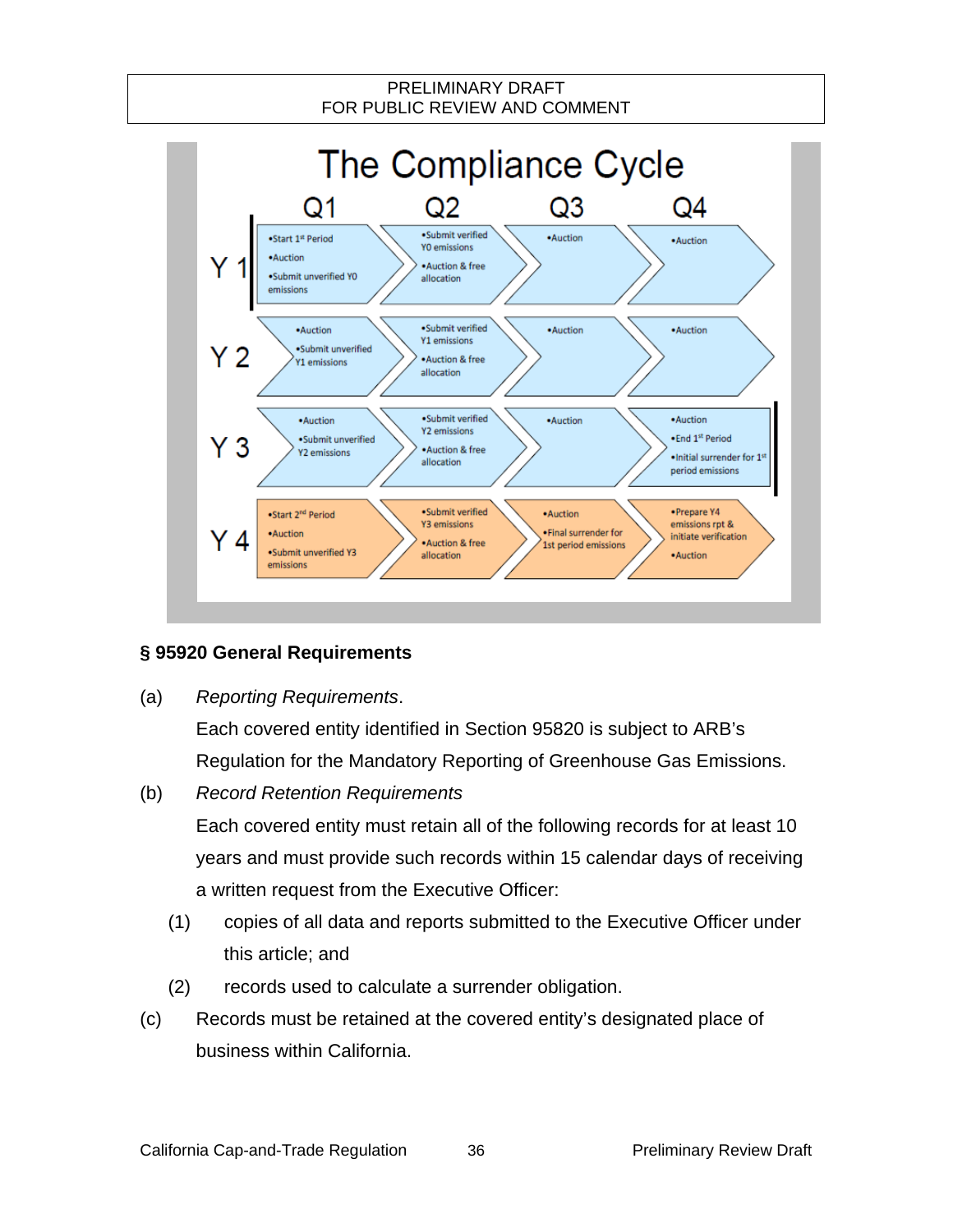## **§ 95930 Duration of Compliance Periods**

- (a) The first compliance period starts on January 1, 2012 and ends on December 31, 2014.
- (b) The second compliance period starts on January 1, 2015 and ends on December 31, 2017.
- (c) The third compliance period starts on January 11, 2018 and ends on December 31, 2020.

## **§ 95940 Phase-in of Surrender Obligation for Covered Entities**

*Discussion of Concept - Potential Inclusion of Fuel Deliverers in 2012* 

The ARB stakeholder process for both the Scoping Plan and the cap-and-trade program has thus far discussed a phase-in, or staggered approach with respect to the timing of when covered entities would have a surrender obligation. $1$ 

The 'narrow scope' of the program has been discussed as including electricity deliverers and industrial facilities (when these entities exceed the  $25,000$  million metric ton  $CO<sub>2</sub>e$  threshold). These narrow scope sources will be immediately covered when the program begins in 2012.

The 'broad scope' of the program has been discussed as including electricity deliverers, industrial facilities, and deliverers of fuels combusted in transportation, residential and commercial uses. The Scoping Plan and the WCI Design Recommendations both indicate that the obligation for fuel deliverers would begin in 2015.

Some stakeholders have commented that the program should begin with coverage of all these sources in 2012, rather than the phase-in approach taken in this PDR. ARB is requesting comment on whether to accelerate the upstream inclusion of providers of residential, commercial, and transportation fuels into the program based on a desire for a broader market and inclusion of all opportunities for lower-cost emissions abatement at the outset of the program. Rather than beginning inclusion in 2015, fuel deliverers could be included at the onset of the program in 2012.

 $\overline{\phantom{a}}$ 

<span id="page-58-0"></span><sup>1</sup> See page 31 of California's **Climate Change Scoping Plan** (December 2008). Available from: <http://www.arb.ca.gov/cc/scopingplan/document/scopingplandocument.htm>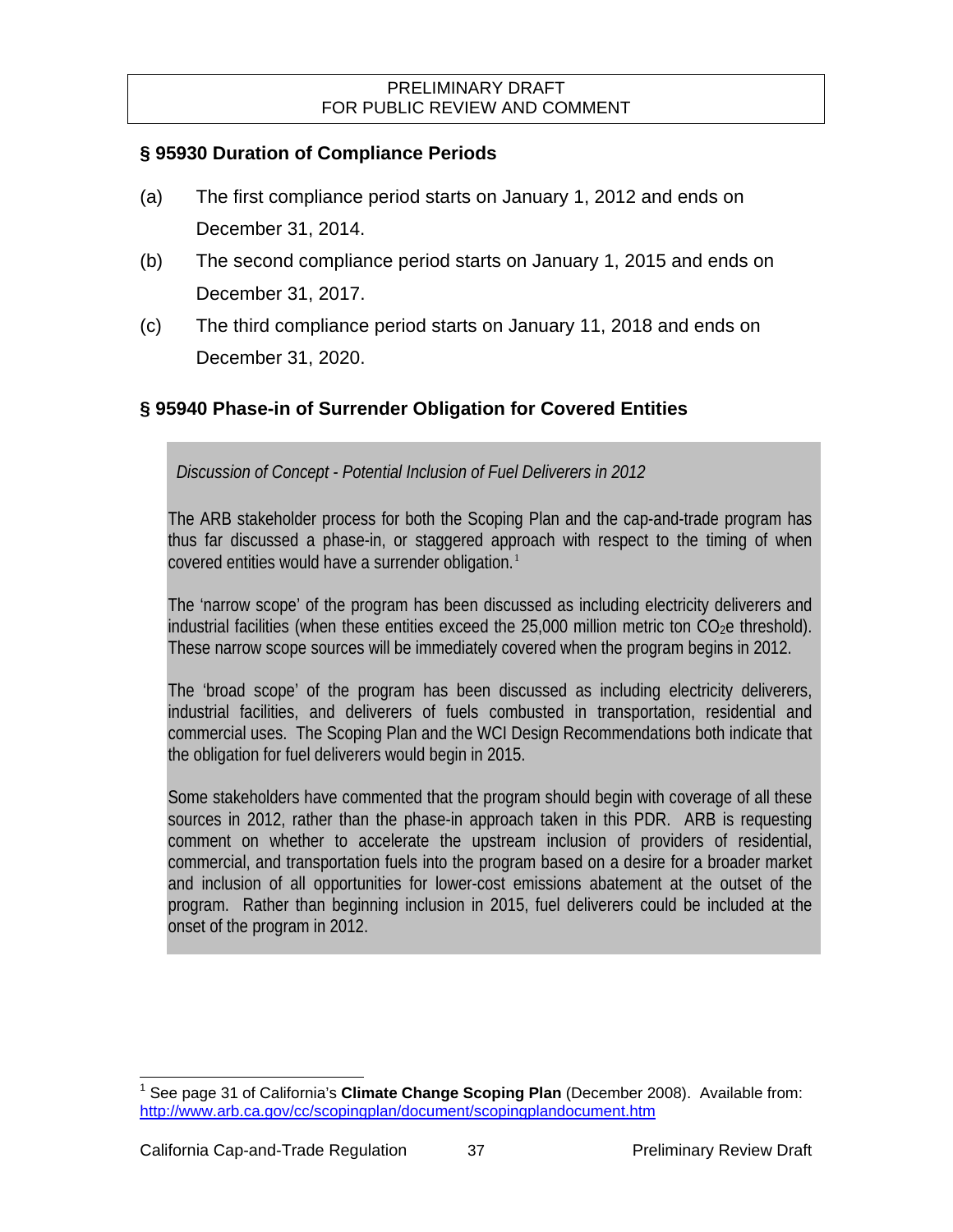## **§ 95950 Emission Categories Used to Calculate Surrender Obligations**

- (a) *Operators of Facilities*
	- (1) An operator of a facility has a surrender obligation for every metric ton of CO2e of GHG emissions reported as either a process emission or a stationary combustion emission.
	- (2) Carbon dioxide emissions from the stationary combustion of biomass fuels are excluded from the calculation of a surrender obligation, with the following exceptions:
		- (A) [Placeholder]: Provisions to be developed.
- (b) *Electricity Deliverers*
	- (1) An electricity deliverer has a surrender obligation for every metric ton of  $CO<sub>2</sub>e$  of GHG emissions resulting from the generation of electricity that is delivered to the California Electricity Transmissions and Distributions System and reported as either a process emission at a facility within California, a stationary combustion emission at a facility within California or an emission associated with electricity imported into California from a jurisdiction where a GHG emissions trading system has not been approved by the Board according to Subarticle 12.
	- (2) Carbon dioxide emissions from the stationary combustion of biomass fuels are excluded from the calculation of a surrender obligation, with the following exceptions:
		- (A) [Placeholder]: Provisions to be developed.
- (c) *Fuel Deliverers*

*Discussion of Concept - Calculating Surrender Obligation for Fuel Deliverers* 

California's cap-and-trade program is a multi-sector policy that encompasses the emissions associated with stationary fuel combustion in the industrial, commercial and residential sectors as well as mobile fuel combustion in the transportation sector.

In general, staff aspires to create a consistent accounting framework for calculating a surrender obligation for GHG emissions associated with combustion of a given fuel type across all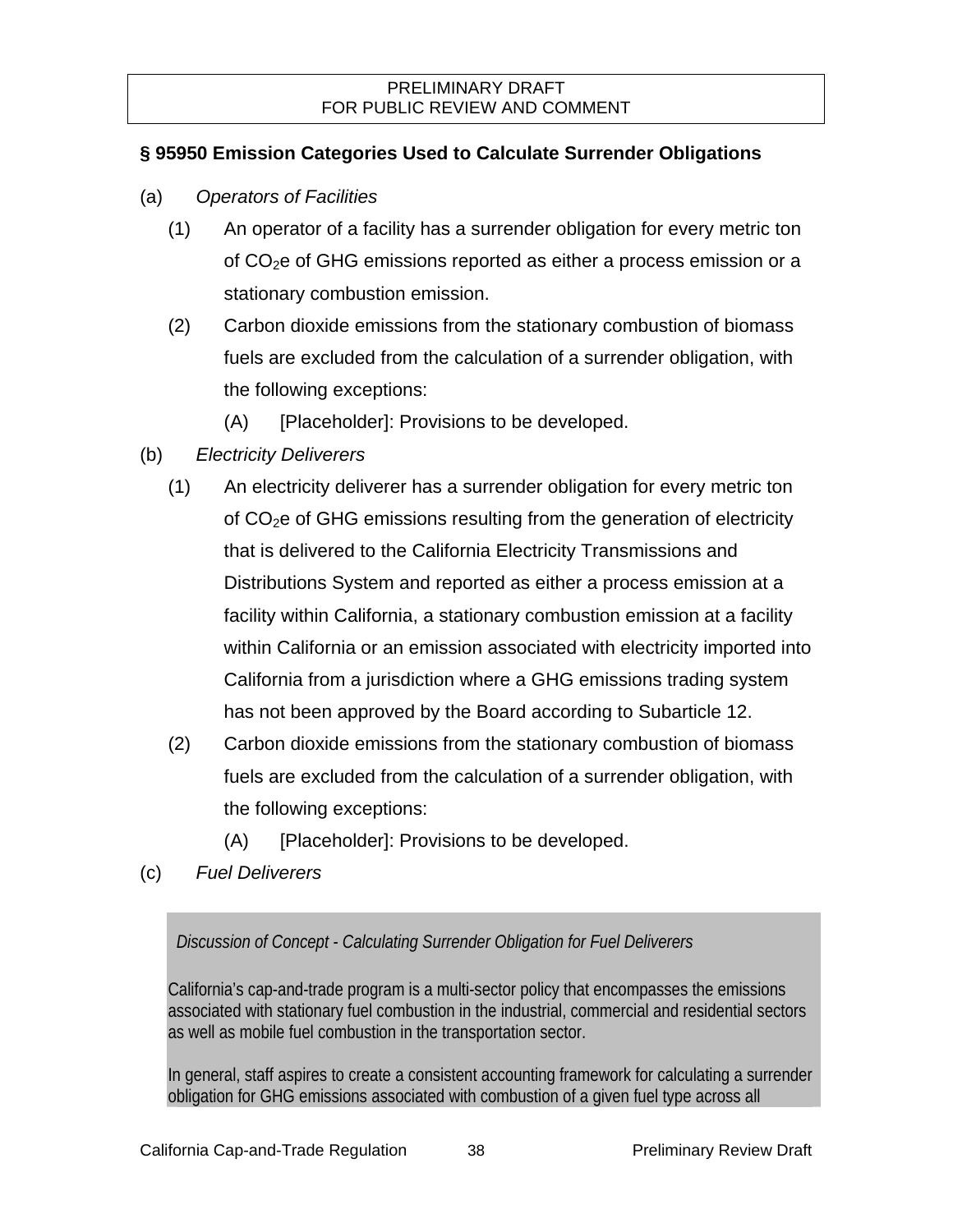possible end-uses of that fuel.

For calculating the surrender obligation for fuel deliverers in the cap-and-trade program, staff's starting point has been to consider the direct emissions that occur when that fuel is combusted. This approach forms the backbone of the accounting framework in ARB's current mandatory reporting requirements.

Due to ARB's work on a Low Carbon Fuel Standard (LCFS), staff has an appreciation for the necessity of creating the correct incentives to encourage low-lifecycle greenhouse gas fuel use choices. The most optimal way to ensure that the correct fuel use choices are encouraged is to develop a full lifecycle accounting framework (as the LCFS has done).<sup>[1](#page-60-0)</sup>

The LCFS is a sector-specific transformational policy designed to create new opportunities for low-carbon alternatives to penetrate the market for transportation fuels. $2$  The aggressive targets of this program mean that the LCFS is expected to be the dominant policy that will drive fuel use choices toward low-lifecycle GHG transportation fuels in California for the near term. This expectation may be an important consideration when evaluating possible accounting frameworks for transportation fuels in the cap-and-trade program.

Based on the pathways analyzed under the LCFS program, the fuels expected to play a significant role in the transportation sector in the near future include:

- Gasoline
- Diesel
- Liquid biofuels
- **Electricity**
- Hydrogen
- Natural gas

In general, gasoline, diesel, and liquid biofuels are primarily used in mobile applications; therefore they are grouped together as 'transportation fuels' for the purposes of this preliminary draft regulation.

The other fuels described above (electricity, hydrogen, and natural gas) are primarily used in

<span id="page-60-1"></span> $2^2$  For a discussion on the interaction between cap-and-trade and low carbon fuel standards staff suggests the following:

**Policy Options for Reducing GHG Emissions from Transportation Fuels** Pew Center on Global Climate Change (August 2009)

<http://www.pewclimate.org/brief/transportation-fuels-policy-options/Aug2009>

**Addressing Biofuel GHG Emissions in the Context of a Fossil-Based Carbon Cap** DeCicco University of Michigan (October 2009)

<http://www.greencarcongress.com/files/Biofuels%20in%20Context%20jmd%20Oct%202009.pdf>

 $\overline{\phantom{a}}$ 

 $1$  For a recent high-level overview of this topic staff suggests the following:

<span id="page-60-0"></span>**Fixing a Critical Climate Accounting Error** Searchinger et. al., Science, Vol. 326. no. 5952, pp. 527 – 528 (October 2009)<http://www.sciencemag.org/cgi/content/short/326/5952/527>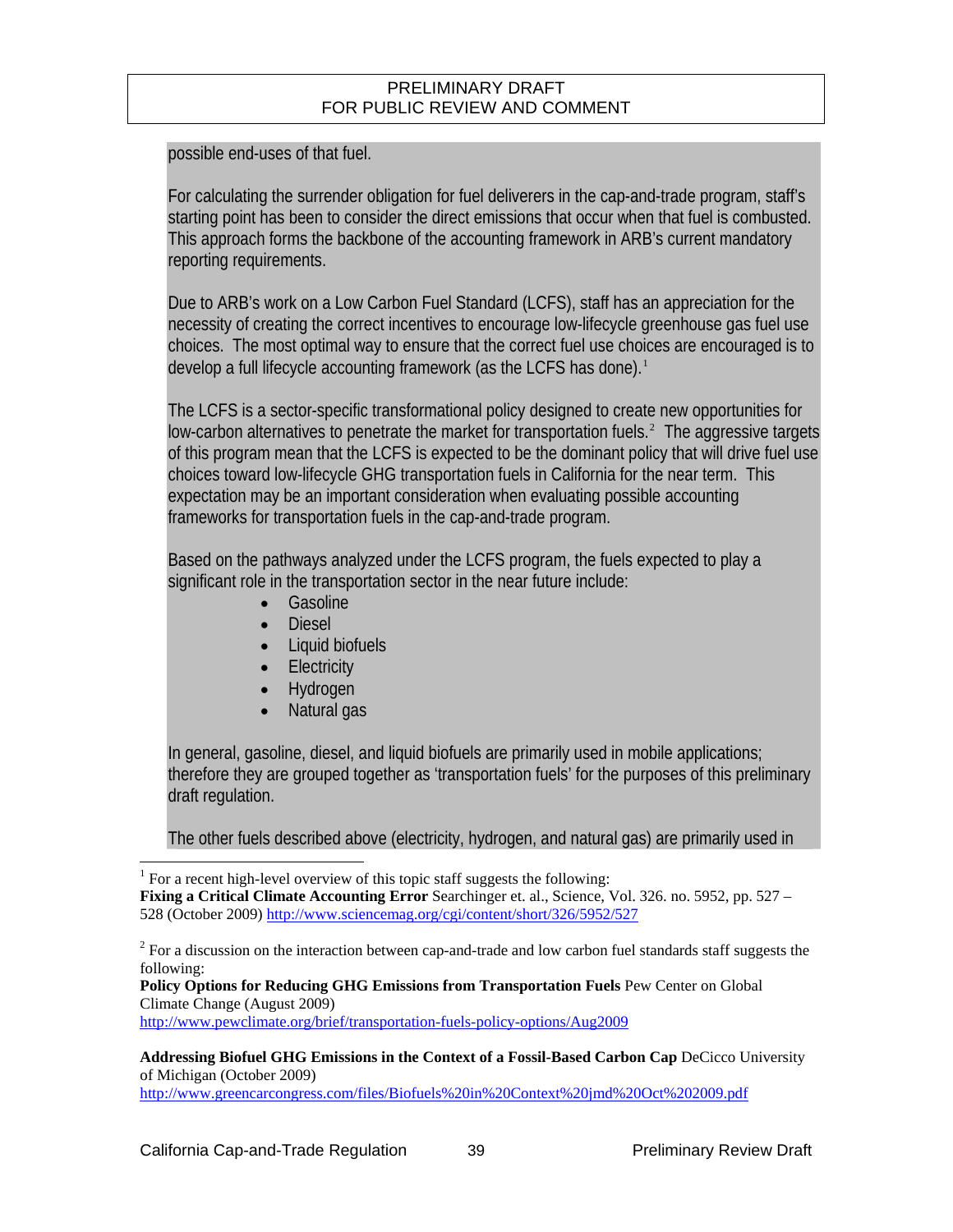stationary applications, and are thus not included in the category of transportation fuels. Treatment of the emissions associated with use of these fuels would not be transportationspecific; rather, emissions from transportation use of these fuels would be accounted for consistently across all end-uses.

Staff recommends that the surrender obligation for all applications of electricity, hydrogen, and natural gas be assessed in the following ways, without any lifecycle accounting:

- Surrender obligation for emissions from electricity generation would be calculated for direct emissions at the point of generation by the electricity deliverers (as described above).
- Surrender obligation for emissions from in-state production of hydrogen would be calculated from the direct emissions at the production facility. (Treated as any other large stationary source of GHGs as described above).
- Emissions from the combustion of natural gas will be covered at upstream fuel providers or at the large stationary sources. The providers of natural gas will be responsible for the GHG emissions calculated from the carbon content of the fuel they sell multiplied by the quantity sold to all end-users who do not have a direct surrender obligation.

There are several options for calculating the surrender obligation for transportation fuels (gasoline, diesel, and biofuels):

- 1. Surrender obligation could be based on the net "carbon content" of the fuel. In this case, providers of gasoline and diesel would have an obligation for the direct combustion emissions of the fuel they sell. Biofuel deliverers would have no obligation for biofuels (under the assumption that biofuel carbon content is offset by feedstock carbon sinks). This approach would be consistent with the emissions accounting framework proposed for biomass derived fuels combusted at stationary sources.
- 2. Surrender obligation would be based on the direct combustion emissions for gasoline, diesel, *and* biofuels. Obligation for transportation fuel providers would be based on the 'tailpipe' emissions of fuels.
- 3. Surrender obligation would be based on the net "carbon content", as specified above, plus some portion of the fuel's lifecycle emissions, such as direct and indirect land use emissions.
- 4. Surrender obligation would be based on the lifecycle carbon intensity factor (as determined by the LCFS) for gasoline, diesel, and biofuels. To avoid double-counting the same emissions from covered entities in the fuel pathway, the already-covered portion of the fuel production pathway would need to be netted out from the emissions factor.

ARB is soliciting input on the following questions related to the options presented above:

- What is the appropriate policy to address the portions of fuels' lifecycles that are not directly covered in the cap-and-trade program?
- What is the relative importance of fuel-switching incentives, consistency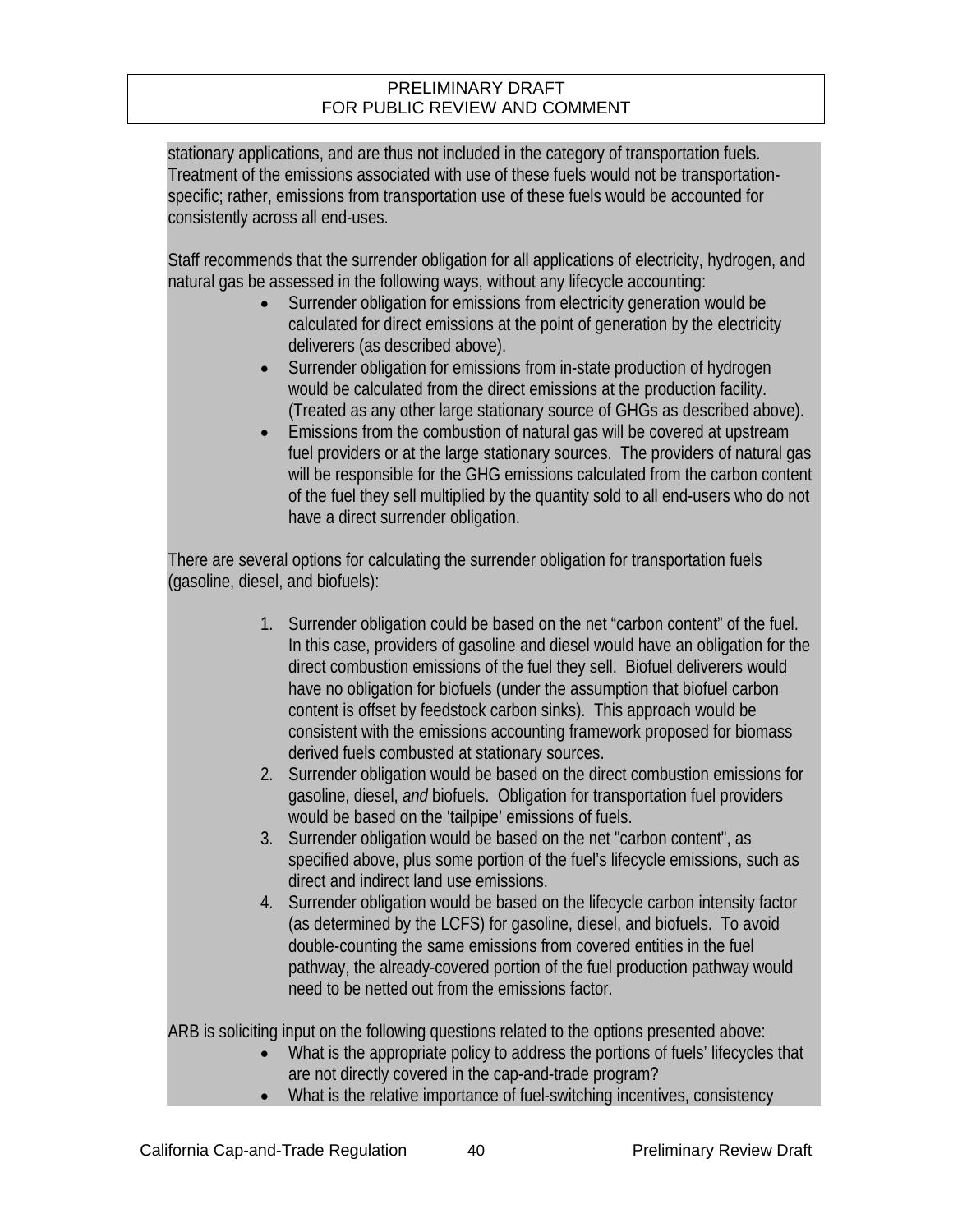across sectors and end uses, scalability to a broader program,and reporting and administrative complexity?

## **§ 95960 Timing for Calculation of Covered Entity's Surrender Obligation**

- (a) An entity, that is a covered entity at the start of a compliance period, must calculate its surrender obligation for the entire compliance period.
- (b) An entity, that is not a covered entity at the start of a compliance period but becomes a covered entity during the first or second year of a compliance period, must calculate its surrender obligation from the first day of the year in which it exceeded the threshold through the last day of the compliance period.
- (c) An entity, that is not a covered entity at the start of a compliance period but becomes a covered entity during the third year of a compliance period, must calculate its surrender obligation from the first day of the year in which it exceeded the threshold through the last day of the next compliance period.

## *Discussion of Concept – Addressing Bankruptcy of Covered Entities*

Compliance entities could emit GHGs and then declare bankruptcy or otherwise cease operation before fulfilling their surrender obligations at the end of the compliance period. Any compliance instrument that an entity owns at the time of bankruptcy could be included in their collection of assets for bankruptcy proceedings, thereby prohibiting claims by ARB. Under this scenario, this form of default would threaten ARB's ability to meet the cap.

To address this, ARB is evaluating two policy options which involve modifying the timing of surrender calculations contained in Section 95960. Neither option reduces the probability of bankruptcy occurring, but instead serves to reduce the magnitude of any potential default.

## **Option 1:** Require covered entities to cover a portion of their annually-reported emissions by retiring compliance instruments at specific periodic intervals.

ARB could hedge against possible bankruptcies while minimizing the loss of flexibility to covered entities by requiring them to cover a percentage of their reported emissions at intervals during the compliance period. This "partial true-up" reduces the magnitude of any default of the surrender obligation.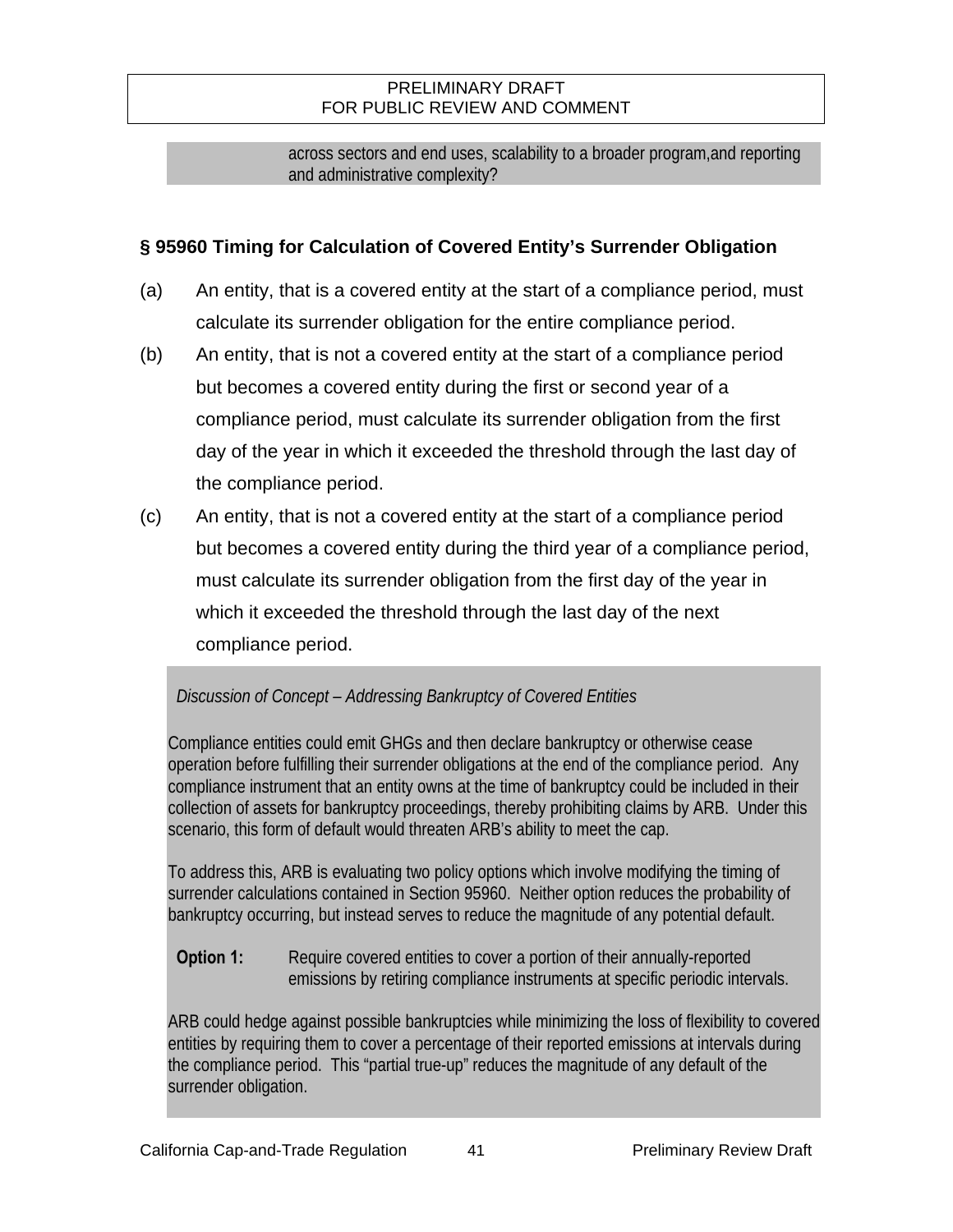The partial true-up has the advantages of being easy to implement and reducing the shortfall of compliance instruments in the system created by bankruptcy. The main disadvantage is that it reduces compliance flexibility afforded by the three-year compliance period. It is also inconsistent with the current WCI program design.

**Option 2:** Shorten the compliance period to one year.

Much of the concern voiced on the bankruptcy issue involves the three-year compliance period. ARB could instead rely on a shorter compliance period to an annual surrender. This option would remove some of the flexibility afforded by the three-year compliance period. However, flexibility could be retained by allowing covered entities to borrow allowances issued for the next annual compliance period. This approach is inconsistent with the Scoping Plan and the current WCI program design.

## **§ 95970 Quantitative Usage Limit on Designated Compliance Instruments**

(a) Each covered entity must surrender compliance instruments in accordance with the following equation:

O/S must not be greater than or equal to L

Where:

 $O =$  Total number of offset credits issued and approved by ARB

and all other compliance instruments that are designated as subject

to this quantitative usage limit pursuant to Subarticle 4.

S = Covered entity's surrender obligation.

 $L =$  Quantitative usage limit, set at 0.0399.

*Discussion of Concept – Quantitative Usage Limit on Offsets and other Similar Compliance Instruments* 

The Scoping Plan includes a limited use of offset credits in the cap-and-trade program. The Scoping Plan highlighted the need for cost-containment while maintaining a strong incentive for emission reductions from covered entities to ensure California transitions to a clean-energy, low-carbon economy.<sup>[3](#page-63-0)</sup> The specific policy direction provided by the Plan was that the use of offsets (and allowances from other systems unilaterally linked to California's program) should be limited to no more than 49 percent of the required emission reductions in the cap-and-trade

<span id="page-63-0"></span> 3 See page 37 of the **Climate Change Scoping Plan**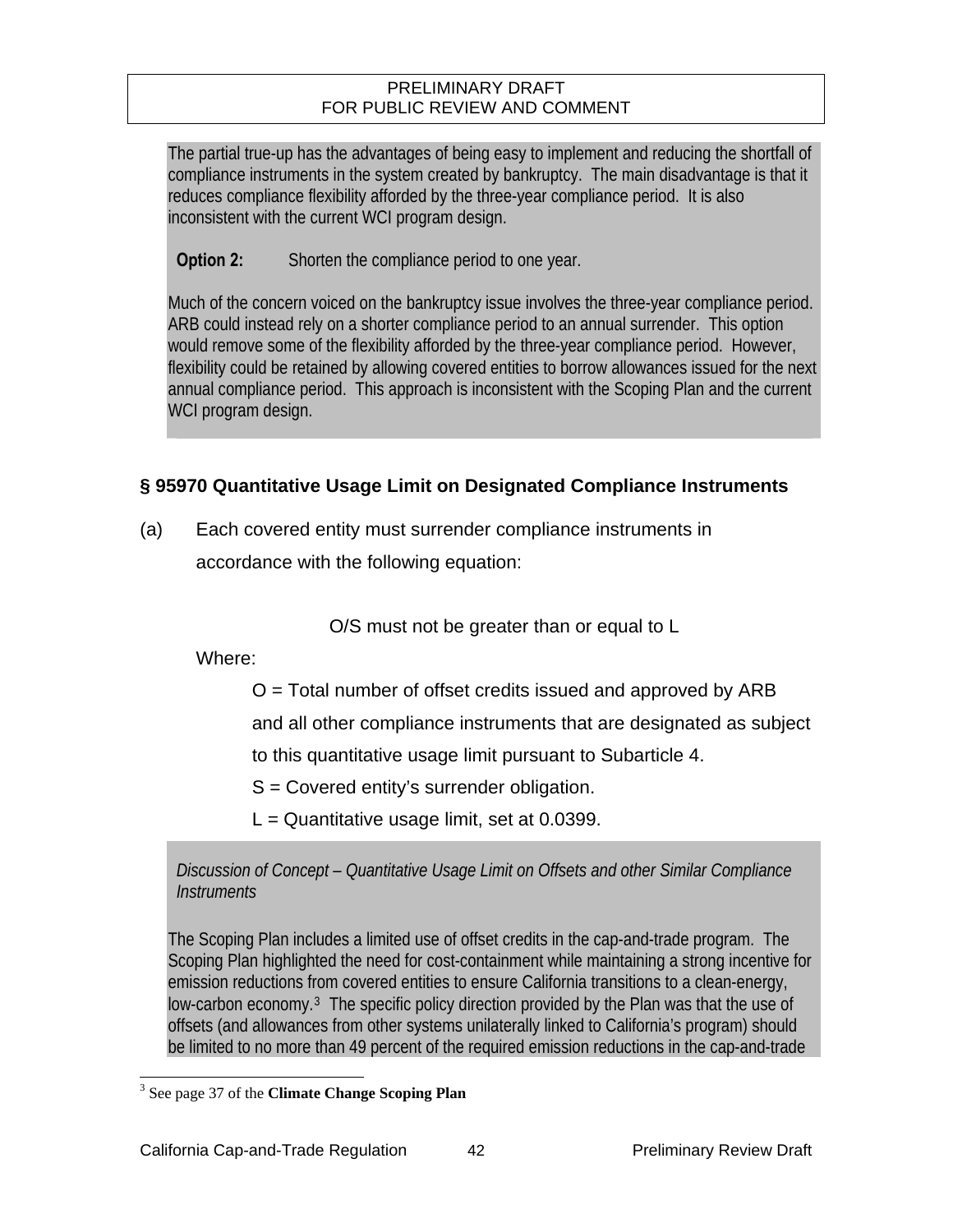## program.[4](#page-64-0)

Staff believes that the most appropriate way to implement this policy goal is through a 'quantitative usage limit' on offsets. This means that the use of offsets will be fixed as a percentage of the total surrender obligation for each covered entity (the remaining obligation must be met by surrendering allowances). One potential approach by which the total emission reductions expected from the program can be translated into a quantitative usage limit is detailed in a spreadsheet developed by ARB staff and available here: http://www.arb.ca.gov/cc/capandtrade/meetings/121409/capcalc.xls

Using these example numbers staff calculates that allowing approximately 4 offset credits to be surrendered for every 96 allowances surrendered will ensure that the majority of emission reductions are made directly by covered entities. This ratio could change based on WCI membership.

Additional complexities are conceivable for calculating this limit. In the context of the WCI, there have been proposals for distributing the right to use the limited amount of offsets among covered entities. A framework for 'carry-over' of any difference between expected offset use and actual offset use to later compliance periods has also been discussed by the WCI.[5](#page-64-1)

## **§ 95980 Surrender of Compliance Instruments by a Covered Entity**

- (a) A covered entity must surrender one compliance instrument for each metric ton of  $CO<sub>2</sub>e$  of GHG emissions calculated pursuant to this subarticle.
- (b) A covered entity must transfer from its Holding Account to its Compliance Account a sufficient number of valid compliance instruments to meet the surrender obligation set forth in Section 95950. This transfer shall be completed within the time period specified in Section 95980(e). Each compliance instrument placed in the Compliance Account must meet all  $\overline{\phantom{a}}$

<span id="page-64-0"></span><sup>4</sup> The appendix of the Scoping Plan and the WCI design document clarified that this reduction should be defined relative to initial emission levels (e.g., 2012 emission levels) rather than against a business-as-usual emission trend for future years. See page 38 of the **Design Recommendations for the WCI Regional Cap-and-Trade Program** and page C-22 of the **Scoping Plan Appendices Volume I: Supporting Documents and Measure Detail** available from:

[http://www.arb.ca.gov/cc/scopingplan/document/appendices\\_volume1.pdf](http://www.arb.ca.gov/cc/scopingplan/document/appendices_volume1.pdf)

<span id="page-64-1"></span><sup>5</sup> See **WCI Offset Limit Recommendation Paper: CSAD Task 5 Committee Recommendation to Partners** (October 2009) [http://www.westernclimateinitiative.org/component/remository/func](http://www.westernclimateinitiative.org/component/remository/func-startdown/145/)[startdown/145/](http://www.westernclimateinitiative.org/component/remository/func-startdown/145/)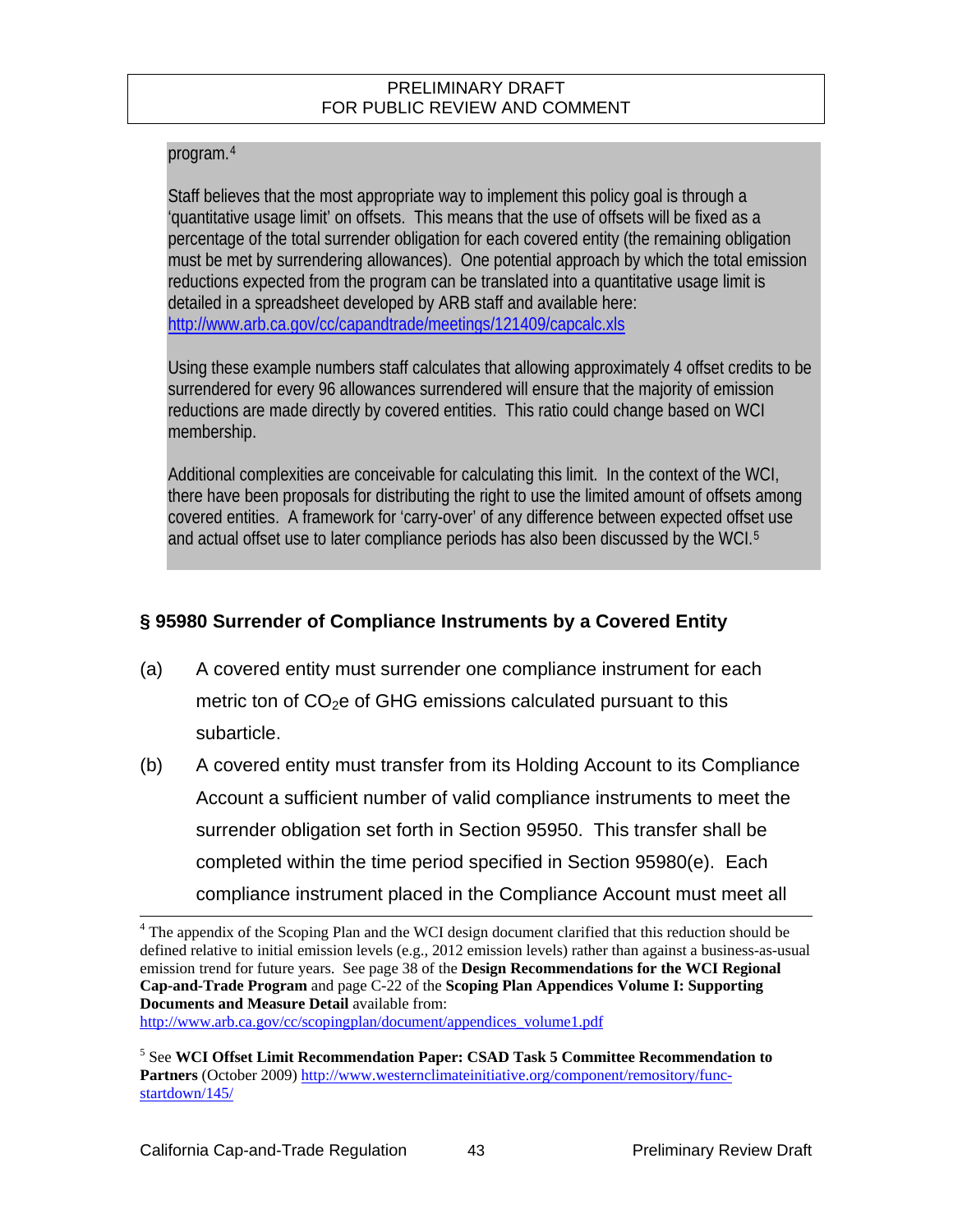the requirements of this article, and the instruments in the aggregate must meet the requirements of the quantitative usage limit specified in Section 95970.

- (c) A compliance instrument transferred into a Compliance Account during a compliance period may not be removed until after the surrender obligation for that compliance period is fulfilled pursuant to Subsection 95980(g).
- (d) Entities that become covered entities in the last year of a compliance period are not obligated to surrender compliance instruments until the surrender deadline applicable to the subsequent compliance period.
- (e) *Deadline for Initial Surrender*

No later than December 31 of the third year of a compliance period, the covered entity must transfer a sufficient number of compliance instruments into its Compliance Account to equal the sum of:

- (1) its verified reported emissions over the first two years of the compliance period, and
- (2) [Placeholder]: Specific language to be determined. A percentage of the annual average emissions calculated over the first two years of the compliance period.
- (f) *Data Review, Reconciliation and Final Surrender*
	- (1) When a positive verification opinion for the third year of the compliance period is received, the Executive Officer will review the verification opinion and the validity and ownership of the compliance instruments surrendered.
	- (2) If the review determines the covered entity has surrendered excess valid compliance instruments, the Executive Officer will transfer the excess compliance instruments back into the covered entity's Holding Account.
	- (3) If the Executive Officer determines that an entity has failed to surrender a sufficient number of valid compliance instruments for its verified reported emissions: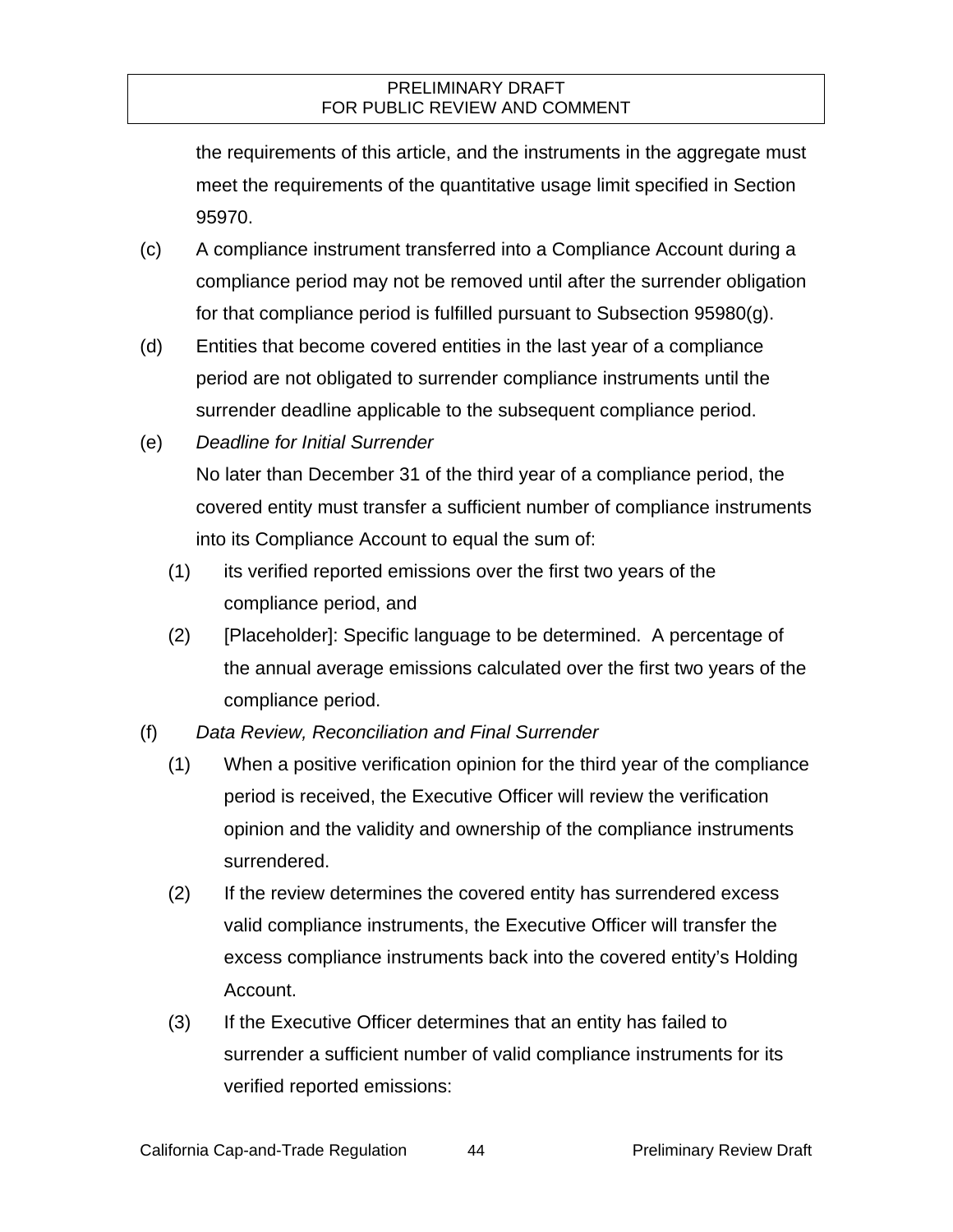- (A) the covered entity must make one or more remedial transfers of compliance instruments into the Compliance Account to correct the deficit; and
- (B) these remedial transfers must be completed no more than 30 days from the date the Executive Officer notifies the entity of the deficiency.
- (4) Failure to make sufficient remedial transfers will constitute a single, separate violation of this article for each day after the 30-day deadline that sufficient remedial transfers have not been made.
- (g) When the Data Review and Reconciliation Process has concluded, the Executive Officer will:
	- (1) retire the serial numbers of the valid compliance instruments surrendered; and
	- (2) inform systems to which California is linked pursuant to Subarticle 12 of the retirements.

# **Subarticle 8. Distribution of Allowance Value**

*Discussion of Concept - Informational Placeholder on Allowance Allocation* 

What is Allowance Value?

Conceptually allowance value is the economic worth of allowances issued by ARB. Distribution of this value is necessitated by the choice of cap-and-trade as a policy tool. This value can be embodied in the form of allowances themselves, or as proceeds resulting from the sale of allowances at auction.<sup>[1](#page-66-0)</sup>

This Draft Contains a Placeholder for Allocation Decisions In this draft, staff's goal is to provide stakeholders with additional information about allocation

<span id="page-66-0"></span>l  $1$  For more information about the 'allowance value' concept see the following references: **Allocation of Allowances in a Potential Greenhouse Gas Cap-and-Trade Program** (ARB staff, March 2008) [http://www.arb.ca.gov/cc/scopingplan/pgmdesign](http://www.arb.ca.gov/cc/scopingplan/pgmdesign-sp/meetings/031708/pgrmdsgn_allocationpaper_pm_3_17_08.pdf)[sp/meetings/031708/pgrmdsgn\\_allocationpaper\\_pm\\_3\\_17\\_08.pdf](http://www.arb.ca.gov/cc/scopingplan/pgmdesign-sp/meetings/031708/pgrmdsgn_allocationpaper_pm_3_17_08.pdf)

**Distribution of Allowances Under the American Clean Energy and Security Act** (PEW Center on Global Climate Change, August 2009) [http://www.pewclimate.org/policy](http://www.pewclimate.org/policy-memo/allowance-distribution-under-waxman-markey)[memo/allowance-distribution-under-waxman-markey](http://www.pewclimate.org/policy-memo/allowance-distribution-under-waxman-markey)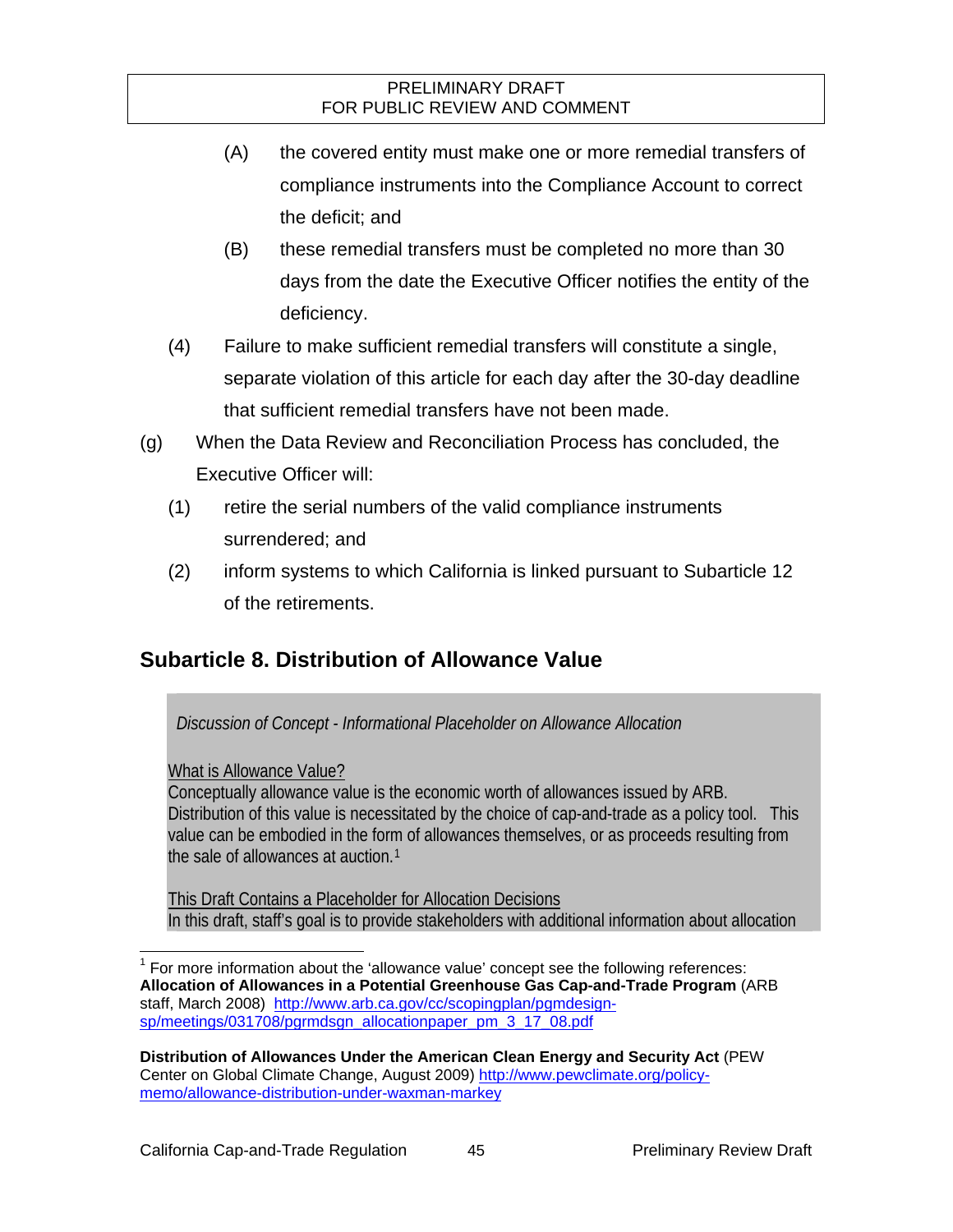issues, describe the relationship of the allocation process to related concepts such as recognition of early action, and provide an overview of the status of the Economic and Allocation Advisory Committee (EAAC) process.

In subsequent drafts, this subarticle will contain a detailed proposal delineating who would receive allowance value. Subarticles 9 and 10 will detail the mechanisms by which this value will be distributed to the intended recipients.

In crafting the allocation proposal in subsequent drafts staff will consider the recommendations of the EAAC and all public comment received during that process.<sup>[2](#page-67-0)</sup> Additionally, after the EAAC process concludes, ARB staff will continue the opportunity for public comment on this topic.

#### Background on the EAAC Process

During the adoption of the Scoping Plan, the Board directed ARB to solicit expert input on key questions related to the distribution of allowance value[3](#page-67-1). In response, ARB and the California Environmental Protection Agency created the Economic and Allocation Advisory Committee.

This Committee has been deliberating, through a public process, about the potential claims to allowance value and the mechanisms by which allowance value could be distributed. The committee is in the process of finalizing a report containing a detailed recommendation on these issues. The first draft of this report was released on November 4<sup>th</sup>. The final report is expected in January 2010. [4](#page-67-2)

#### What are the Potential Claims on the Allowance Value?

The EAAC process has identified three primary claims on allowance value:

 **Compensation for Harm**: Some allocation of allowance value may be justified to compensate those disproportionately impacted by the imposition of the cap-andtrade program and/or historically impacted by air pollution. Compensation debates include discussions of where the impact from the carbon price imposed by the capand-trade program is felt. This may be thought of as an examination of who bears the end costs and who receives end benefits from the implementation of this capand-trade program. The topic of compensation also encompasses discussions of

<span id="page-67-0"></span><sup>2</sup><br><sup>2</sup> For more information on the Economic and Allocation Advisory Committee Process see: <http://www.climatechange.ca.gov/eaac/index.html>

<span id="page-67-1"></span> $3$  See page 9 of the Scoping Plan Board Resolution (Resolution 08-47) available from: [http://www.arb.ca.gov/cc/scopingplan/document/final\\_sp\\_resolution.pdf](http://www.arb.ca.gov/cc/scopingplan/document/final_sp_resolution.pdf) and page 36 of the Climate Change Scoping Plan available from: [http://www.arb.ca.gov/cc/scopingplan/document/adopted\\_scoping\\_plan.pdf](http://www.arb.ca.gov/cc/scopingplan/document/adopted_scoping_plan.pdf)

<span id="page-67-2"></span><sup>4</sup> Drafts of the EAAC report are available from: [http://www.climatechange.ca.gov/eaac/documents/eaac\\_reports/index.html](http://www.climatechange.ca.gov/eaac/documents/eaac_reports/index.html)

- <sup>5</sup> See pages 69-71 of ARB's Climate Change Scoping Plan (December 2008).
- <sup>6</sup> See pages 35-36 of the Scoping Plan for a discussion on auction levels.

California Cap-and-Trade Regulation 46 **Preliminary Review Draft**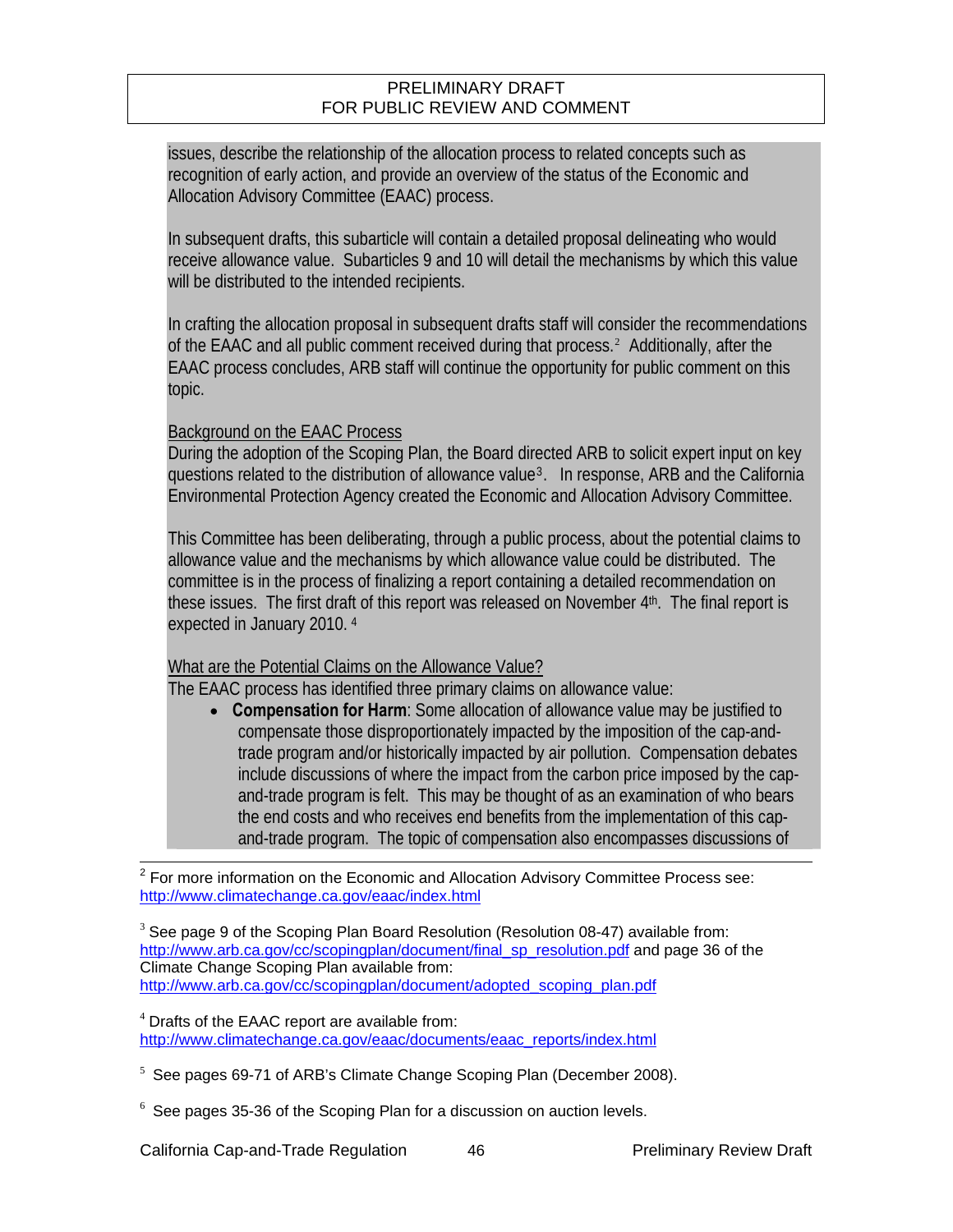how the allowance value could potentially be used to minimize impacts on sectors at risk of emissions leakage.

- **Dividends and/or Tax Reductions to the General Public**: Allowance value could be provided to the public in the form of per-capita rebates or "dividends", or as cuts in individual income tax rates. A justification offered for the former is the assumption that all Californians have an equal claim on the common pool resource embodied by the allowances. Supporters of this claim argue that the allowance value is inherently owned by Californians and should be used for the benefit of this group. One justification for the latter is that lower tax rates help reduce the inefficiencies caused by the tax system and thus help boost after-tax incomes by more than the magnitudes of the tax reductions.
- **Financing Investments to Achieve the Goals of AB 32 and Related Public Spending Programs**: The third claim on allowance value is based on the argument that targeted public spending programs are necessary to achieve the requirements set forth in AB 32.

The Scoping Plan contained an inclusive list of potential uses of allowance value. The uses contained in this list can easily be placed into one or more of the three categories described above.[5](#page-68-0)

What are Possible Mechanisms for Distribution of Allowance Value? The EAAC deliberation to date has focused on two primary mechanisms of distribution of allowance value—free allocation of allowances and auction.

Inherent in the discussion of free allocation mechanisms thus far has been the assumption that the free allocation is being done primarily to compensate covered entities. This focus is to some extent historical, arising from the allocation choices made in other cap-and-trade programs such as the US EPA Acid Rain Program, RECLAIM and the first phase of the European Union's Emission Trading Scheme. Much academic work has been done to consider the implications of the different types of free allocation mechanisms to covered entities (e.g., grandfathering vs. benchmarking, updating vs. fixed, etc.).

In principle, free allocation mechanisms could also be designed to distribute allowance value to non-covered entities to address any of the claims outlined above. Entities receiving value in this fashion would then become one type of 'opt-in' participant in the California carbon market.

The WCI Design Recommendations called for a minimum of ten percent of the allowances from the first compliance period to be auctioned. The Scoping Plan stated that a transition to a 100 percent auction (with auction proceeds going to further the policy objectives of California's climate change program) was a worthwhile goal. ARB expects that California will auction significantly more than the WCI minimum levels.<sup>[6](#page-68-1)</sup>

Recognition and Appropriate Credit for Early Action by Covered Entities Relationship to Allocation Mechanisms

<span id="page-68-1"></span><span id="page-68-0"></span>Staff expects that the EAAC recommendations will treat the issue of how allocation choices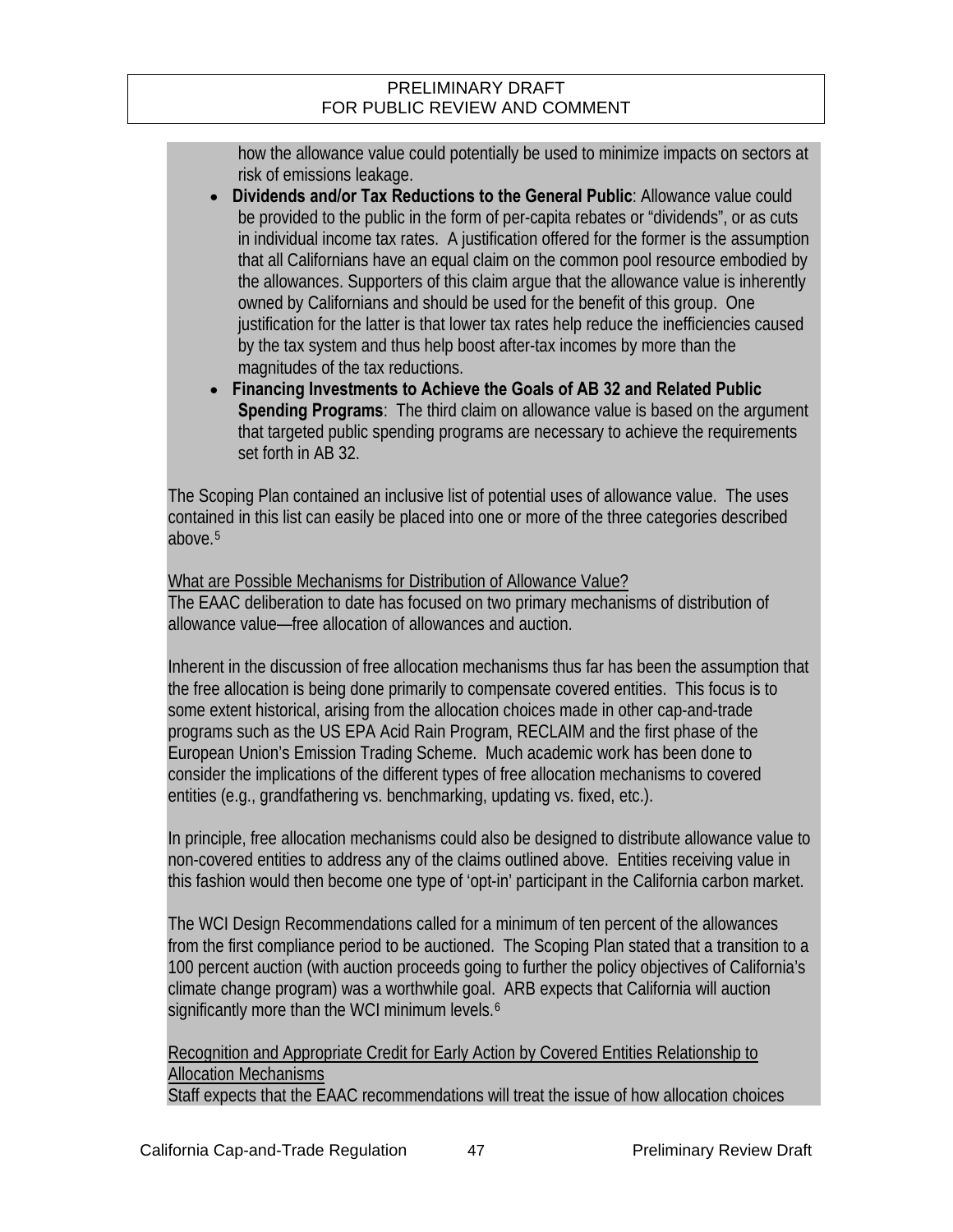impact the recognition and appropriate credit for early action mandated by AB 32. The Scoping Plan guaranteed that the method for distributing allowance value chosen would not create a disincentive for early action. Further, the Plan discussed the potential of setting aside allowances from the initial compliance period to reward covered entities that make voluntary reductions prior to 2012.

## **Subarticle 9. Auction Design and Mechanisms for Distributing Auction Proceeds**

## **§ 96030 Format for Auction of California GHG Allowances**

*Discussion of Concept – Format of Auction* 

ARB staff has actively researched auction design and sought public input on auction design features at a March 23, 2009 public meeting. Staff has also participated in the WCI auction design process. ARB staff anticipates making a recommendation after receiving EAAC recommendations on auctions and allocations.

The staff presentation at the March 23 stakeholder meeting may be accessed at http://www.arb.ca.gov/cc/capandtrade/meetings/032309pm/mar232presentation.pdf.

## **§ 96040 Auction Operation and Registration**

- (a) The Executive Officer may serve as auction operator or select an entity to serve as auction operator.
- (b) The auction operator will:
	- (1) announce the schedule and administrative process for the auction;
	- (2) process applications and bids; and
	- (3) determine the winning bids and auction price or prices and inform the Executive Officer.
- (c) At least 90 days before each auction the auction operator will provide notice of the following information to all registered entities:
	- (1) the date, time, and location of the auction;
	- (2) application instructions for applying to participate in the auction;
	- (3) the procedures for conducting the auction;
	- (4) the administrative requirements for participation; and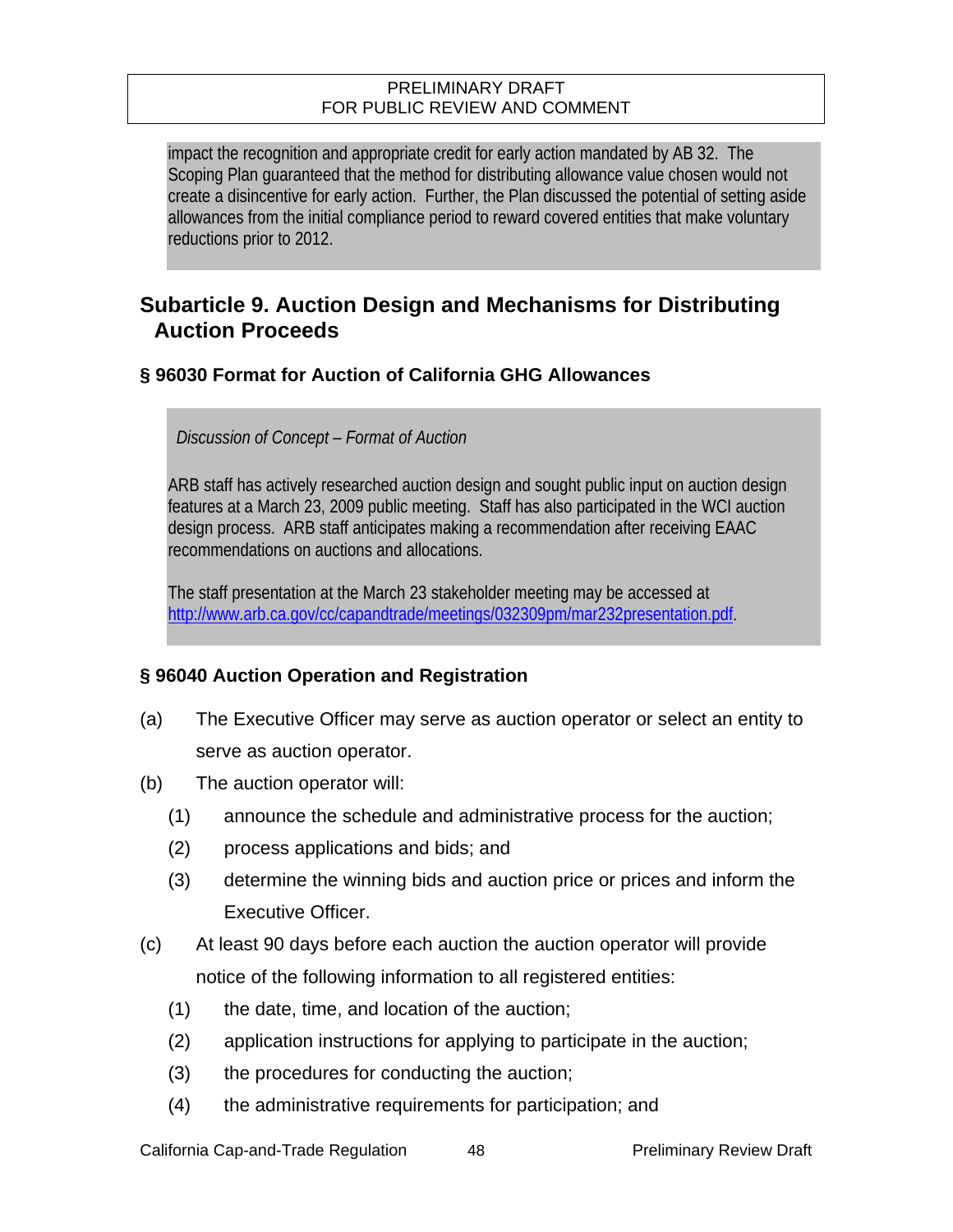- (5) the number of CA GHG Allowances that will be available at each auction.
- (d) *Auction Registration Requirements* 
	- (1) An entity that intends to participate in the auction must complete an auction registration at least thirty days prior to the auction.
	- (2) An entity registering as an auction participant must already be registered as a covered entity or opt-in participant as provided in Section 95840.
	- (3) The Executive Officer may deny participation to an entity whose Holding Account has been revoked, suspended, or restricted.
- (e) [Placeholder]: ARB staff will make recommendations on the following auction design areas pending recommendations from the EAAC on auctions.
	- (1) Participation limits.
	- (2) Purchase limits.
	- (3) Submission of bids.
	- (4) Method of determining auction price or prices and awarding allowances.
	- (5) Use of a demonstration of financial security, and its calculation, as a bid guarantee to ensure financial integrity of the auction.
	- (6) Publication of information on auction results.
- (f) Following each auction, the Executive Officer will:
	- (1) approve and publish the auction results;
	- (2) process financial transactions for winning bids and deposit the proceeds in the Air Pollution Control Fund;
	- (3) transfer CA GHG Allowances won by each entity to its Holding Account; and
	- (4) inform each approved external GHG emissions trading system and the associated tracking system of the allowances purchased at auction.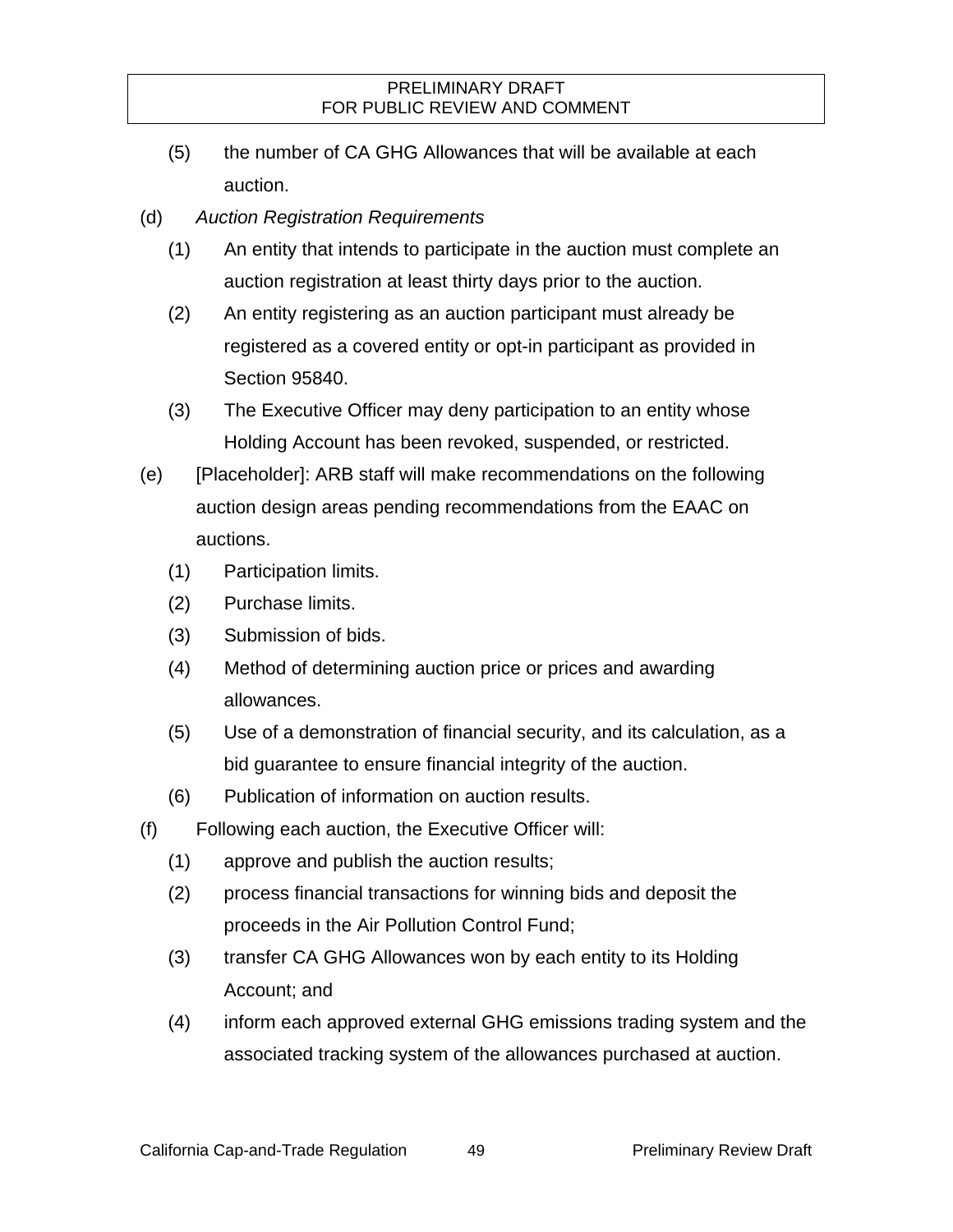### *Discussion of Concept – Cost Containment*

Cost containment mechanisms attempt to mitigate prices above a ceiling price or below a floor price. This is sometimes referred to as setting a "price collar." There are two types of price collars. "Hard collars" set maximum and minimum price controls. "Soft collars" adjust supply of compliance instruments in the market once price triggers are reached. ARB is considering four "soft collar" options which would activate above a ceiling price.

The first option is to use a reserve account to release additional allowances when prices are high. This mechanism fits within the PDR design but provides only limited cost containment.

The second option is to relax the quantitative usage limit on offsets. This increases the number of offsets which may be used, but at a cost of obtaining local emission reductions.

The third option is to expand the list of acceptable offset project types beyond what is currently discussed by the PDR. This option also increases the supply of available offsets at a possible cost to offset integrity.

The fourth option is to allow use of allowances from the next compliance period ("borrowing.") This increases the supply of allowances, but creates the risk of "cascading" shortages in future compliance periods.

Staff is considering options for setting a "soft" price floor. Among these options are funding a reserve through part of the annual allowances created, and using an auction reserve price to fund a reserve through allowances remaining unsold if the auction settles at a reserve price. ARB staff anticipates developing further provisions in this subarticle after receiving the recommendations of the EAAC on auctions and allocations.

Staff has focused on three key issues in developing these options:

- 1. Any attempt at price mitigation could limit price discovery and adjustment which are main benefits of a cap-and-trade program.
- 2. The mechanism must respect the integrity of the cap by not including a "safety valve."
- 3. The options may require changes in the PDR on offset quantitative limits, offset quality, and linking.

## **Subarticle 10. Free Allocation Mechanism**

[Placeholder]: Provisions to be developed.

## **Subarticle 11. Trading and Banking**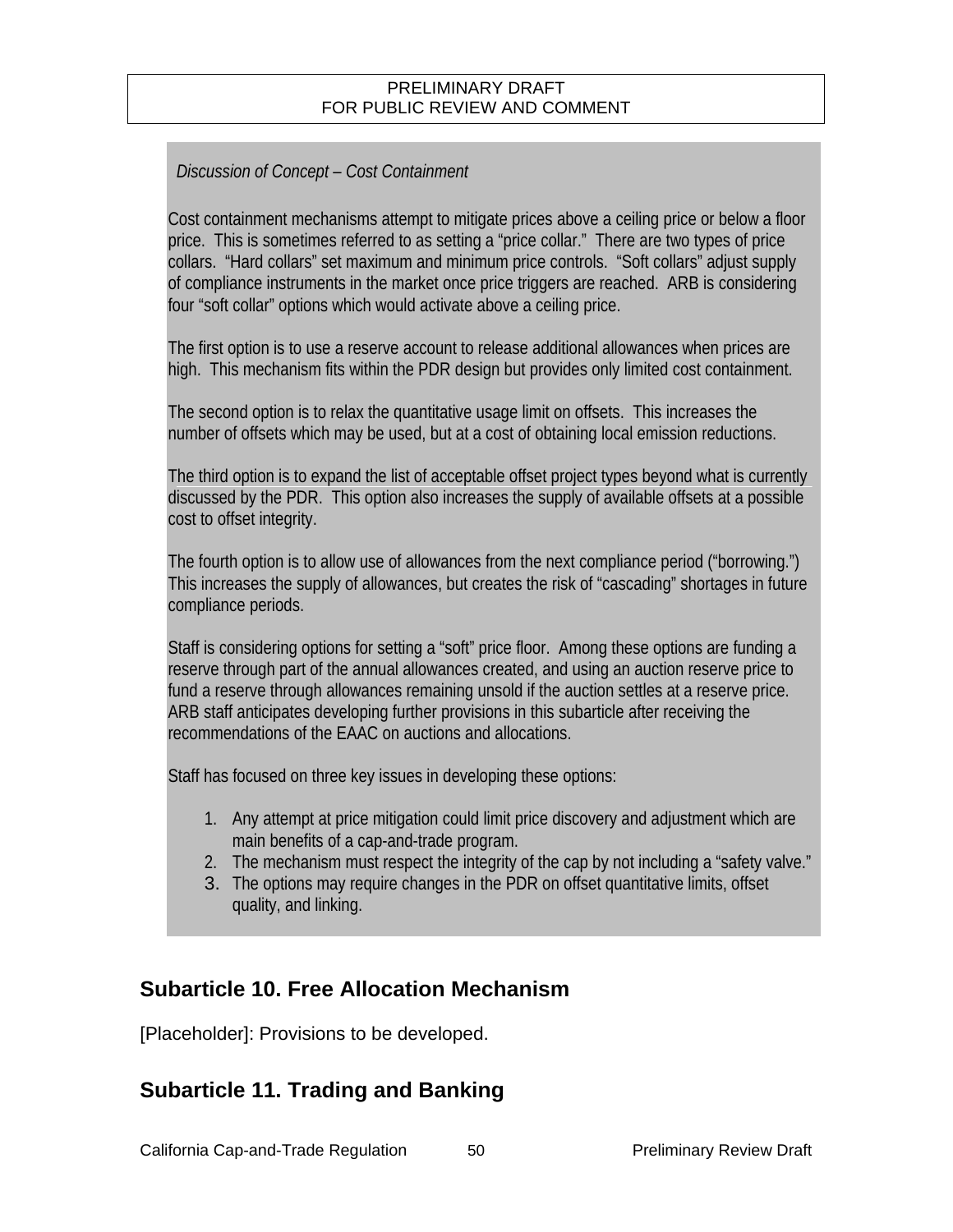## **§ 96080 Trading**

- (a) *General Prohibitions on Trading*. The following practices involving any California compliance instruments are prohibited:
	- (1) a trade involving a counterparty whose identity is not disclosed to the Executive Officer;
	- (2) a trade or a series of trades that manipulates the value of a published market index;
	- (3) misreporting trade information used to calculate a published market index; and
	- (4) a trade involving, related to, or associated with:
		- (A) any manipulative or deceptive device in violation of this article;
		- (B) a corner or an attempt to corner the market for a regulated instrument;
		- (C) fraud, or an attempt to defraud any other entity;
		- (D) a false, misleading, or inaccurate report concerning information or conditions that affects or tends to affect the price of a regulated compliance instrument;
		- (E) an application, report, statement, or document required to be filed pursuant to this article, a statement which is false or misleading with respect to a material fact, or which omits any material fact required to be stated therein or necessary to make the contents therein not misleading; or
		- (F) any trick, scheme, or artifice to falsify or conceal a material fact, including use of any false statements or representations, written or oral, or documents made or provided to an entity on or through which transactions in regulated instruments occur, are settled or are cleared.
- (b) *Holding Limit.* The Executive Officer will establish a market holding limit calculated as the maximum percentage of outstanding California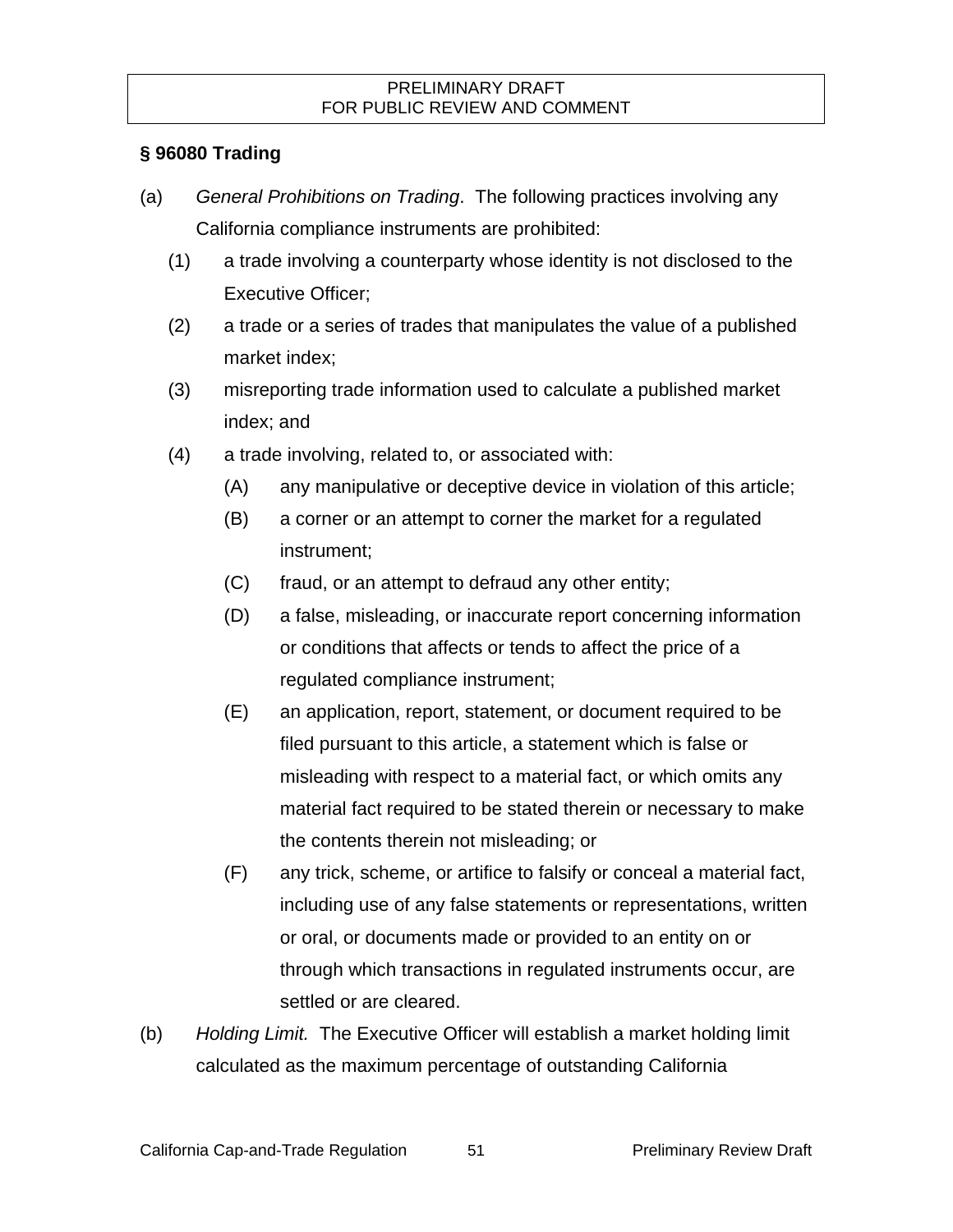compliance instruments that may be held by a registrant or a group of affiliated registrants.

- (1) In making this determination:
	- (A) holdings of affiliated entities will be considered as being held by a single entity; and
	- (B) beneficial holdings by an agent will be considered as part of the holding of the owner.
- (2) A separate limit may be set for financial intermediaries holding instruments beneficially for other entities.
- (c) *Restriction on Market Participants.* The Executive Officer may impose the following restrictions on market participants that violate market rules specified in this subarticle:
	- (1) the number of compliance instruments owned by a covered entity or opt-in registrant may be restricted to an amount sufficient to cover its reported emissions;
	- (2) covered entities may be subject to annual surrender requirements; and
	- (3) the registration of opt-in registrants under Section 95870 may be suspended or revoked.

### *Discussion of Concept – Use of Trading Facilities*

### **Use of a Selected Trading Facility for Secondary and Derivative Market Transactions for CA GHG Allowances**

ARB needs comprehensive and timely information on compliance instrument transactions in order to monitor the market. Staff believes the information available to regulators from exchange trading of secondary and derivative products is likely to be sufficient for monitoring trades on those venues. One issue relating to further development of this subarticle is how ARB might obtain similar levels of information for bilateral trades and non-exchange traded derivatives.

Staff is considering whether ARB should promote the trade of CA GHG Allowances on trading facilities selected by the Executive Officer. Selected trading facilities might be registered with ARB in order to obtain agreement on information disclosure. Members of a selected trading facility could be registered as opt-in participants.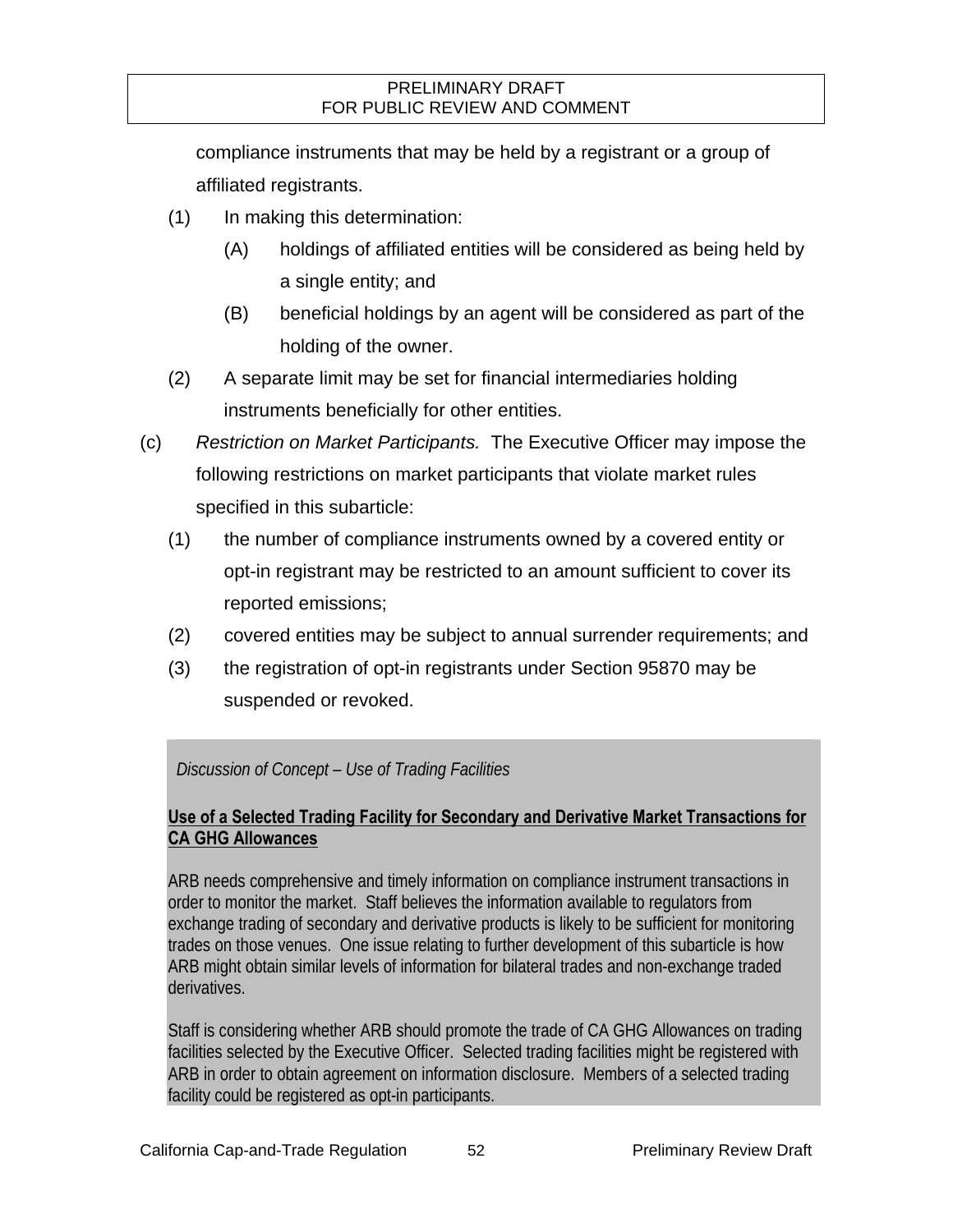The registration agreement might require the selected trading facility to report all transactions to the Executive Officer.

- The registration agreement could specify the frequency and content of transactions reporting. Staff expects reporting to allow real-time monitoring of market prices and ownership.
- The Executive Officer could then review transactions for compliance with ARB regulations and approve the transfer of serial numbers of the instruments between Holding Accounts of the counterparties.

These exchanges are regulated by the Commodity Futures Trading Commission (CFTC), which establishes market rules on position limits and reporting which are of interest to ARB. Federal regulation may limit any arrangements ARB could make directly with exchanges. ARB will also explore the potential to establish information-sharing arrangements directly with the CTFC.

ARB is interested in working with stakeholders on transaction disclosure rules for bilateral trades, with the objective of obtaining the same level of information that is available for exchange-based trades.

*Discussion of Concept – Use of Clearing Facilities* 

### **Use of a Selected Clearing Facility for Bilateral Trades of Offset Credits**

Offsets present a unique problem in trading since there is a possibility that the GHG reductions could be reversed. Staff does not have a reliable estimate of how likely reversals will be, only that they could occur. Staff is recommending that the covered entity submitting offsets that are found on review to be deficient be held responsible for replacing them. Staff expects that market participants will deal with the issue through "make whole" contracts between offset developers and purchasers. It is likely that these contracts may not be standardized when the system begins operation, and thus the contracts cannot be traded on exchanges. Staff therefore recommends that bilateral trades of offset contracts be cleared through a commercial clearing mechanism to maintain contract documentation until standardized contracts are developed suitable for exchange trading.

## **§ 96090 Banking**

(a) *Allowances issued for a current or previous compliance period*. A CA

GHG Allowance or an allowance approved pursuant to Subarticle 12 may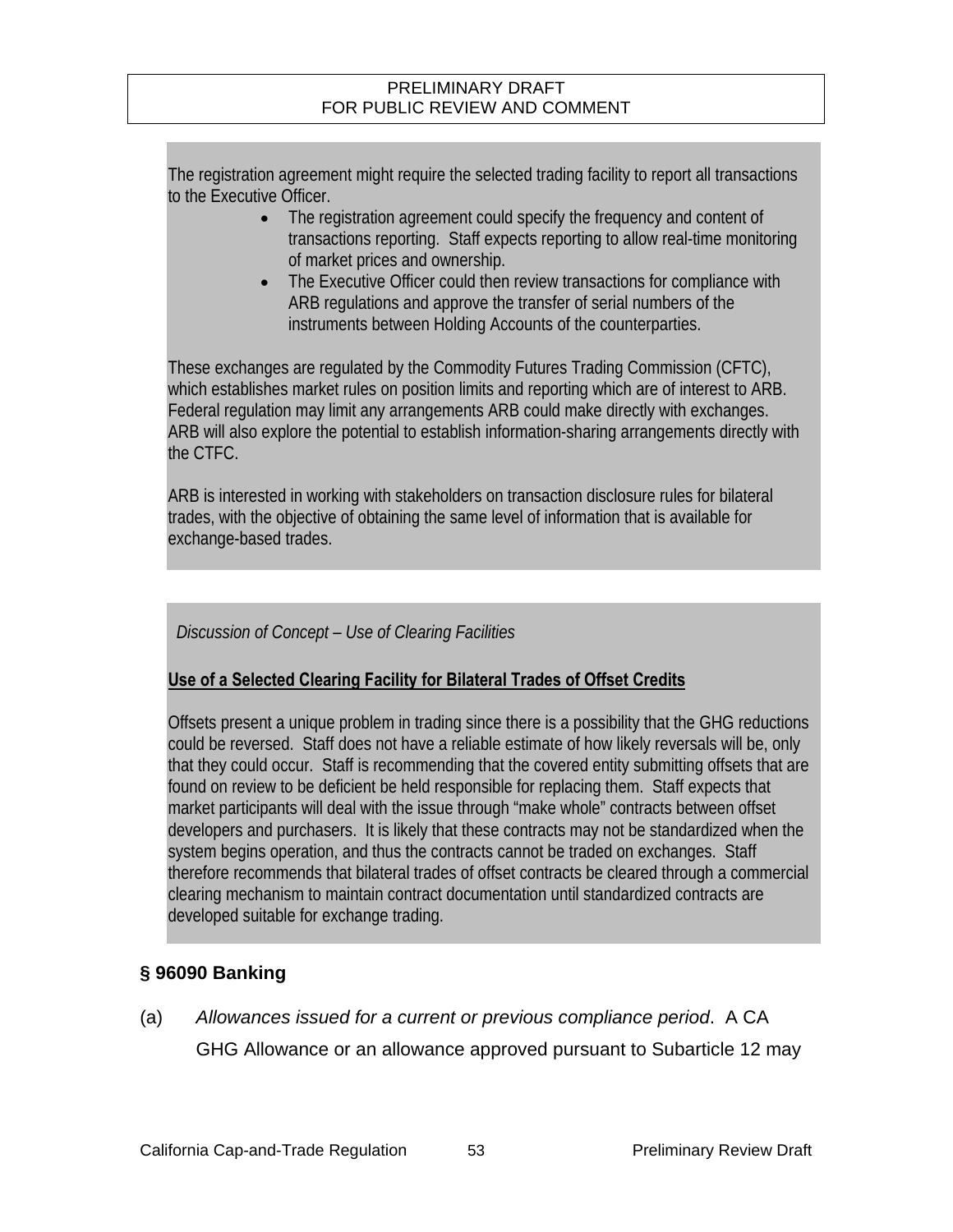be held or used to meet a surrender obligation if it has been issued from an allowance budget year within a current or previous compliance period.

- (b) *Allowances issued for a future compliance period*. A CA GHG Allowance or an allowance approved pursuant to Subarticle 12 may be held but not be used to meet a surrender obligation if it is issued from an allowance budget year within a future compliance period.
- (c) *Voluntary Retirement of Compliance Instruments*. Any entity may voluntarily submit any compliance instrument to the Executive Officer for retirement.
- (d) *Offset Credits.* An offset credit issued or approved by ARB pursuant to Subarticle 13 may be held or used to meet a surrender obligation if it has been verified.
- (e) *Expiration of Compliance Instruments*. A California compliance instrument does not expire and is not removed from the tracking system until:
	- (1) it is surrendered by a covered entity and retired by the Executive Officer;
	- (2) an entity voluntarily submits the instrument to the Executive Officer for retirement; or
	- (3) the instrument is retired by an approved external GHG emissions trading system to which the California system is linked as provided in Subarticle 12.

# **Subarticle 12. Linkage to External Trading or Offset Crediting Systems**

### **§ 96150. General Requirements**

(a) Compliance instruments issued by an external greenhouse gas emissions trading system (GHG ETS) or a greenhouse gas offset crediting system may be used to meet the requirements of this article only if the GHG ETS or GHG offset crediting system has been approved by the Board as provided in this subarticle.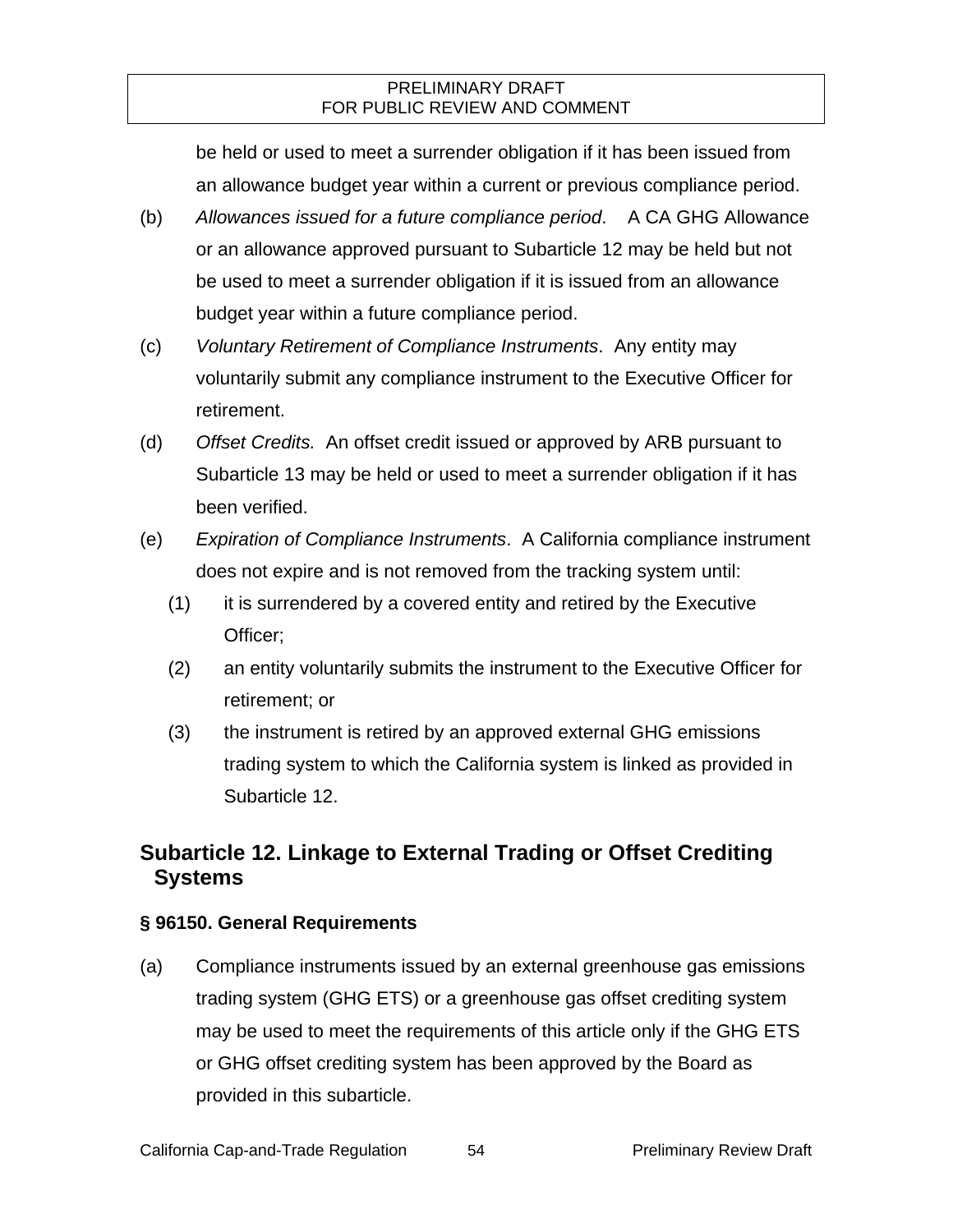(b) To be linked to the California cap-and-trade system established by this article, an external GHG ETS or GHG offset crediting system must enter into a Memorandum of Understanding (MOU) as provided in Section 96190.

### **§ 96160. Requirements for Approval of External Greenhouse Gas Emissions Trading Systems**

- (a) *Emissions Trading Systems for Purposes of Linkage.* In order for an external GHG ETS system to be linked to the California cap-and-trade system, the Board must approve the external GHG ETS for purposes of linkage. The Board must also specify if the link between California and the external GHG ETS is a unilateral or bilateral linkage. Compliance instruments issued by an external GHG ETS that is approved by the Board may be used to meet a surrender obligation. The Board will make the determination for approval following its evaluation of such a system based on the requirements described in this subarticle, and after providing public notice and an opportunity for public comment.
- (b) *Design Requirements for External Greenhouse Gas Emissions Trading Systems*. In order for an emissions trading system to be approved for purposes of linkage, an external GHG ETS must:
	- (1) be operated by a sub-national, national or supra-national government;
	- (2) commit to a binding and annually declining aggregate total greenhouse gas emissions cap that covers one or more economic sectors in the system boundary;
	- (3) include mechanisms that prevent allowances from being issued that would exceed its aggregate total greenhouse gas emissions cap;
	- (4) contain mechanisms and provisions to ensure that offset credits accepted into the system provide equal or greater assurance of the integrity of such offset credits to that required by Subarticle 13;
	- (5) restrict the use of offset credits comparable to the quantitative usage limit established in Section 95970;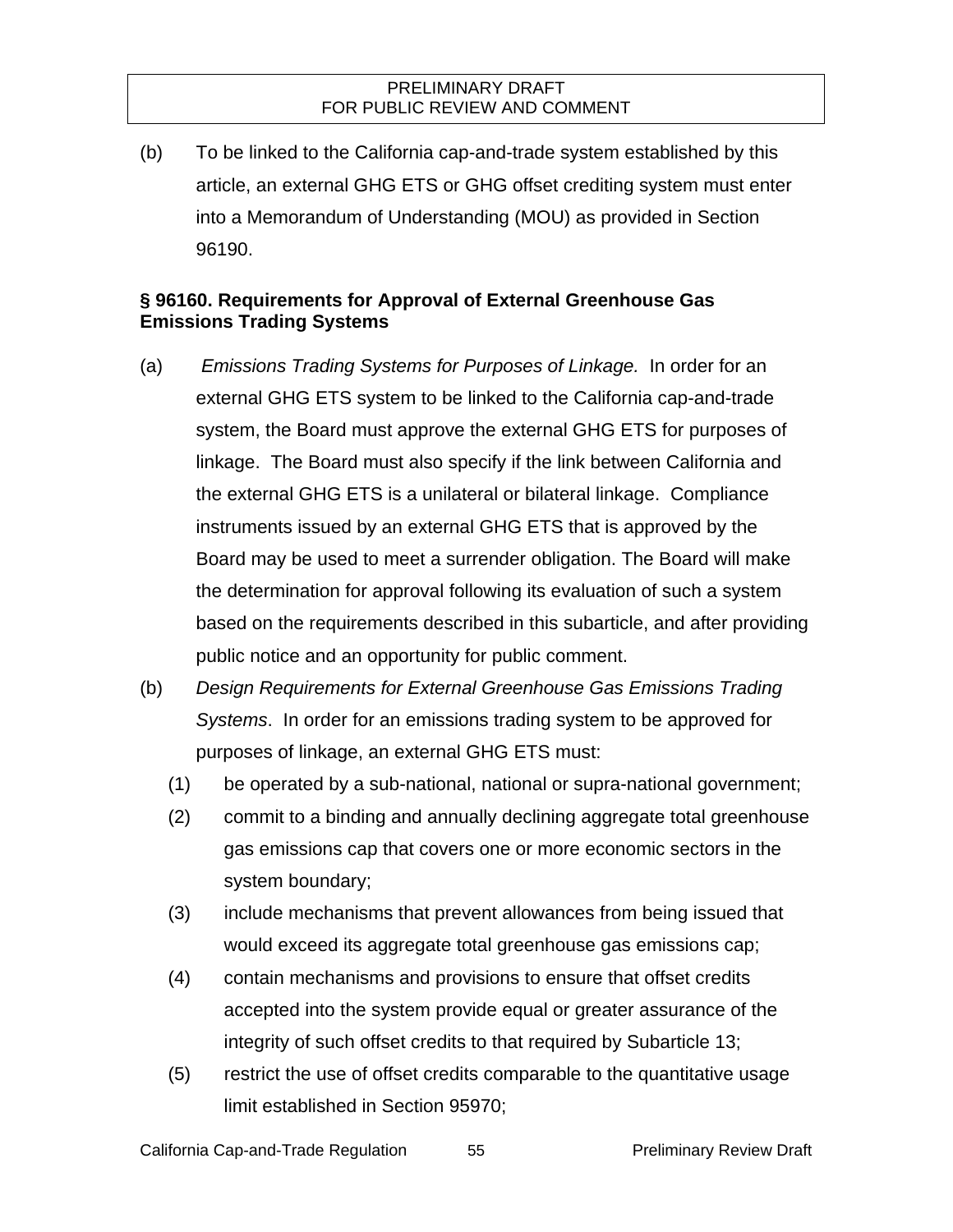- (6) provide for comparable monitoring, reporting, verification, compliance, and enforcement of its greenhouse gas emissions and emission reductions to that set forth in this article;
- (7) provide for compliance instruments that, when voluntarily retired or used to meet a surrender obligation in any GHG ETS, are disqualified from further use in any system.
- (c) *Requirements for External GHG ETS for Registration, Market Tracking, Enforcement and Information Transfer*. In order for an emissions trading system to be approved for purposes of linkage:
	- (1) The system must have a comprehensive registration requirement for all market participants and be capable of transferring information on all registrants between systems. The system must be able to:
		- (A) transfer between systems information on creation, approval, and retirement of compliance instruments;
		- (B) serve as a permanent repository of ownership information on all transactions involving approved compliance instruments from the time they are created or approved to the time they are retired, including prices, counter-parties, and other documentation; and
		- (C) provide a complete history of ownership of all approved compliance instruments to the agencies in linked systems that may retire the instruments.
	- (2) The system must have an enforcement mechanism that can:
		- (A) provide general market surveillance, identifying suspect transactions, undertaking investigations and enforcement actions;
		- (B) ensure consequences for noncompliance are substantially the same in all linked systems;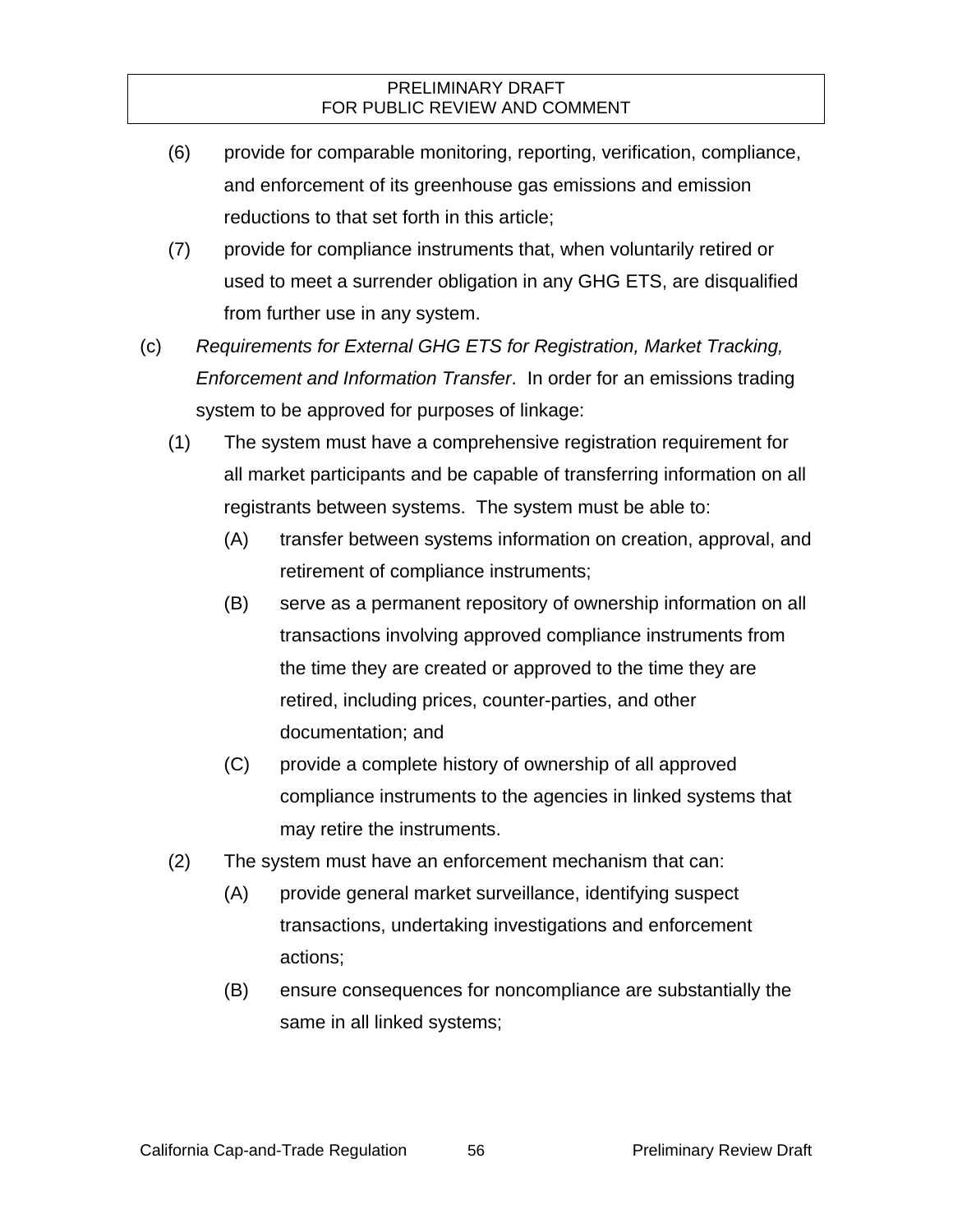- (C) respond in a timely manner to requests by enforcement agencies in linked systems for information on market participants under investigation by those agencies; and
- (D) transfer between systems in a timely manner a complete record of all enforcement actions undertaken by the system's jurisdictional enforcement authority.
- (3) The system must be capable of transferring between systems market sensitive information necessary to monitor market trends on a regional basis, including:
	- (A) prices, aggregate emissions, positions of major market participants and expected issuance of offset credits; and
	- (B) information between linked systems that can be released to the public in a coordinated and consistent manner.

## **§ 96170. Requirements for Approval of GHG Offset Crediting Systems**

- (a) In order for a GHG offset crediting system to be approved for purposes of linkage, the system must:
	- (1) be a regulatory or voluntary GHG offset crediting system;
	- (2) the system operator must enter into a MOU with ARB as provided in Section 96190;
	- (3) have publicly published standards, quantification methodologies, and protocols that require that credited GHG emission reductions, avoidances, or sequestration are real, additional, quantifiable, permanent, verifiable, and enforceable as defined in Article 5 (or in Section 96220);
	- (4) have developed and approved offset quantification methodologies and standards for the relevant approved project types pursuant to Section 96240 that provide equal or greater assurance of the integrity of such offset credits to that required by Subarticle 13;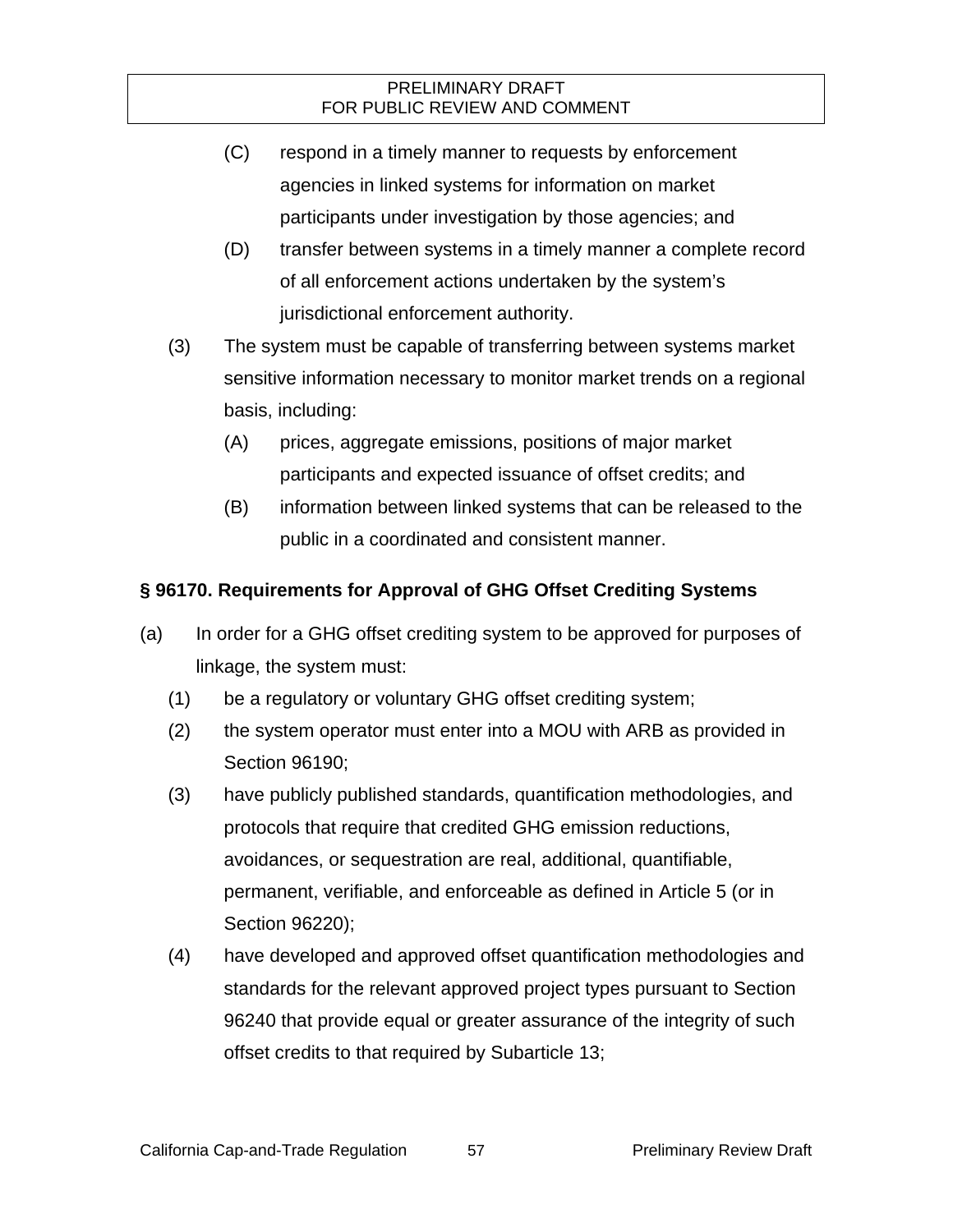- (5) have developed through a public process standards, quantification methodologies, and protocols for offset project types;
- (6) require that all greenhouse gas emission reductions or avoidances, or greenhouse gas sequestrations be verified by an accredited third-party verification body;
- (7) require that each issued offset credit is registered in a publicly accessible registry, with individual serial numbers assigned to each offset credit;
- (8) be capable of transferring information on all transactions between systems;
- (9) have a tracking system which serves as a repository of issuance, ownership, and retirement information on all offset credits it issues;
- (10) ensure that no offset credit is issued for an activity that the program administrator or representative, has funded, solicited, or served as a fund administrator for the development of an offset project that resulted in offset credits issued under its system; and
- (11) ensure that an offset credit is disqualified from further use in any system when that credit is voluntarily retired or used to meet a surrender obligation in any program.

### **§ 96180. Types of Linkage**

- (a) *Unilateral Linkage.* A unilateral linkage must be approved by the Board prior to linkage. Once a unilateral linkage is established, compliance instruments issued by a Board approved external GHG ETS or GHG offset crediting system may be used to meet a surrender obligation. Under a unilateral linkage, the use of compliance instruments issued by a Board approved external GHG ETS or GHG offset crediting system are subject to the quantitative usage limit specified in Section 95970.
- (b) *Bilateral Linkage*. A bilateral linkage must be approved by the Board. Once a bilateral linkage is established, compliance instruments issued by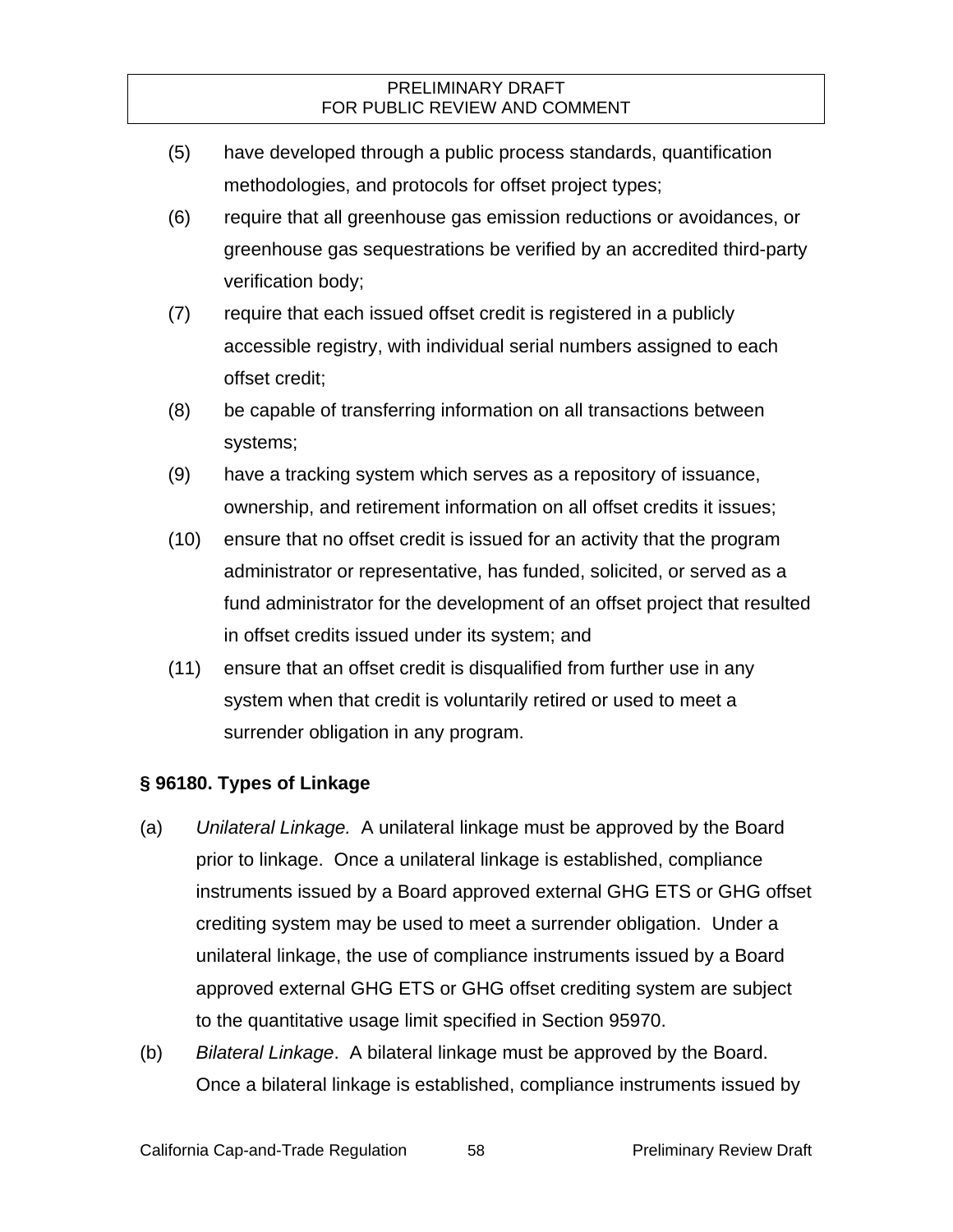a Board approved external GHG ETS or GHG offset crediting system may be used to meet a surrender obligation. An allowance issued by a Board approved external GHG ETS is not subject to the quantitative usage limit specified in Section 95970. An offset credit issued by a Board approved external GHG ETS or GHG offset crediting system is subject to the quantitative usage limit specified in Section 95970.

### **§ 96190. Agreement**

- (a) In the case of either a unilateral and bilateral linkage, the Executive Officer shall enter into a MOU with a Board approved external GHG ETS or GHG offset crediting system to ensure that such program:
	- (1) is notified of ARB's approval under this subarticle;
	- (2) provides appropriate enforcement provisions including verification of emissions, verification of offset credits based on approved offset quantification methodologies, sufficient tracking and registration systems and related infrastructure that record and track emission and compliance instruments; and
	- (3) provides for the disqualification of the issued compliance instrument for subsequent use under any system, whether such use is a sale, exchange, or submission to meet a surrender obligation.

### **§ 96200. Eligible Allowance Vintages**

(a) The Board shall determine which vintages for allowances issued by an external GHG ETS may meet a surrender obligation under this article.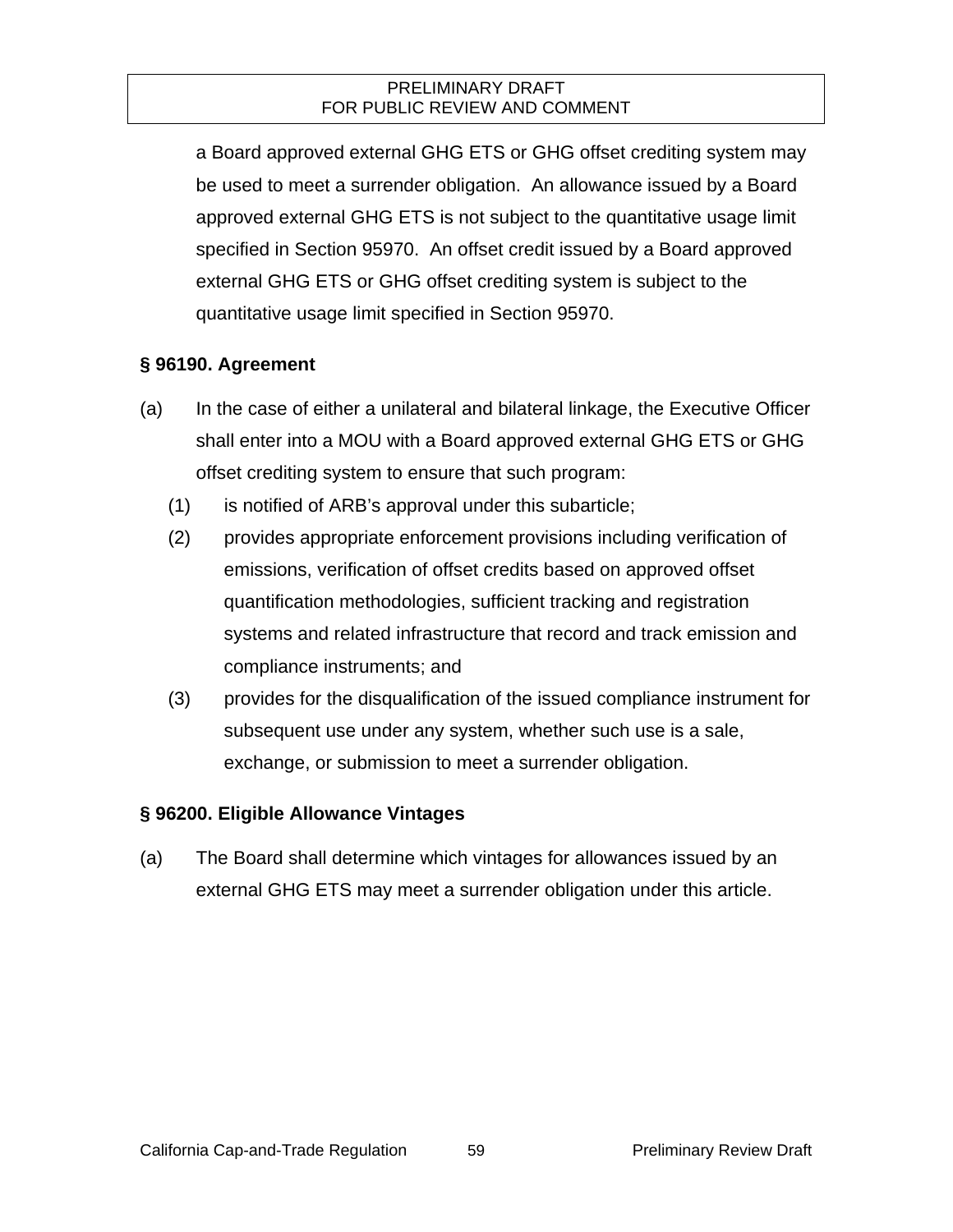### **§ 96210. Suspension of Linkage**

*Discussion of Concept – Suspension of Linkage* 

ARB needs to develop criteria for suspending linkages to jurisdictions or programs that subsequently fail to meet ARB's requirements for linkage under this subarticle.

# **Subarticle 13. Offset Credits**

### *Discussion of Concept – Creation of Offset Credits*

This subarticle involves complex legal, enforcement, and administrative issues that require public comment and staff consideration. ARB must be able to ensure the environmental integrity of the offset program, even if conducted by a separate authority. In this context, ARB is soliciting public comment on the conceptual approach and regulatory structure for how an offsets system might be administered by either ARB or an independent entity that reports to the Board.

Regardless of whether ARB creates offset credits, or approves offset credits issued by external programs, all GHG reductions that occur as a result of an offset project, would need to meet AB 32 and ARB criteria for what constitutes an offset credit for compliance purposes.

The approach laid out in this PDR calls for ARB to become a credit issuing body that will also approve offset credits that are issued by external programs. For some of the administrative functions of the credit issuing body ARB may choose to either contract out or designate an outside entity to perform those tasks. The following describes the context of the preliminary draft regulatory language which follows and reflects ARB's current thinking for the implementation of the offset system. We invite comment on whether this is the right role for ARB to play in the offset market.

### **Creation of Offset Credits**

An offset credit used for compliance purposes must represent a reduction or avoidance of GHG emissions, or GHG sequestration that is real, additional, quantifiable, permanent, verifiable and enforceable.

Offset credits are created for GHG reductions, avoidances or sequestration that have been quantified, verified and recorded by a credit issuing body. A credit issuing body reviews all project quantification and verification information to determine if a reduction, avoidance or sequestration of GHGs has occurred. Once the credit issuing body determines that the reduction occurred, they create (or issue) an offset credit, which represents a ton of GHG reduction, by assigning a unique serial number for that specific ton. In the California offset system offset credits created by many different credit issuing bodies may be approved for use.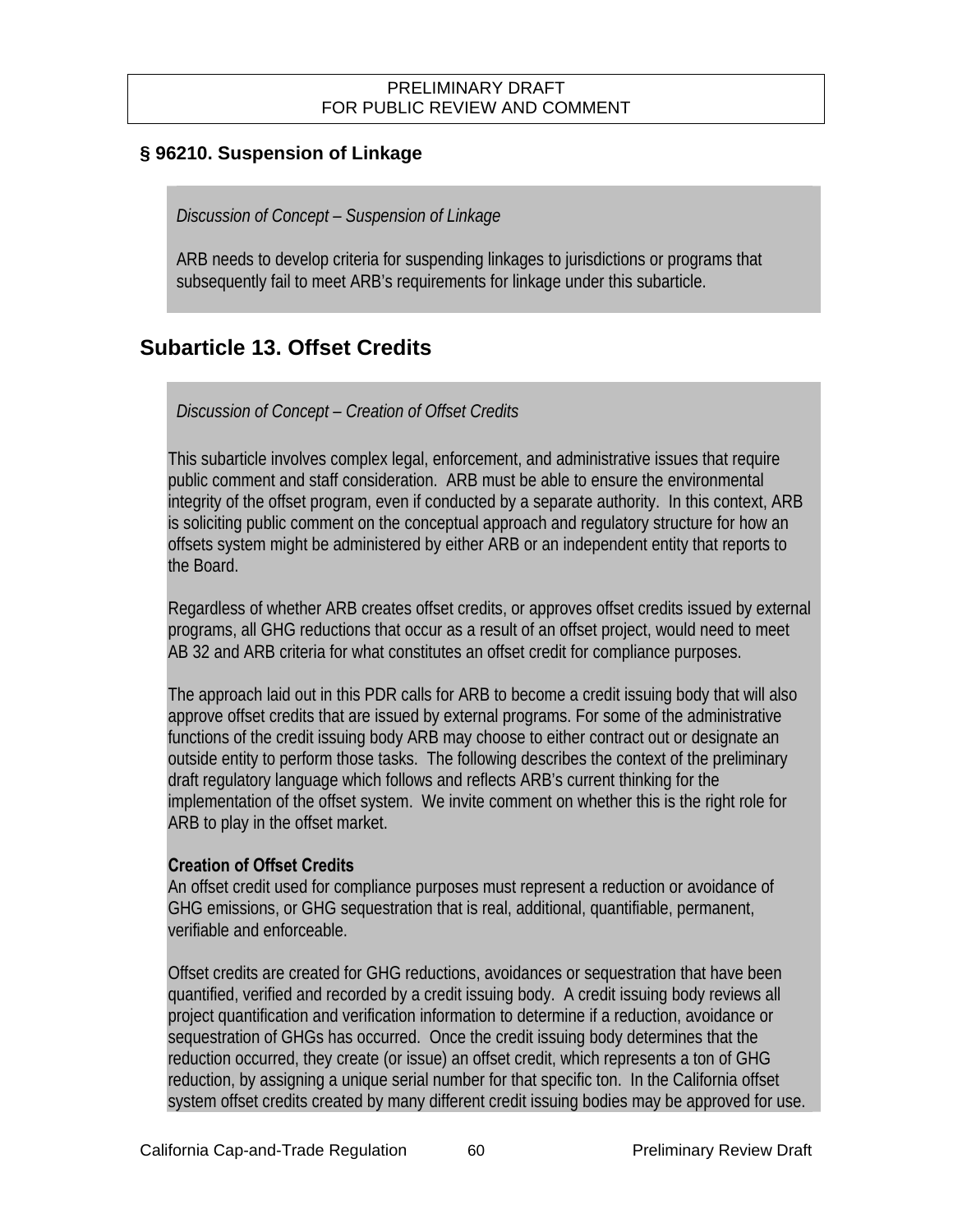### **Role of ARB in the Offset Market**

There are several roles that ARB could play as the administrator of an offsets system. In determining how to design and implement an offsets system in California, ARB would need to determine if it would become a credit issuing body for offset credits, approve offset credits issued by external programs or some combination of the two. A credit issuing body, whether internal or external, would provide specific roles during the offset credit creation process including: approving offset quantification methodologies, reviewing and approving offset projects for registration in the system, overseeing the monitoring and recordkeeping of project activities and reviewing verification statements from third-party verifiers to make the determination of whether offset credits should be issued and, if so, how many.

### **§ 96220. General Requirements for Offset Credits**

- (a) All offset credits issued by ARB and all offset credits issued by a Board approved external program must:
	- (1) represent a reduction or avoidance of greenhouse gas emissions, or greenhouse gas sequestration that is real, additional, quantifiable, permanent, verifiable and enforceable;
	- (2) be registered by ARB in the compliance instrument tracking system; and
	- (3) be subject to the quantitative usage limit pursuant to Section 95970.
- (b) An offset credit issued by ARB must;
	- (1) result from the use of an offset quantification methodology adopted by the Board pursuant to Section 96230;
	- (2) result from an offset project that is registered pursuant to Section 96260 and 96280;
	- (3) follow the monitoring, reporting and recordkeeping requirements pursuant to Section 96290;
	- (4) be verified pursuant to Section 96300;
	- (5) be issued pursuant to Section 96330; and
	- (6) be registered pursuant to Section 96370.
- (c) An offset credit issued by a Board approved external program must meet the relevant requirements of Sections 96400 through 96430.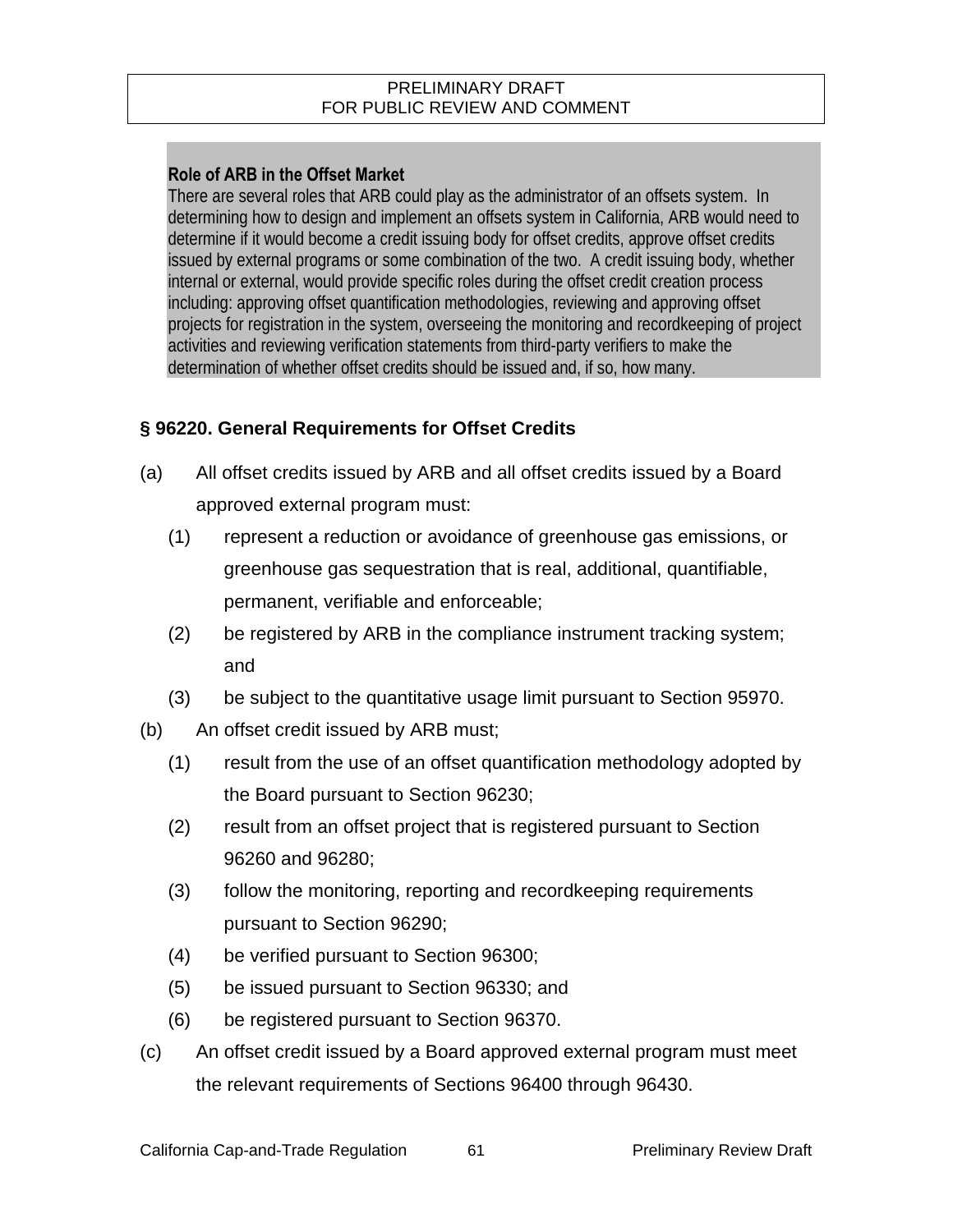### **§ 96230. Approval of Offset Quantification Methodologies**

(a) Offset quantification methodologies and updates to approved offset quantification methodologies will be approved by the Board as provided in Section 96230 and after public notice and the opportunity for public comment.

### *Discussion of Concept – Requirements and Approval of Offset Quantification Methodologies*

For offset credits that ARB would issue, all offset quantification methodologies would be adopted by the Board. Board adopted methodologies could also be used by external offset crediting systems. In order for offset credits issued by an external GHG offset crediting system to be used for compliance purposes, the Board would need to approve that program based on criteria described in Subarticle 12.

Due to potential future updates in scientific data and quantification methods, the offset quantification methodologies themselves will not be written into the cap-and-trade regulation. The regulation will set out the process by which the Board can approve and amend offset quantification methodologies based on criteria spelled out in the regulation.

ARB staff would prepare an annual item to be considered by the Board, which would include any new offset quantification methodologies or any revisions to Board-approved quantification methodologies. Before ARB staff would bring the update to the Board, a public stakeholder process would be conducted to develop, review and revise the offset quantification methodologies that would be brought forward that year. A process would also be established for the periodic review of offset quantification methodologies to ensure that they reflect the current regulatory environment and scientific information.

The Board would adopt standardized methodologies which quantify reductions based on general criteria and emissions factors pre-established in the offset quantification methodologies. This approach would result in streamlining the estimation of project baselines and determining the additionality of projects using standard eligibility criteria. Beginning in 2007, the Board began adopting offset quantification methodologies according to this approach.

### **§ 96240. Requirements for Approval of Offset Quantification Methodologies.**

(a) To be approved by the Board an offset quantification methodology must consist of standardized methods and meet the requirements of this section.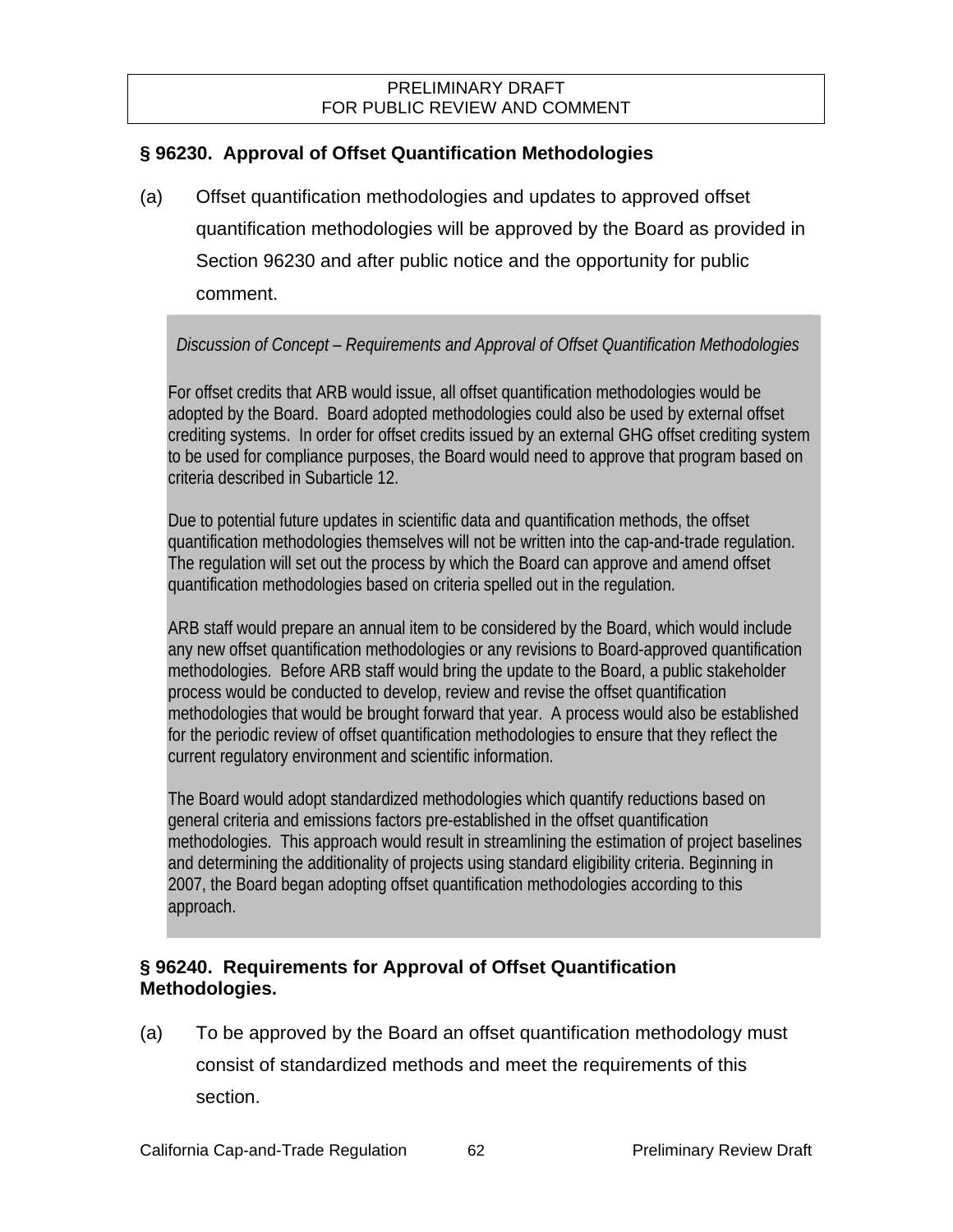- (b) *Measurement and Quantification*. The standardized methodology must determine, with a high level of offset accuracy, the extent to which greenhouse gas emission reductions or avoidances, or greenhouse gas sequestration, are achieved by an offset project of that type. The quantification method in the standardized methodology:
	- (1) must be replicable for an offset project of that type;
	- (2) must establish that an offset project of that type will result in greenhouse gas emission reductions or avoidances, or greenhouse gas sequestration that exceeds a relevant activity baseline; and
	- (3) must include plans for monitoring and reporting consistent with an offset project of that type.

*Discussion of Concept - Offset Project Types* 

Under the approach laid out in the regulatory language, ARB would only approve offset quantification methodologies for project types that:

- accurately quantify GHG emission reductions or avoidances or GHG sequestration and emissions baselines;
- account for scientific and quantification method uncertainty associated with monitoring;
- address any public health, welfare, social, economic, or energy effects;
- address activity-shifting and market-shifting leakage;
- address direct emissions reductions;
- generate GHG emission reductions or avoidances, or GHG sequestrations that are permanent; and
- result in verified reductions according to rigorous standards including those established in this Article for compliance offset credits.

### *Discussion of Concept – Ozone Depleting Substances*

Ozone-depleting substances (ODSs) are high global warming potential GHGs, but are not among the GHGs specifically mentioned in AB 32. Production of ODSs is being phased out through the Montreal Protocol, but there are significant banks from which these gases will be emitted in coming years unless they are destroyed. ODS destruction has stratospheric ozone benefits in addition to climate benefits. ARB is considering whether to allow offset project types that reduce GHGs that are not specifically called out in AB 32 (such as destruction of ODSs that are no longer in production).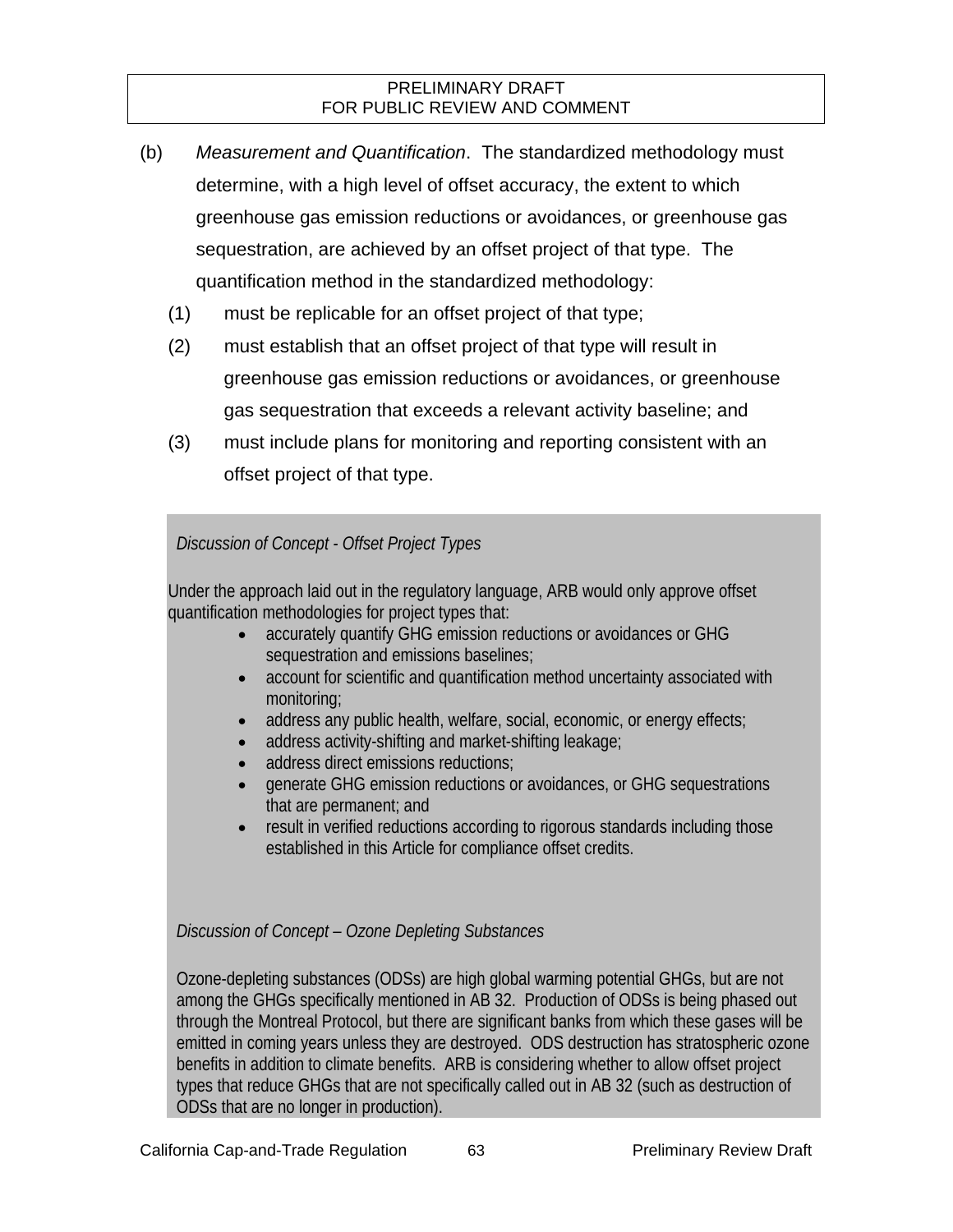- (c) *Additionality*. The standardized methodology must determine the additionality of greenhouse gas emission reductions or avoidances, or greenhouse gas sequestration, achieved by an offset project of that type. The determination of additionality in the standardized methodology must be replicable for an offset project of that type. The standardized methodology must ensure, at a minimum, that any greenhouse gas emission reductions or avoidances, or any greenhouse gas sequestration, is considered additional only to the extent that it results from activities that:
	- (1) are not required by or undertaken to comply with any federal, state or local law or ordinance, including any regulation, consent order, and Memorandum of Understanding;
	- (2) are not considered common practice or would not have occurred under a business-as-usual scenario;
	- (3) have an offset project commencement date after December 31, 2006; and

### *Discussion of Concept – Offset Project Eligibility Date for Additionality*

Establishing the eligibility date for an offset project is critical to determining the additionality of offset projects. For the issuance of offset credits ARB is proposing that offset projects which commence after December 31, 2006 be eligible. This date reflects the implementation of AB 32 and makes the bounds more clear for ARB to determine if an offset project was implemented to achieve AB 32 goals. California will continue to work with stakeholders and our WCI Partners to select a date that is appropriate for California and the WCI region.

- (4) exceed the activity baseline calculated by the standardized methodology.
- (5) Any portion of GHG emission reductions or avoidances, or any GHG sequestration resulting from public grants or government grants will not be considered additional.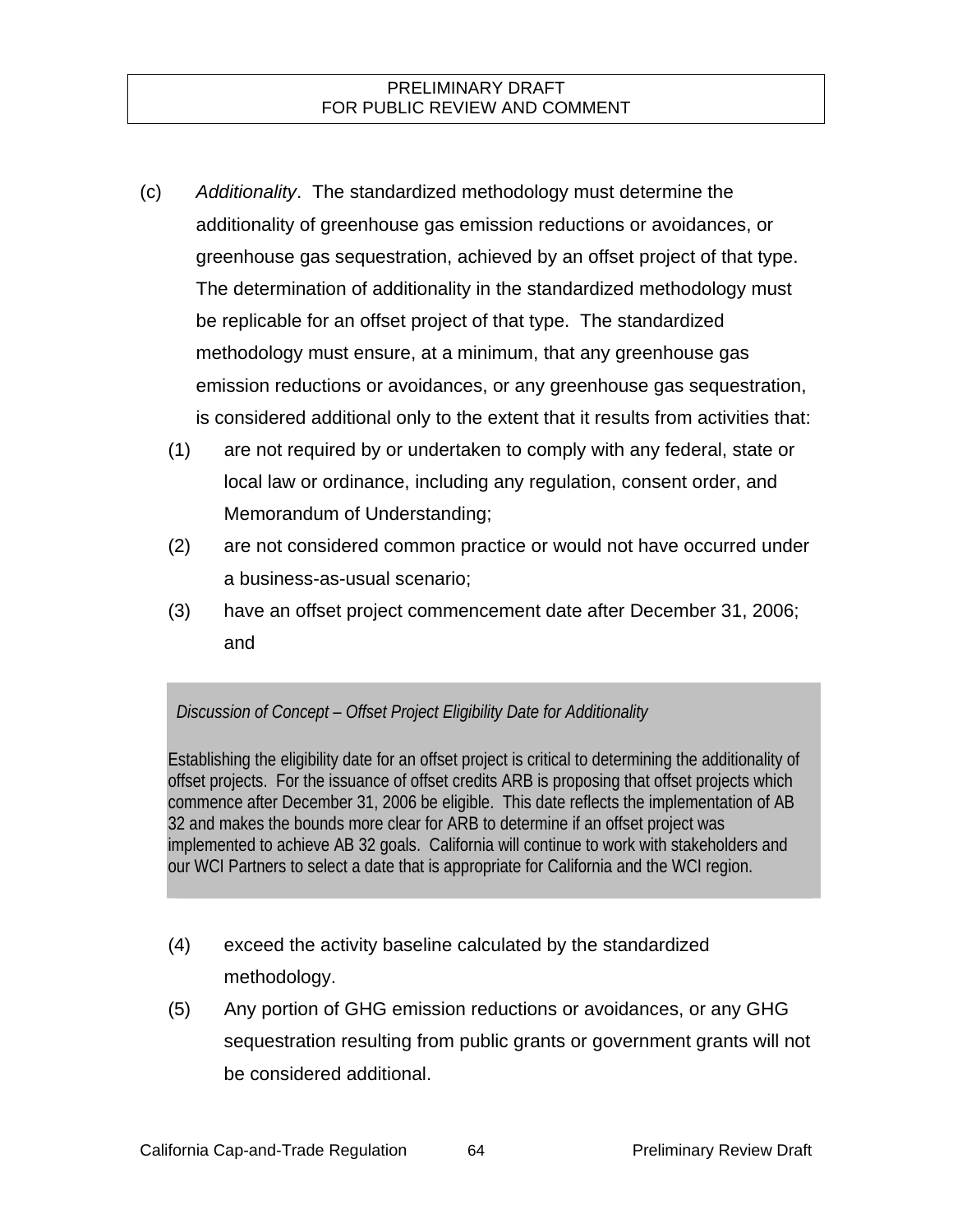- (d) *Activity Baselines*. The standardized methodology for activity baselines must do the following:
	- (1) establish how the activity baseline is calculated for an offset project of that type;
	- (2) establish that the baseline in the standardized methodology is replicable for an offset project of that type;
	- (3) reflect a conservative estimate of business-as-usual performance or practices for the relevant type of activity; and
	- (4) be calculated based on all relevant greenhouse gas sinks and sources in the offset project boundary.
- (e) *Accounting for Activity-Shifting and Market-Shifting Leakage*. The standardized methodology must account for and mitigate potential activityshifting and market-shifting leakage, from an offset project of that type.
- (f) *Accounting for Offset Uncertainty*. The standardized methodology must account for any offset uncertainty with respect to the greenhouse gas emission reductions or avoidances, or greenhouse gas sequestration, from an offset project of that type.
- (g) *Permanence*. The standardized methodology must ensure that any greenhouse gas emission reductions or avoidances, or greenhouse gas sequestration achieved by an offset project of that type results in a permanent reduction or avoidance, or a net increase in sequestration, and that full account is taken of any actual or potential risks of reversal with an adequate margin of safety.
- (h) *Requirements for No Net Harm.* The standardized methodology must ensure that the offset project type does not cause or contribute to adverse effects on human health or the environment.
- (i) *Crediting Periods*. The standardized methodology must determine the crediting period for an offset project of that type. The crediting period must be no fewer than 5 and no greater than 10 years for any project type other than a project type involving greenhouse gas sequestration. The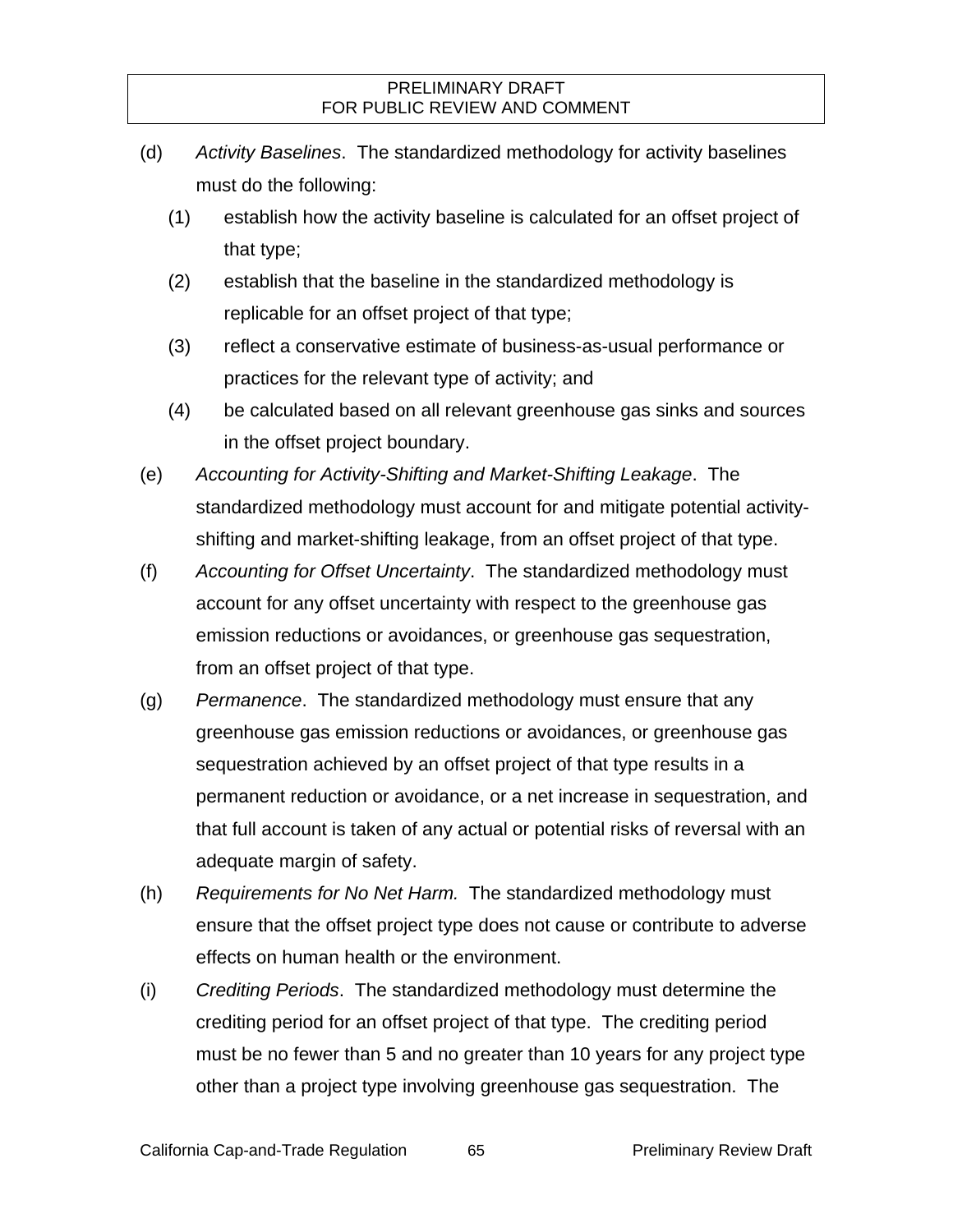crediting period must be no fewer than 10 and no greater than 30 years for any project type that involves greenhouse gas sequestration.

- (j) *Requirements for Monitoring and Reporting*. The standardized methodology must include monitoring requirements to quantify baseline and GHG emission reductions, avoidances or sequestration with a high level of accuracy. The standardized methodology must ensure that enough data is collected to provide information on the conformance of an individual offset project with the monitoring methods in the standardized protocol. It must also provide transparent calculations of any GHG emission reductions, avoidances or sequestration.
- (k) *Requirements for Supplemental Project Specific Verification.* The offset quantification methodology may define specific requirements for verification of an offset project of that type. An offset project must meet any verification requirements approved in the offset quantification methodology as approved pursuant to Section 96230 in addition to those verification requirements in Section 96300.

### **§ 96250. Requirements for Offset Project Operators**

- (a) Before an offset project can be registered with ARB the Offset Project Operator must be identified.
- (b) The Offset Project Operator must register for a Holding Account, pursuant to Section 95870.

### **§ 96260. Registration of Offset Projects for ARB Issued Offset Credits**

- (a) *Offset Project Registration Requirements*. In order for an offset project to be registered with ARB the project must meet all of the following criteria:
	- (1) the project must use an offset quantification methodology that has been approved by the Board;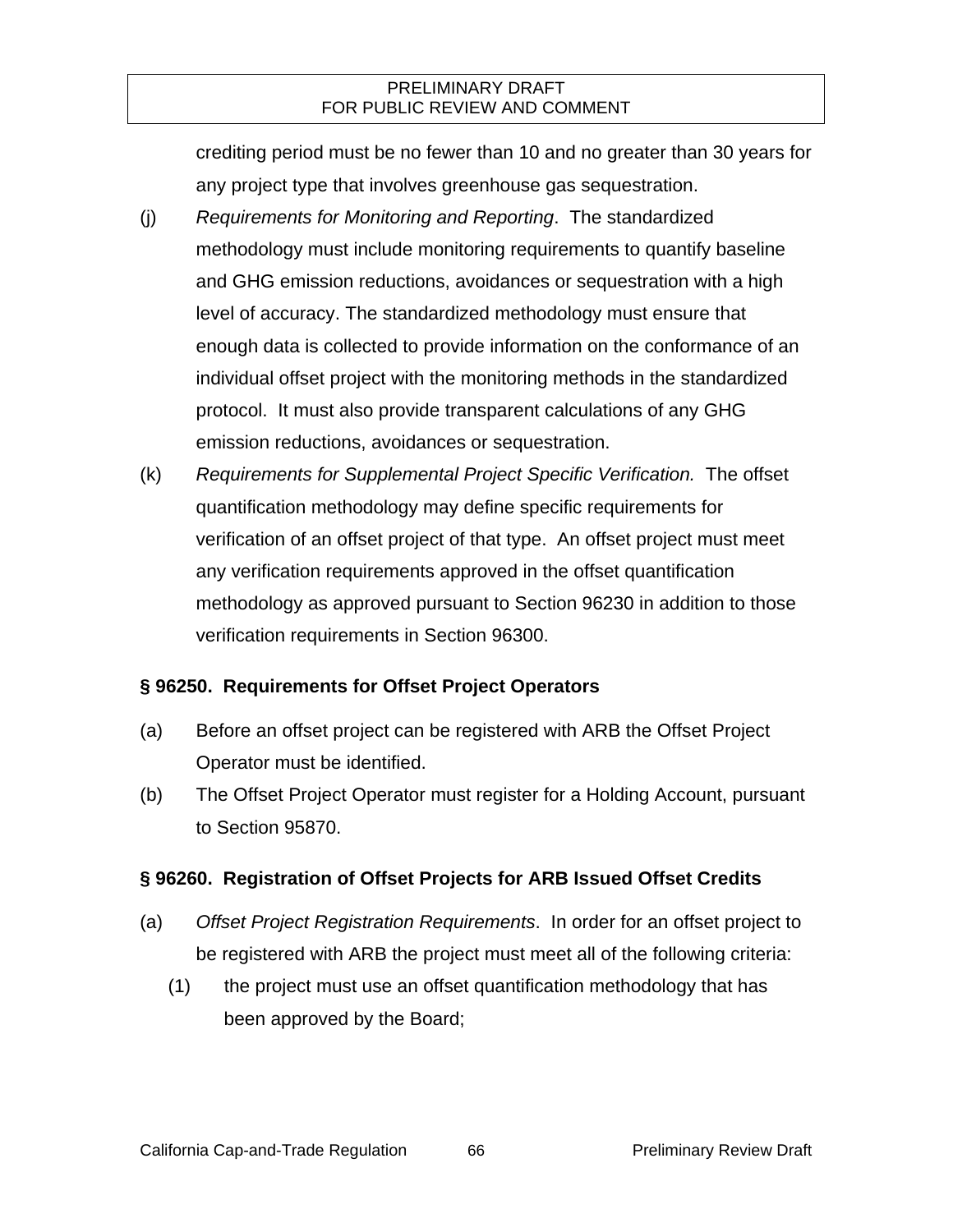## *Discussion of Concept – Current Board Approved Offset Quantification Methodologies*

Beginning in 2007 the Board began adopting offset quantification methodologies according to a top-down approval process. ARB believes that the quantification methods for calculating emission reductions in the Board approved offset quantification methodologies are of the highest quality and should be integrated into the compliance system. For the verification of offset credits issued according to these quantification methods, the reductions will need to be subject to regulatory verification requirements as implied in AB 32.

- (2) the project must meet the additionality requirements specified in this subarticle;
- (3) [Placeholder]: The project must be located in a geographical area in which ARB will issue offset credits;

*Discussion of Concept – Where Should California Issue Offset Credits?* 

Through the Scoping Plan process ARB decided that it would not geographically limit where offset credits can come from. Staff is currently evaluating whether ARB issuance of offset credits should be limited to California, North America or not at all. There are 4 major options for limiting the location of offset projects where California will issue project-based offset credits. This does not include limiting the geographic location of offset credits issued by an external body and approved by ARB.

- 1. ARB issues offset credits only for projects located in California.
- 2. ARB issues offset credits only for projects located in the United States.
- 3. ARB issues offset credits for projects located in the United States, Canada and Mexico (reflects WCI recommendation).
- 4. ARB issues offset credits for projects internationally.

The smaller the geographic area in which ARB issues offset credits, the more dependent California becomes on the supply of offset credits issued by external programs. Limiting the geographic area for which California would issue offset credits would not preclude ARB from accepting offset credits from other parts of the world, if issued by a Board approved external program.

Conversely, the smaller the geographic area in which California issues offset credits, the more practical oversight ARB has over the offset credits it issues. More control, however, would also require more ARB staff resources to administer.

The larger the geographic area in which California issues offset credits, the more resources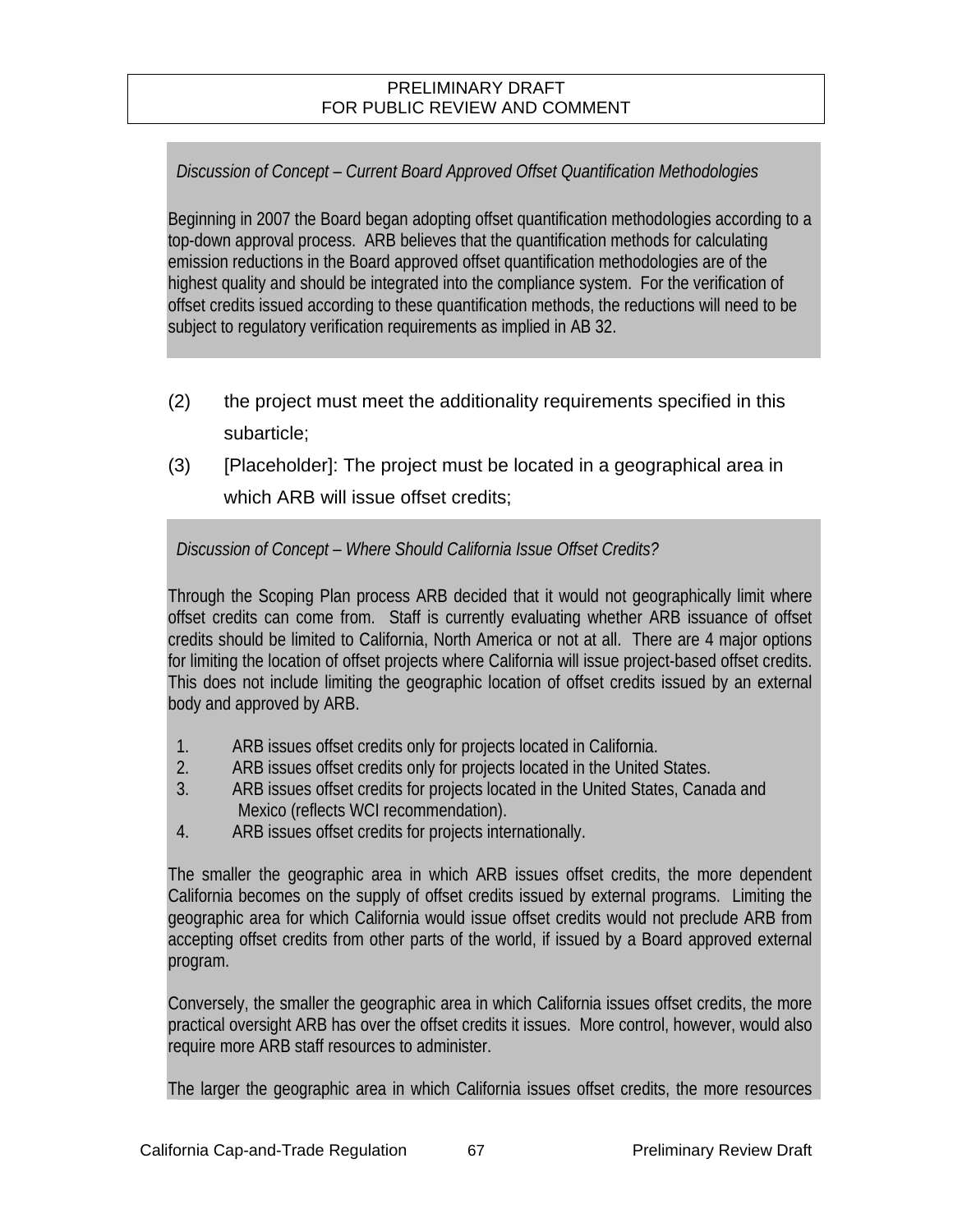are needed to review offset projects, verification statements and the assertions for offset credit issuance.

For projects outside of California where there is not the same level of regulatory stringency for certain emitting activities, staff is evaluating whether a benchmark for additionality should be set at the California regulatory level.

ARB invites comment on which option should be pursued and whether a benchmark should be set at the California regulatory level.

- (4) the offset project must comply with all local, state and federal laws that apply to the project; and
- (5) the Offset Project Operator must not be subject to any applicable Holding Account restrictions imposed pursuant to Section 96460.
- (b) *Determination for Approval of Offset Project Registration.* In order for an offset credit to be issued by ARB the Offset Project Operator must register the offset project. An offset project may be considered for registration with ARB when the Offset Project Operator submits the following information:
	- (1) an application for offset project registration;
	- (2) identification of the Offset Project Operator;
	- (3) the offset quantification methodology that will be used to quantify, monitor, report and verify the GHG emission reductions, avoidances or sequestration resulting from the offset project;
	- (4) location of the offset project and the project boundaries;
	- (5) the date of offset project commencement;
	- (6) demonstration of additionality of the project;
	- (7) description of environmental impacts of the project;
	- (8) information on the sources of public funding for the project; and
	- (9) demonstration that the offset project is otherwise lawful and complies with all local, state and federal laws.
	- (10) [Placeholder]: Provisions to be developed.
- (c) *Timing for Offset Project Registration Application*. An application to register an offset project must be submitted by the applicant no later than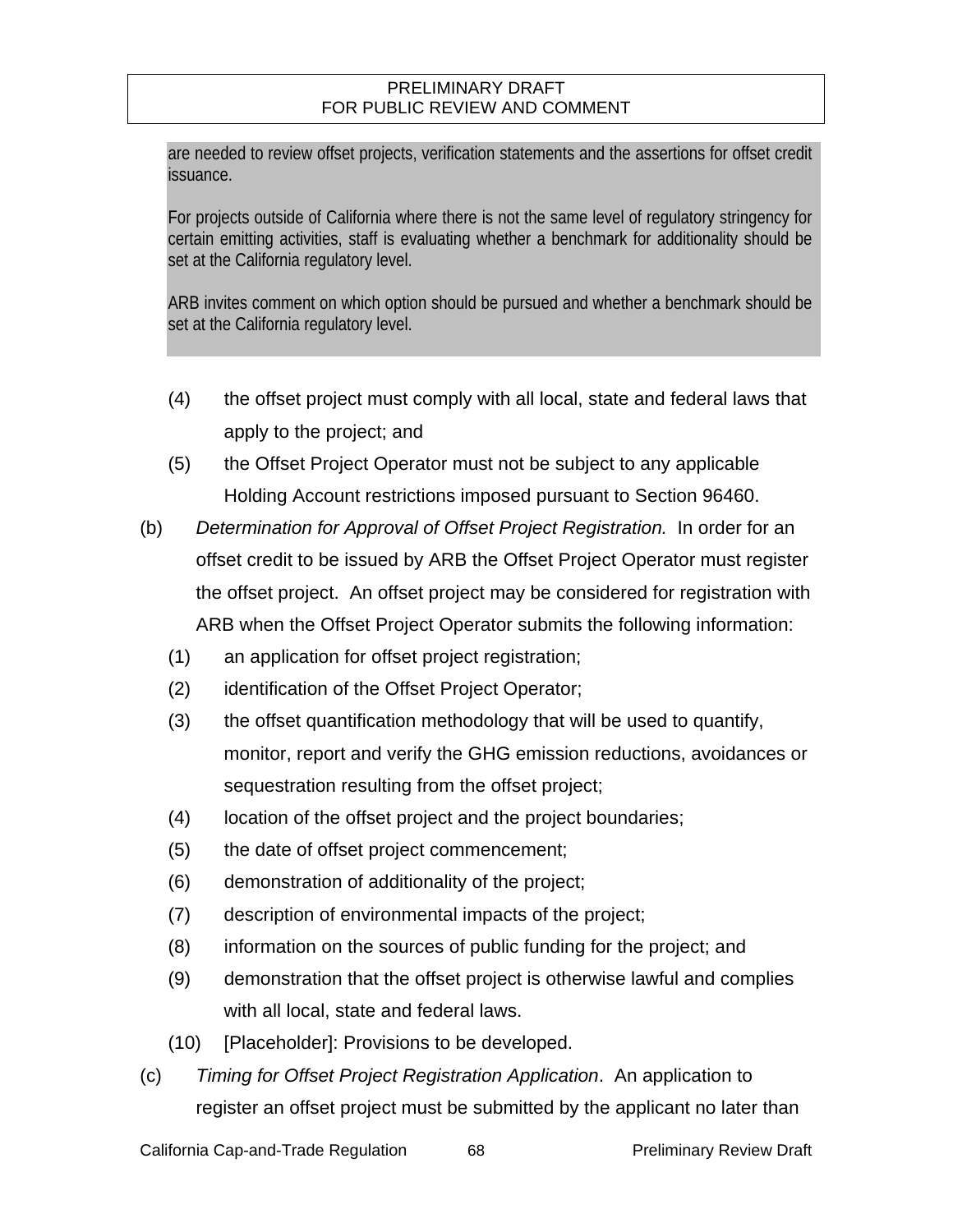the time at which an offset project's first verification statement is submitted to ARB.

- (d) *Notice of Receipt of Offset Project Registration Documentation*. After submittal of the application for offset project registration and the necessary documentation pursuant to Section 96260(b), the applicant will receive within 30 days notice by ARB of receipt of the documentation.
- (e) *Notice of Completion of Petition for Offset Project Registration*. Within 60 days of providing a notice of receipt, the applicant will be notified, after review by ARB, if the petition and documentation submitted pursuant to Section 96260(b) are complete and can be processed.
- (f) *Notice of Determination of Offset Project Registration*. Not later than 180 days after ARB notification that the application and documentation is complete, the applicant will be notified by ARB if the offset project registration has been approved or rejected. If the offset project registration is rejected, the applicant will be provided the reasons for denial. After an offset project is registered, the Offset Project Operator will not be required to resubmit documentation for the registration of an offset project, except as provided in Section 96280.
- (g) *Determination for Timing and Duration of Initial Crediting Period*. The initial crediting period begins with the date that the first verified emission reductions took place according to the first annual verification statement that is received by ARB. The length of the crediting period will be specified in the Board approved offset quantification methodology and may vary based on offset project type.

### **§ 96270. Approval of a Renewed Crediting Period**

(a) *Determination for Approval of Renewed Crediting Period*. An Offset Project Operator may be granted a renewed crediting period, based on determination by the Executive Officer, to commence after the conclusion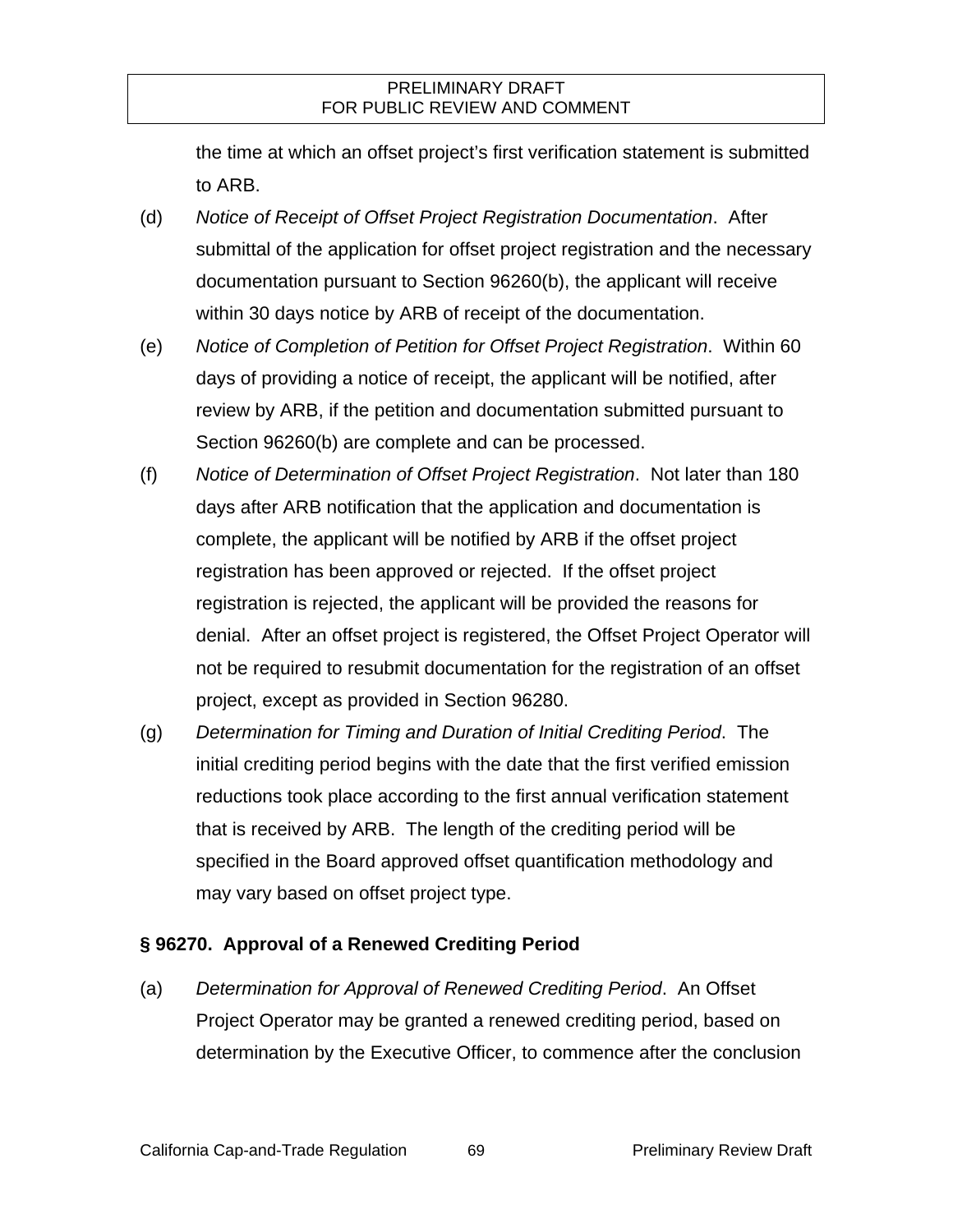of the initial crediting period. An offset project may be considered for a renewed crediting period when it submits the following information:

- (1) an application for renewed crediting period;
- (2) the offset quantification methodology that will be used to quantify, monitor, report and verify the GHG emission reductions, avoidances or sequestration resulting from the offset project;
- (3) demonstration of additionality of the project;
- (4) description of environmental impacts of the project;
- (5) information on the sources of public funding for the project; and
- (6) demonstration that the offset project is otherwise lawful and complies with all local, state and federal laws.
- (7) [Placeholder]: Provisions to be developed.
- (b) *Timing for Renewal of Crediting Period.* ARB will consider the renewal of a crediting period application no sooner than 18 months and no later than 9 months before the conclusion of the initial crediting period.
- (c) *Notice of Receipt of Renewal of Crediting Period Documentation*. After submittal of the application for renewal of crediting period and the necessary documentation pursuant to Section 96270(a) the applicant will receive within 30 days, notice by ARB of receipt of the documentation.
- (d) *Notice of Completion of Petition for Renewal of Crediting Period*. Within 60 days of providing a notice of receipt, the applicant will be notified, after review by ARB, if the application and documentation submitted pursuant to Section 96270(a) are complete and can be processed.
- (e) *Notice of Determination of Renewal of Crediting Period*. Not later than 180 days after notice that the application and documentation is complete the applicant will be notified by ARB if the renewed crediting period has been approved or rejected. If the renewed crediting period is rejected, the applicant will be provided the reasons for denial.
- (f) *Limitations for Renewal of Crediting Period*. A crediting period may not be renewed if the offset project or offset project type no longer meets the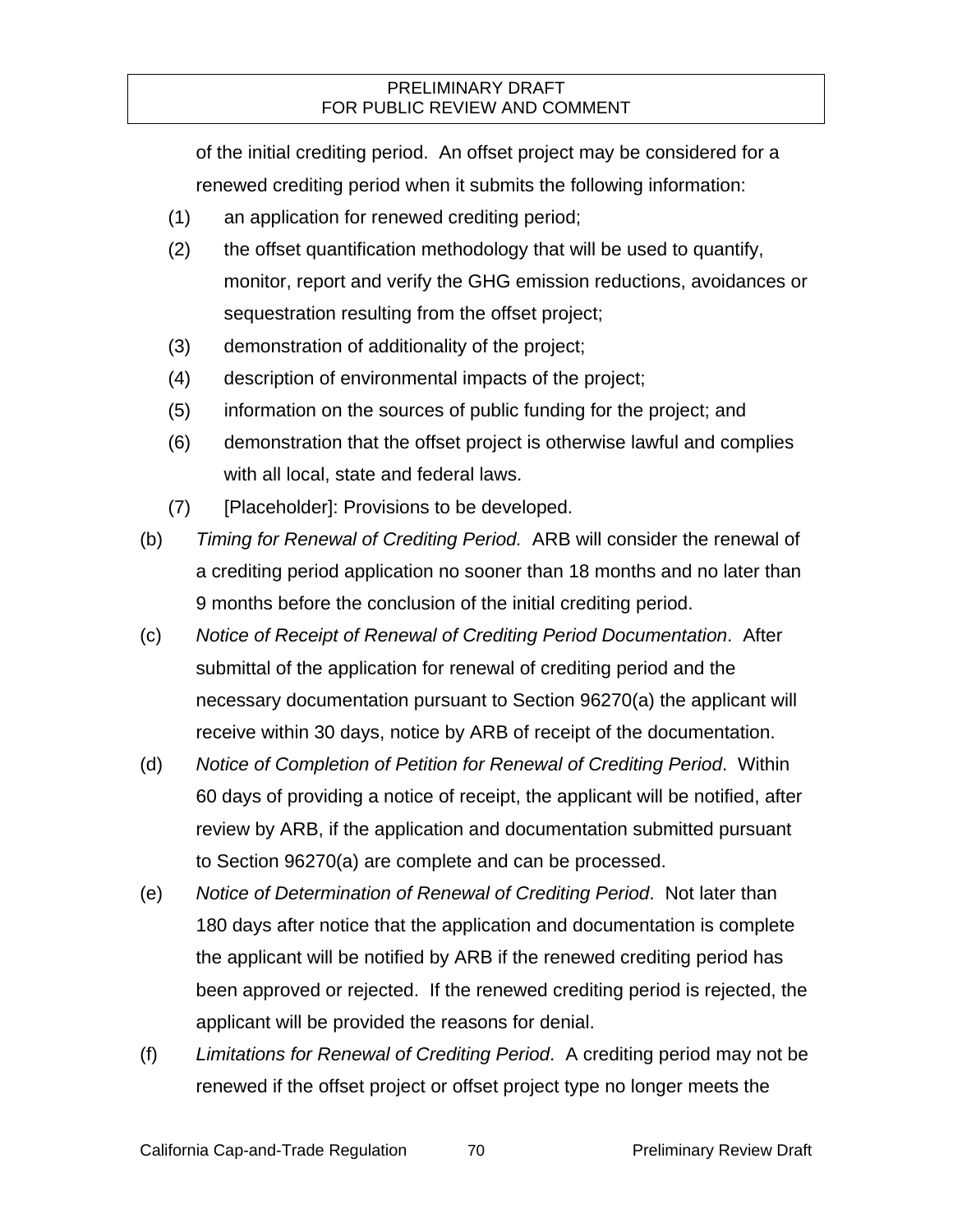requirements for additionality. Additionality will be assessed as of the date ARB notifies the applicant that the petition for renewal of the crediting period is complete.

### **§ 96280. Renewal of Registration for Renewed Crediting Period**

- (a) In order for an ARB offset credit to be issued for a renewed crediting period, the registration of the offset project must be renewed with ARB. The registration renewal will occur when the Offset Project Operator submits the following information:
	- (1) an application for renewal of offset project registration; and
	- (2) the notification by ARB of approval of renewed crediting period.
	- (3) [Placeholder]: Provisions to be developed.
- (b) After an offset project is registered for the renewed crediting period, the Offset Project Operator will not be required to resubmit documentation for the registration of an offset project during the offset project's renewed crediting period.

### **§ 96290. Monitoring, Reporting and Record Retention Requirements for Offset Projects**

- (a) *General Requirements for Monitoring Equipment for Offset Projects.* The Offset Project Operator must employ procedures for monitoring measurements for non-sequestration offset projects with an offset uncertainty of no more than  $\pm 5$  percent. For sequestration offset projects offset uncertainty levels will be determined in the offset quantification methodology approved by the Board for an offset project of that type. All monitoring measurement devices must be maintained and calibrated in a manner and at a frequency required to maintain this level of measurement uncertainty.
- (b) *Supplemental Project Specific Requirements for Monitoring Equipment for Offset Projects.* An Offset Project Operator must put in place all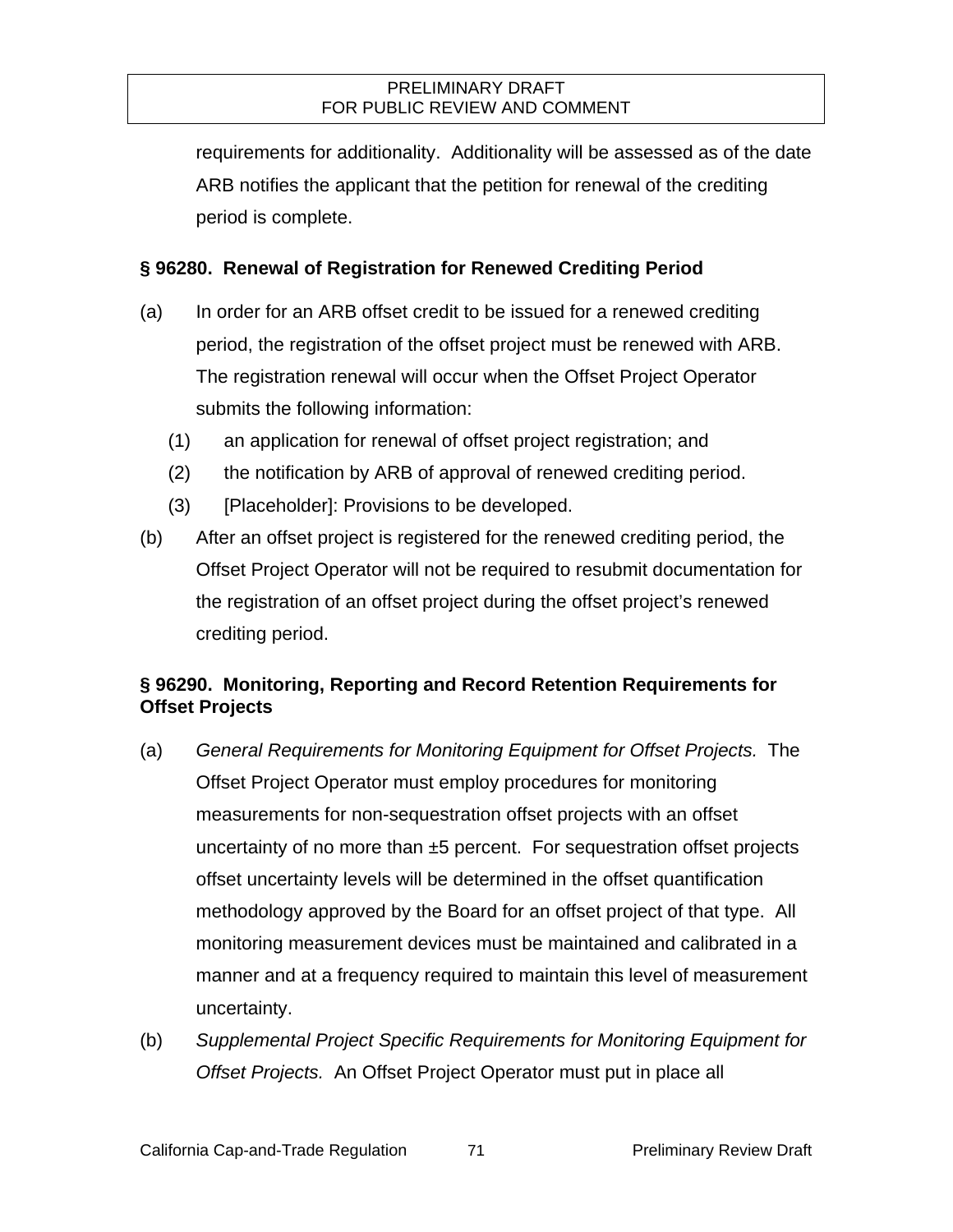monitoring equipment or mechanisms required by a Board approved offset quantification methodology for that offset project type.

- (c) *General Requirements for Reporting for Offset Projects*. An Offset Project Operator will report the following information within 6 months of the end of the first calendar year after which the GHG emissions reductions, avoidances or sequestration takes place:
	- (1) activity baseline;
	- (2) emission reductions; and
	- (3) [Placeholder]: Provisions to be developed.
- (d) *Supplemental Project Specific Requirements for Reporting for Offset Projects*. An Offset Project Operator must report to ARB any information required by a Board approved offset quantification methodology for that offset project type (could include underlying data used to quantify reductions.
- (e) *Requirements for Record Retention for Offset Projects*. An offset project operator must retain documents related to the design, development and maintenance of an offset project in paper, electronic or other usable format for 10 years following submission of each year's emission reduction data report. The retained documents must be sufficient to allow for the verification of each year's emission reductions. Upon request by ARB the Offset Project Operator must provide within 15 days to ARB all documents including data used to develop an emission reduction data report.

### **§ 96300. Verification of GHG Reductions, Avoidances or Sequestrations from Offset Projects**

- (a) *General Requirements*. For an offset project that has been registered by ARB the Offset Project Operator must submit verification statements, prepared by a verification body accredited by ARB.
- (b) *Schedule for Verification*. The verification of GHG emission reductions, or avoidances, or GHG sequestration must be performed no less than annually and no more than every 6 years.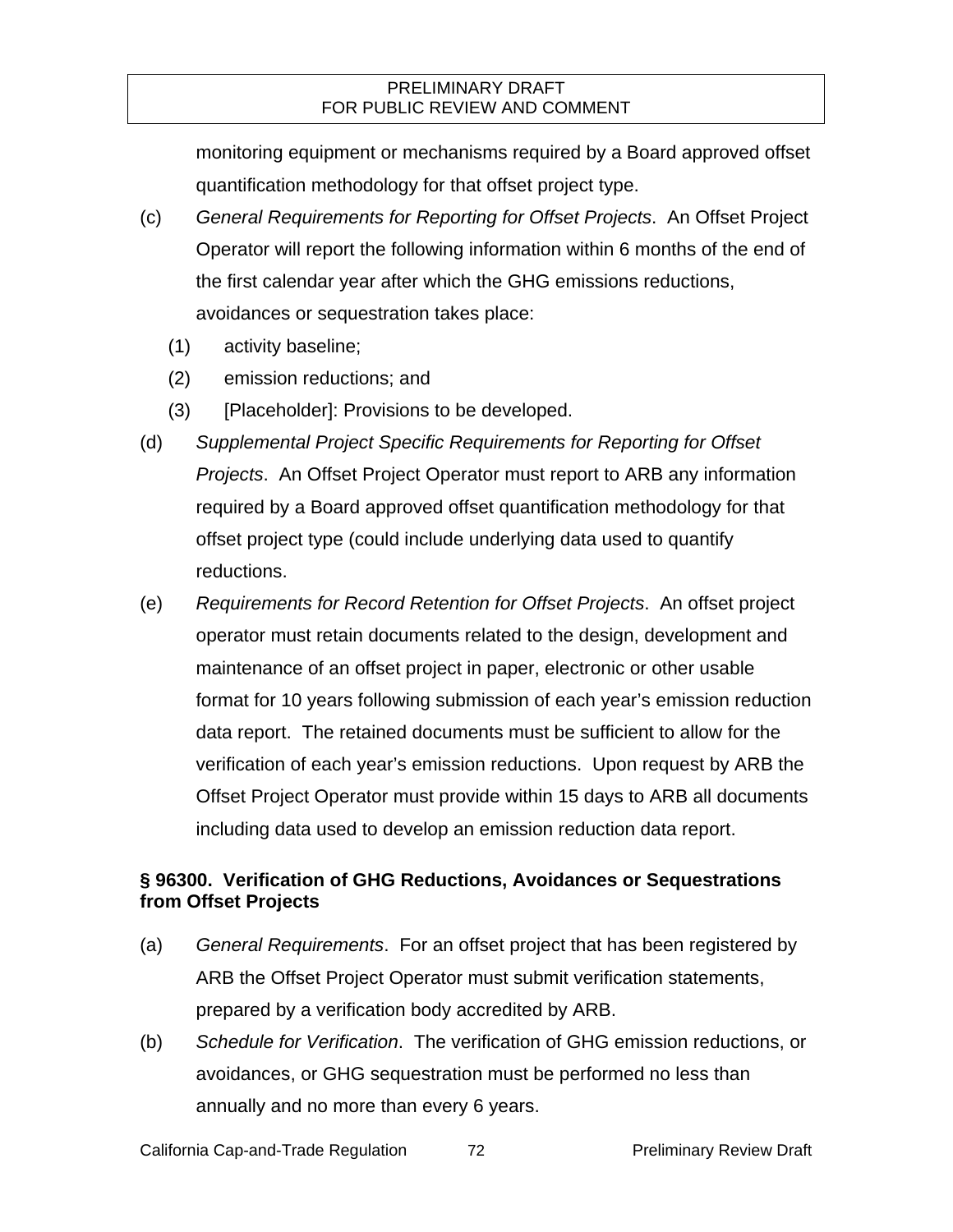- (c) *Verification Statement Requirements*. A verification statement from an ARB accredited verification body must be received by ARB for the issuance of offset credits.
- (d) *Timing for Submittal of Verification Statements to ARB*. The verification statement must be received by ARB within the first 6 months of the current calendar year for the verification of GHG emission reductions or avoidances, or GHG sequestration for the previous calendar year.
- (e) *General Offset Verification Requirements*

*Discussion of Concept – General Offset Verification Requirements* 

The process for verification of offset projects would be similar to the process described in Section 95131 of the mandatory reporting requirements. Additional requirements for general offset verification will be added to the mandatory reporting requirements to support the offsets system in Spring 2010, such as verification of activity baselines.

(f) *Supplemental Project Specific Verification Requirements.* In addition to the verification requirements in this section, GHG emission reductions, avoidances, or GHG sequestration resulting from an offset project must meet any verification requirements for an offset project of that type if specified in the offset quantification methodology approved by the Board pursuant to Section 96230.

## **§ 96310. Verifier and Verification Body Accreditation**

*Discussion of Concept – Accreditation of Offset Verifiers* 

Requirements for verifiers and verification bodies of offset project reductions would be similar to those described in Section 95132 of the mandatory reporting requirements. Additional requirements for accreditation may be added to the mandatory reporting requirements to support the offset system in Spring 2010, including requirements that specific offset project types require a verifier specialized in that particular activity or sector.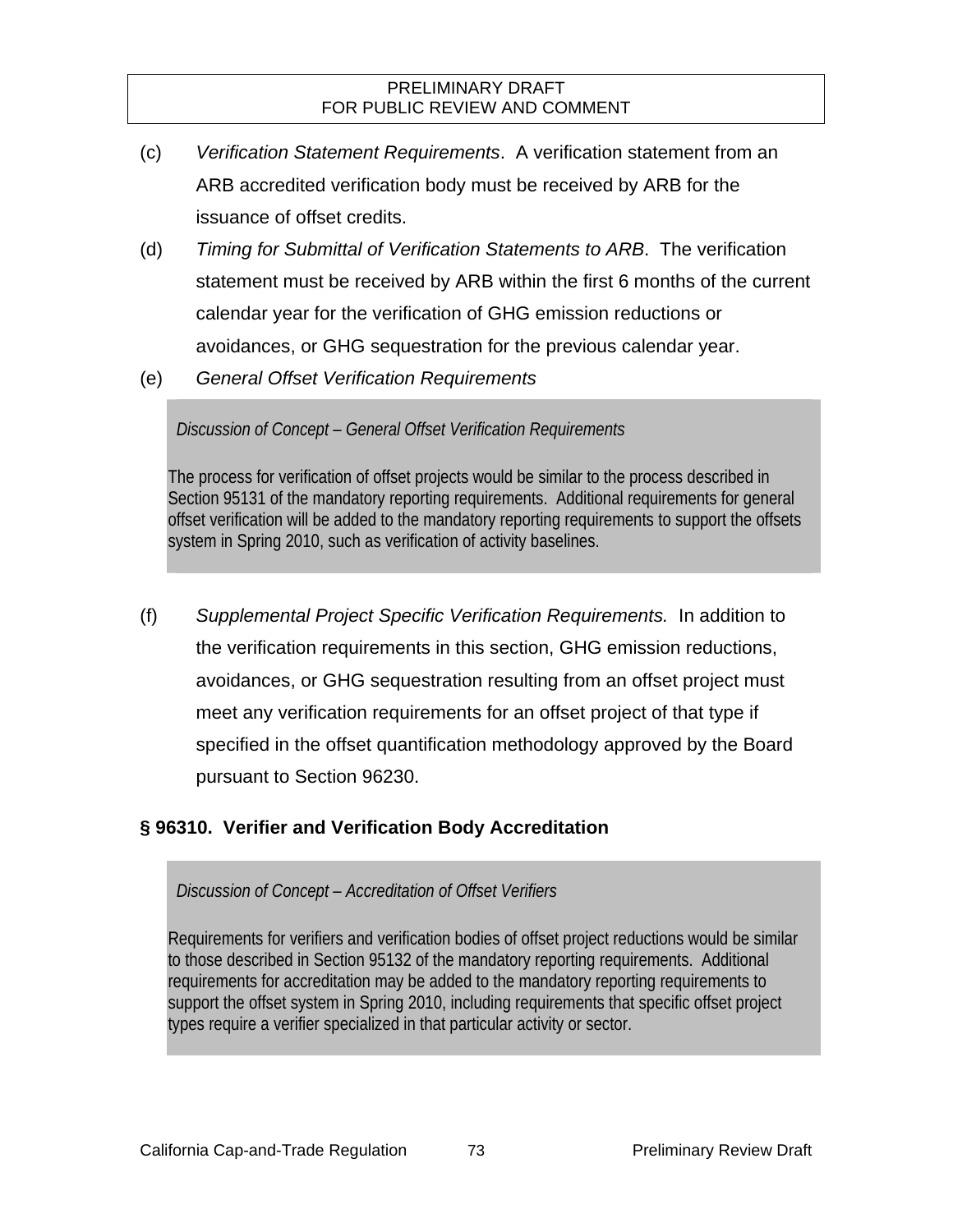## **§ 96320. Conflict of Interest for Offset Projects**

### *Discussion of Concept – Conflict of Interest Requirements for Offset Projects*

Conflict of interest requirements for offset projects would be similar to those described in Section 95133 of the mandatory reporting requirements. Additional requirements for conflict of interest for offset projects may be added to the mandatory reporting requirements in Spring 2010.

## **§ 96330. General Requirements for Issuance of Offset Credits by ARB**

- (a) One offset credit will be issued to an Offset Project Operator by ARB for each ton of  $CO<sub>2</sub>e$  that the Executive Officer determines has been reduced, avoided, or sequestered during the period covered by a verification statement submitted pursuant to Section 96300(c), only if:
	- (1) ARB has registered the offset project pursuant to Sections 96260 or 96280; and
	- (2) the relevant GHG emission reductions or avoidances, or GHG sequestration have already occurred and been verified during the relevant offset project crediting period.

### **§ 96340. Issuance of Offset Credits in an Initial Crediting Period**

An offset project registered in an initial crediting period may only be issued an offset credit by ARB for the duration of the initial crediting period and according to the Board approved offset quantification methodology for that particular offset project type at the time of registration of the offset project.

### **§ 96350. Issuance of Offset Credits in a Renewed Crediting Period**

An offset project registered in a renewed crediting period may only be issued an offset credit by ARB for the duration of the renewed crediting period and according to the Board approved offset quantification methodology for that particular offset project type at the time of registration of the offset project.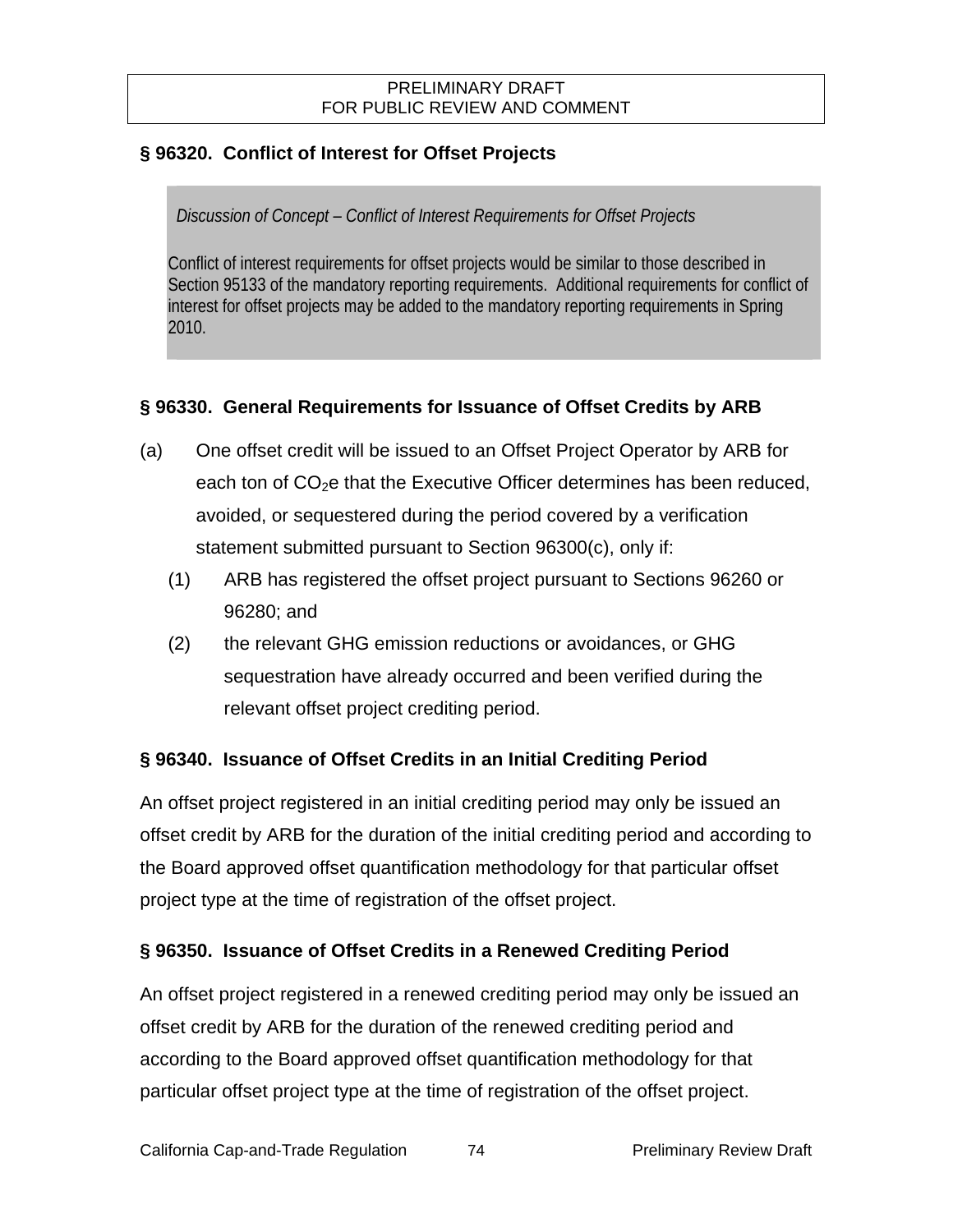### **§ 96360. Issuance of Offset Credits by ARB**

- (a) An offset credit will be issued by the Executive Officer to the Offset Project Operator no later than 30 working days after a verification statement for those reductions is accepted by ARB. The Executive Officer will issue one offset credit for every ton that is verified pursuant to Section 96300.
- (b) *Notice of Determination of Issuance of Offset Credits.* Not later than 30 days after determination is made by the Executive Officer for the issuance of offset credits, the Offset Project Operator will be notified by ARB of the issuance of offset credits and the amount thereof.
- (c) *Receipt of Offset Credits*. Within 14 working days of notice of determination of issuance of offset credits, ARB will transfer the offset credits into the Offset Project Operator's Holding Account.

## **§ 96370. Registration of Offset Credits Issued by ARB**

- (a) An offset credit issued by the Executive Officer will be registered by:
	- (1) creating an ARB unique serial number; and
	- (2) transferring the serial number to the Holding Account of the registered Offset Project Operator.

## **§ 96380. Ownership and Transferability of Offset Credits Issued by ARB**

Initial ownership of an offset credit will be with the registered Offset Project Operator. An offset credit issued by ARB may be sold, traded, or transferred, unless the offset credit has been retired or used to meet a surrender obligation in any system.

## **§ 96390. Cancellation of Offset Credits**

(a) If ARB determines that an offset credit issued or approved by ARB is invalid after it has been used, the offset credit will be cancelled in the tracking system and removed from any Holding or Compliance Account. If the cancelled offset credit has been used to meet a surrender obligation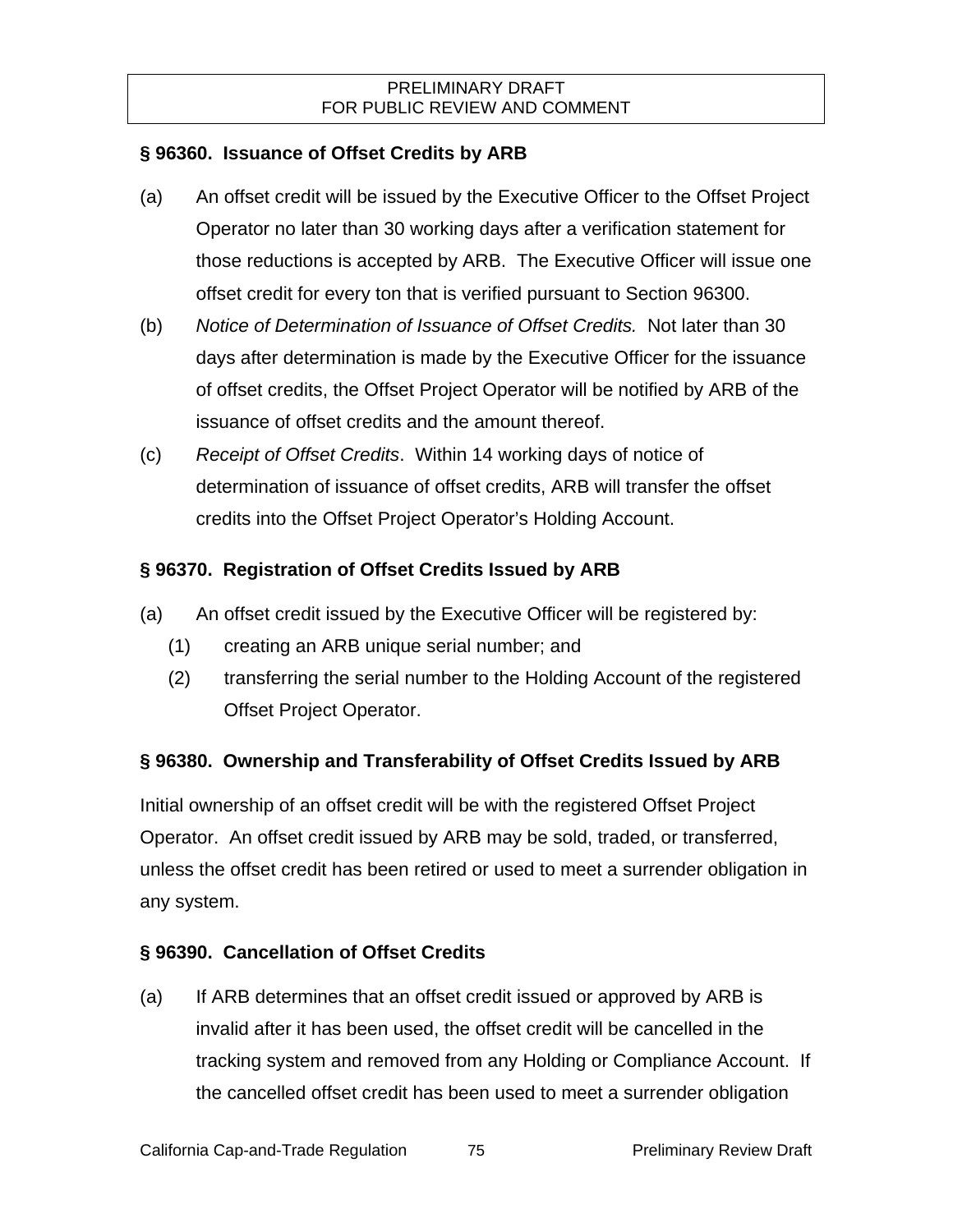under this article, the user of that offset credit must replace each ton of  $CO<sub>2</sub>e$  with another compliance instrument.

(b) An offset credit could be determined to be invalid if a failure in the monitoring equipment or verification process is determined after the issuance of offset credits.

### *Discussion of Concept – Reversals of Offset Credits*

ARB staff is evaluating enforcement and assessment of penalties that might be imposed if an offset credit is reversed or found to be invalid after issuance or acceptance by ARB. ARB's preferred approach would be to require the covered entity using the flawed offset credit to meet its surrender obligation by making the system whole and replacing the lost tons. The covered entity would then take recourse with the Offset Project Operator through contracts. Staff expects covered entities to enter into "make whole" contracts with offset suppliers so that the market appropriately values offset quality. This is already being observed in the voluntary offsets market.

Placing the point of enforcement on covered entities removes incentives for them to seek deficient offset credits, which should cost less. Placing the point of enforcement on offset project developers enhances the incentive.

No matter where the point of enforcement is placed, ARB has the legal authority to take action against California covered entities, first deliverers, offset project developers, and third-party verifiers. There may be practical limits in taking action against out-of-state entities and opt-in participants.

### **§ 96400. Offset Credits Issued by External Programs**

- (a) In order to be used to satisfy a requirement under this article, offset credits issued by an external program must:
	- (1) represent a GHG emission reduction or avoidance, or GHG sequestration that is real, additional, quantifiable, permanent, verifiable and enforceable;
	- (2) be issued for an offset project with an offset project commencement date after December 31, 2006; and
	- (3) be issued by an external program that has been approved by the Board as provided in Subarticle 12.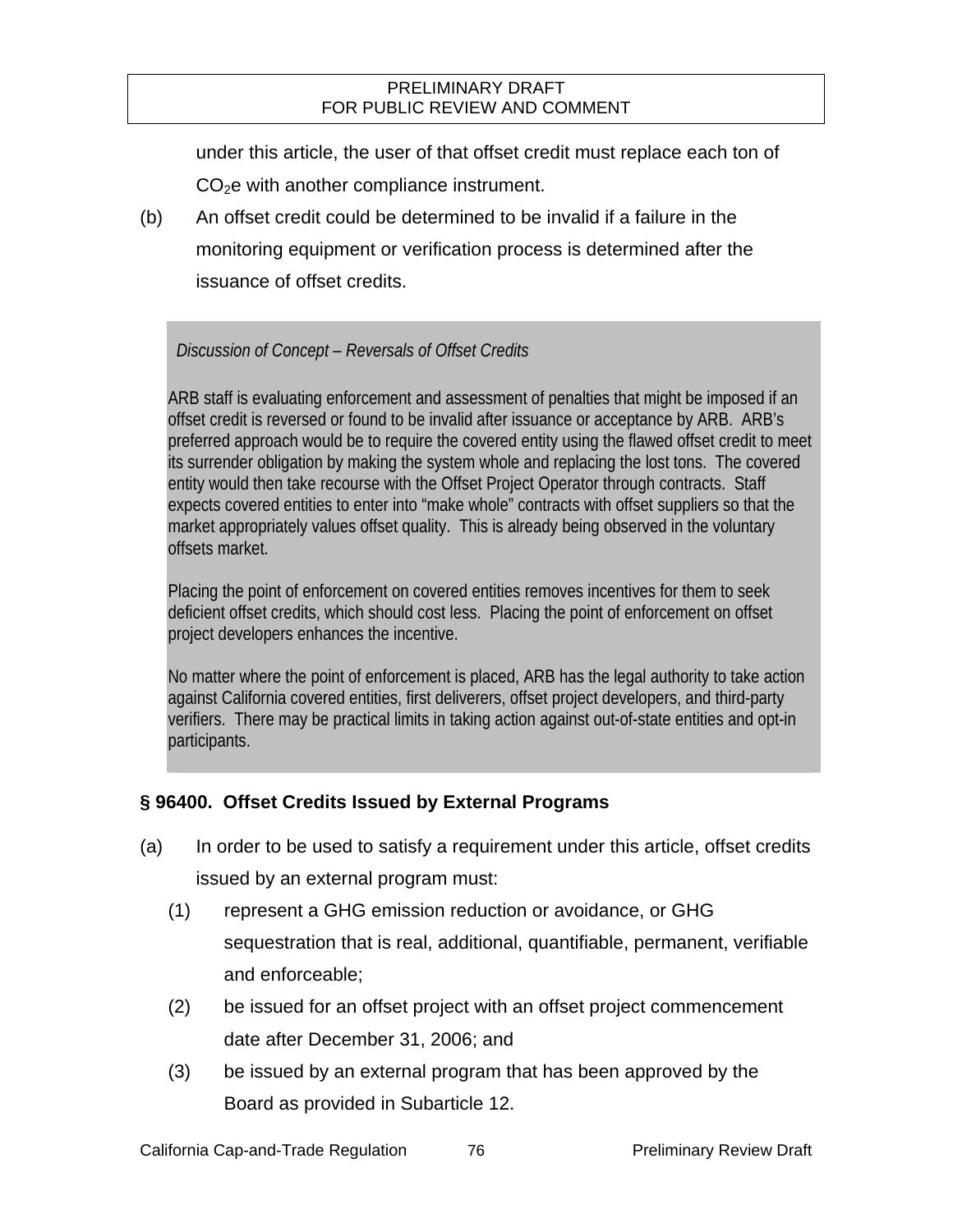## (4) [Placeholder]: Provisions to be developed.

### *Discussion of Concept – International Offset Credits and Sector-Based Crediting*

The Scoping Plan committed California to working at the international level to reduce GHG emissions globally and finding ways to support the adoption of low-carbon technologies and sustainable development in the developing world.

To help achieve these goals, the Scoping Plan proposes to allow covered entities to use a limited number of offset credits to meet their surrender obligations under the cap-and-trade system. Allowing offset credits internationally will both foster GHG emission reductions in developing countries and control the costs of compliance.

Currently the international community is discussing and planning the development of a sectorbased crediting mechanism to achieve emission reductions in the developing world. Sectorbased crediting systems can increase participation in international efforts to control GHGs, and also help concerns about international competitiveness and emissions leakage by providing a more level playing field for some internationally competitive sectors.

In developing regulatory provisions for international offsets, ARB staff is considering how international offsets could affect carbon prices and innovation in California. Staff has been following the progress of the international negotiations leading up to the fifteenth Conference of the Parties (COP 15) to the United Nations Framework Convention on Climate Change (UNFCCC) in Copenhagen, as well as the development of the European Union Emissions Trading Scheme (EU ETS) Phase 3 in order to learn from others that are grappling with the same issues as California. Staff will consider the outcomes of COP 15 in developing regulatory provisions for the use of international offsets in the California cap-and-trade system.

Further, in exploring and participating in discussions with the international community, California is hoping to design a model international offsets program that will pave the way for the post-2012 international climate change agreement, which is the target of COP 15. The version of federal climate change legislation that passed the U.S. House of Representatives earlier this year recognizes early offsets from state approved programs, as does proposed language in the U.S. Senate. High-quality California-approved international offsets may eventually have value in a future federal program.

Currently, the primary mechanism for generating international offsets in the world is the Clean Development Mechanism (CDM) under the Kyoto Protocol. GHG emission reduction projects completed under the CDM generate Certified Emission Reductions (CERs), issued by the intergovernmental CDM Executive Board. CERs can be used as compliance offsets by entities regulated under cap-and-trade programs. While the CDM has created a vibrant market for international offsets, its project-based approach has not fostered significant policy changes in developing countries. Further, some questions have been raised about the sustainability and additionality of certain projects and project types.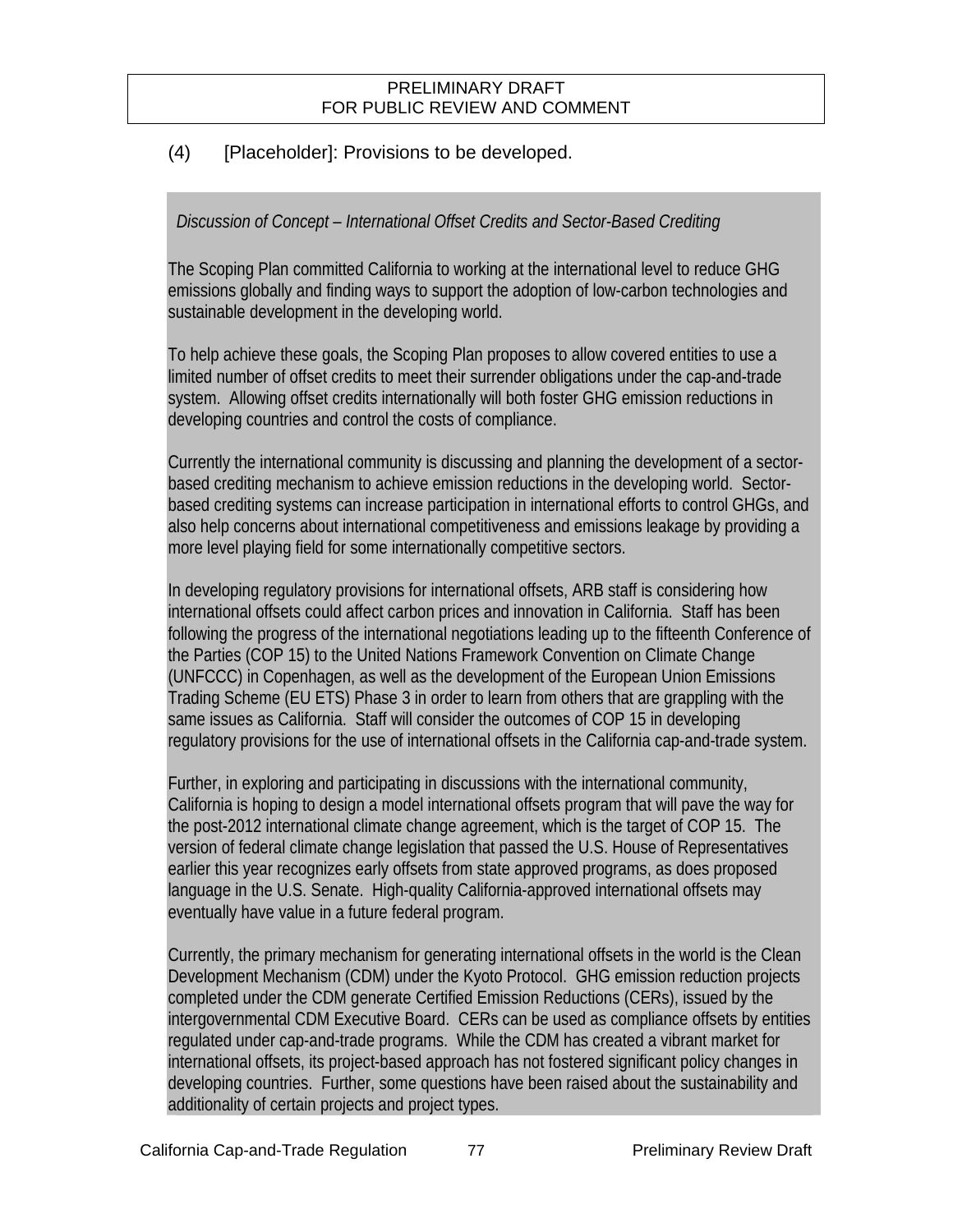As a result, the international community is discussing and planning the development of new sector-based crediting mechanisms to replace or reform the CDM. These mechanisms would allow developing countries, or their states or provinces, to generate credits for GHG emission reductions achieved across specific climate-related sectors, such as cement, iron and steel, and power generation. Credits could be sold for use as compliance offsets under cap-andtrade programs, much as CERs are today.

Sector-based crediting mechanisms are intended to "scale up" levels of support to developing countries and achieve greater emission reductions by fostering broader changes, such as higher environmental standards for facilities, across covered sectors. In this way, they can help reduce concerns about international competitiveness and provide a more level playing field in internationally competitive sectors. By focusing at the sectoral-level, rather than on individual projects, these mechanisms also will better ensure additionality and reduce emissions leakage between facilities in a way that the CDM cannot.

Given these advantages, California would like to utilize a sector-based crediting mechanism for international offsets, and move beyond project-based systems like the CDM. A number of requirements must be met before such a mechanism can be established, however.

First, a sector-based crediting system requires a crediting baseline, which could be an absolute GHG emission level, intensity target (GHG emissions per unit of production), or technology standard. To ensure additionality, this baseline must be established below the projected business-as-usual performance level for the target sector. Establishing baselines will require data collection and technical analysis as well as negotiations with the responsible developing country, or its state or province, to arrive at a proper level than ensures additionality.

Second, under a sector-based crediting mechanism credits are earned based on the GHG emissions reduced beyond the established baseline for the sector. In the case of an absolute GHG emissions target, credits are equivalent to the additional tons of GHG emissions reduced beyond the baseline. In the case of an intensity target or technology standard, the quantity of GHG emissions must be calculated based on the reduced emissions per unit of production or compared to those that would have occurred without installation of cleaner technologies, respectively. No credits may be earned until the crediting baseline is reached and surpassed. To ensure that this precondition is met, it is essential that adequate monitoring, reporting and verification (MRV) systems be in place. Developing cooperative Memorandums of Understanding (MOUs) for verification and enforcement with the developing countries participating in the sectoral programs will be especially important for California since sectoral activities will occur beyond the state's borders.

Some options for enabling cooperative MOUs for enforcement is to establish a joint MRV program between California and interested developing country states or provinces. For example, an MRV committee could be established in the developing country, state, or province that could include some California representatives to help guide the process and establish the rules. Once the crediting baseline is reached, there could also be third party independent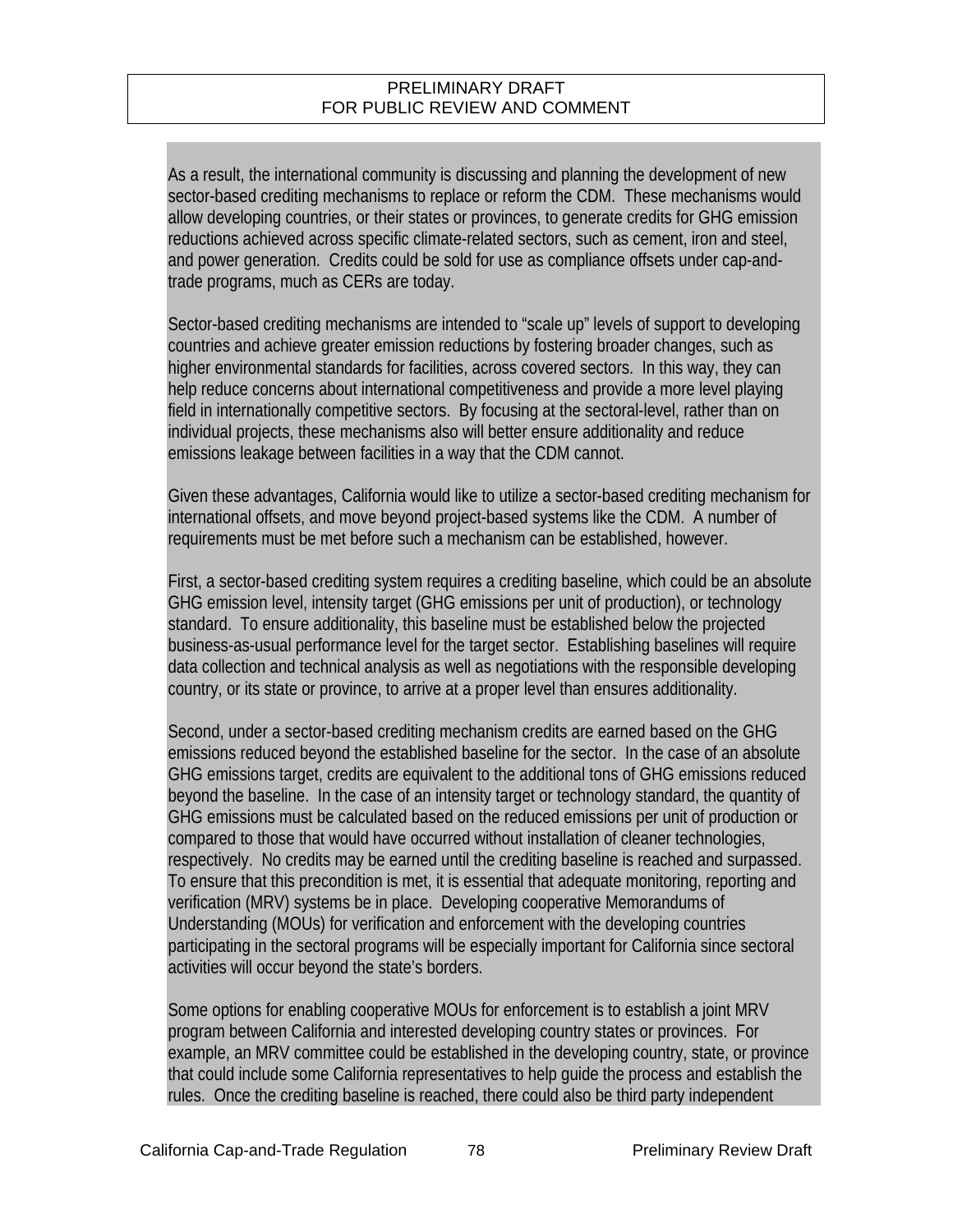verification to ensure reductions achieved beyond the crediting baseline are real, additional, quantifiable, permanent, verifiable and enforceable.

Third, in order to reach the crediting baseline, the developing country, or its state or province, would need to employ policies and measures designed to achieve it. Currently many developing countries lack the capacity to institute the policies and measures necessary to support a sector-based crediting mechanism. Thus, it will be important for California to encourage and support early capacity building in these countries. In the short-term, opportunities may exist at the subnational level with more progressive and advanced states and provinces in developing countries that are able to build their capacities more quickly. California is interested in exploring these prospects and ways in which working at the subnational level might help build capacity for eventual sector-based crediting mechanisms in developing countries at the national level.

Finally, in order for sector-based crediting mechanisms to succeed, it will be important to engage the private sector. To generate credits, individual facilities must reduce their emissions, but crediting will not occur until the entire sector, which may cover many different facilities, meets its established baseline. Further, once the crediting baseline is achieved, credits will accrue to the developing country, or its state or province, rather than to the facilities directly. Thus, the private incentive to reduce emissions will be muted without appropriate policies. Such policies must be structured to incentivize individual facilities (and international investors) to reduce their GHG emissions. This could potentially be achieved through policies that ensure crediting baselines are met and providing for profit-sharing once that occurs. Domestic enforcement of policies needed to meet crediting baselines is essential for crediting certainty and to facilitate private funding for emission reduction projects.

While California wants to foster and support policy change in developing countries through sector-based crediting mechanisms, these mechanisms are still being developed internationally, and may not be ready when the California cap-and-trade program begins in 2012. Because appropriate cost control mechanisms will be needed for regulated entities at the outset of the program, an early supply of international offsets may be needed from other sources. In order to establish an early supply, ARB staff is considering allowing entities to use a limited amount of CERs issued under the CDM, or other approved project-based credits from other systems, for compliance purposes for a limited period of time. Other limitations could apply in regards to project types or geographic areas to ensure that these offsets meet additionality requirements and provide sustainable development benefits. For example, offset projects in least developed countries, which are likely to be both additional and sustainabilityenhancing, should be encouraged. Project-based credits could be phased out over time as sector-based crediting mechanisms become more widely available.

California International Forestry Efforts: Deforestation accounts for approximately 20 percent of global GHG emissions. In 2008, at the Governors' Global Climate Summit, California along with the states of Illinois and Wisconsin entered into a Memorandum of Understanding (MOU) with states in Brazil and Indonesia to cooperate on a range of forest sector activities. These activities include Reducing Emissions from Deforestation and Degradation in Developing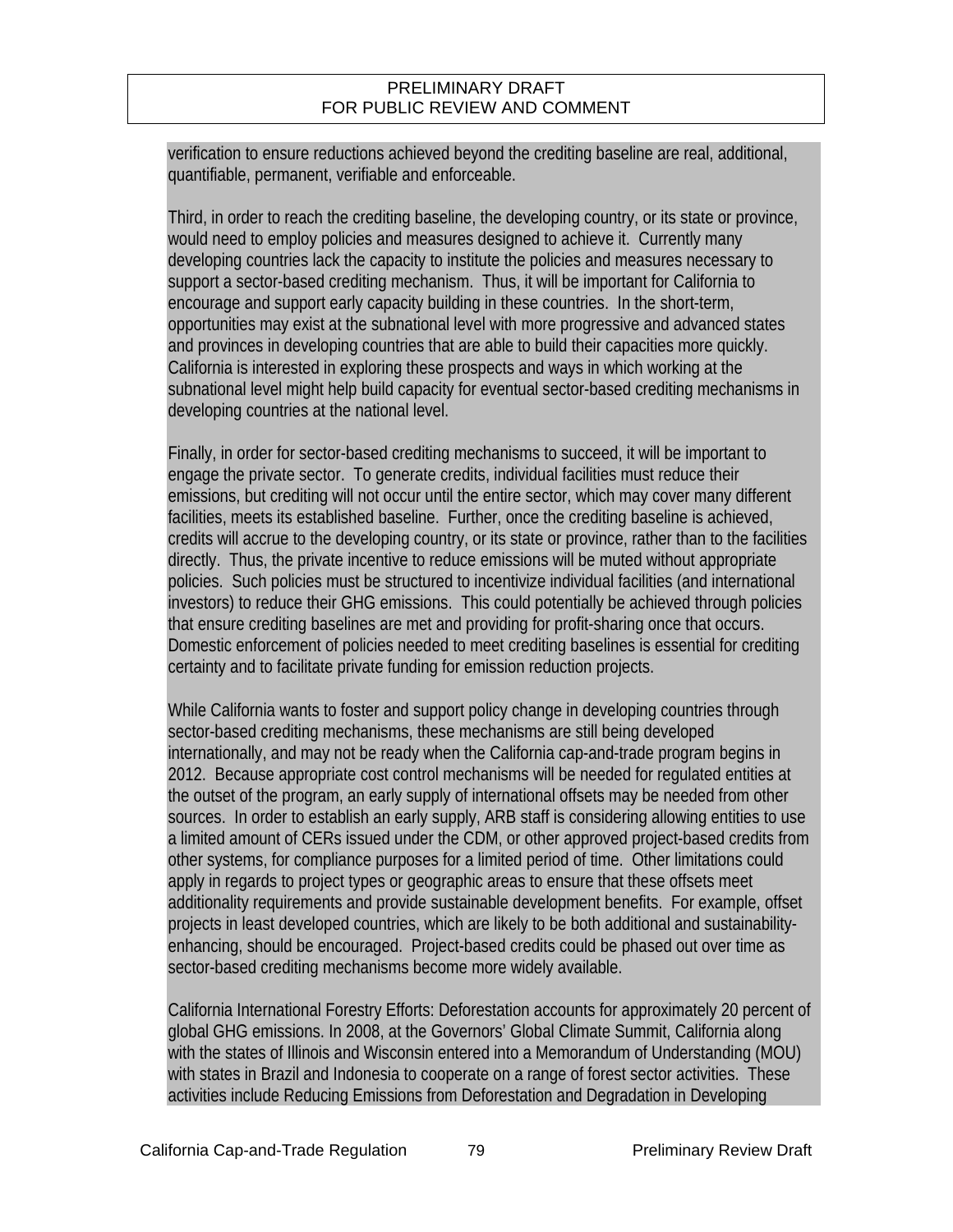Countries (REDD), sequestration of additional carbon through the restoration and reforestation of degraded lands and forests, and through improved forest management practices. Pursuant to this MOU, California along with the states of Illinois and Wisconsin are working with states and provinces in the Brazilian Amazon (Para, Mato Grosso, Amazonas, Amapa) and Indonesia (Aceh and Papua) to continue to build capacity to reduce emissions from the international forest sector. ARB is working to determine how to fit international forestry efforts into the overall framework of the cap-and-trade program.

### **§ 96410. Requirements for Offset Credits Issued by an External Program for Projects Located in the United States or Canada**

- (a) The approval of an offset credit issued to projects located in the United States or Canada will be determined by ARB based on the evaluation of the criteria consistent with those in this section.
- (b) *General Requirements*. ARB will approve an offset credit issued to an offset project located in the United States or Canada if the external program issuing the offset credit has been approved by the Board pursuant to Subarticle 12.
- (c) *Determination for Approval of Offset Project Types for Offset Projects Located in the United States or Canada*. The Board will approve offset project types for offset projects located in the United States and Canada, after public notice and opportunity for public comment. The Board will not approve project types for the United States and Canada that reduce emissions covered by the cap-and-trade program.
- (d) *Agreement*. An offset credit issued by an external program for an offset project located in the United States or Canada may be approved by ARB if a cooperating regulatory agency from the state or province has entered into a MOU with California to carry out certain obligations relative to offset projects located in their jurisdiction. This includes, but is not limited to, the obligation to perform audits of offset project sites, and to report and enforce against violations of this subarticle.
- (e) *Retirement Offset Credits Issued to Projects Located in the United States or Canada.* When an offset credit issued to projects located in the United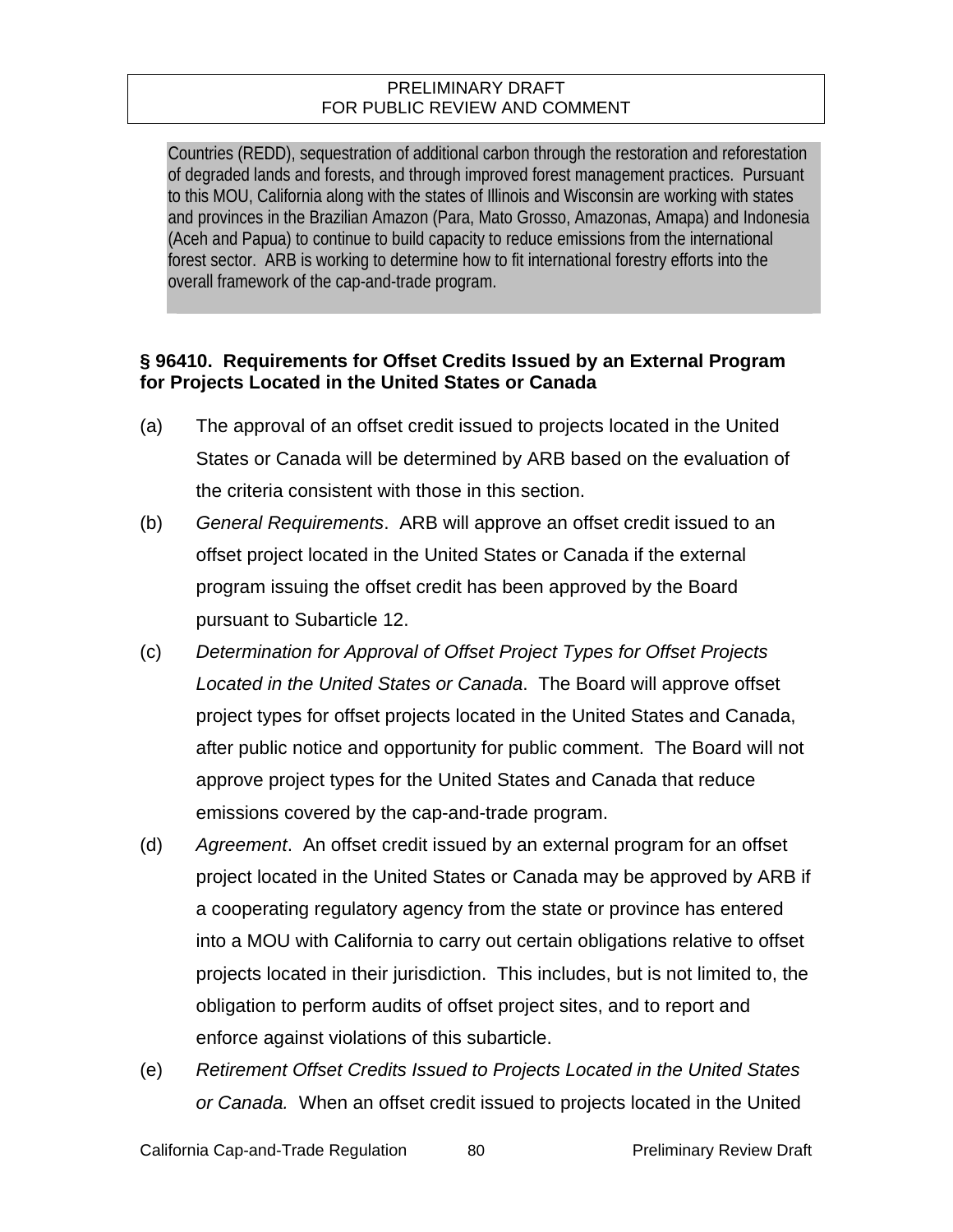States or Canada is approved for use under this article, ARB will work through MOUs, arrangements or technical cooperation with the country, state, province or program that issued the offset credit to ensure that such body:

- (1) is notified of ARB's retirement; and
- (2) provides for the disqualification of the offset credit for subsequent use in any program.

### **§ 96420. Requirements for Offset Credits Issued by an External Program for Projects Located in Developing Countries**

- (a) The approval of an offset credit issued to projects located in a developing country will be determined by ARB based on the evaluation of the criteria consistent with those in this section.
- (b) *General requirements.* ARB may approve a developing country offset credit if:
	- (1) the offset project is located in a developing country;
	- (2) the country, state or province, or international program issuing the developing country offset credit is approved by the Board pursuant to Subarticle 12; and
	- (3) the particular offset project type has been approved by the Board.
- (c) *Offset Projects Located in Least Developed Countries.* Preference will be given to the approval of offset credits from offset projects located in least developed countries as defined by the United Nations.
- (d) *Determination for Approval of Developing Country Offset Project Types*. The Board may approve offset project types for offset projects located in a developing country after public notice and opportunity for public comment. Preference will be given to project types with a high sustainable development value.
- (e) *Agreement*. An offset credit issued by an external program for an offset project located in a developing country may be approved by ARB if a cooperating regulatory agency from the country, state or province has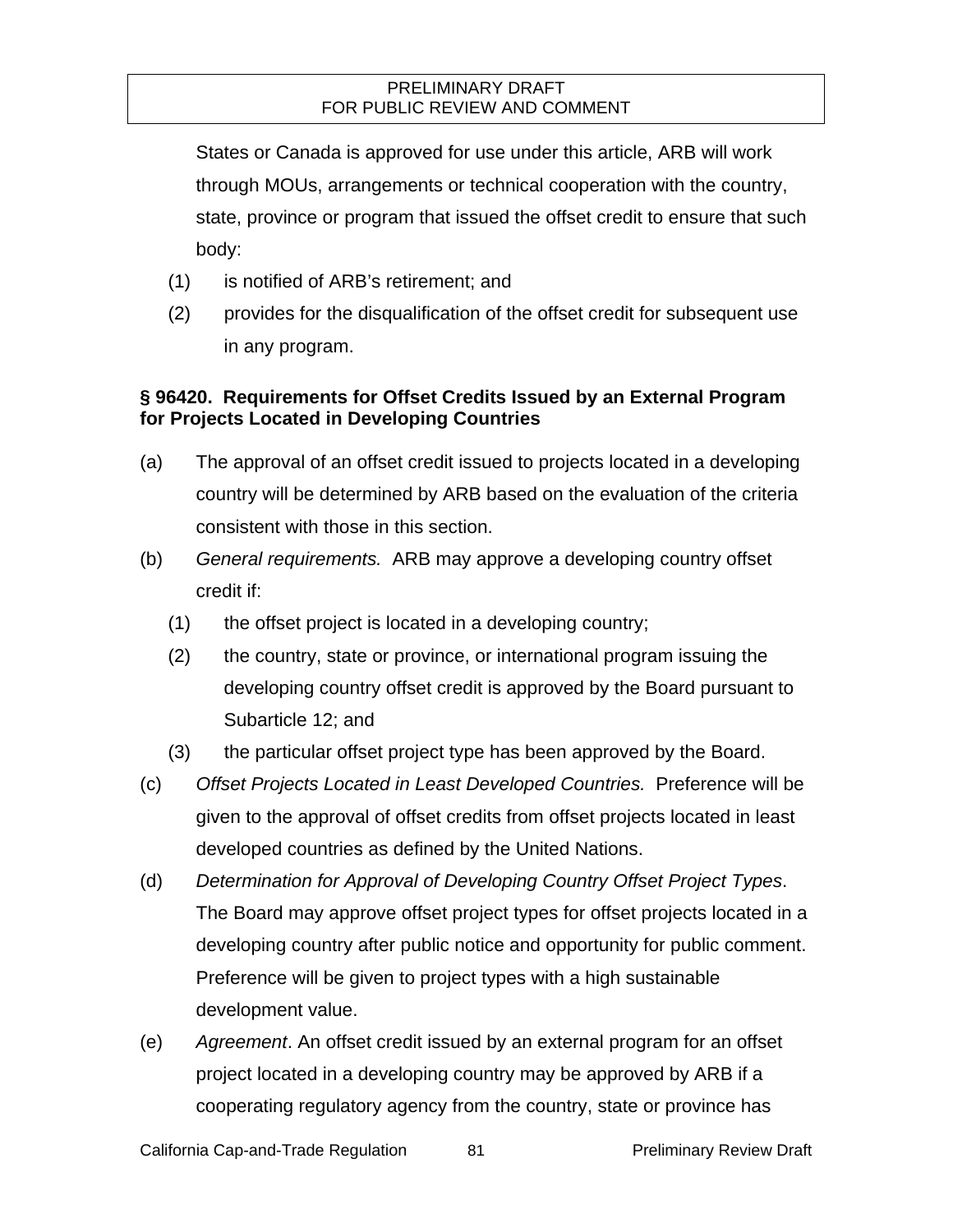entered into a MOU with California to carry out certain obligations relative to offset projects located in their jurisdiction. This includes, but is not limited to, the obligation to perform audits of offset project sites, and to report and enforce against violations of this subarticle.

- (f) *Retirement of Offset Credits Issued for Projects Located in a Developing Country.* When an offset credit issued for a project located in a developing country is approved for use under this article, ARB will work through MOUs, arrangements or technical cooperation with the country, state, province or program that issued the offset credit to ensure that such body:
	- (1) is notified of ARB's retirement under this article; and
	- (2) provides for the disqualification of the developing country offset credit for subsequent use in any program.

### **§ 96430. Requirements for Sector-Based Crediting**

- (a) The approval of a sector-based credit will be determined by the EO based on the evaluation of the criteria consistent with those in this section.
- (b) *General Requirements*. The EO may approve a sector-based credit if:
	- (1) the credit is generated in a developing country;
	- (2) the country, state, province or program issuing the sector-based credit is approved by the Board pursuant to Subarticle 12; and
	- (3) the country, state, province or program issuing the sector-based credit has implemented substantive and procedural requirements for the relevant sector that provide equal or greater assurance of the integrity of such sector-wide GHG reductions or avoidances, or GHG sequestration as is provided by the requirements for other offset credits approved under this article.
- (c) *Determination for Approval of Sectors*. The Board may approve a sector of a specific developing country, or state or province in such country, after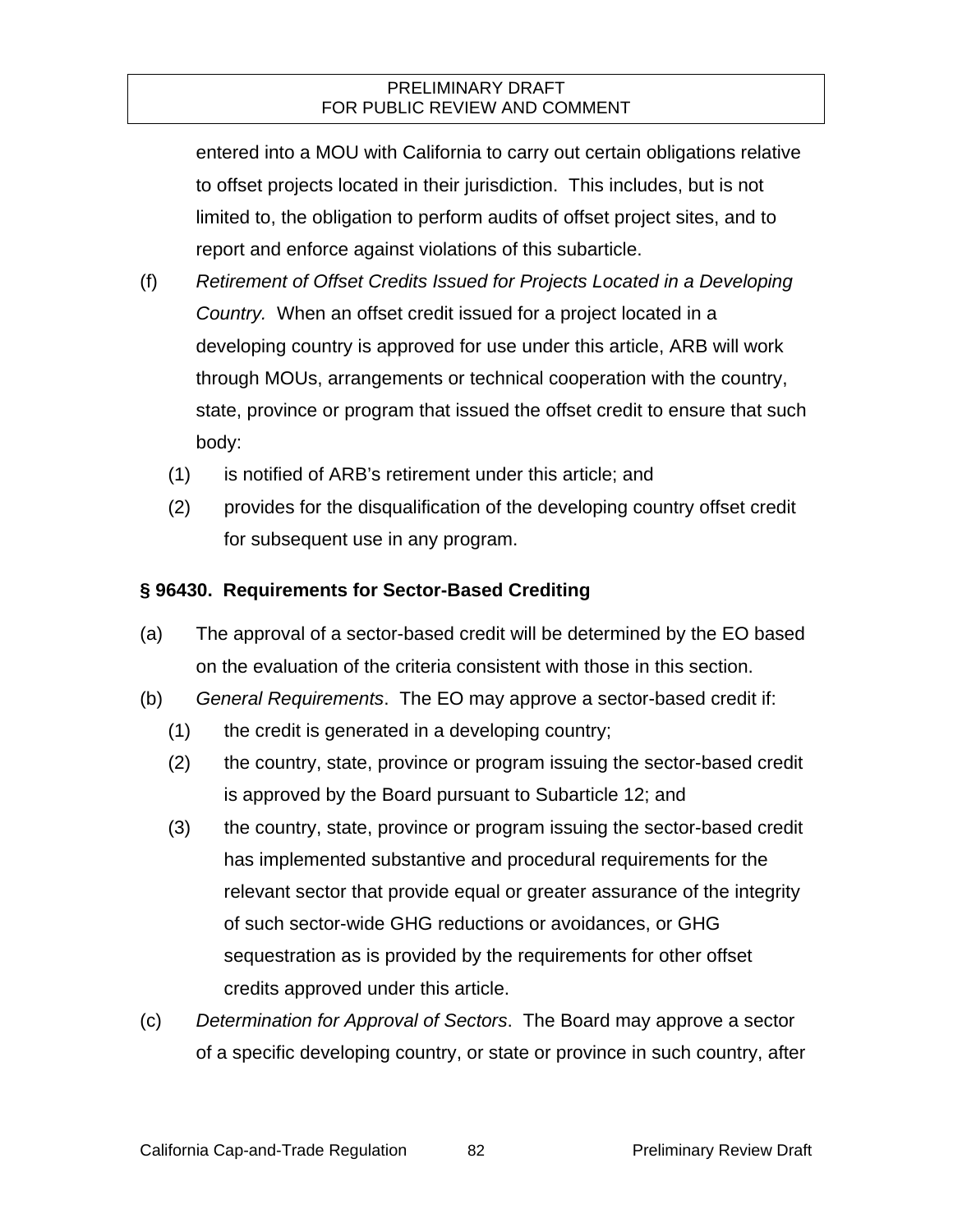public notice, opportunity for public comment and evaluation based on the following criteria:

- (1) the homogeneity of sources within the relevant sector;
- (2) the ability to establish a credible projection of business-as-usual GHG emissions and associated baseline for sector-based crediting of the relevant sector;
- (3) the capability of accurately measuring, monitoring, reporting, and verifying the performance of sources across the relevant sector;
- (4) the degree to which the relevant sector provides products or services that are sold in an international market and/or contributes GHGs to the atmosphere; and
- (5) the risk of emissions leakage in the relevant sector is greater if an international offset credit is issued on an individual project basis.
- (d) *Crediting Baseline for Sector-Based Crediting*. A quantitative crediting baseline must be established for a sector approved by the Board, using the following criteria:
	- (1) the crediting baseline must either be an absolute GHG emissions level, a GHG emissions intensity level calculated as GHG emissions per unit of production, or a technology standard;
	- (2) in the case of an absolute GHG emissions level, the crediting baseline for the relevant sector must be established at a lower level of GHG emissions than would occur under a business-as-usual scenario;
	- (3) in the case of a GHG emissions intensity level, the crediting baseline for the relevant sector must be established at a lower level of GHG emissions per unit of production than would occur under a businessas-usual scenario, and it must be possible to calculate specific quantities of GHG emissions abated as a result of reduced GHG emissions intensity below this crediting baseline;
	- (4) in the case of a technology standard, the crediting baseline must be established at a higher technology standard or higher percentage of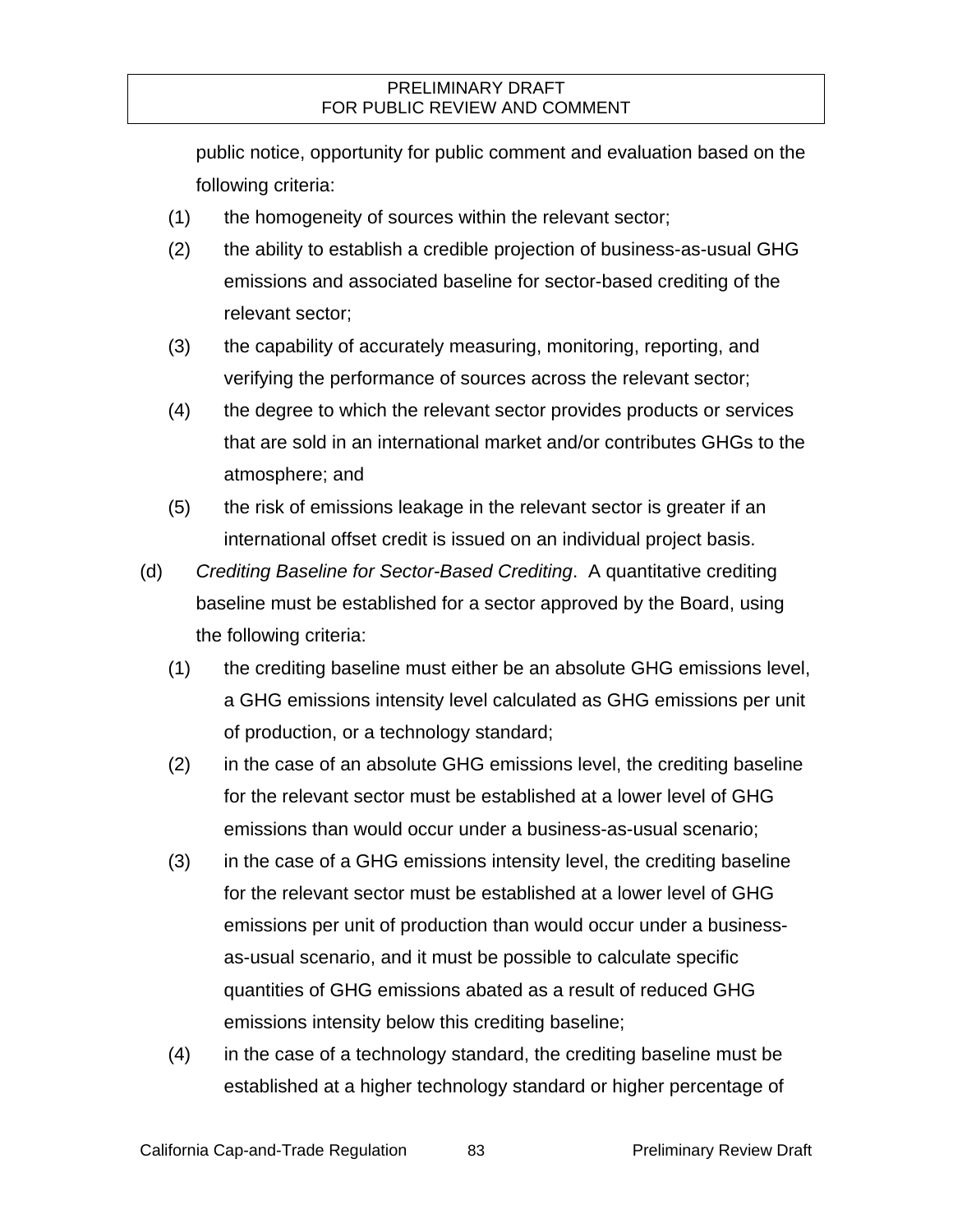adoption of a particular technology in the sector than would occur under a business-as-usual scenario, and it must be possible to calculate specific quantities of GHG emissions abated as a result of adoption of technology above this crediting baseline;

- (5) to set the crediting baseline, the country, state, province or international program issuing the sector-based credit must take into account the relevant current and historical trends in the sector as well as domestic and international policies or incentives to reduce GHG emissions, sequester GHG, or improve technology adoption; and
- (6) the additionality and the performance of the sector will be based on the crediting baseline established under this subsection.
- (7) [Placeholder]: Provisions to be developed.
- (e) *Agreements for Sector-Based Crediting*. ARB must establish a MOU with the jurisdiction in which the GHG reduction activities occur, which will specify the quantification and issuance of sector-based credits. ARB will work through an agreement, arrangement or technical cooperation with an approved developing country or state or province in such country to ensure that such program:
	- (1) is notified of ARB's approval of its crediting program;
	- (2) provides appropriate enforcement provisions including verification of GHG emissions and GHG emission reductions, sufficient tracking and registration systems and related infrastructure that will record and track GHG emissions and GHG emissions reductions; and
	- (3) provides for the disqualification of credits issued by that system for subsequent use under any system whether such use is a sale, exchange, or submission to meet a surrender obligation in any GHG ETS.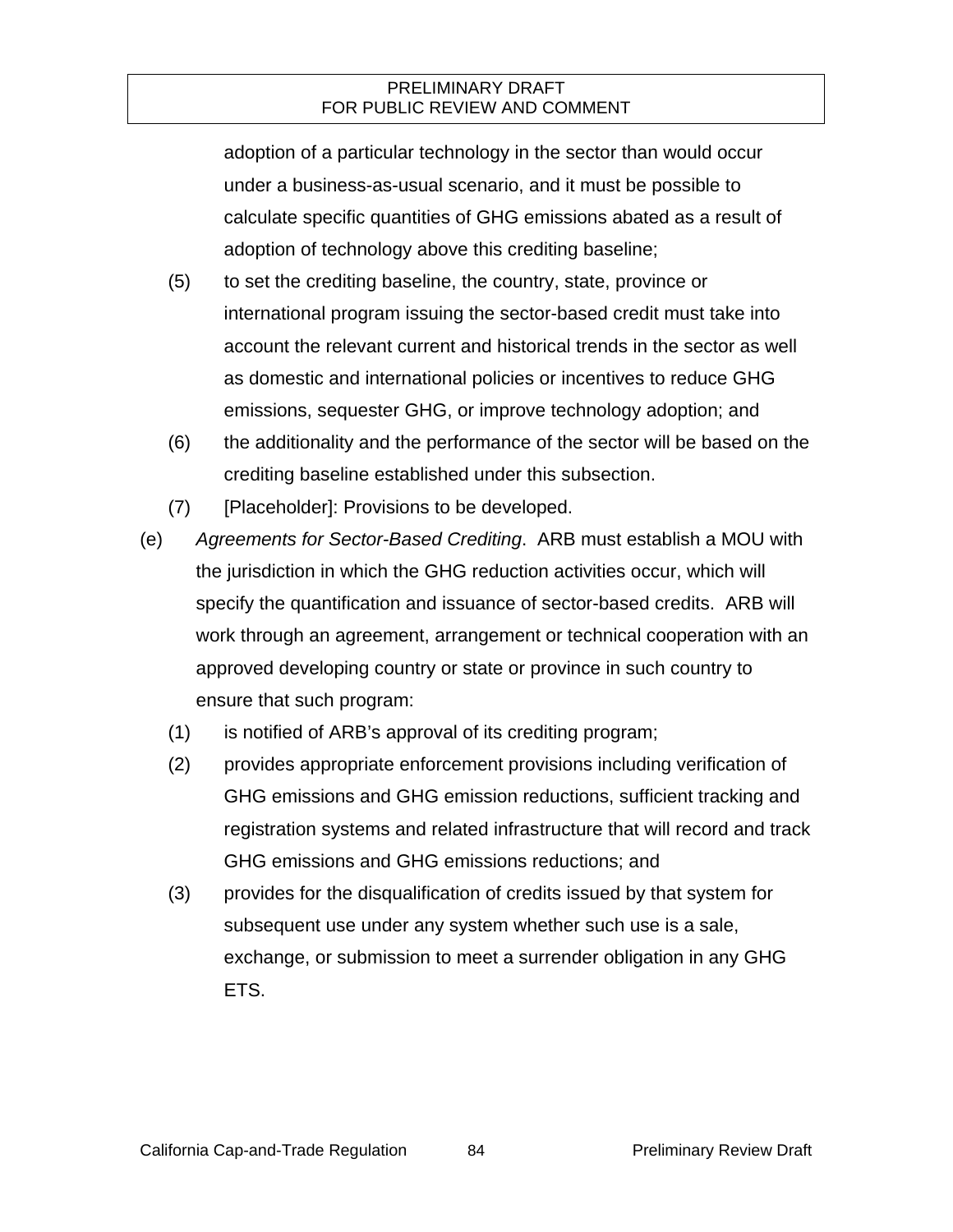# **Subarticle 14. Enforcement and Penalties**

### *Discussion of Concept – Enforcement and Penalty Provisions*

ARB is committed to developing enforcement efforts and penalty-setting mechanisms sufficient to deter non-compliance. At a stakeholder meeting on March 23, 2009, ARB reviewed existing penalty setting authority and options for setting penalties, as well as penalty systems used in other emissions trading programs. ARB is continuing to explore these options and will welcome stakeholder comments as staff designs specific language.

ARB expects to add provisions to this subarticle to specify particular enforcement provisions for separate requirements in the regulation. These provisions would include methods for calculating the number of violations and consequences for non-compliance. ARB is trying to find a combination of penalty levels and number of violations that would deter non-compliance by removing any economic benefits of non-compliance.

For example, ARB is considering whether to specify that the transfer or surrender of each compliance instrument is a separate transaction with the effect that any non-compliance with the rules for transferring ownership of compliance instruments or for surrendering instruments at the end of the compliance period would result in a number of violations equal to the number of allowances and offsets involved.

Another possible addition may be to Subarticle 7 to specify that a the requirement for surrender of compliance instruments would be to include a multiplier so that if the surrender deadline is missed, the entity would be required to surrender more allowances than it would if it had met the deadline. ARB is interested in receiving comments on these concepts and other possible approaches to scaling the number of offenses or amount of the penalty to the nature of the non-compliance.

### **§96500 Jurisdiction.**

Any of the following actions conclusively establishes a person's consent to be subject to the jurisdiction of the State of California, including but not limited to the administrative authority of ARB and the jurisdiction of the Superior Courts of the State of California:

- (a) voluntary registration with ARB pursuant to Subarticle 5;
- (b) the purchase, ownership or holding of a compliance instrument issued by ARB;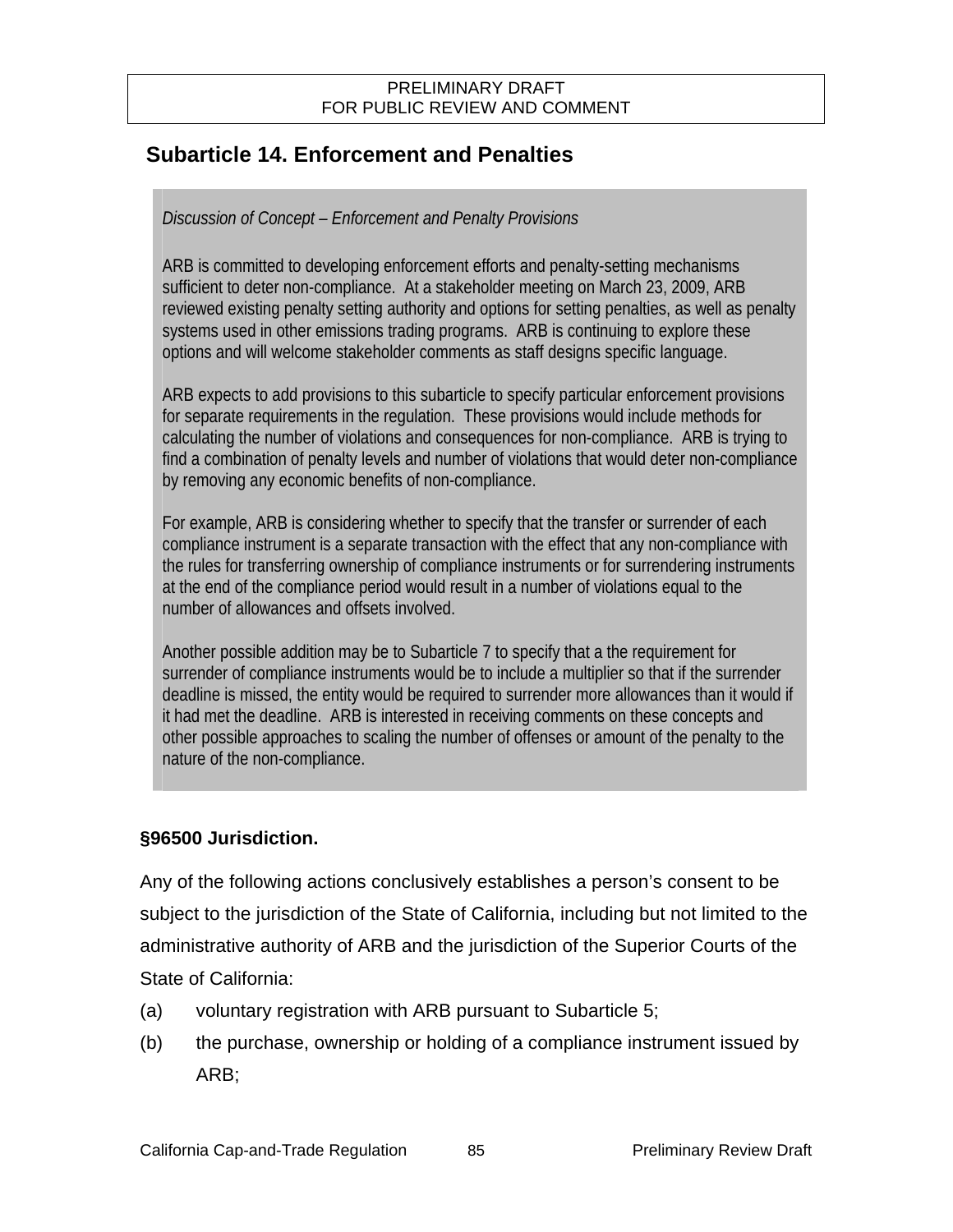- (c) receipt of compensation of any kind, including but not limited to sales proceeds and commissions, from any transfers of allowances or offset credits issued by ARB; or
- (d) certification or verification of an offset credit issued by ARB.

### **§96501 Authority to Suspend, Revoke or Modify**

- (a) The Executive Officer may suspend, revoke, or place any reasonable restrictions on the Holding Account of an Opt-in participant determined to be in violation of any provision of this article.
- (b) The Executive Officer may place restrictions on a Holding Account of a covered entity determined to be in violation of any provision of this article or of article 2 of this subchapter.
- (c) The Executive Officer may suspend, revoke, or modify any Executive Order issued under this article or under article 2 of this subchapter, including but not limited to an order accrediting a verifier, for a violation of any provision of this article.

### **§96502 Injunctions**

Any violation of this article may be enjoined pursuant to Health and Safety Code Section 41513.

### **§96503 Penalties**

Penalties may be assessed pursuant to Health and Safety Code Section 38580 for any violation of this article.

### **§96504 Violations**

- (a) Each day or portion thereof that any report required by this article remains unsubmitted, is submitted late, or contains incomplete or inaccurate information is a separate violation of this article;
- (b) Except as otherwise provided in this section, each day or portion thereof in which a violation of this article occurs is a separate offense;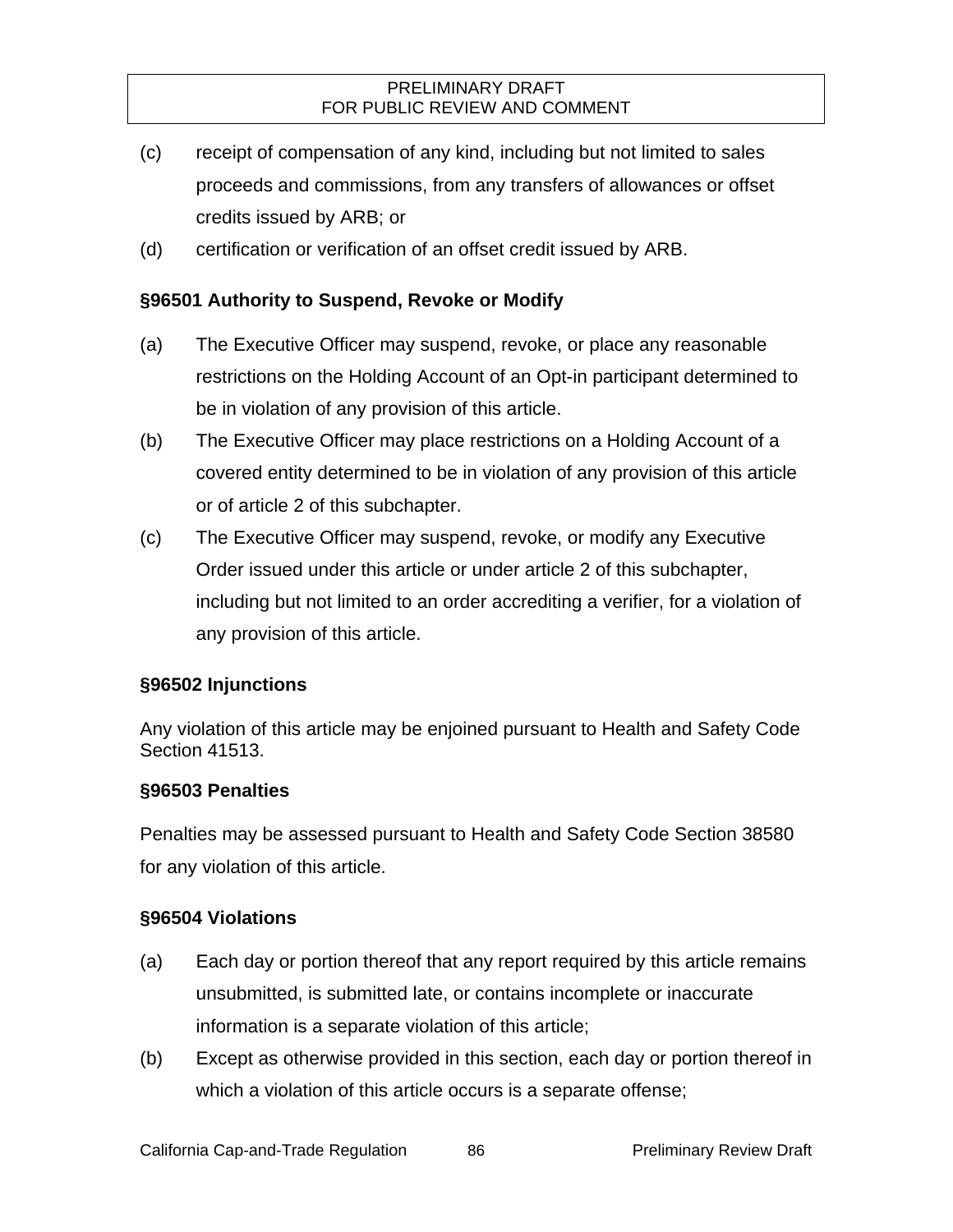(c) The violation of any condition of an Executive Order that is issued pursuant to this article is a violation of this article.

# **Subarticle 15. Other Provisions**

# **§ 96540 Severability, Effect of Judicial Order**

Each provision of this article shall be deemed severable, and in the event that any provision of this article is held to be invalid, the remainder of this article shall continue in full force and effect.

# **§ 96550 Reserved Provisions**

[Placeholder]: Provisions to be developed.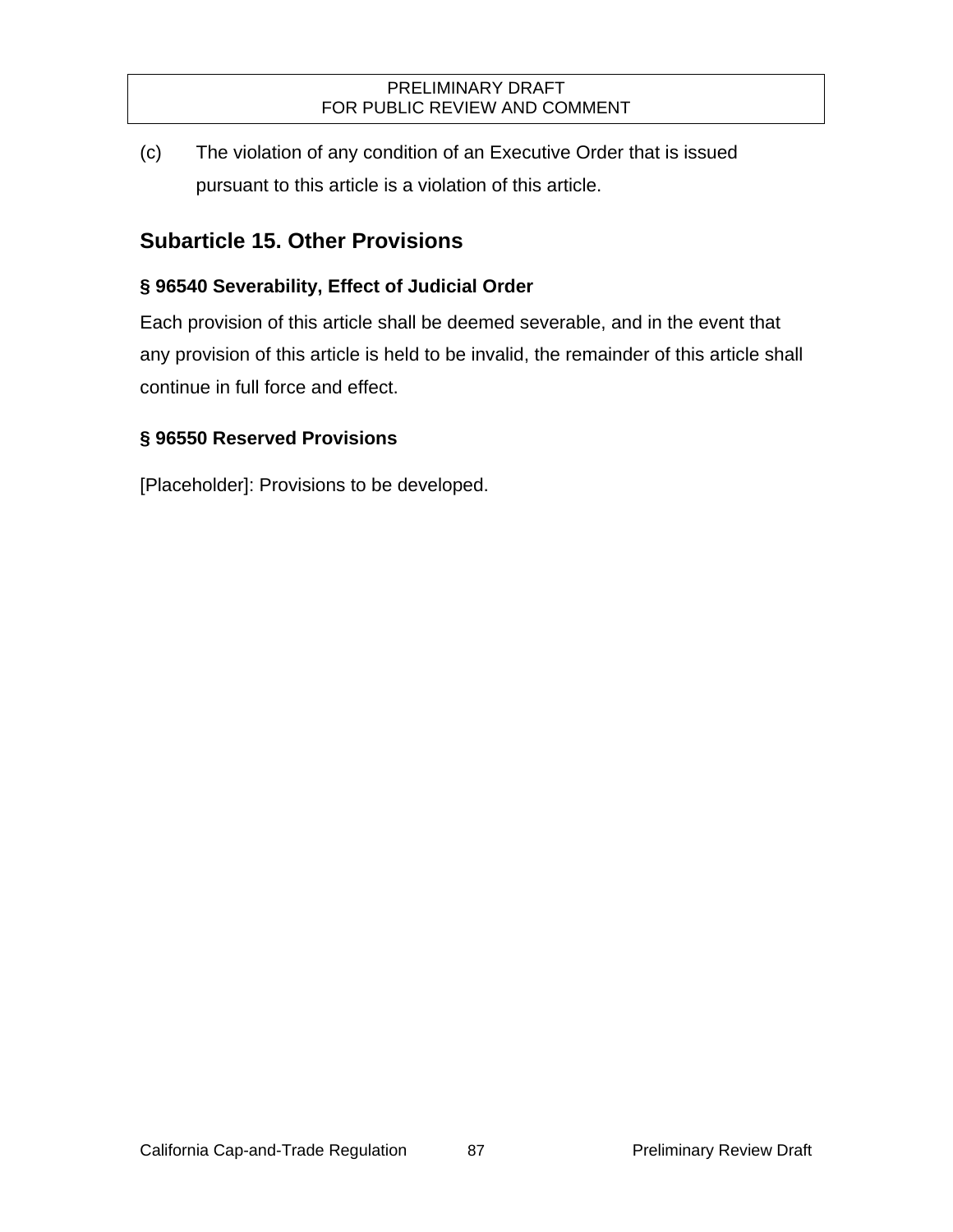**Subchapter 10, Article 2, Sections 95100-95199 – Amendments to Regulation for the Mandatory Reporting of Greenhouse Gas Emissions**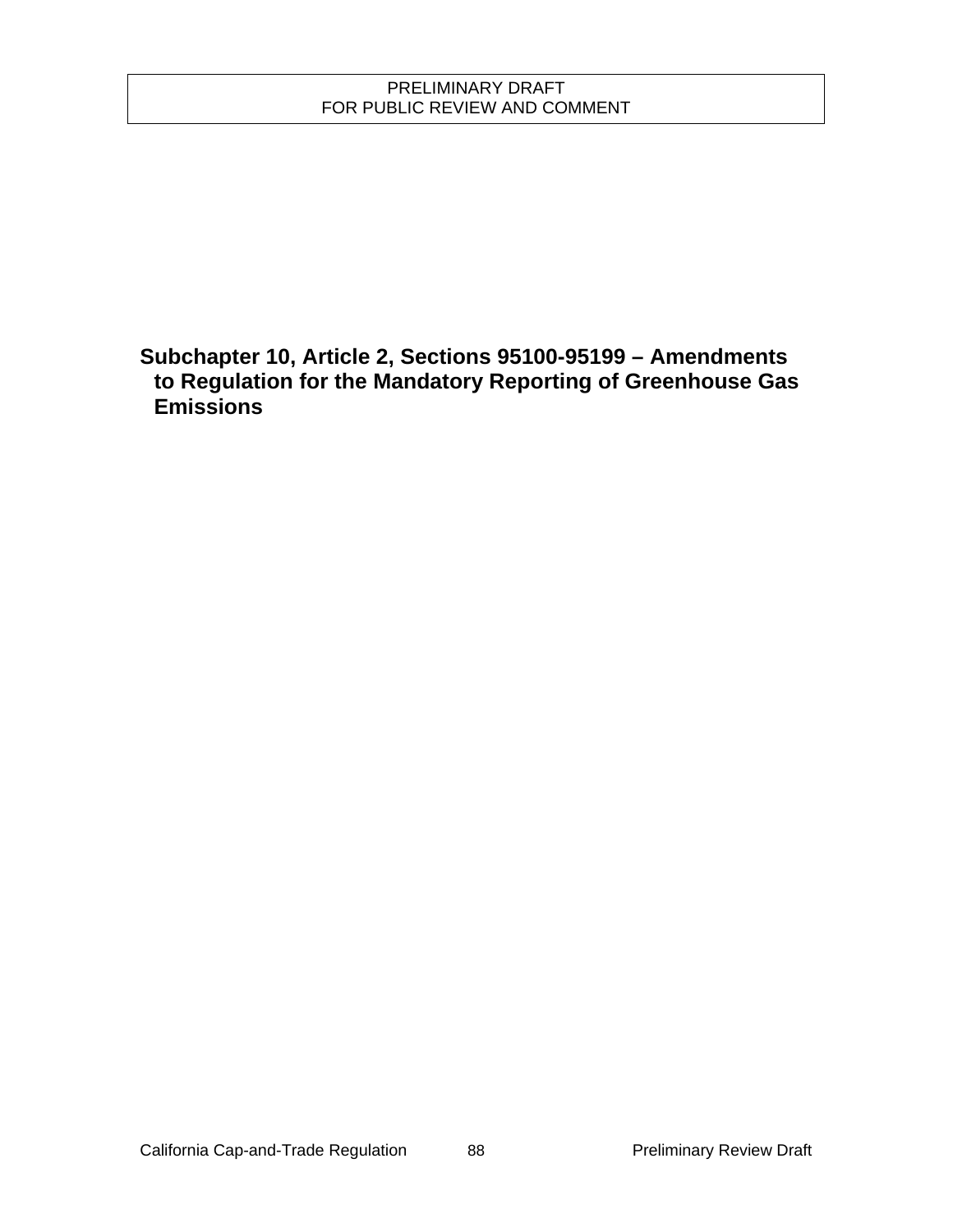# **Amendment to the Regulation for**

# **The Mandatory Reporting of Greenhouse Gas Emissions**

The Regulation for the Mandatory Reporting of Greenhouse Gas Emissions was approved by the Board on December 6, 2007 and became effective on January 1, 2009. The practice of amending the Regulation for the Mandatory Reporting of Greenhouse Gas Emissions is to support the reporting requirements set forth in the proposed Article 5: California Cap on Greenhouse Gas Emissions and Market-Based Compliance Mechanisms. Six documents are attached here to facilitate discussions of the amendment of the Regulation for the Mandatory Reporting of Greenhouse Gas Emissions:

- **Attachment 1.** Anticipated Changes to Reporting: A bulleted list of areas that are expected to change, with preliminary draft language for enforcement section .
- **Attachment 2.** Draft Table of Contents for the Revised Mandatory Reporting Regulation

**Attachment 3.** Preliminary Draft Amendments to Section 95107, Enforcement

- **Attachment 4**. A tentative calendar for the public process
- **Attachment 5.** Evaluation of the Relationships between Emissions Quantification, Scope and Points of Regulation for the cap-andtrade program: A description of what considerations will be examined for inclusion of an emissions source within the scope of the cap-and-trade program.
- **Attachment 6**. Detailed Scope Table: Describes preliminary staff thinking on which emissions generate a surrender obligation, includes proposed additional sources, pollutants, and potential thresholds that would be included in the MRR revisions.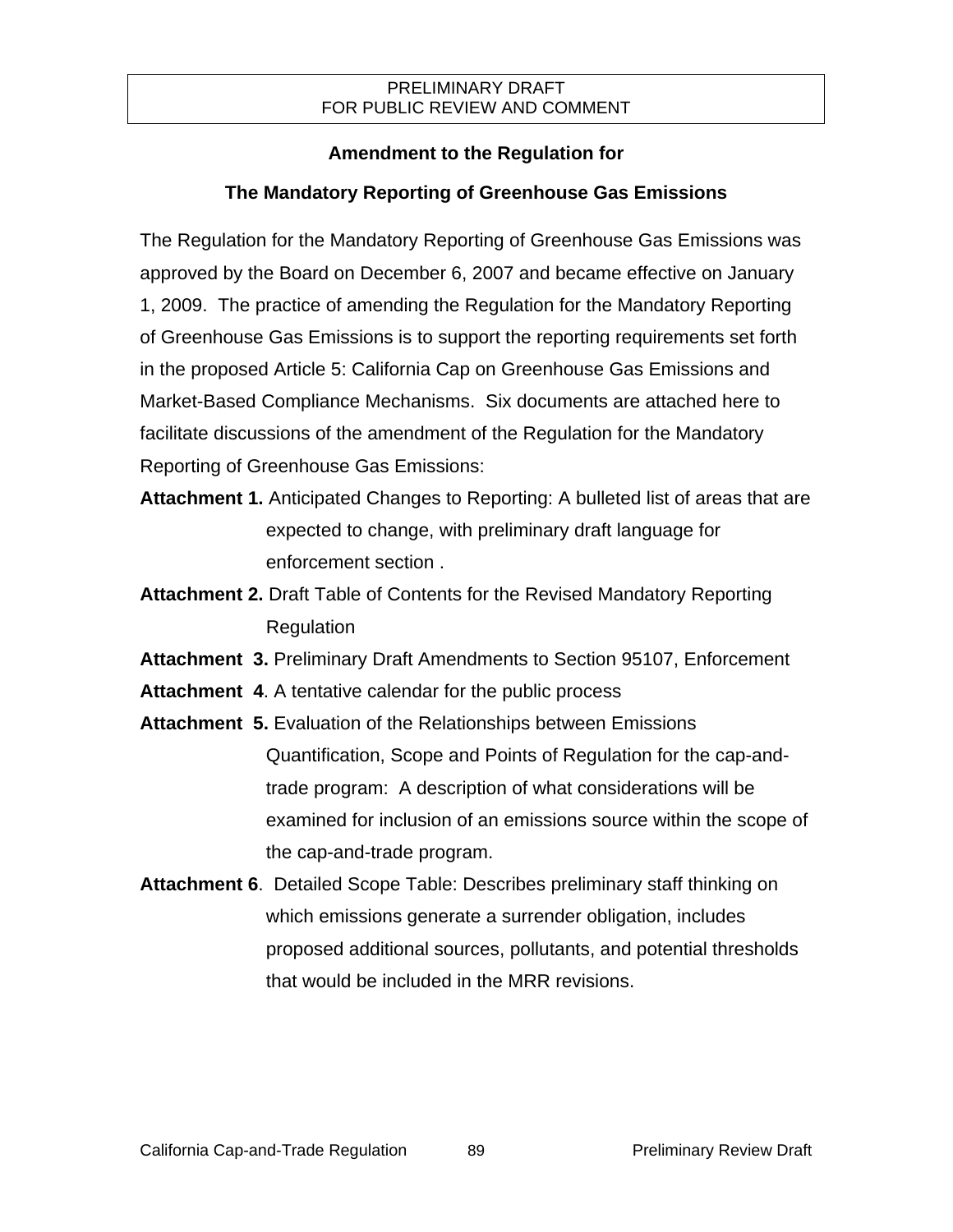# **Attachment 1. Anticipated Changes to California's Regulation for the Mandatory Reporting of Greenhouse Gas Emissions to**

### **Support the Proposed Cap-and-Trade Regulation**

- ARB staff will propose modifying the reporting threshold to be based on  $CO<sub>2</sub>$  equivalent emissions ( $CO<sub>2</sub>e$ ), rather than the current  $CO<sub>2</sub>$  only emissions.
- ARB staff will propose lowering the reporting threshold to 10,000 metric tons  $CO<sub>2</sub>e$ , rather than the current 25,000 metric tons  $CO<sub>2</sub>$  only to monitor emissions below the facility cap threshold. Third-party verification would not be proposed for facilities emitting between 10,000 MT and 25,000 MT  $CO<sub>2</sub>e.$
- ARB staff will propose annual verification of emissions data reports for all facilities above the cap threshold of 25,000 MT  $CO<sub>2</sub>e$ . Third-party verification would not be proposed for emissions data reports for facilities below the cap threshold.
- ARB staff will propose requirements for additional reporting of industrial process and fugitive emissions, and for reporting of emissions by upstream suppliers of fuels and industrial gases. Quantification methods for combustion sources will be consistent by fuel type rather than dependent on industrial sector.
- Electricity sector reporting requirements will be revised, in consultation with the California Public Utilities Commission and the California Energy Commissions, to facilitate reporting by first deliverers. Requirements developed for a load-based point of regulation will be modified to be consistent with the first deliverer approach. Changes to emissions distribution requirements for cogeneration systems may be proposed.
- The deadlines for reporting and verification are subject to change based on market needs and reporting deadlines. The amount of time between reporting and verification deadlines is likely to be reduced to facilitate timely allowance settlement.
- To reduce duplicative reporting, ARB will work with U.S. EPA to facilitate a single reporting mechanism to satisfy both state and federal mandatory reporting requirements. ARB staff may propose changes to California's reporting requirements to make them consistent with the final federal rule for GHG reporting. Some options in the federal rule may be limited to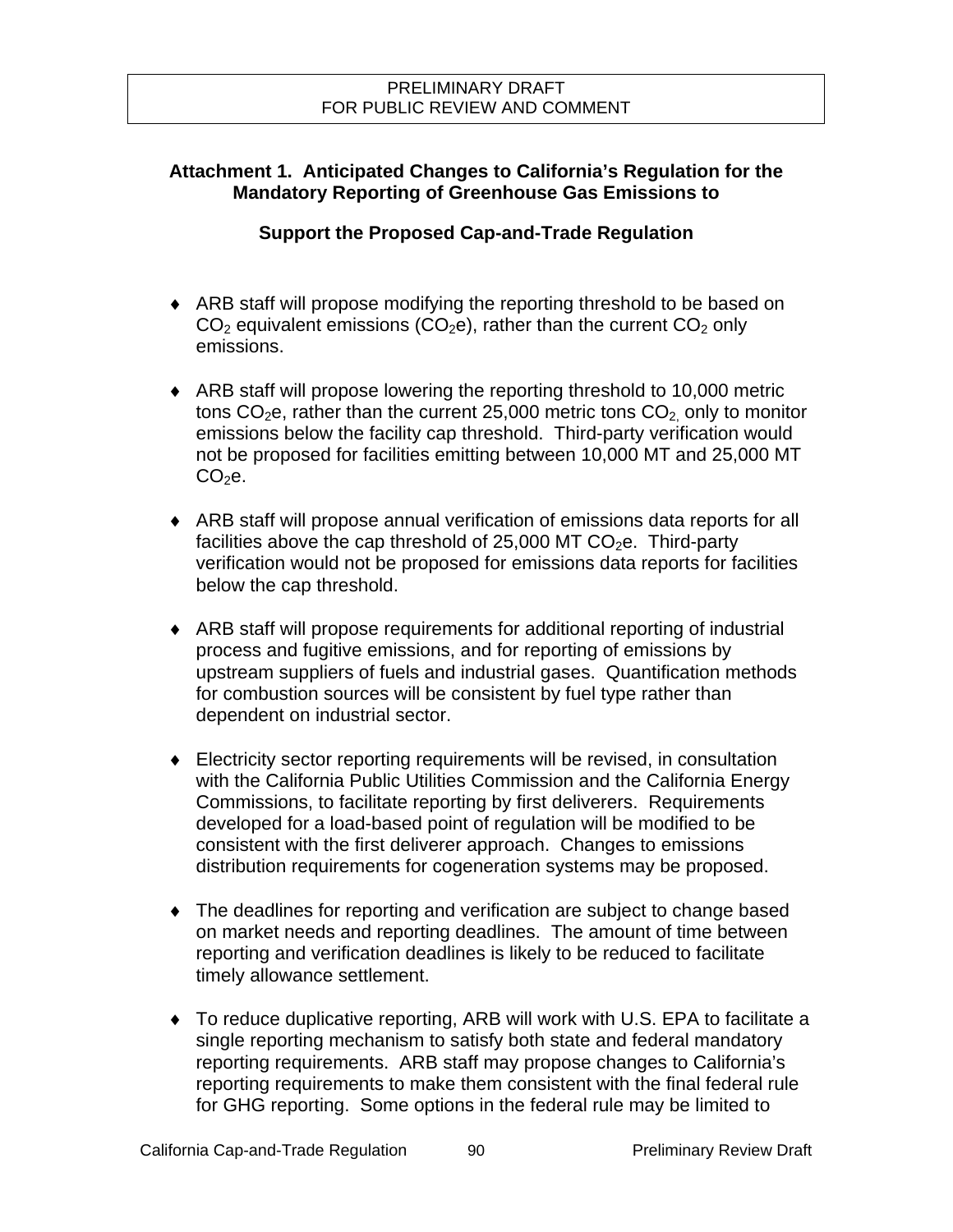assure consistency and rigor in emissions accounting for the cap-andtrade program.

- Additional changes to general provisions, definitions, quantification methods, and verification requirements will be considered to assure the reporting regulation provides the consistency and rigor needed to support the cap-and-trade program.
- Finally, ARB plans to revise the existing enforcement language in Section 95107 to provide more comprehensive rules about how the number of violations will be calculated, with the goal of ensuring adequate data collection and accurate and timely reporting and verification. Preliminary draft language containing some of the amendments under consideration for this section is presented below.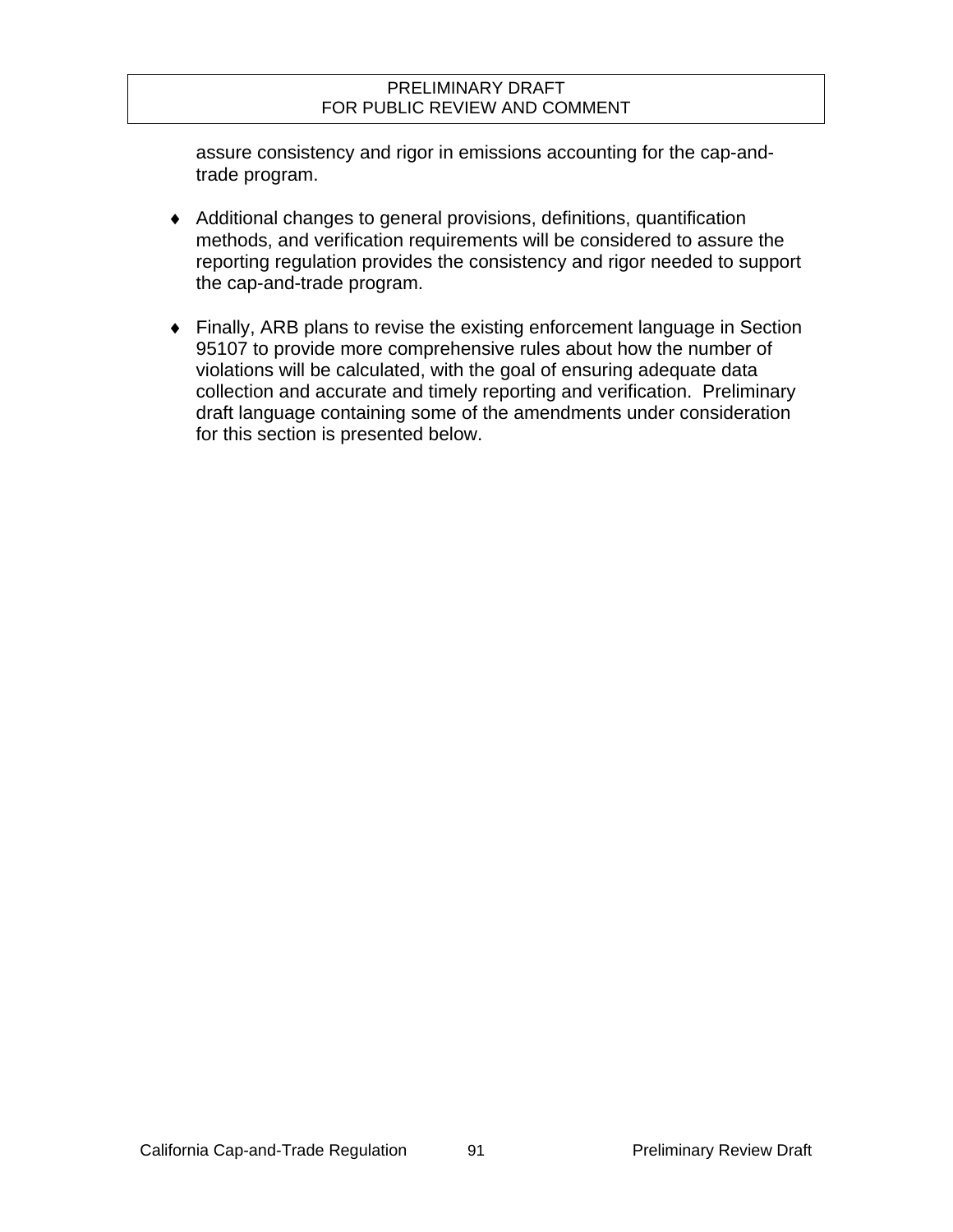### **Attachment 2. Draft Table of Contents for Revised Mandatory Reporting Regulation**

*[Subarticles and sections in italics will be considered for addition in 2010. Existing sections would contain revised language.]*

Subchapter 10, Article 2, Sections 95100 to *95199*, title 17, California Code of **Regulations** 

| Subarticle 1. General Requirements for Greenhouse Gas Reporting |
|-----------------------------------------------------------------|
|-----------------------------------------------------------------|

- 95100 Purpose
- 95101 Applicability
- 95102 Definitions
- 95103 Greenhouse Gas Reporting Requirements
- 95104 Greenhouse Gas Emissions Data Report
- 95105 Document Retention and Record Keeping Requirements
- 95106 Confidentiality
- 95107 Enforcement
- 95108 Severability
- 95109 Incorporation by Reference

Subarticle 2. Requirements for the Mandatory Reporting of Greenhouse Gas Emissions from Specific Types of Facilities *and Entities*

- 95110 Data Requirements and Calculation Methods for Cement Plants
- 95111 Data Requirements and Calculation Methods for Electricity Generating Facilities, *Electricity* Retail Providers, *and Electricity*  **Marketers**
- 95112 Data Requirements and Calculation Methods for Cogeneration **Facilities**
- 95113 Data Requirements and Calculation Methods for Petroleum Refineries
- 95114 Data Requirements and Calculation Methods for Hydrogen Plants
- 95115 Data Requirements and Calculation Methods for General Stationary Combustion Facilities

|       | Subarticle 3. Calculation Methods Applicable to Multiple Types of Facilities |
|-------|------------------------------------------------------------------------------|
| 95125 | <b>Calculation Methods for Stationary Combustion</b>                         |
| 95126 | <b>Additional Calculation Methods</b>                                        |

Subarticle 4. Requirements for Verification of Greenhouse Gas Emissions Data Reports and Requirements Applicable to Emissions Data Verifiers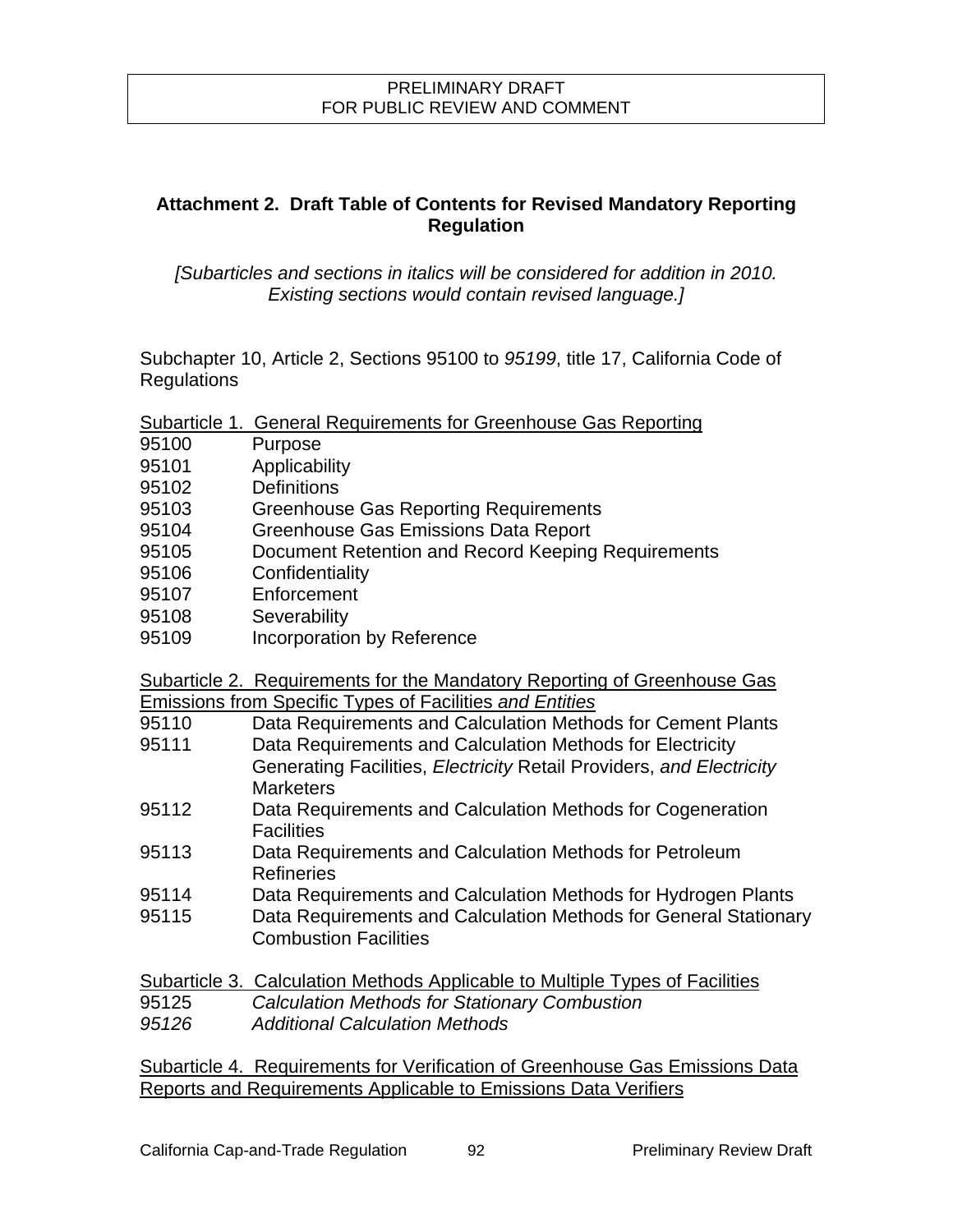- 95130 Requirements for Verification of Emissions Data Reports
- 95131 Requirements for Verification Services
- 95132 Accreditation Requirements for Verification Bodies, Lead Verifiers, and Verifiers
- 95133 Conflict of Interest Requirements for Verification Bodies

*Subarticle 5. Requirements for the Mandatory Reporting of Greenhouse Gas Emissions by Additional Types of Facilities*

| 95140 | Data Requirements and Calculation Methods for Aluminum<br><b>Production Facilities</b>          |
|-------|-------------------------------------------------------------------------------------------------|
| 95141 | Data Requirements and Calculation Methods for Glass<br><b>Manufacturing Facilities</b>          |
| 95142 | Data Requirements and Calculation Methods for Iron and Steel<br><b>Production Facilities</b>    |
| 95143 | Data Requirements and Calculation Methods for Lime<br><b>Manufacturing Facilities</b>           |
| 95144 | Data Requirements and Calculation Methods for Miscellaneous<br>Uses of Carbonates               |
| 95145 | Data Requirements and Calculation Methods for Nitric Acid<br><b>Production Facilities</b>       |
| 95146 | Data Requirements and Calculation Methods for Oil and Natural<br><b>Gas Systems</b>             |
| 95147 | Data Requirements and Calculation Methods for Pulp and Paper<br><b>Manufacturing Facilities</b> |
| 95148 | Data Requirements and Calculation Methods for Soda Ash<br><b>Manufacturing Facilities</b>       |

*Subarticle 6. Requirements for the Mandatory Reporting of Greenhouse Gas Emissions by Upstream Suppliers of Fuels and Industrial Gases*

- *95170 Data Requirements and Calculation Methods for Suppliers of Petroleum Products*
- *95171 Data Requirements and Calculation Methods for Suppliers of Natural Gas and Natural Gas Liquids*
- *95172 Data Requirements and Calculation Methods for Suppliers of Industrial Greenhouse Gases*
- *95173 Data Requirements and Calculation Methods for Suppliers of Carbon Dioxide*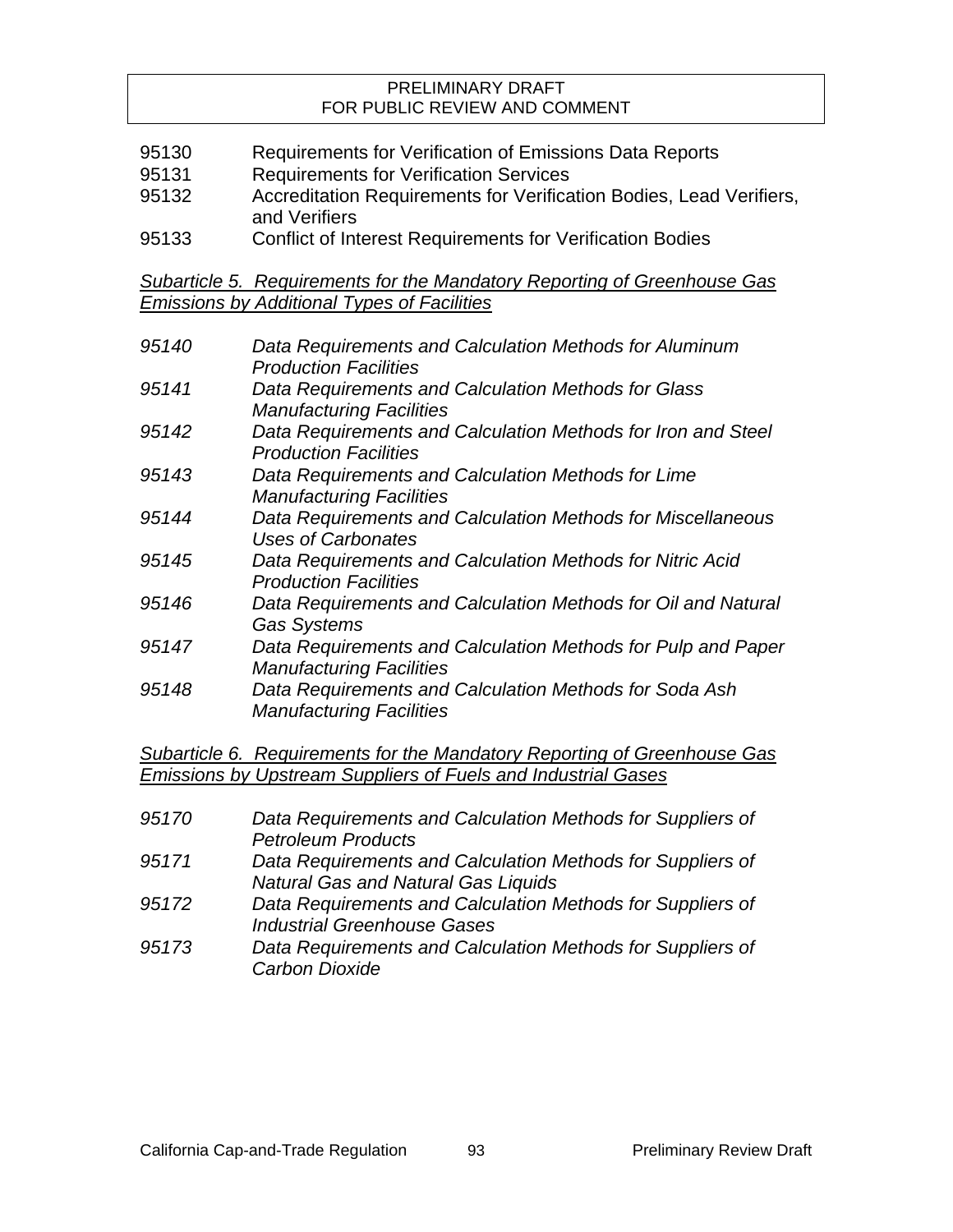# **Attachment 3. Preliminary Draft Amendments to Section 95107, Enforcement**

*Discussion of Concept – Enforcement Section in Mandatory Reporting Regulation* 

ARB will amend the existing enforcement provisions in the reporting regulation as part of its adoption of a cap-and-trade program. In the existing regulation, Subsection 95107(a) was included to specify that each day in violation of Health and Safety Code Section 42402.4, which prohibits knowing submission of a false document with intent to deceive, Is a separate violation. The existing regulation does not specify a calculation of daily offenses for other violations of the Health and Safety Code, such as submission of incorrect information without an intent to deceive. ARB intends to change this subsection so that all submissions of incorrect information – not just those covered in HSC Section 42402.4 – are computed as separate daily violations for as long as the false information remains uncorrected. This change will make the provision more consistent with other ARB regulations. This and other possible changes to more specifically delineate what constitutes a violation and how the number of violations are computed are set forth in the draft amendment language below.

In addition to the changes indicated in the regulatory text, ARB expects to consider additional provisions relating to calculation of the number of violations and penalties, and how violations and penalties will be applied to specific requirements in the reporting regulation. One of the ideas under consideration would specify that each metric ton of carbon dioxide equivalent that is emitted during a reporting year but not reported to ARB would constitute a separate offense under this article. ARB is interested in receiving comments on this concept or on other possible approaches to scaling the number of offenses or size of penalty to the magnitude of an entity's failure to report actual emissions.

### **§ 95107. Enforcement.**

- (a) SSKnowing sSubmission of falseincorrect information<del>, with intent to deceive,</del> to the Executive Officer or a verification body<del>, shall</del> constitutes a single, separate violation of the requirements of this article for each day in violation, after beginning on the day the falseincorrect information is submitted has been received by the Executive Officer and ending on the day that all the information is corrected.
- (b) Failure to submit any report by a deadline specified in this article or to include in  $a$ report all information required by this article, or late submittal of any report, shall constitutes a single, separate violation of this article for each day or portion thereof after the deadline that the report hasis not been submitted beyond the specified reporting date. Failure to include in a report all information required by this article constitutes a separate violation of this article for each day beginning on the day the report is submitted and ending on the day the report is amended to include all required information. For the purposes of this section, "report" means any emissions data report, verification opinion, or other document record required to be submitted to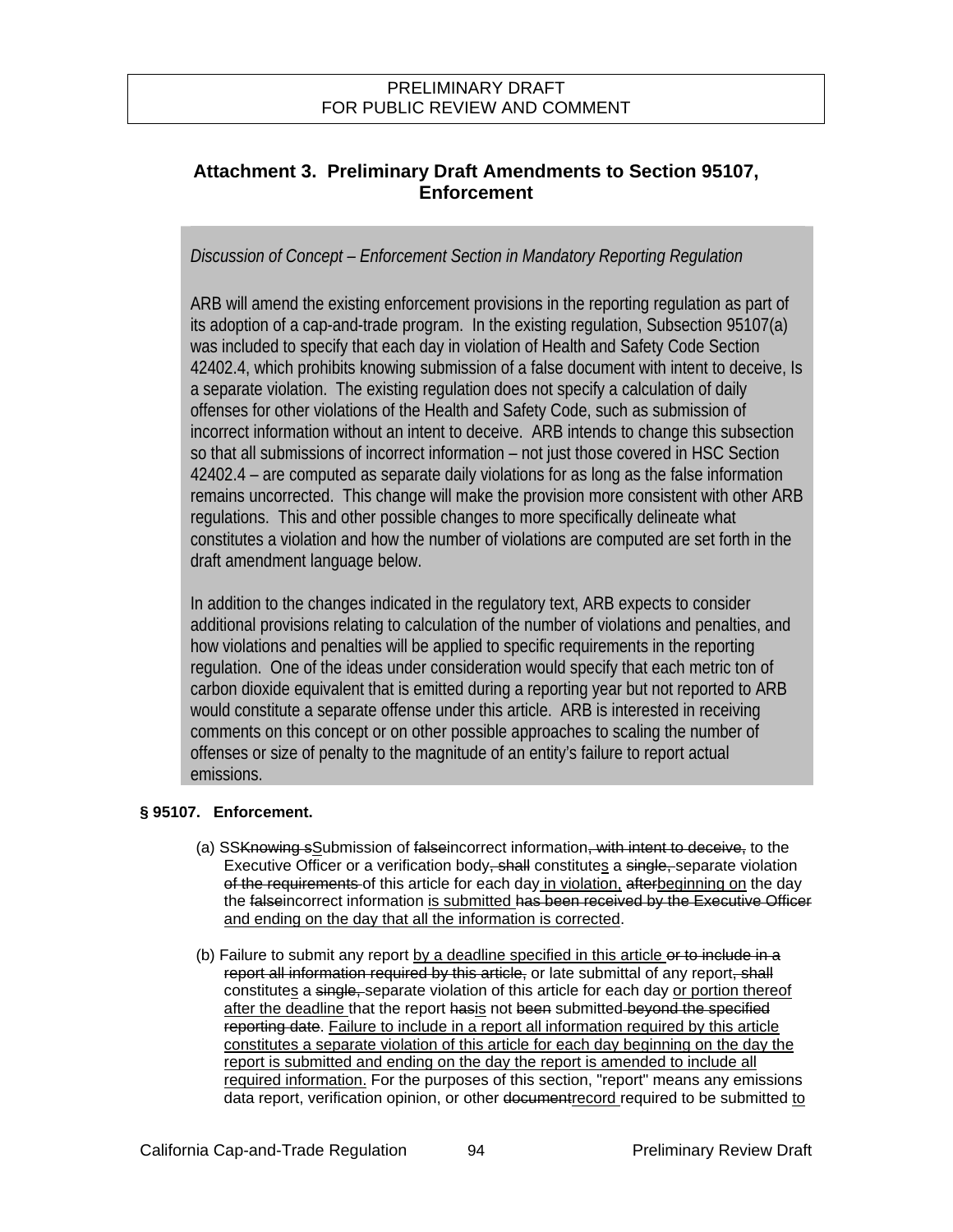the Executive Officer by this article.

- (c) Each failure to measure, collect, record or preserve information needed for the calculation of emissions as required by this article or that this article otherwise requires be measured, collected, recorded or preserved constitutes a separate violation of this article, except to the extent such failure is specifically addressed in, and is consistent with, a procedure that has been approved by the Executive Officer pursuant to Section 95103(a)(10).
- (d) With respect to requirements of this article that are not described in Section 95107(a), (b) or (c), above, each day or portion thereof on which a violation occurs constitutes a separate offense.
- (e) Penalties may be assessed for any violation of this article pursuant to Health and Safety Code Section 38580.
- (f) Any violation of this article may be enjoined pursuant to Health and Safety Code Section 41513
- (g) The Executive Officer may revoke or modify any Executive Order issued pursuant to this article as a sanction for a violation of this article.
- (h) The violation of any condition of an Executive Order that is issued pursuant to this article is a violation of this article.

Note: Authority cited: Sections 38510, 38530, 38580, 39600, 39601 and 41511, Health and Safety Code. Reference: Sections 38530, 38580, 39600 and 41511, Health and Safety Code.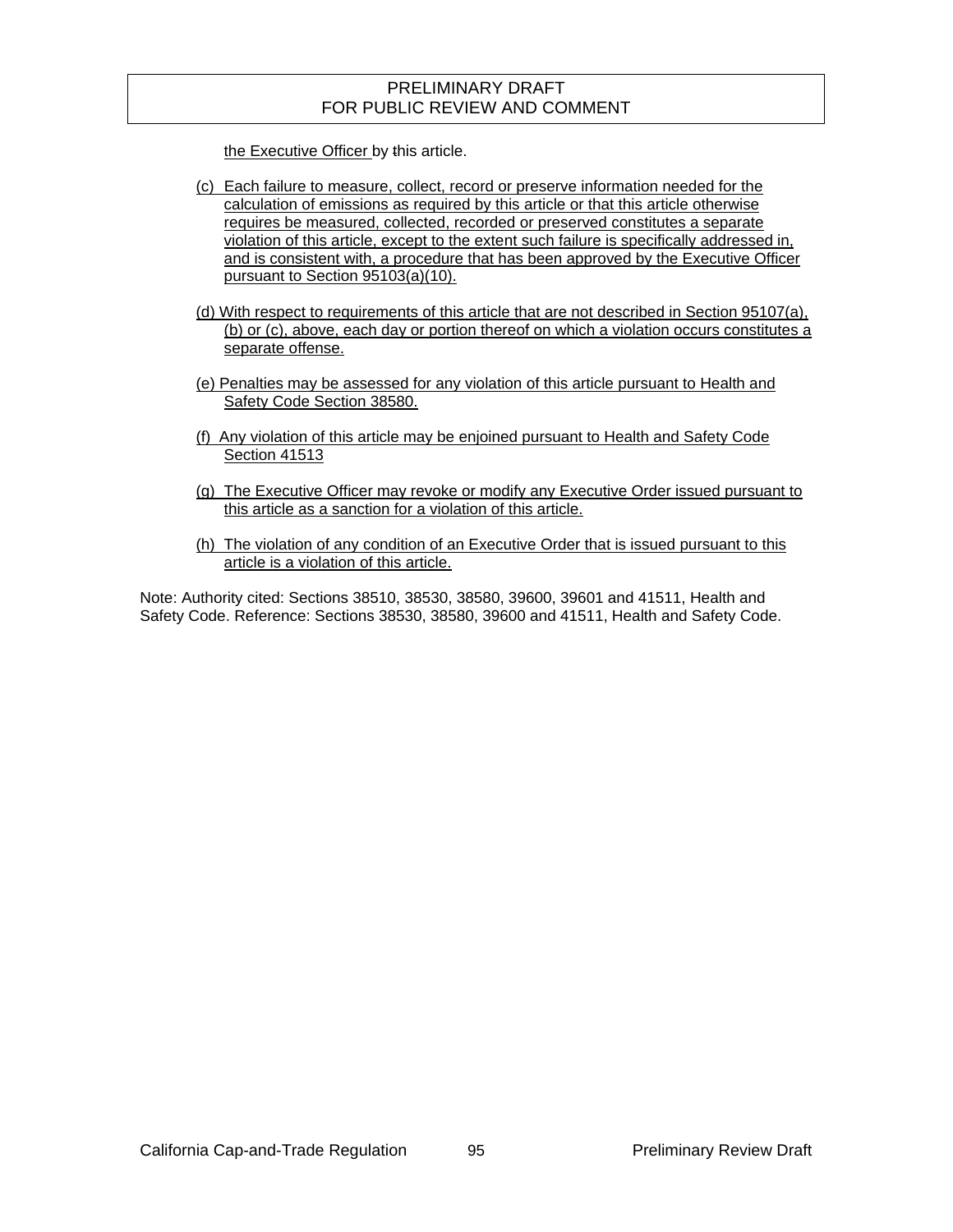# **Attachment 4. Tentative Calendar for Public Process:**

# **2010 Revision of the California Mandatory Reporting Regulation**

January/February 2010: Workshops to present expected revisions to reporting requirements and collect public input.

Late March/Early April: Release of Draft Regulatory Language.

April/ May 2010: Workshops to discuss Draft Regulatory Language for GHG reporting requirements and collect public input.

Late August/Early September: Release of Regulatory Proposal, including Initial Statement of Reasons (Staff Report) for Cap-and-Trade Regulation and Modifications to the California Mandatory Reporting Regulation. Formal public comment period begins.

Thursday, October 21: Board considers Cap-and-Trade and revised Mandatory Reporting Regulations.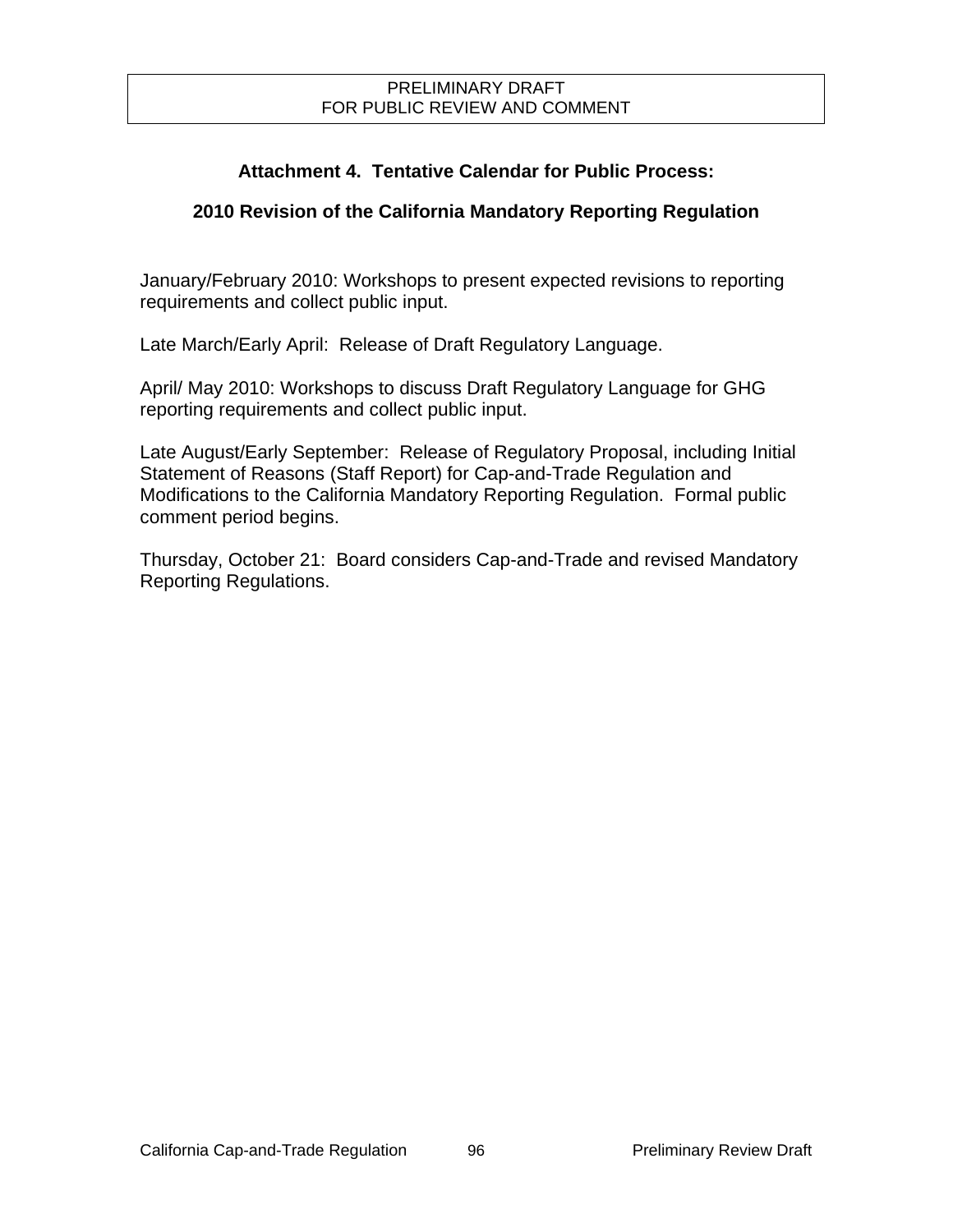### **Attachment 5. Evaluation of the Relationships between Emissions Quantification, Scope and Points of Regulation for the AB 32 Cap-and-Trade Program**

### **Issue Summary**

ARB has held an extensive public process, in conjunction with the Western Climate Initiative (WCI), to determine which sources of emissions should be covered by the cap-and-trade program. Both the Scoping Plan and the WCI Design Recommendations contain a summary of the scope of the program.<sup>7</sup>

ARB needs greater detail to determine who is a covered entity in the program as we prepare the cap-and-trade regulation. ARB staff has compiled the attached table to provide a crosswalk between ARB's current mandatory reporting requirements, the WCI Essential Requirements of Mandatory Reporting, and the anticipated changes to ARB's Mandatory Reporting Regulation to support the scope of the cap-and-trade program as presented in this PDR.<sup>8</sup>

We are providing this discussion to explain the preliminary staff thinking included in the attached table. Staff will continue to work with stakeholders to determine which emissions sources will be included in the scope of the cap-and-trade program.

### **Background on Scope and Point of Regulation Decisions for the Cap-and-Trade Program**

The term 'scope' defines the greenhouse gas (GHG) emissions that are covered by the cap-and-trade program, including:

- $\triangleright$  The emissions sources that fall under the cap.
- $\triangleright$  The greenhouses gases that fall under the cap.
- $\triangleright$  The point(s) of regulation where the program would be enforced.

The "point of regulation" is a portion of the scope definition that identifies the covered entities that have the obligation to surrender compliance instruments (emission allowances or allowable offsets credits) equal to their GHG emissions.

<http://www.arb.ca.gov/cc/scopingplan/document/scopingplandocument.htm>

**Design Recommendations for the WCI Regional Cap-and-Trade Program** pages 1-3 (September 2008) <http://www.westernclimateinitiative.org/the-wci-cap-and-trade-program/design-recommendations> <sup>8</sup>

l

<sup>7</sup> **Climate Change Scoping Plan** page 31 (December 2008)

<sup>&</sup>lt;sup>8</sup> Information about ARB's mandatory reporting program for GHG emissions is available here: <http://www.arb.ca.gov/cc/reporting/ghg-rep/ghg-rep.htm>

The WCI's **Final Essential Requirements for Mandatory Reporting** is available here: [http://www.westernclimateinitiative.org/component/remository/Reporting-Committee-Documents/Final-](http://www.westernclimateinitiative.org/component/remository/Reporting-Committee-Documents/Final-Essential-Requirements-for-Mandatory-Reporting/)[Essential-Requirements-for-Mandatory-Reporting/](http://www.westernclimateinitiative.org/component/remository/Reporting-Committee-Documents/Final-Essential-Requirements-for-Mandatory-Reporting/)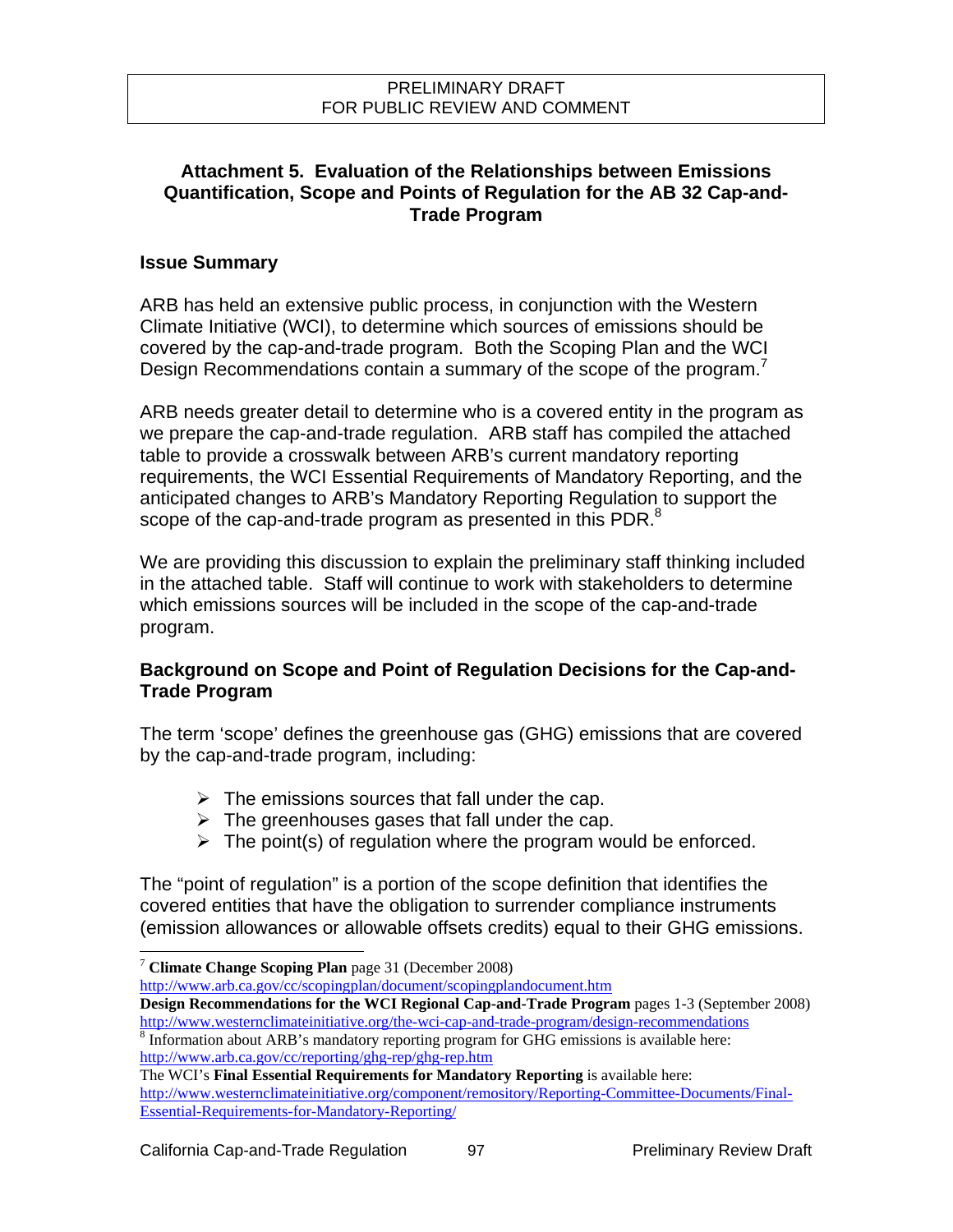Several key terms are used to describe the point of regulation:

- **Downstream, at the point of emission:** The point of regulation can be where the emissions occur, such as where coal is combusted. This point of regulation is typically referred to as "downstream." Examples of downstream points of regulation include: (a) stationary source combustion of coal, natural gas, and oil; and (b) process and fugitive emissions from industrial facilities.
- **Upstream, where carbon enters the California economy:** The point of regulation can be at the point where carbon enters into the economy. This point is typically referred to as "upstream." Examples of upstream points of regulation for fossil fuels include: (a) where natural gas is processed and upgraded to pipeline quality; (b) where oil products are refined or imported; and (c) where coal is mined. For some high global warming potential (GWP) gases (such as sulfur hexafluoride,  $SF_6$ ), an upstream point of regulation may be the point at which the gas is manufactured.
- **Midstream:** The point of regulation can be between the upstream and downstream. This is referred to as midstream. Midstream regulation for fossil fuel may be where the fuel is distributed, examples include: (a) natural gas transmission pipelines; (b) natural gas local distribution companies (LDCs); and (c) gasoline and diesel terminal racks, fuel distributors or wholesalers.

From the scope and point of regulation definitions, any covered entity must be able to tell whether it has a surrender obligation under the cap, and which of its emissions are subject to this obligation. $9\text{ T}$ he attached detailed scope document compiles this information for all sources in a concise tabular form. Preliminary staff thinking on program scope is based on the principles discussed below.

# **Evaluating Quantification Methodologies for Inclusion in the Scope of the Cap-and-Trade Program**

To ensure that the cap-and-trade program meets the AB 32 criteria of 'quantifiable', ARB staff developed the following principles for evaluating whether individual quantification methodologies are appropriate for calculating 'surrender obligation' within the scope of the cap-and-trade program<sup>10</sup>:

 9 This discussion of scope is borrowed from the **WCI Draft Program Scope Recommendations** (March 2008). Available from:

[http://www.midwesternaccord.org/Meeting%20material%20pages/Scope%20and%20Electricity%20Meeti](http://www.midwesternaccord.org/Meeting%20material%20pages/Scope%20and%20Electricity%20Meeting%201/Draft_WCI_Scope_Recommendation.pdf) [ng%201/Draft\\_WCI\\_Scope\\_Recommendation.pdf](http://www.midwesternaccord.org/Meeting%20material%20pages/Scope%20and%20Electricity%20Meeting%201/Draft_WCI_Scope_Recommendation.pdf)

<sup>&</sup>lt;sup>10</sup> AB 32 requires that all Greenhouse Gas Emission reductions achieved be real, permanent, quantifiable, verifiable, enforceable, and additional.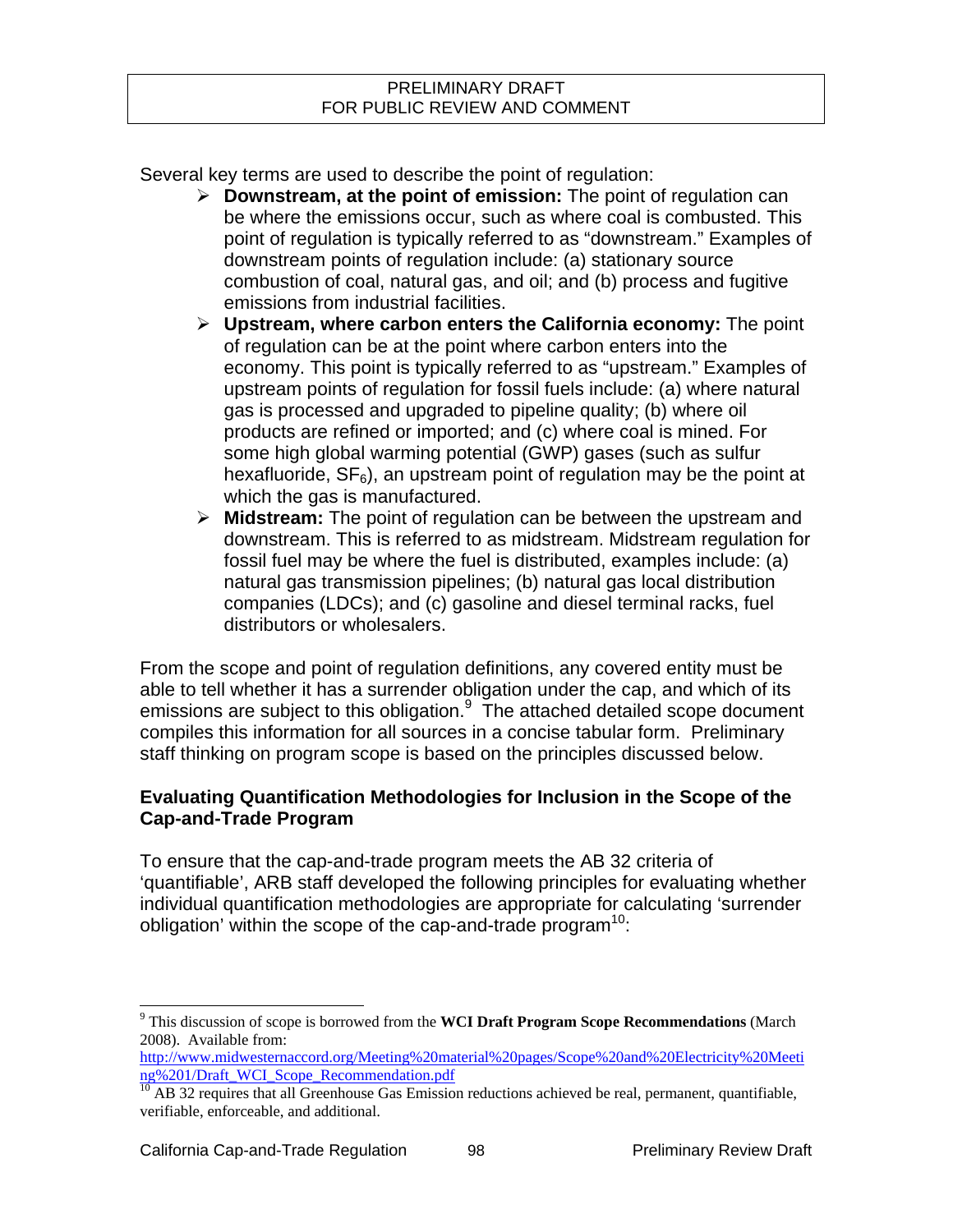- $\triangleright$  The quantification methodology provides accurate and consistent quantification of emissions across all reporters
- $\triangleright$  The methodology facilitates third-party verification
- $\triangleright$  The methodology is enforceable by ARB
- $\triangleright$  The methodology is related to a meaningful portion of the GHG emissions emitted by California
- $\triangleright$  The methodology facilitates implementation of the intended incentives of the cap-and-trade program
- $\triangleright$  Emissions can be cost-effectively measured or calculated and reported using the quantification methodology

# Provide Accurate and Consistent Quantification of GHG Emissions

Emission accounting methodologies should provide an accurate measure of the current magnitude of GHG emissions from a source. Reliable methods must capture and incorporate the variability in key input parameters over the course of the reporting period. In addition, it is critical to the success of a cap-and-trade program that the methods provide the same level of accuracy of source emissions after emission reduction strategies have been implemented.

False emission reductions which could unintentionally result from a shift between alternate quantification methodologies must be avoided to the extent feasible.<sup>11</sup>

In short, methods must accurately quantify both current and future emissions from a source. Wherever possible, reporters should use the same quantification methodology for each source to ensure consistency across reporting entities.

# Provide Verifiable GHG Emissions Data

Consistent and reliable verification of all GHG emissions is an essential part of a viable regulatory cap-and-trade program. Participants must have confidence that a common metric is employed (i.e. a ton of carbon is a ton of carbon) as they buy and sell allowances. Reporting regulations must provide independent third party verifiers with the ability to confidently judge the veracity of facility emissions reports. Reporting regulations based on accepted quantification methods (e.g. ASTM, ISO) provide verifiers with a standard with which to objectively judge the validity of reported emissions. Consistent and accurate accounting requires that as little as possible is left to the verifier's subjective judgment.

l

 $11$  These emission reductions are sometimes labeled as 'paper reductions' because reductions appear to have resulted 'on paper' due to the accounting methodologies employed but no actual environmental benefit occurs.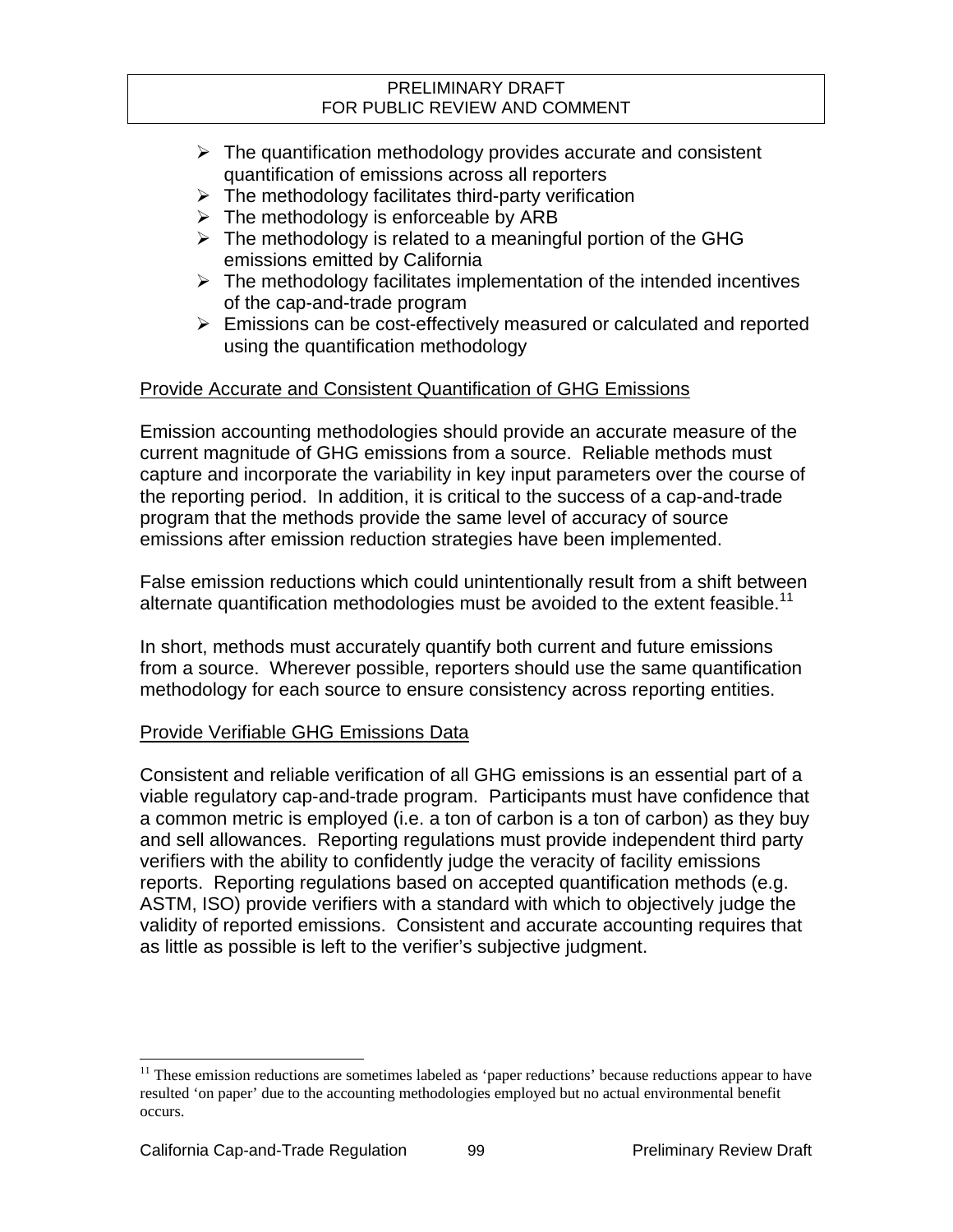#### Provide Enforceable Methodologies

Reporting regulations must be formulated and written to provide enforcement bodies with the ability to identify and potentially prosecute any infractions in facility emission reports. Reporting methods must provide concrete and unambiguous criteria against which the validity of the report may be judged.

#### Quantify Most Meaningful Sources of GHGs

In selecting the quantification methodologies that apply in the cap-and-trade program staff places a priority on methods that can be used in a consistent fashion across a variety of sources.

In addition, the point of regulation will be moved upstream for GHG sources that are difficult to regulate at the point of emission (e.g., combustion of transportation fuels in passenger vehicles). The result of this upstream regulation may lead to a decrease in accuracy or precision due to greater reliance on default emission factors rather than direct measurement at the emissions source. Also, upstream regulation may lead to different quantification methodologies for the same fuel type in different end uses.

#### Creation of the Correct Incentives to Motivate GHG Emissions Reduction

A trade-off may exist between striving for accuracy and precision in emission quantification and creating the correct incentives for low-lifecycle emissions from products with complex supply chains. This may be especially true where a significant portion of the emissions associated with delivering a product to the end consumer exist outside of California.

In general the cap-and-trade program has not taken a 'full lifecycle' accounting approach to emissions quantification. ARB may consider a form of lifecycle emissions accounting in some cases to create the correct incentives for a switch to low-lifecycle emissions products.

#### Cost-effectiveness

To balance accuracy with reporting costs we must consider the costs associated with any quantification methodology. An example is the frequency of fuel carbon content sampling. More frequent sampling increases accuracy of emissions calculations but also increases the costs of the specified quantification methodology.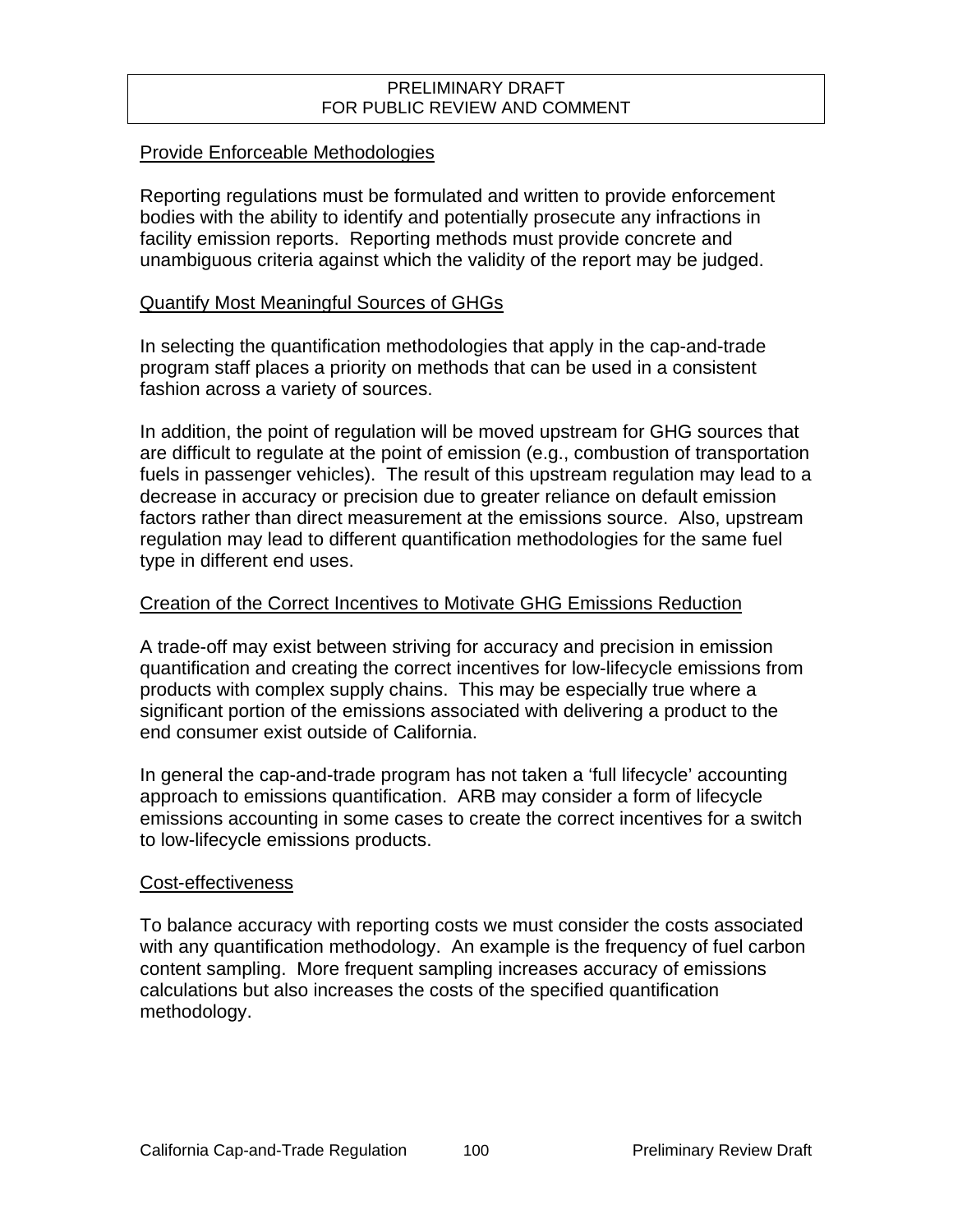**Attachment 6.** 

**Detailed Scope Table**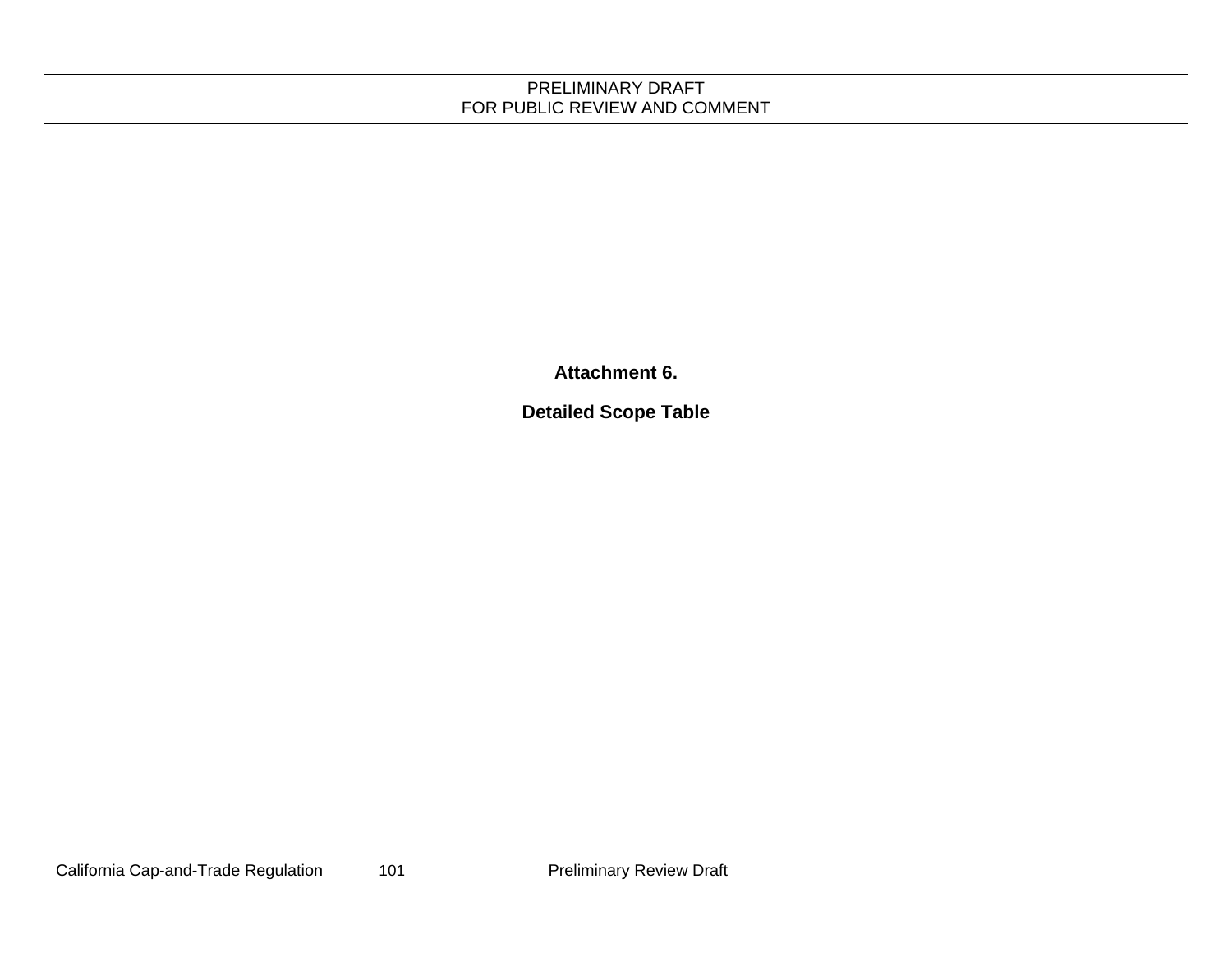| <b>Complying Entity</b><br><b>Information</b>                                     | <b>Emissions Source</b><br><b>Description</b><br>(GHG Type) | <b>Current Staff</b><br>Thinking:<br><b>Generates a C&amp;T</b><br><b>Surrender</b><br><b>Obligation?</b> | <b>In Current</b><br><b>ARB</b><br><b>Reporting</b><br><b>Regulation?</b> | Modification/Addi<br>tion expected as<br>part of ARB cap<br>and trade<br>regulation<br>package? | In WCI<br><b>Essential</b><br><b>Reporting</b><br><b>Requirements?</b> | <b>Other Current Staff Thinking</b>                                                                                        |
|-----------------------------------------------------------------------------------|-------------------------------------------------------------|-----------------------------------------------------------------------------------------------------------|---------------------------------------------------------------------------|-------------------------------------------------------------------------------------------------|------------------------------------------------------------------------|----------------------------------------------------------------------------------------------------------------------------|
|                                                                                   |                                                             |                                                                                                           |                                                                           | <b>Narrow Scope Sources in Current ARB Reporting Regulation</b>                                 |                                                                        |                                                                                                                            |
|                                                                                   |                                                             |                                                                                                           |                                                                           | <b>Stationary Combustion (Section 95115 in current ARB Reporting Regulation)</b>                |                                                                        |                                                                                                                            |
| <b>Operators of All Facilities with Stationary</b><br><b>Combustion Emissions</b> |                                                             |                                                                                                           |                                                                           |                                                                                                 |                                                                        |                                                                                                                            |
| <b>Reporting Threshold</b>                                                        |                                                             |                                                                                                           | 25 k/year<br>CO <sub>2</sub>                                              | Y                                                                                               | 10 k/year CO2e                                                         | Recommend lowering to 10k/year CO2e                                                                                        |
| <b>C&amp;T Inclusion</b><br><b>Threshold</b>                                      |                                                             |                                                                                                           |                                                                           | Υ                                                                                               |                                                                        | Recommend 25k/yr CO2e                                                                                                      |
|                                                                                   | <b>Stationary</b><br><b>Combustion</b>                      |                                                                                                           |                                                                           |                                                                                                 |                                                                        |                                                                                                                            |
|                                                                                   | <b>Fossil Fuel</b><br>Combustion (CO2)                      | Υ                                                                                                         | Y                                                                         | Y                                                                                               | Y                                                                      | Staff expects to propose modifications<br>consistent with federal reporting                                                |
|                                                                                   | <b>Biomass-Derived</b><br><b>Fuel Combustion</b><br>(CO2)   | N                                                                                                         | Y                                                                         | Y                                                                                               | Y                                                                      | requirements. Some quantification options<br>may be limited to assure consistency and<br>rigor in emissions accounting.    |
|                                                                                   | <b>Fuel Combustion</b><br>(CH4, N2O)                        | Υ                                                                                                         | Υ                                                                         | Υ                                                                                               | Y                                                                      |                                                                                                                            |
|                                                                                   |                                                             |                                                                                                           | <b>Cement (95110)</b>                                                     |                                                                                                 |                                                                        |                                                                                                                            |
| <b>Cement Manufacturing</b><br><b>Facility Operator</b>                           |                                                             |                                                                                                           |                                                                           |                                                                                                 |                                                                        |                                                                                                                            |
| <b>Reporting Threshold</b>                                                        |                                                             |                                                                                                           | <b>No</b><br>Threshold                                                    | Υ                                                                                               | 10 k/year CO2e                                                         | Recommend setting at 10k/yr CO2e                                                                                           |
| <b>C&amp;T Inclusion Threshold</b>                                                |                                                             |                                                                                                           |                                                                           | Y                                                                                               |                                                                        | Recommend 25k/yr CO2e                                                                                                      |
|                                                                                   | <b>Process</b>                                              |                                                                                                           |                                                                           |                                                                                                 |                                                                        | Staff expects to propose modifications                                                                                     |
|                                                                                   | <b>Clinker Production</b><br>(CO2)                          | Y                                                                                                         | Y                                                                         | Y                                                                                               | Y                                                                      | consistent with federal reporting<br>requirements. Some quantification options<br>may be limited to assure consistency and |
|                                                                                   | TOC Content (CO2)                                           | Y                                                                                                         | Y                                                                         | Y                                                                                               | Y                                                                      | rigor in emissions accounting.                                                                                             |
|                                                                                   |                                                             |                                                                                                           |                                                                           | <b>Electricity Generating Deliverers (95111a)</b>                                               |                                                                        |                                                                                                                            |
| <b>Electrical Generating</b>                                                      |                                                             |                                                                                                           |                                                                           |                                                                                                 |                                                                        |                                                                                                                            |

California Cap-and-Trade Regulation 102 Preliminary Review Draft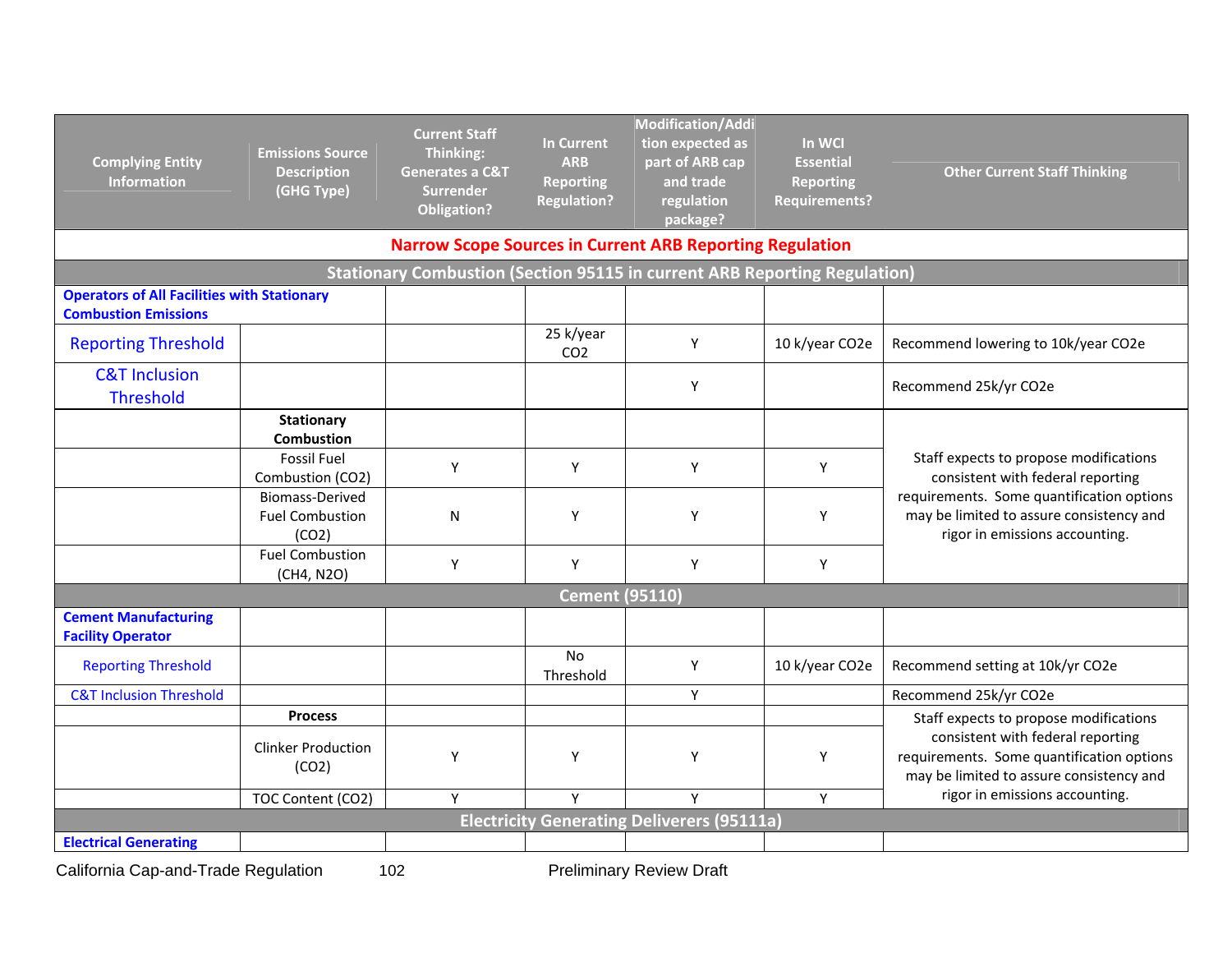| <b>Complying Entity</b><br><b>Information</b>                                                        | <b>Emissions Source</b><br><b>Description</b><br>(GHG Type)                       | <b>Current Staff</b><br>Thinking:<br><b>Generates a C&amp;T</b><br><b>Surrender</b><br><b>Obligation?</b> | <b>In Current</b><br><b>ARB</b><br><b>Reporting</b><br><b>Regulation?</b> | <b>Modification/Addi</b><br>tion expected as<br>part of ARB cap<br>and trade<br>regulation<br>package? | In WCI<br><b>Essential</b><br><b>Reporting</b><br><b>Requirements?</b> | <b>Other Current Staff Thinking</b>                            |
|------------------------------------------------------------------------------------------------------|-----------------------------------------------------------------------------------|-----------------------------------------------------------------------------------------------------------|---------------------------------------------------------------------------|--------------------------------------------------------------------------------------------------------|------------------------------------------------------------------------|----------------------------------------------------------------|
| <b>Facility Operator</b>                                                                             |                                                                                   |                                                                                                           |                                                                           |                                                                                                        |                                                                        |                                                                |
| <b>Reporting Threshold</b>                                                                           |                                                                                   |                                                                                                           | 2.5 k/year<br>$CO2$ and $>1$<br><b>MW</b>                                 | Y                                                                                                      | 10 k/year CO2e                                                         |                                                                |
| <b>C&amp;T Inclusion Threshold</b>                                                                   |                                                                                   |                                                                                                           |                                                                           | Υ                                                                                                      |                                                                        | Recommend 25 k/yr CO2e                                         |
|                                                                                                      | <b>Process</b>                                                                    |                                                                                                           |                                                                           |                                                                                                        |                                                                        |                                                                |
|                                                                                                      | Acid Gas Scrubbers<br>(CO2)                                                       | Υ                                                                                                         | Υ                                                                         | $\overline{?}$                                                                                         | Y                                                                      |                                                                |
|                                                                                                      | <b>Fugitives</b>                                                                  |                                                                                                           |                                                                           |                                                                                                        |                                                                        | Staff to review for consistency with federal                   |
|                                                                                                      | Coal Storage (CH4)                                                                | N                                                                                                         | Υ                                                                         | ?                                                                                                      | Υ                                                                      | reporting requirements, may propose                            |
|                                                                                                      | <b>Cooling Units</b><br>(HFCs)                                                    | N                                                                                                         | Υ                                                                         | ?                                                                                                      | Υ                                                                      | modifications.                                                 |
|                                                                                                      | Geothermal (CO2)                                                                  | $\mathsf{N}$                                                                                              | Υ                                                                         | $\overline{?}$                                                                                         | Υ                                                                      |                                                                |
|                                                                                                      | SF6 equipment                                                                     | N                                                                                                         | Υ                                                                         | $\overline{?}$                                                                                         | N                                                                      | Reporting requirements may defer to new<br>SF6 regulation.     |
|                                                                                                      |                                                                                   |                                                                                                           |                                                                           | <b>Electricity Importing Deliverers (95111b)</b>                                                       |                                                                        |                                                                |
| <b>First Jurisdictional</b><br><b>Importing Deliverer</b><br>(Retail Provider or<br><b>Marketer)</b> |                                                                                   |                                                                                                           |                                                                           |                                                                                                        |                                                                        |                                                                |
| <b>Reporting Threshold</b>                                                                           |                                                                                   |                                                                                                           | No<br>Threshold                                                           | ?                                                                                                      | No Threshold                                                           | Staff to consider threshold.                                   |
| <b>C&amp;T Inclusion Threshold</b>                                                                   |                                                                                   |                                                                                                           |                                                                           | Υ                                                                                                      |                                                                        | Recommend 25 k/yr CO2e                                         |
|                                                                                                      | <b>Activity</b><br>Downstream of<br><b>Emissions</b>                              |                                                                                                           |                                                                           |                                                                                                        |                                                                        | Staff to consider modifications as needed to                   |
|                                                                                                      | <b>Emissions Assigned</b><br>to Imported Power<br>Transactions (CO2,<br>CH4, N2O) | Υ                                                                                                         | Υ                                                                         | Υ                                                                                                      | Υ                                                                      | support first jurisdictional deliverer point of<br>regulation. |
|                                                                                                      | SF6 equipment                                                                     | N                                                                                                         | Y                                                                         | ?                                                                                                      | N                                                                      |                                                                |
|                                                                                                      |                                                                                   |                                                                                                           | <b>Cogeneration (95112)</b>                                               |                                                                                                        |                                                                        |                                                                |
| <b>Cogeneration Facility</b><br><b>Operator</b><br>California Cap-and-Trade Regulation               |                                                                                   | 103                                                                                                       |                                                                           | <b>Preliminary Review Draft</b>                                                                        |                                                                        |                                                                |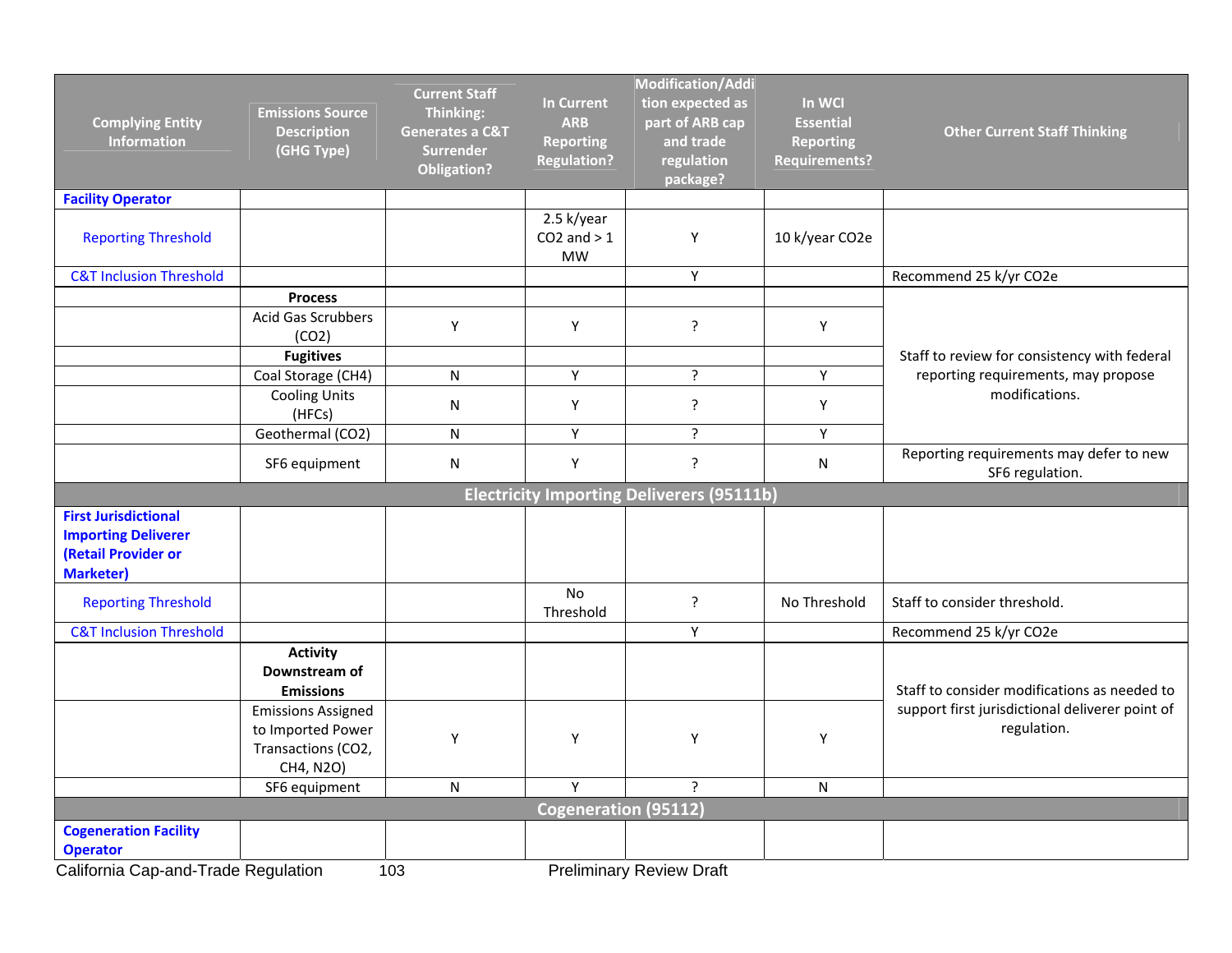| <b>Complying Entity</b><br><b>Information</b>                                                                       | <b>Emissions Source</b><br><b>Description</b><br>(GHG Type) | <b>Current Staff</b><br>Thinking:<br><b>Generates a C&amp;T</b><br><b>Surrender</b><br><b>Obligation?</b> | <b>In Current</b><br><b>ARB</b><br><b>Reporting</b><br><b>Regulation?</b> | <b>Modification/Addi</b><br>tion expected as<br>part of ARB cap<br>and trade<br>regulation<br>package? | In WCI<br><b>Essential</b><br><b>Reporting</b><br><b>Requirements?</b> | <b>Other Current Staff Thinking</b>                                                                                                         |
|---------------------------------------------------------------------------------------------------------------------|-------------------------------------------------------------|-----------------------------------------------------------------------------------------------------------|---------------------------------------------------------------------------|--------------------------------------------------------------------------------------------------------|------------------------------------------------------------------------|---------------------------------------------------------------------------------------------------------------------------------------------|
| <b>Reporting Threshold</b>                                                                                          |                                                             |                                                                                                           | 2.5 k/year<br>$CO2$ and $>1$<br><b>MW</b>                                 | Υ                                                                                                      | 10 k/year CO2e                                                         |                                                                                                                                             |
| <b>C&amp;T Inclusion Threshold</b>                                                                                  |                                                             |                                                                                                           |                                                                           | Y                                                                                                      |                                                                        | Recommend 25 k/yr CO2e                                                                                                                      |
| <b>Include Distribution of</b><br><b>Fossil CO2 to Electricity</b><br>and Thermal Uses (per<br>current regulation)? |                                                             |                                                                                                           |                                                                           |                                                                                                        |                                                                        | Staff to consider changes to emissions<br>distribution requirements to support cap-<br>and-trade regulation and Scoping Plan<br>objectives. |
|                                                                                                                     | <b>Process</b>                                              |                                                                                                           |                                                                           |                                                                                                        |                                                                        |                                                                                                                                             |
|                                                                                                                     | <b>Acid Gas Scrubbers</b><br>(CO2)                          | Υ                                                                                                         | Υ                                                                         | $\overline{?}$                                                                                         | Υ                                                                      | Staff to review for consistency with federal                                                                                                |
|                                                                                                                     | <b>Fugitives</b>                                            |                                                                                                           |                                                                           |                                                                                                        |                                                                        | reporting requirements, may propose                                                                                                         |
|                                                                                                                     | Coal Storage (CH4)                                          | N                                                                                                         | Y                                                                         | $\overline{?}$                                                                                         | Y                                                                      | modifications.                                                                                                                              |
|                                                                                                                     | <b>Cooling Units</b><br>(HFCs)                              | N                                                                                                         | Y                                                                         | $\overline{?}$                                                                                         | Y                                                                      |                                                                                                                                             |
|                                                                                                                     | SF6 equipment                                               | N                                                                                                         | Y                                                                         | $\overline{P}$                                                                                         | $\mathsf{N}$                                                           |                                                                                                                                             |
|                                                                                                                     |                                                             |                                                                                                           | <b>Petroleum Refining (95113)</b>                                         |                                                                                                        |                                                                        |                                                                                                                                             |
| <b>Refining Facility Operator</b>                                                                                   |                                                             |                                                                                                           |                                                                           |                                                                                                        |                                                                        |                                                                                                                                             |
| <b>Reporting Threshold</b>                                                                                          |                                                             |                                                                                                           | 25 k/year<br>CO <sub>2</sub>                                              | Υ                                                                                                      | 10 k/year CO2e                                                         | Recommend lowering to 10k/year CO2e                                                                                                         |
| <b>C&amp;T Inclusion Threshold</b>                                                                                  |                                                             |                                                                                                           |                                                                           | Y                                                                                                      |                                                                        | Recommend 25k/yr CO2e                                                                                                                       |
|                                                                                                                     | <b>Process</b>                                              |                                                                                                           |                                                                           |                                                                                                        |                                                                        | Staff may propose modifications consistent                                                                                                  |
|                                                                                                                     | Calciners (CO2)                                             | Υ                                                                                                         | $\mathsf{N}$                                                              | Υ                                                                                                      | ${\sf N}$                                                              | with federal reporting requirements. Some                                                                                                   |
|                                                                                                                     | Cat Cracking (CO2)                                          | Υ                                                                                                         | Υ                                                                         | $\overline{?}$                                                                                         | Υ                                                                      | quantification options may be limited to                                                                                                    |
|                                                                                                                     | Other Cat Regen<br>(CO2)                                    | Υ                                                                                                         | Y                                                                         | $\tilde{?}$                                                                                            | Y                                                                      | assure consistency and rigor in emissions<br>accounting.                                                                                    |
|                                                                                                                     | Process Vents (CO2,<br>CH4, N2O)                            | Υ                                                                                                         | Y                                                                         | $\overline{?}$                                                                                         | Y                                                                      |                                                                                                                                             |
|                                                                                                                     | Asphalt production<br>(CO2, CH4)                            | N                                                                                                         | Y                                                                         | ?                                                                                                      | Y                                                                      |                                                                                                                                             |
|                                                                                                                     | Sulfur Recovery<br>(CO2)                                    | Υ                                                                                                         | Y                                                                         | Υ                                                                                                      | Y                                                                      |                                                                                                                                             |
|                                                                                                                     | <b>Fugitives</b>                                            |                                                                                                           |                                                                           |                                                                                                        |                                                                        |                                                                                                                                             |

California Cap-and-Trade Regulation 104 104 Preliminary Review Draft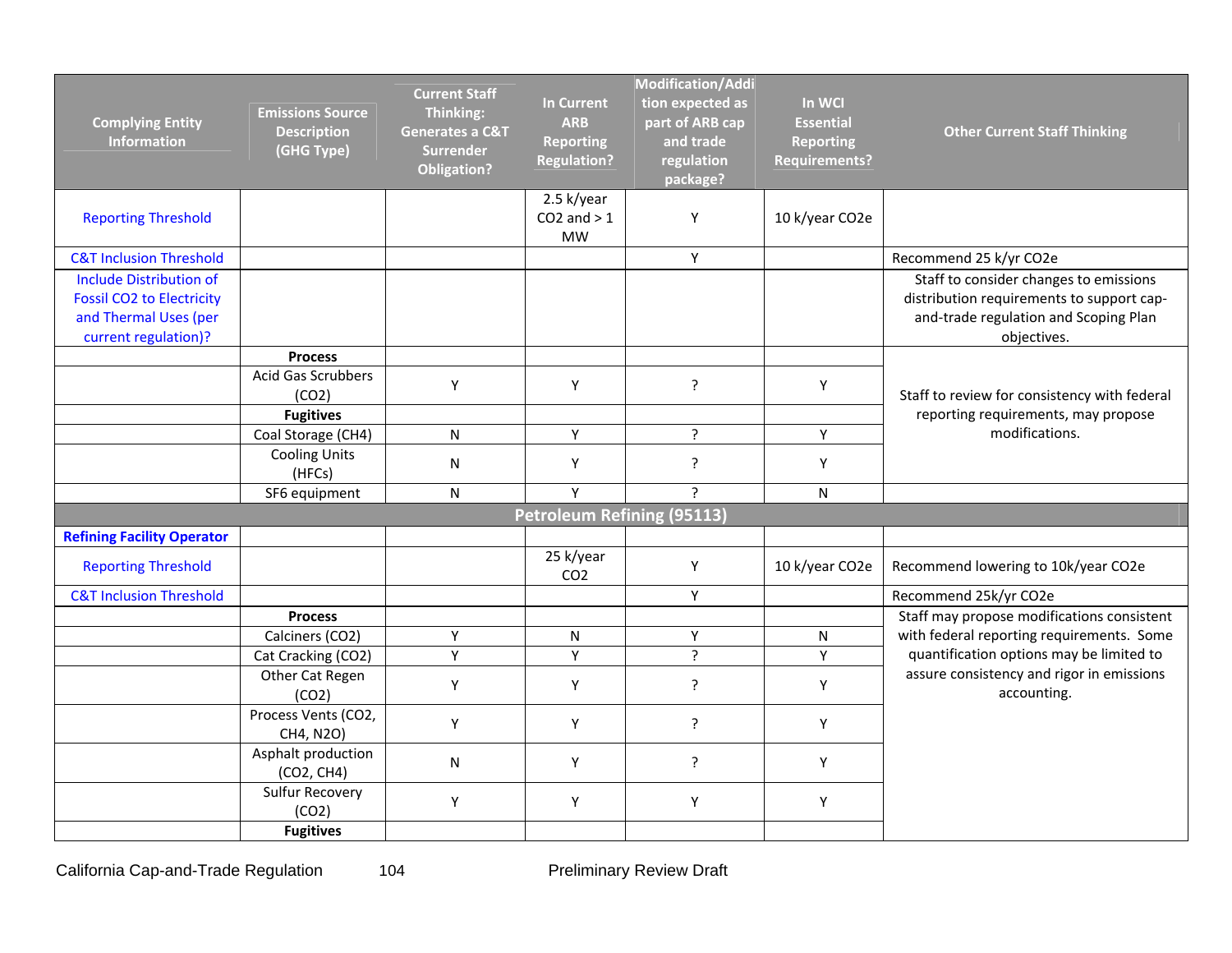| <b>Complying Entity</b><br><b>Information</b>          | <b>Emissions Source</b><br><b>Description</b><br>(GHG Type) | <b>Current Staff</b><br>Thinking:<br><b>Generates a C&amp;T</b><br><b>Surrender</b><br><b>Obligation?</b> | <b>In Current</b><br><b>ARB</b><br><b>Reporting</b><br><b>Regulation?</b> | Modification/Addi<br>tion expected as<br>part of ARB cap<br>and trade<br>regulation<br>package? | In WCI<br><b>Essential</b><br><b>Reporting</b><br><b>Requirements?</b> | <b>Other Current Staff Thinking</b>                                                                  |
|--------------------------------------------------------|-------------------------------------------------------------|-----------------------------------------------------------------------------------------------------------|---------------------------------------------------------------------------|-------------------------------------------------------------------------------------------------|------------------------------------------------------------------------|------------------------------------------------------------------------------------------------------|
|                                                        | Wastewater (CH4,<br>N2O                                     | $\mathsf{N}$                                                                                              | Y                                                                         | ?                                                                                               | $\mathsf Y$                                                            |                                                                                                      |
|                                                        | Oil/Water seps<br>(CH4)                                     | N                                                                                                         | Υ                                                                         | ?                                                                                               | Y                                                                      |                                                                                                      |
|                                                        | <b>Storage Tanks</b><br>(CH4)                               | N                                                                                                         | Υ                                                                         | $\tilde{.}$                                                                                     | Υ                                                                      |                                                                                                      |
|                                                        | Equipment leaks<br>(CH4)                                    | N                                                                                                         | Υ                                                                         | ?                                                                                               | Y                                                                      |                                                                                                      |
|                                                        | <b>Flares and</b><br>destruction devices                    |                                                                                                           |                                                                           |                                                                                                 |                                                                        |                                                                                                      |
|                                                        | Flares (CO2)                                                | Υ                                                                                                         | Y                                                                         | Υ                                                                                               | Y                                                                      |                                                                                                      |
|                                                        | Destruction<br>devices--low Btu<br>gases (CO2)              | Υ                                                                                                         | Y                                                                         | Υ                                                                                               | Υ                                                                      |                                                                                                      |
|                                                        |                                                             |                                                                                                           |                                                                           | <b>Hydrogen Production (95114)</b>                                                              |                                                                        |                                                                                                      |
| <b>Hydrogen Production</b><br><b>Facility Operator</b> |                                                             |                                                                                                           |                                                                           |                                                                                                 |                                                                        |                                                                                                      |
| <b>Reporting Threshold</b>                             |                                                             |                                                                                                           | 25 k/year<br>CO <sub>2</sub>                                              | Υ                                                                                               | 10 k/year CO2e                                                         | Recommend lowering to 10k/year CO2e                                                                  |
| <b>C&amp;T Inclusion Threshold</b>                     |                                                             |                                                                                                           |                                                                           | Y                                                                                               |                                                                        | Recommend 25k/yr CO2e                                                                                |
|                                                        | <b>Process</b>                                              |                                                                                                           |                                                                           |                                                                                                 |                                                                        |                                                                                                      |
|                                                        | Process CO2                                                 | Y                                                                                                         | Y                                                                         | $\tilde{.}$                                                                                     | Y                                                                      |                                                                                                      |
|                                                        | Process Vent (CO2,<br>CH4, N2O)                             | Υ                                                                                                         | Υ                                                                         | $\tilde{?}$                                                                                     |                                                                        |                                                                                                      |
|                                                        | Sulfur Recovery<br>(CO2)                                    | Υ                                                                                                         | Y                                                                         | Υ                                                                                               | ${\sf N}$                                                              | Staff may propose modifications consistent<br>with federal reporting requirements. Some              |
|                                                        | <b>Flares and</b><br><b>Destruction</b><br><b>Devices</b>   |                                                                                                           |                                                                           |                                                                                                 |                                                                        | quantification options may be limited to<br>assure consistency and rigor in emissions<br>accounting. |
|                                                        | Flares (CO2)                                                | Υ                                                                                                         | Y                                                                         | Y                                                                                               | Y                                                                      |                                                                                                      |
|                                                        | Destruction<br>devices--low Btu<br>gases (CO2)              | Υ                                                                                                         | Υ                                                                         | Υ                                                                                               | ${\sf N}$                                                              |                                                                                                      |

California Cap-and-Trade Regulation 105 Preliminary Review Draft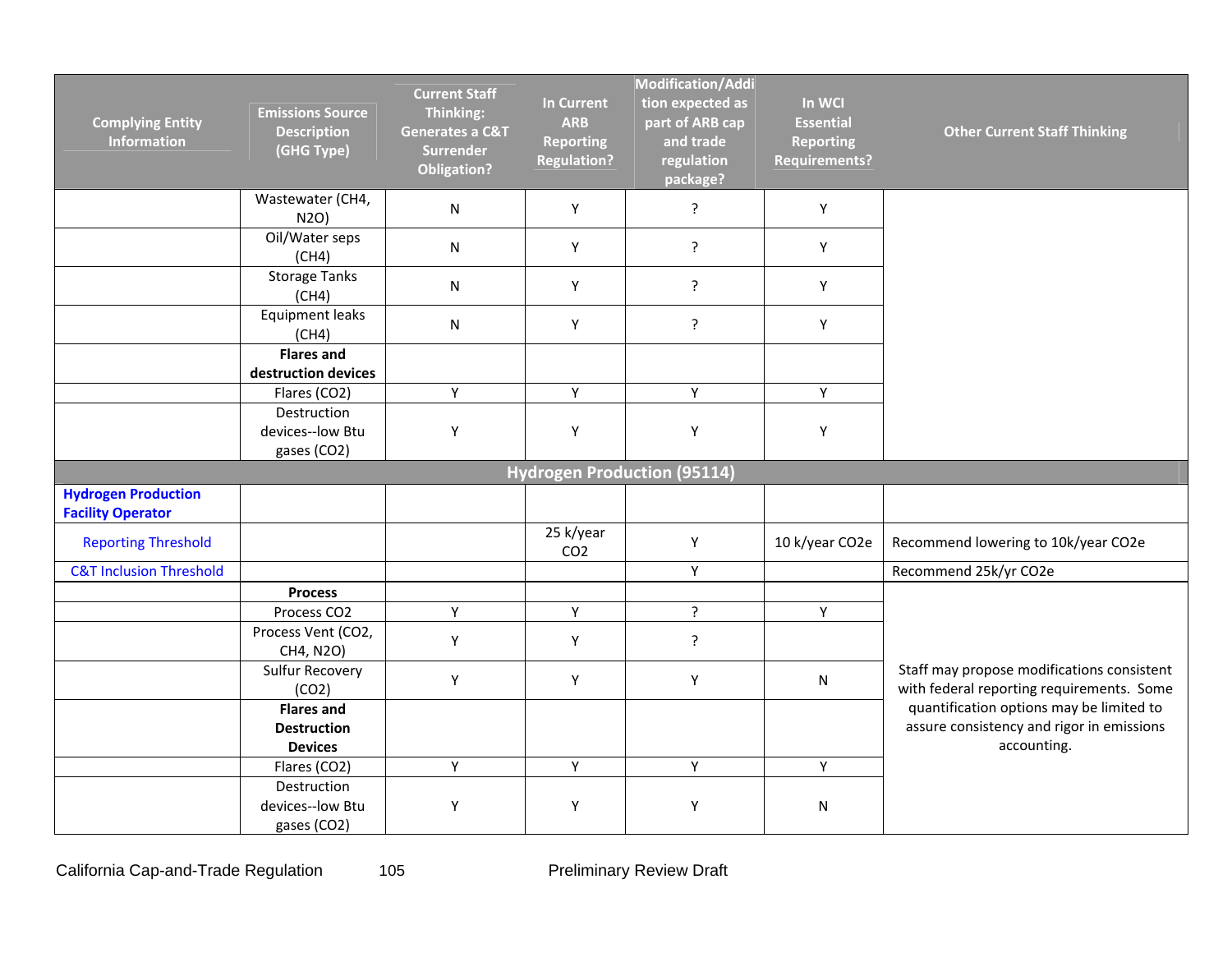| <b>Complying Entity</b><br><b>Information</b>                                                        | <b>Emissions Source</b><br><b>Description</b><br>(GHG Type)                  | <b>Current Staff</b><br>Thinking:<br><b>Generates a C&amp;T</b><br><b>Surrender</b><br><b>Obligation?</b> | <b>In Current</b><br><b>ARB</b><br><b>Reporting</b><br><b>Regulation?</b> | <b>Modification/Addi</b><br>tion expected as<br>part of ARB cap<br>and trade<br>regulation<br>package? | In WCI<br><b>Essential</b><br><b>Reporting</b><br><b>Requirements?</b> | <b>Other Current Staff Thinking</b> |  |  |  |
|------------------------------------------------------------------------------------------------------|------------------------------------------------------------------------------|-----------------------------------------------------------------------------------------------------------|---------------------------------------------------------------------------|--------------------------------------------------------------------------------------------------------|------------------------------------------------------------------------|-------------------------------------|--|--|--|
| <b>Additional Narrow Scope Sources Under Consideration (Not in Current ARB Reporting Regulation)</b> |                                                                              |                                                                                                           |                                                                           |                                                                                                        |                                                                        |                                     |  |  |  |
|                                                                                                      |                                                                              |                                                                                                           | <b>Aluminum Production</b>                                                |                                                                                                        |                                                                        |                                     |  |  |  |
| <b>Aluminum Manufacturing</b><br><b>Facility Operator</b>                                            |                                                                              |                                                                                                           |                                                                           |                                                                                                        |                                                                        |                                     |  |  |  |
|                                                                                                      | Process CO2                                                                  | Y                                                                                                         | $\mathsf{N}$                                                              | Υ                                                                                                      | Y                                                                      |                                     |  |  |  |
|                                                                                                      |                                                                              |                                                                                                           | <b>Glass Production</b>                                                   |                                                                                                        |                                                                        |                                     |  |  |  |
| <b>Glass Production Facility Operator</b>                                                            |                                                                              |                                                                                                           |                                                                           |                                                                                                        |                                                                        |                                     |  |  |  |
|                                                                                                      | Process CO2                                                                  | Y                                                                                                         | $\mathsf{N}$                                                              | Y                                                                                                      | N                                                                      |                                     |  |  |  |
|                                                                                                      |                                                                              |                                                                                                           | <b>Iron and Steel Production</b>                                          |                                                                                                        |                                                                        |                                     |  |  |  |
| <b>Iron and Steel</b><br><b>Manufacturing Facility</b><br><b>Operator</b>                            |                                                                              |                                                                                                           |                                                                           |                                                                                                        |                                                                        |                                     |  |  |  |
|                                                                                                      | Process CO <sub>2</sub>                                                      | Υ                                                                                                         | N                                                                         | Υ                                                                                                      | Υ                                                                      |                                     |  |  |  |
|                                                                                                      |                                                                              |                                                                                                           | <b>Lime Production</b>                                                    |                                                                                                        |                                                                        |                                     |  |  |  |
| <b>Lime Production Facility Operator</b>                                                             |                                                                              |                                                                                                           |                                                                           |                                                                                                        |                                                                        |                                     |  |  |  |
|                                                                                                      | Quick Lime<br>Production (CO2)                                               | Y                                                                                                         | $\mathsf{N}$                                                              | Y                                                                                                      | Y                                                                      |                                     |  |  |  |
|                                                                                                      |                                                                              |                                                                                                           | <b>Magnesium Production</b>                                               |                                                                                                        |                                                                        |                                     |  |  |  |
| <b>Magnesium Production</b><br><b>Facility Operator</b>                                              |                                                                              |                                                                                                           |                                                                           |                                                                                                        |                                                                        |                                     |  |  |  |
|                                                                                                      | Process (cover gas)<br>SF6, HFC-134a, FK<br>5-1-12, fluorinated<br>GHGs, CO2 | Y                                                                                                         | N                                                                         | Υ                                                                                                      | N                                                                      |                                     |  |  |  |
|                                                                                                      |                                                                              |                                                                                                           |                                                                           | Miscellaneous Uses of Carbonates                                                                       |                                                                        |                                     |  |  |  |
| <b>Facility Operators Calcining Carbonates</b>                                                       |                                                                              |                                                                                                           |                                                                           |                                                                                                        |                                                                        |                                     |  |  |  |
|                                                                                                      | Process CO2                                                                  | Υ                                                                                                         | $\mathsf{N}$                                                              | Υ                                                                                                      | ${\sf N}$                                                              |                                     |  |  |  |

California Cap-and-Trade Regulation 106 106 Preliminary Review Draft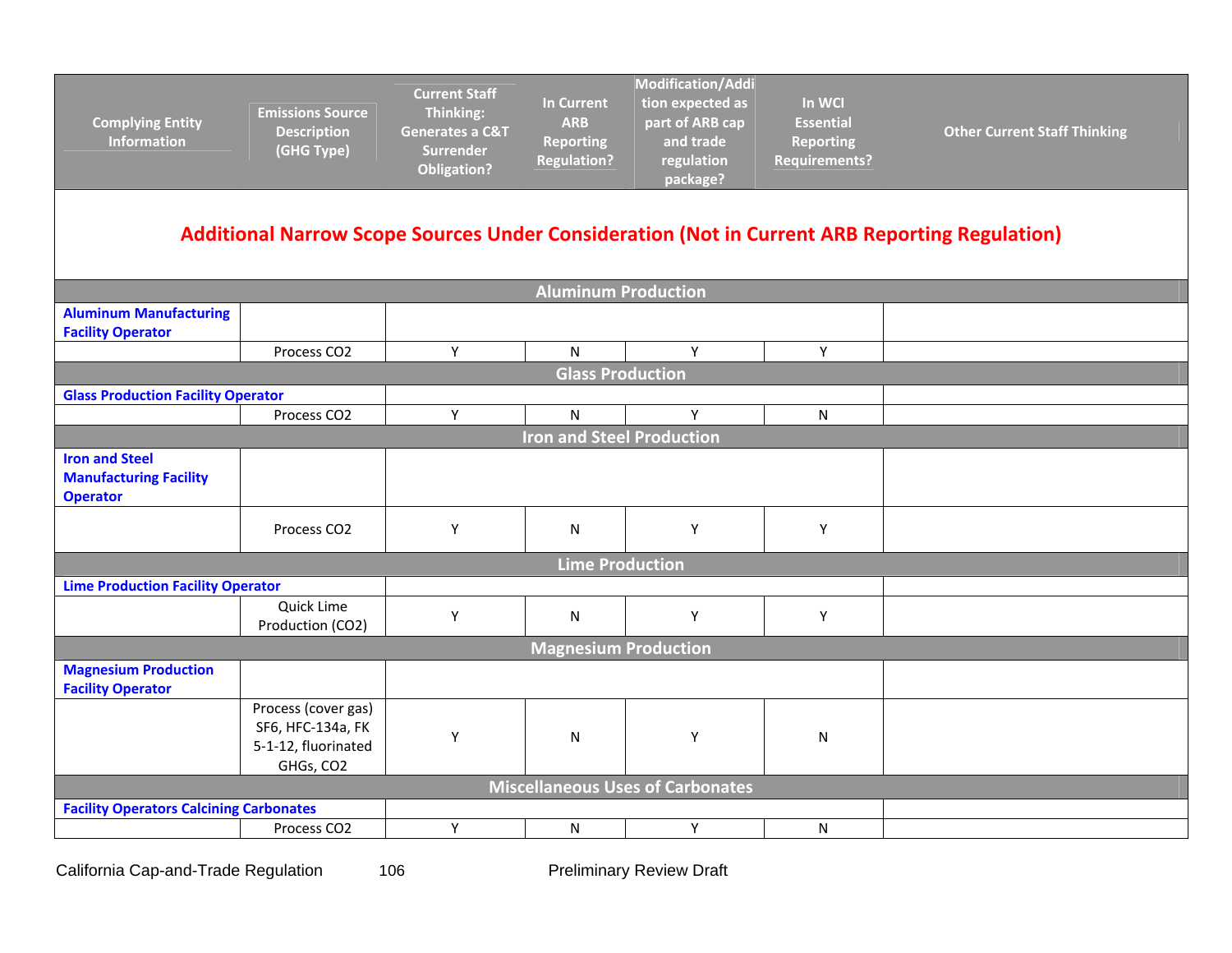| <b>Complying Entity</b><br><b>Information</b>                             | <b>Emissions Source</b><br><b>Description</b><br>(GHG Type) | <b>Current Staff</b><br>Thinking:<br>Generates a C&T<br><b>Surrender</b><br><b>Obligation?</b> | <b>In Current</b><br><b>ARB</b><br><b>Reporting</b><br><b>Regulation?</b> | Modification/Addi<br>tion expected as<br>part of ARB cap<br>and trade<br>regulation<br>package? | In WCI<br><b>Essential</b><br><b>Reporting</b><br><b>Requirements?</b> | <b>Other Current Staff Thinking</b> |  |  |
|---------------------------------------------------------------------------|-------------------------------------------------------------|------------------------------------------------------------------------------------------------|---------------------------------------------------------------------------|-------------------------------------------------------------------------------------------------|------------------------------------------------------------------------|-------------------------------------|--|--|
|                                                                           |                                                             |                                                                                                | <b>Nitric Acid Production</b>                                             |                                                                                                 |                                                                        |                                     |  |  |
| <b>Nitric Acid Facility</b><br><b>Operator</b>                            |                                                             |                                                                                                |                                                                           |                                                                                                 |                                                                        |                                     |  |  |
|                                                                           | Process N2O                                                 | Υ                                                                                              | N                                                                         | Υ                                                                                               | ${\sf N}$                                                              |                                     |  |  |
|                                                                           |                                                             |                                                                                                |                                                                           | Oil & Natural Gas Systems                                                                       |                                                                        |                                     |  |  |
| <b>Oil and Gas Field</b><br><b>Operators</b>                              |                                                             |                                                                                                |                                                                           |                                                                                                 |                                                                        |                                     |  |  |
|                                                                           | Fugitive CH4                                                | $\mathsf{N}$                                                                                   | N                                                                         | Y                                                                                               | N                                                                      |                                     |  |  |
|                                                                           | CH4 from pipe blow<br>downs                                 | Υ                                                                                              | N                                                                         | Υ                                                                                               | N                                                                      |                                     |  |  |
| <b>Pulp and Paper Manufacturing</b>                                       |                                                             |                                                                                                |                                                                           |                                                                                                 |                                                                        |                                     |  |  |
| <b>Pulp and Paper</b><br><b>Manufacturing Facility</b><br><b>Operator</b> |                                                             |                                                                                                |                                                                           |                                                                                                 |                                                                        |                                     |  |  |
|                                                                           | Recovery Furnace<br>and Kiln Systems<br>(fossil CO2)        | Υ                                                                                              | ${\sf N}$                                                                 | Υ                                                                                               | Y                                                                      |                                     |  |  |
|                                                                           | Recovery Furnace<br>and Kiln Systems<br>(bio CO2)           | ${\sf N}$                                                                                      | ${\sf N}$                                                                 | Υ                                                                                               | Υ                                                                      |                                     |  |  |
|                                                                           | Wastewater<br>treatment CH4                                 | ${\sf N}$                                                                                      | N                                                                         | ?                                                                                               | Υ                                                                      |                                     |  |  |
|                                                                           |                                                             |                                                                                                | <b>Soda Ash Manufacturing</b>                                             |                                                                                                 |                                                                        |                                     |  |  |
| <b>Soda Ash Manufacturing</b><br><b>Facility Operator</b>                 |                                                             |                                                                                                |                                                                           |                                                                                                 |                                                                        |                                     |  |  |
|                                                                           | Process CO <sub>2</sub>                                     | Y                                                                                              | $\mathsf{N}$                                                              | Y                                                                                               | $\mathsf{N}$                                                           |                                     |  |  |
| <b>CO2 Supplier or Transfer Recipient</b>                                 |                                                             |                                                                                                |                                                                           | <b>Suppliers and Recipients of Carbon Dioxide</b>                                               |                                                                        |                                     |  |  |
|                                                                           | Fugitive CO2                                                | $\overline{?}$                                                                                 | N                                                                         | Y                                                                                               | $\mathsf{N}$                                                           |                                     |  |  |
|                                                                           |                                                             |                                                                                                |                                                                           | <b>Suppliers of Industrial GHGs</b>                                                             |                                                                        |                                     |  |  |

California Cap-and-Trade Regulation 107 107 Preliminary Review Draft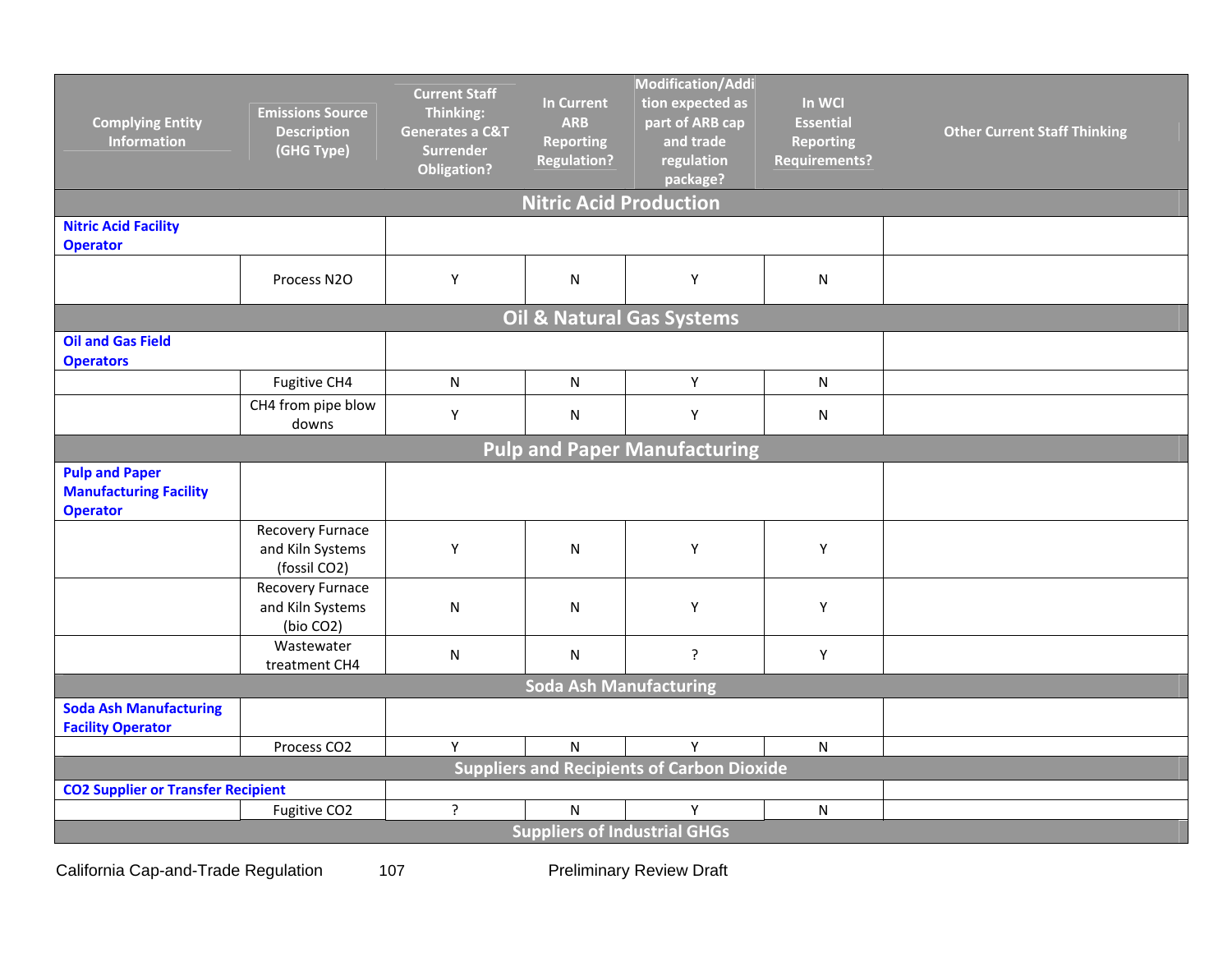| <b>Complying Entity</b><br><b>Information</b>                                                                                                                                                                                                                                                                                                                                                                                                                                                                                                                                                                                                                                                                  | <b>Emissions Source</b><br><b>Description</b><br>(GHG Type)                 | <b>Current Staff</b><br>Thinking:<br><b>Generates a C&amp;T</b><br><b>Surrender</b><br><b>Obligation?</b> | <b>In Current</b><br><b>ARB</b><br><b>Reporting</b><br><b>Regulation?</b> | <b>Modification/Addi</b><br>tion expected as<br>part of ARB cap<br>and trade<br>regulation<br>package? | In WCI<br><b>Essential</b><br><b>Reporting</b><br><b>Requirements?</b> | <b>Other Current Staff Thinking</b> |  |  |  |
|----------------------------------------------------------------------------------------------------------------------------------------------------------------------------------------------------------------------------------------------------------------------------------------------------------------------------------------------------------------------------------------------------------------------------------------------------------------------------------------------------------------------------------------------------------------------------------------------------------------------------------------------------------------------------------------------------------------|-----------------------------------------------------------------------------|-----------------------------------------------------------------------------------------------------------|---------------------------------------------------------------------------|--------------------------------------------------------------------------------------------------------|------------------------------------------------------------------------|-------------------------------------|--|--|--|
| Producers, Importers and Exporters of N2O or<br><b>Fluorinated GHGs</b>                                                                                                                                                                                                                                                                                                                                                                                                                                                                                                                                                                                                                                        |                                                                             |                                                                                                           |                                                                           |                                                                                                        |                                                                        |                                     |  |  |  |
|                                                                                                                                                                                                                                                                                                                                                                                                                                                                                                                                                                                                                                                                                                                | N2O, fluorinated<br><b>GHGs</b>                                             | ?                                                                                                         | N                                                                         | Y                                                                                                      | $\mathsf{N}$                                                           |                                     |  |  |  |
| INDUSTRIAL PROCESS EMISSIONS CATEGORIES IN THE FEDERAL REPORTING RULE THAT ARB DOES NOT INTEND TO INCLUDE IN CAP-AND-TRADE AND MANDATORY<br>REPORTING REQUIREMENTS AT THIS TIME: Adipic Acid Production, Ammonia Manufacturing, Coal Mine Fugitive Emissions, Electronics Manufacturing, Ethanol Production,<br>Ferroalloy Production, Food Processing, HCFC-22 Production and HFC-23 Destruction, Industrial Wastewater, Lead Production, Manure Management, Motor Vehicle<br>Manufacturers, Municipal Solid Waste Landfills, Petrochemical Production, Phosphoric Acid Production, Silicon Carbide Production, Suppliers of Coal-Based Liquid Fuels,<br><b>Titanium Dioxide Production, Zinc Production.</b> |                                                                             |                                                                                                           |                                                                           |                                                                                                        |                                                                        |                                     |  |  |  |
|                                                                                                                                                                                                                                                                                                                                                                                                                                                                                                                                                                                                                                                                                                                |                                                                             |                                                                                                           | <b>Fuel Deliverers*</b>                                                   |                                                                                                        |                                                                        |                                     |  |  |  |
|                                                                                                                                                                                                                                                                                                                                                                                                                                                                                                                                                                                                                                                                                                                |                                                                             |                                                                                                           |                                                                           | <b>Natural Gas and Natural Gas Liquids</b>                                                             |                                                                        |                                     |  |  |  |
| <b>Local Distribution</b>                                                                                                                                                                                                                                                                                                                                                                                                                                                                                                                                                                                                                                                                                      |                                                                             |                                                                                                           |                                                                           |                                                                                                        |                                                                        |                                     |  |  |  |
| <b>Company</b><br><b>Reporting Threshold</b>                                                                                                                                                                                                                                                                                                                                                                                                                                                                                                                                                                                                                                                                   |                                                                             |                                                                                                           |                                                                           |                                                                                                        |                                                                        | Recommend setting at 10k/yr CO2e    |  |  |  |
| <b>C&amp;T Inclusion Threshold</b>                                                                                                                                                                                                                                                                                                                                                                                                                                                                                                                                                                                                                                                                             |                                                                             |                                                                                                           |                                                                           |                                                                                                        |                                                                        | Recommend 25 k/year CO2e            |  |  |  |
|                                                                                                                                                                                                                                                                                                                                                                                                                                                                                                                                                                                                                                                                                                                | <b>Activity Upstream</b><br>of Emissions                                    |                                                                                                           |                                                                           |                                                                                                        |                                                                        |                                     |  |  |  |
|                                                                                                                                                                                                                                                                                                                                                                                                                                                                                                                                                                                                                                                                                                                | (a) Total NG<br>deliveries by<br>volume                                     | Υ                                                                                                         | N                                                                         | Υ                                                                                                      | N                                                                      |                                     |  |  |  |
|                                                                                                                                                                                                                                                                                                                                                                                                                                                                                                                                                                                                                                                                                                                | (b) Deliveries to<br>narrow-scope<br>facilities                             | N, subtract from<br>(a)                                                                                   | N                                                                         | Y                                                                                                      | N                                                                      |                                     |  |  |  |
|                                                                                                                                                                                                                                                                                                                                                                                                                                                                                                                                                                                                                                                                                                                | (c) Non-combustion<br>use of NG                                             | N, subtract from<br>(a)                                                                                   | N                                                                         | Y                                                                                                      | N                                                                      |                                     |  |  |  |
|                                                                                                                                                                                                                                                                                                                                                                                                                                                                                                                                                                                                                                                                                                                | (d) Biomass-<br>Derived NG<br>deliveries (landfill-<br>or digester-derived) | N                                                                                                         | ${\sf N}$                                                                 | Υ                                                                                                      | N                                                                      |                                     |  |  |  |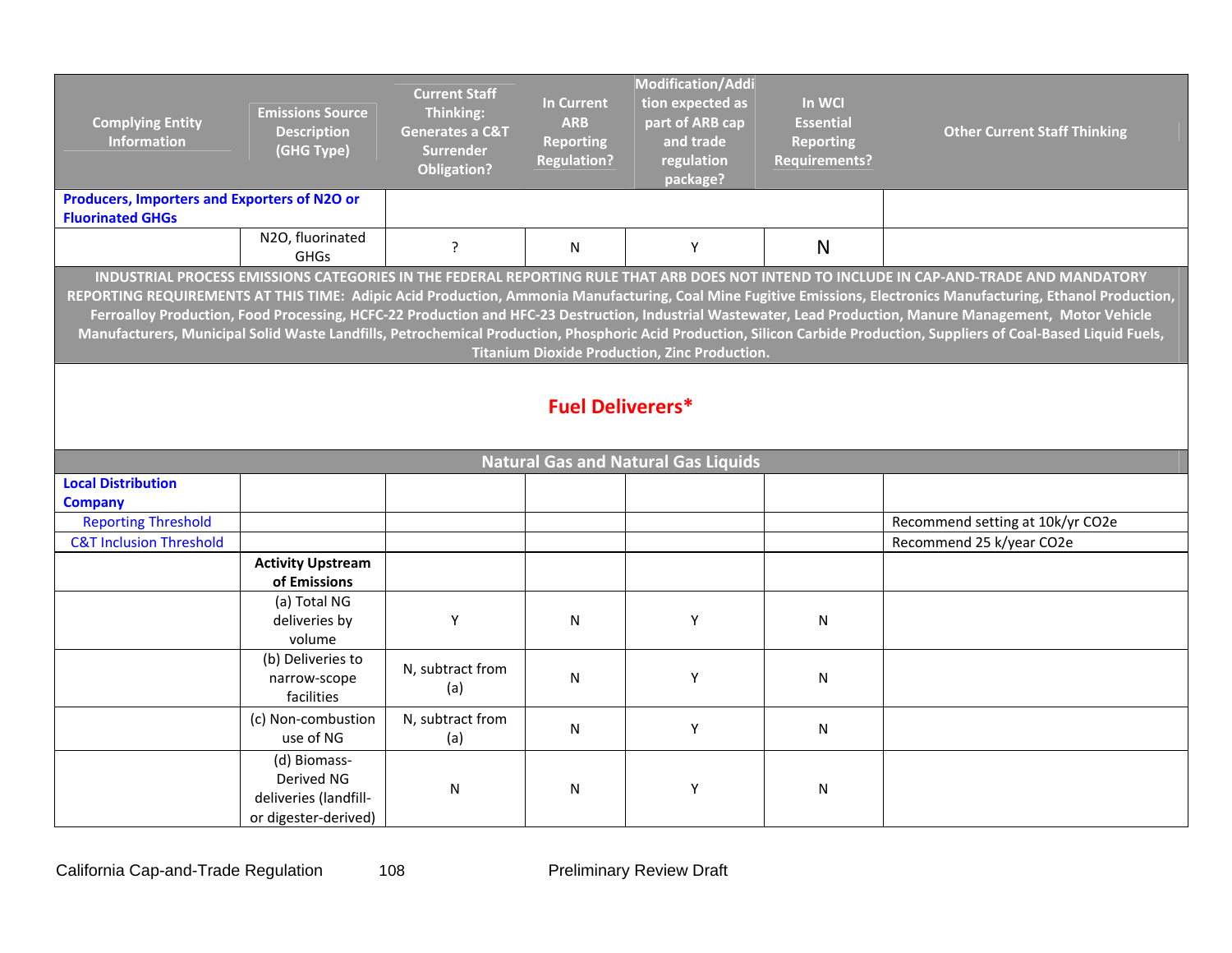| <b>Complying Entity</b><br><b>Information</b>                                | <b>Emissions Source</b><br><b>Description</b><br>(GHG Type)                                                            | <b>Current Staff</b><br>Thinking:<br><b>Generates a C&amp;T</b><br>Surrender<br><b>Obligation?</b> | <b>In Current</b><br><b>ARB</b><br><b>Reporting</b><br><b>Regulation?</b> | <b>Modification/Addi</b><br>tion expected as<br>part of ARB cap<br>and trade<br>regulation<br>package? | In WCI<br><b>Essential</b><br><b>Reporting</b><br><b>Requirements?</b> | <b>Other Current Staff Thinking</b> |
|------------------------------------------------------------------------------|------------------------------------------------------------------------------------------------------------------------|----------------------------------------------------------------------------------------------------|---------------------------------------------------------------------------|--------------------------------------------------------------------------------------------------------|------------------------------------------------------------------------|-------------------------------------|
|                                                                              | (e) LNG-derived<br>deliveries                                                                                          | May have an<br>additional<br>obligation for<br>upstream<br>emissions from<br>LNG liquefaction      | ${\sf N}$                                                                 | ?                                                                                                      | N                                                                      |                                     |
| Interstate Pipelines                                                         | List of customers<br>(and quantities<br>delivered?)                                                                    | N, used for<br>reconciling narrow<br>scope sources?                                                | ${\sf N}$                                                                 | ?                                                                                                      | N                                                                      |                                     |
| End users from interstate<br>pipelines                                       | NG receipts                                                                                                            | Y, if not already<br>assessed for<br>surrender<br>obligation                                       |                                                                           |                                                                                                        |                                                                        |                                     |
|                                                                              |                                                                                                                        |                                                                                                    | <b>Transportation Fuels</b>                                               |                                                                                                        |                                                                        |                                     |
| <b>Refinery, blendstock</b><br>importer, distribution<br>terminal rack (TBD) |                                                                                                                        |                                                                                                    |                                                                           |                                                                                                        |                                                                        |                                     |
| <b>Reporting Threshold</b>                                                   |                                                                                                                        |                                                                                                    |                                                                           |                                                                                                        |                                                                        | Recommend setting at 10k/yr CO2e    |
| <b>C&amp;T Inclusion Threshold</b>                                           |                                                                                                                        |                                                                                                    |                                                                           |                                                                                                        |                                                                        | Recommend 25 k/year CO2e            |
|                                                                              | <b>Activity Upstream</b><br>of Emissions                                                                               |                                                                                                    |                                                                           |                                                                                                        |                                                                        |                                     |
|                                                                              | (a) CaRFG3<br>(gasoline)<br>throughput/sales                                                                           | Υ                                                                                                  | N                                                                         | Υ                                                                                                      | N                                                                      |                                     |
|                                                                              | (b) ULSD (diesel)<br>throughput/sales                                                                                  | Υ                                                                                                  | ${\sf N}$                                                                 | Υ                                                                                                      | N                                                                      |                                     |
|                                                                              | (c) Deliveries to<br>narrow scope<br>facilities with a<br>surrender<br>obligation for<br>gasoline/diesel<br>combustion | N, subtract from<br>$(a)$ , $(b)$                                                                  | ${\sf N}$                                                                 | Υ                                                                                                      | ${\sf N}$                                                              |                                     |

California Cap-and-Trade Regulation 109 109 Preliminary Review Draft